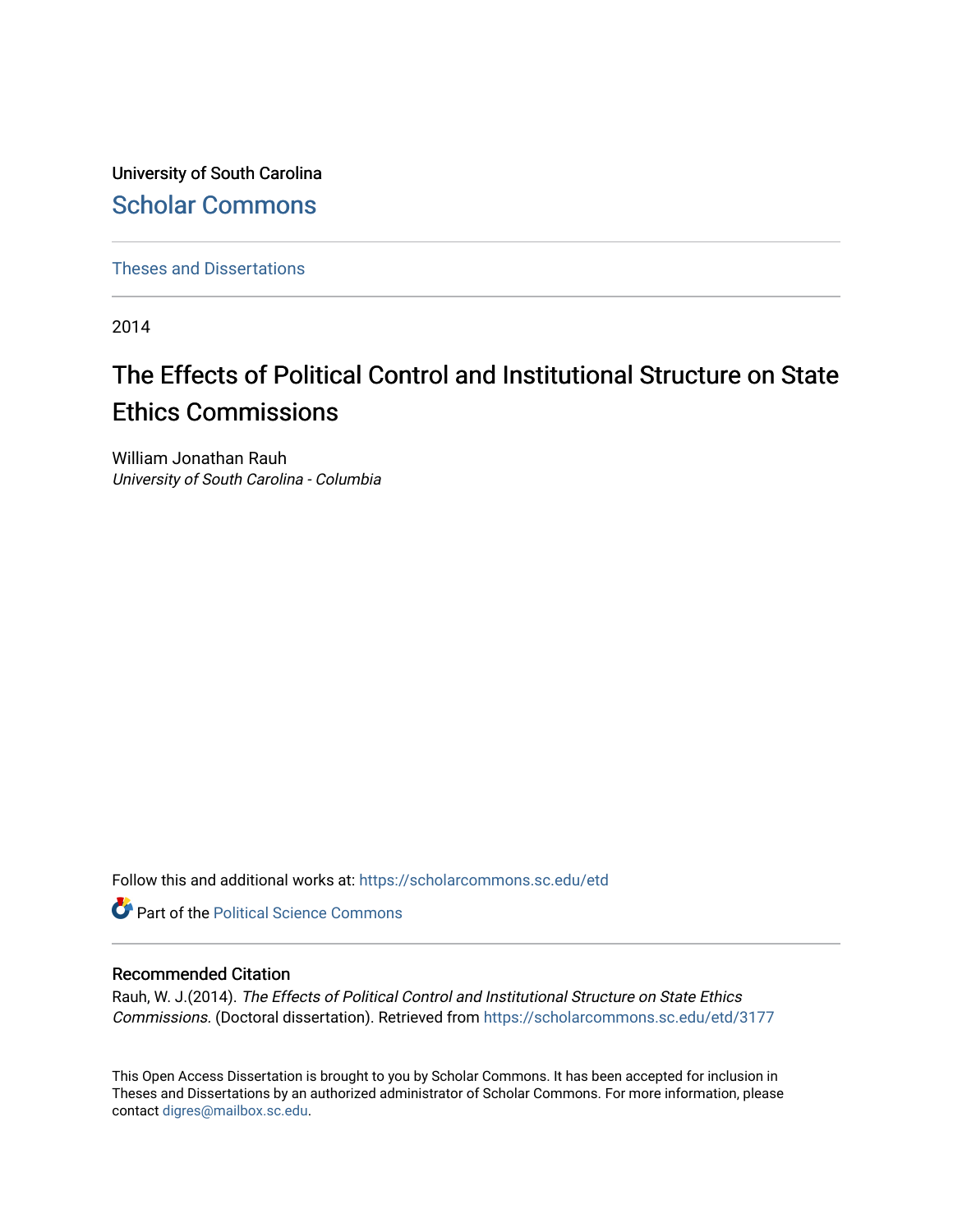## The Effects of Political Control and Institutional Structure on State Ethics Commissions

By

William Jonathan Rauh

Bachelor of Arts University of South Carolina, 2002

Master of Public Administration University of South Carolina, 2009

\_\_\_\_\_\_\_\_\_\_\_\_\_\_\_\_\_\_\_\_\_\_\_\_\_\_\_\_\_\_\_\_\_\_\_\_\_\_\_\_\_\_\_\_\_\_\_\_\_

Submitted in Partial Fulfillment of the Requirements

For the Degree of Doctor of Philosophy in

Political Science

College of Arts and Sciences

University of South Carolina

2014

Accepted by:

Mark Tompkins, Major Professor

Neal Woods, Committee Member

Tima Moldogaziev, Committee Member

Xuhong Su, Committee Member

Phil Jos, Committee Member

Lacy Ford, Vice Provost and Dean of Graduate Studies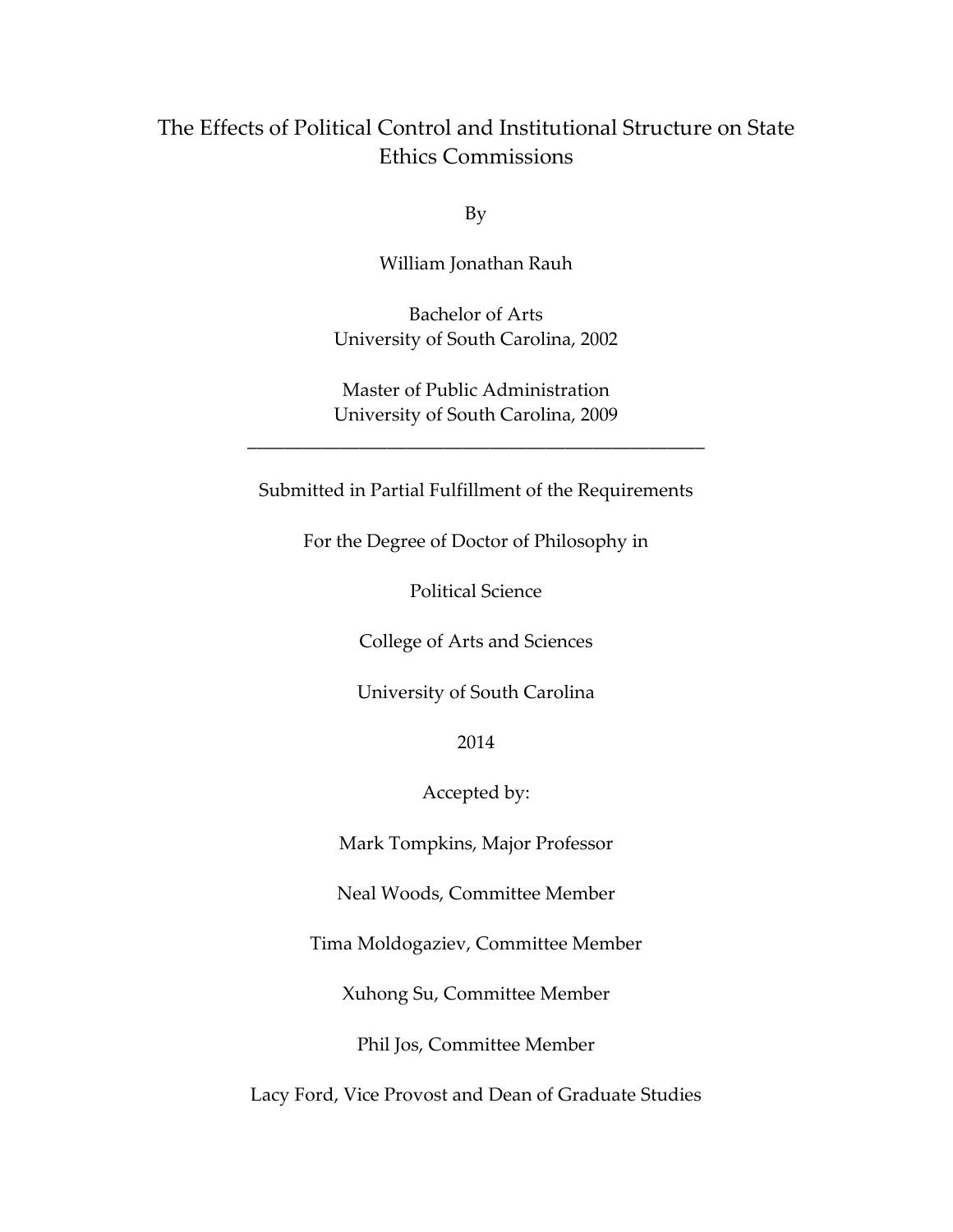© Copyright by William Jonathan Rauh, 2014 All Rights Reserved.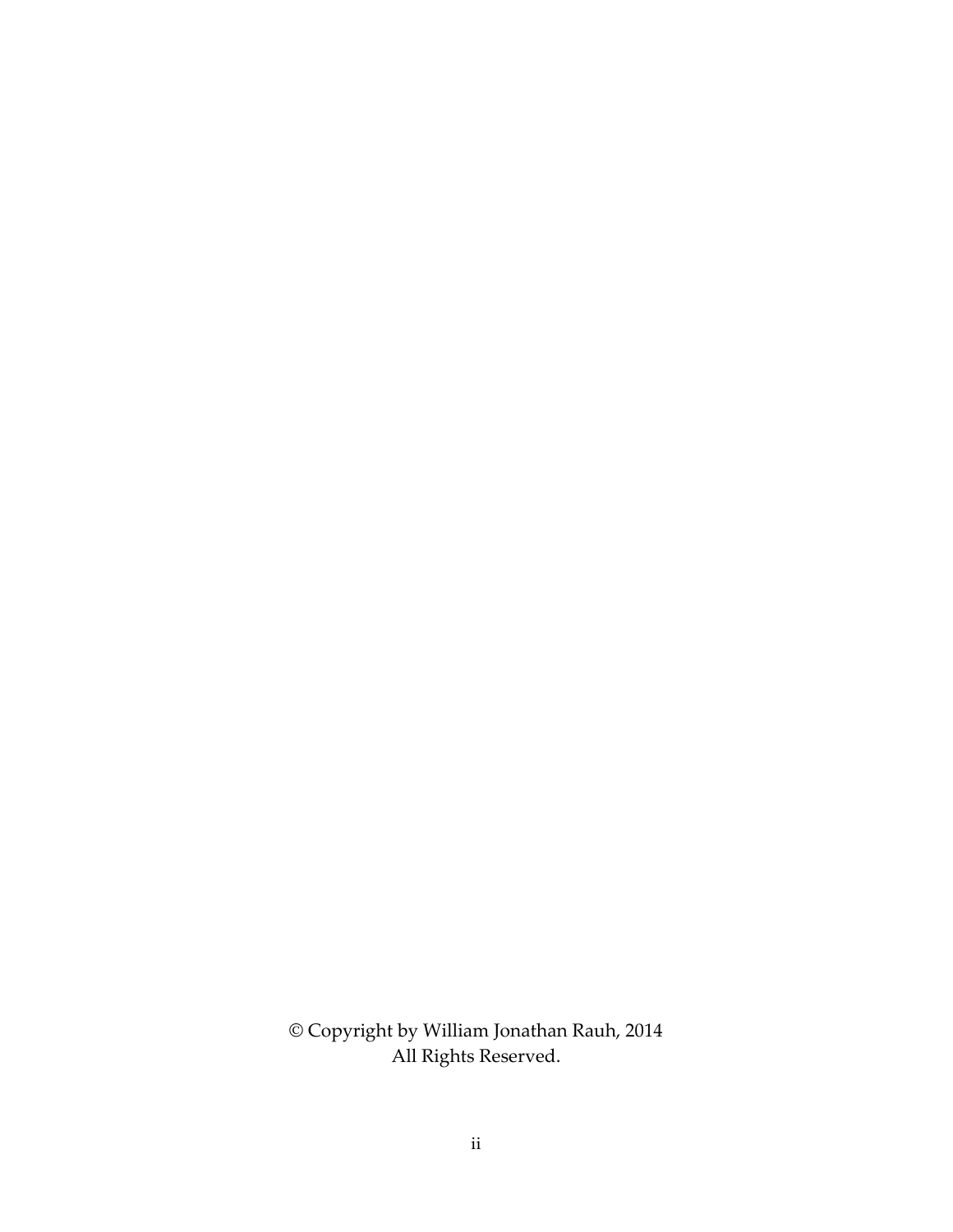## **Dedication**

This dissertation is dedicated to my brothers Josh and Adam Rauh. Growing up

arguing with you two was good preparation for this.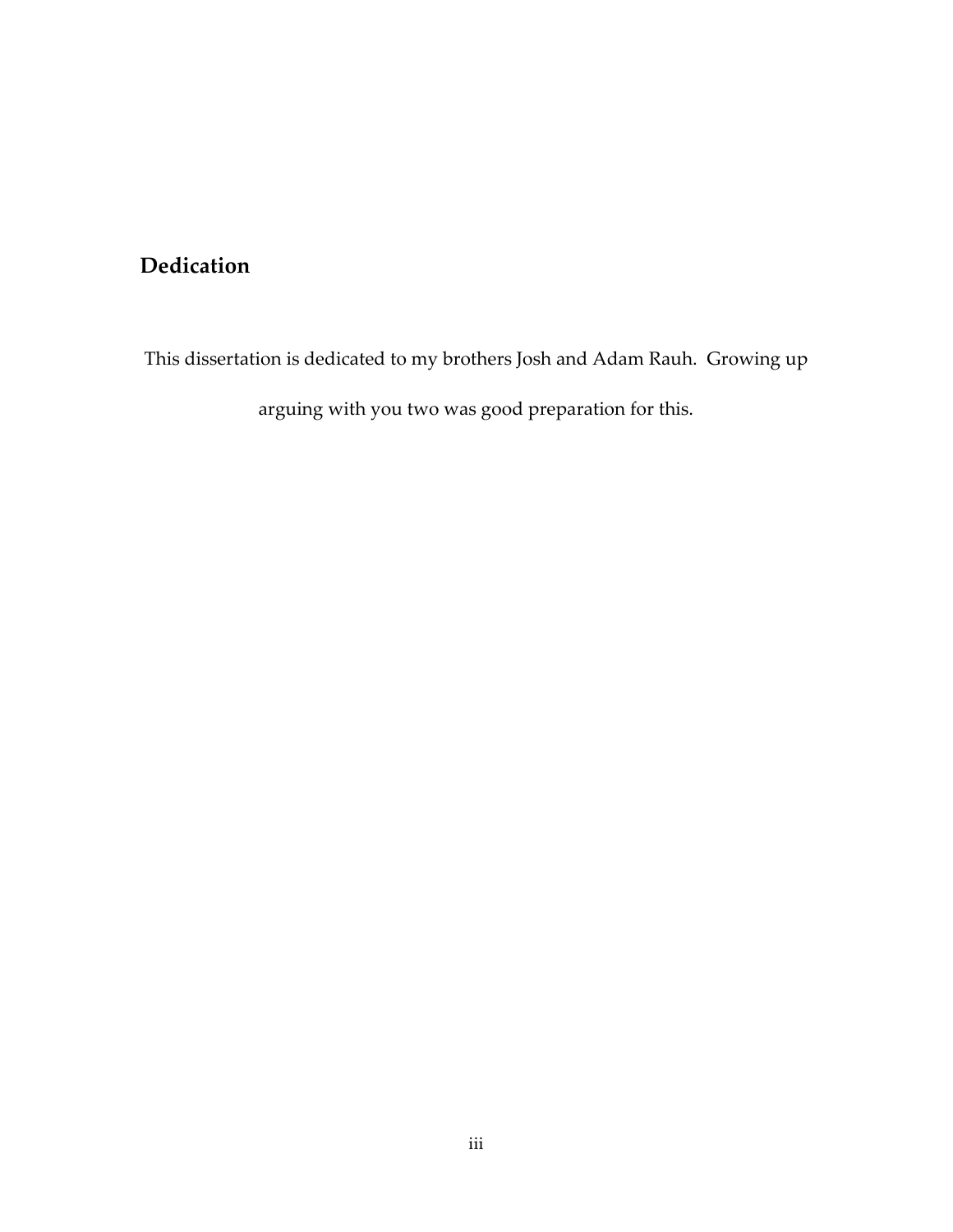### **Acknowledgments**

I would like to thank the committee for giving of their time in guiding me through the dissertation process. I would especially like to thank Mark Tompkins for his guidance and encouragement. I would like to thank Neal Woods for his patience as I worked through the theoretical foundations of my work, and Tima Moldogaziev for his continuing encouragement and assistance in statistical modelling. I would also like to thank Xuhong Su for her encouragement and positive support throughout this process. Finally I would like to thank Phil Jos for helping place work more broadly in the relevant literature. You have each assisted me in multiple ways and I am grateful for all you have done. Finally, I would like to thank my parents who taught me the value of education, but also served as great models for the kind of person I want to be.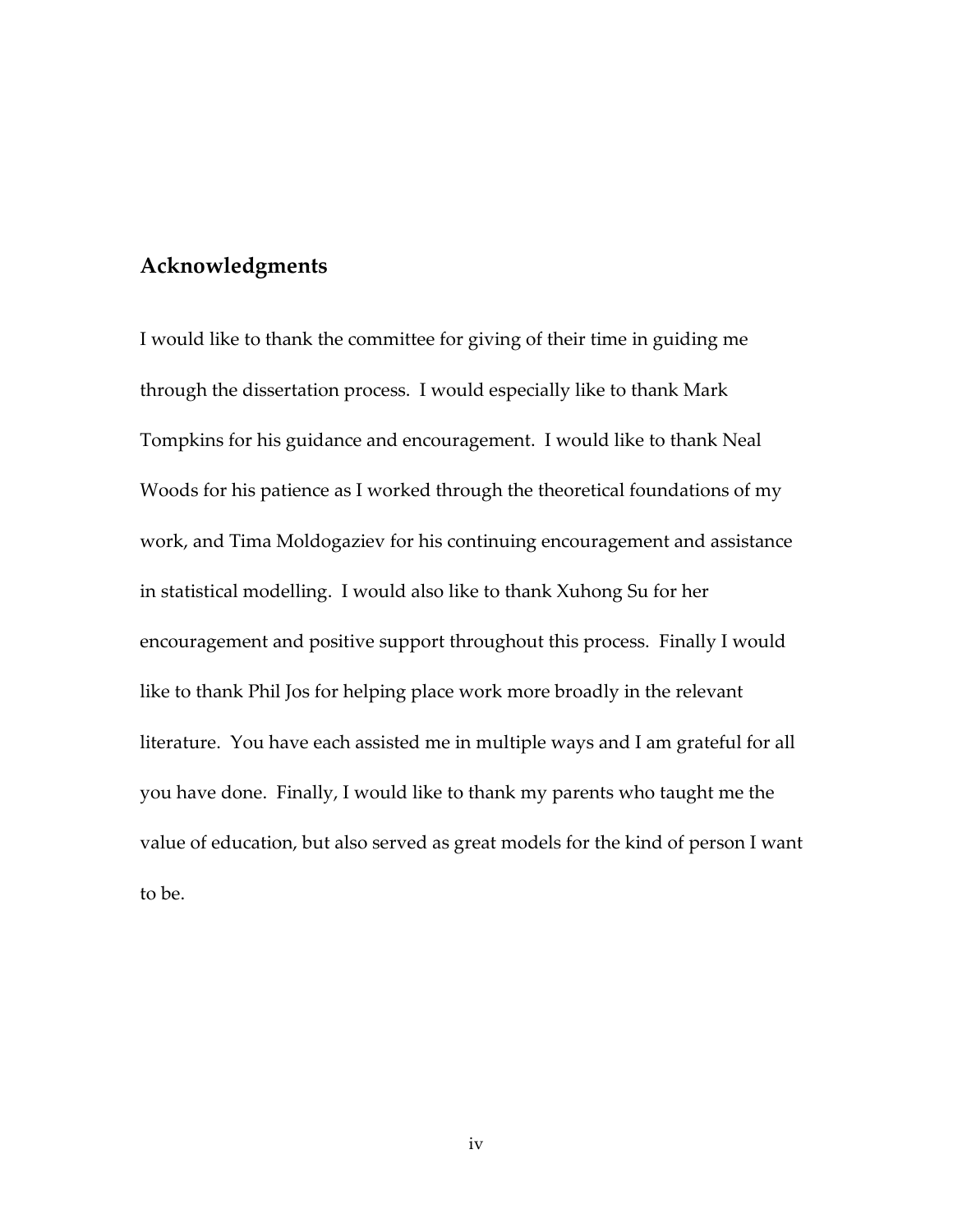### **Abstract**

State ethics commissions serve as both oversight and enforcement bodies. However they are also quasi-judicial institutions whose members are appointed by elected officials. At best this presents problems of oversight, and at worst it implies that commissions can be actively influenced by the very individuals they are tasked with overseeing. Previous studies of ethics commissions have examined the covariates of creating ethics commissions, or have examined the internal functioning of these commissions in the pursuit of their envisioned goals. A largely ignored area of study with regard to these commissions is the degree to which elected officials can exercise influence over members they appoint and what this says for the effectiveness of these commissions. In this dissertation I examine how elected officials use their appointment authority over commissions as a means of political influence. In turn I examine how this influence manifests itself in terms of a commission's effectiveness. My findings indicate that elected officials do in deed use appointment authority as a means of influence, but this influence manifests itself in very different ways.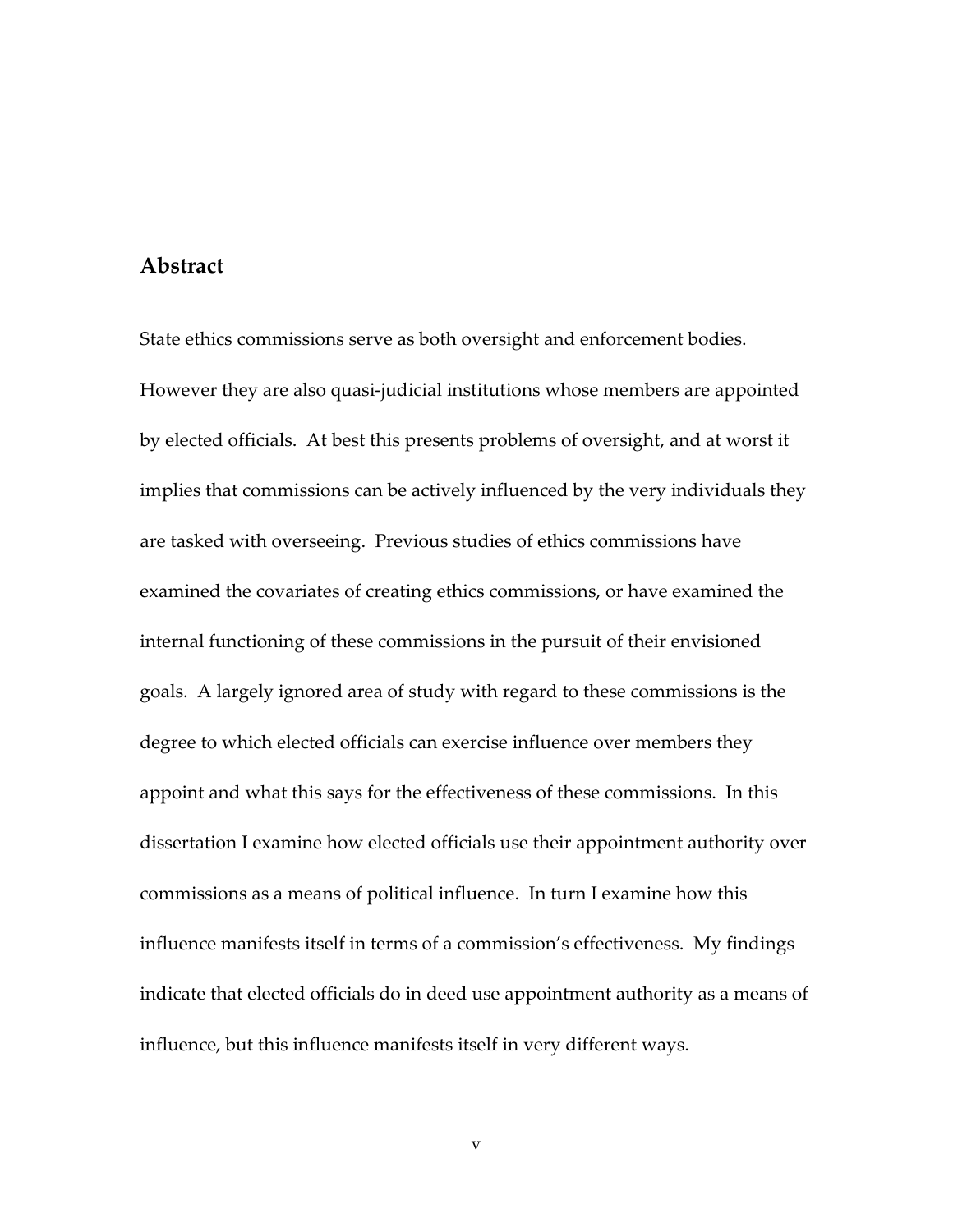# **Table of Contents**

| Reducing the Threat from Commissions: Symbolic Institutions?  17                    |
|-------------------------------------------------------------------------------------|
|                                                                                     |
|                                                                                     |
|                                                                                     |
|                                                                                     |
|                                                                                     |
|                                                                                     |
| Chapter Three: Ethics Commissions and Autonomy: How Independent are They?  34       |
|                                                                                     |
|                                                                                     |
|                                                                                     |
|                                                                                     |
|                                                                                     |
| Chapter Four: The Impacts of Political Control on the Effectiveness of State Ethics |
|                                                                                     |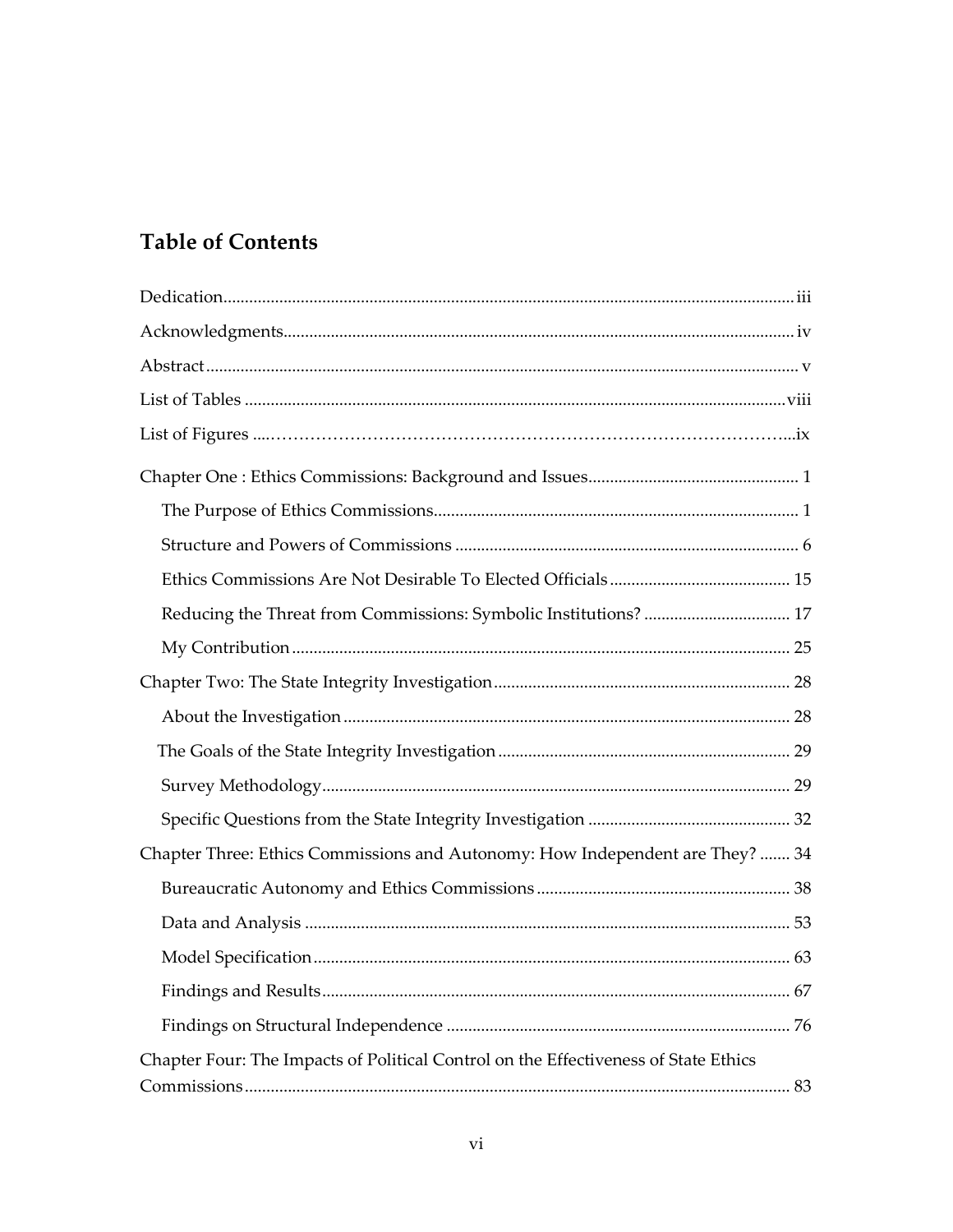| Appendix B: Robustness Checks for Models in Chapter Three 146  |  |
|----------------------------------------------------------------|--|
| Appendix C: Robustness Checks for Models in Chapter Four 148   |  |
| Appendix D: Questions on the State Integrity Investigation 150 |  |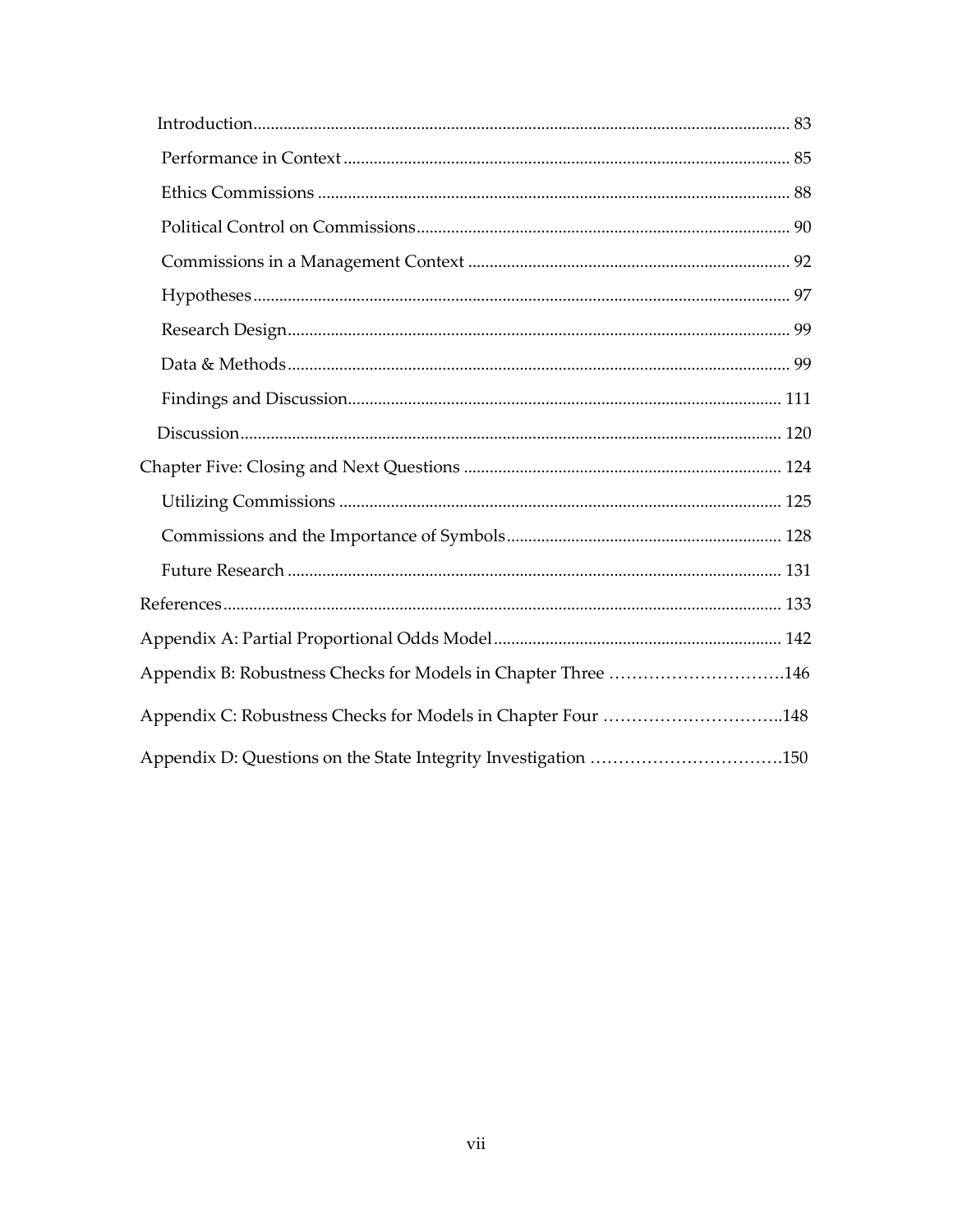# **List of Tables**

| Table 3.1. Dependent Variable: Commissions are Free from Political Interference 51   |
|--------------------------------------------------------------------------------------|
|                                                                                      |
|                                                                                      |
| Table 3.4. Predicted Probabilities $\vert$ standard deviation change in $x_i$ 57     |
|                                                                                      |
|                                                                                      |
|                                                                                      |
| Table 4.2. Predicting the Effectiveness of Regulations Overseeing the Governor 97    |
| Table 4.3. Predicting the Effectiveness of Regulations Overseeing the Legislature 98 |
| Table B.1. Robustness Checks with Different Functional Forms 146                     |
|                                                                                      |
| Table C.1. Robustness Checks for Legislative Effectiveness Model 148                 |
| Table C.2. Robustness Checks for Gubernatorial Effectiveness Model 149               |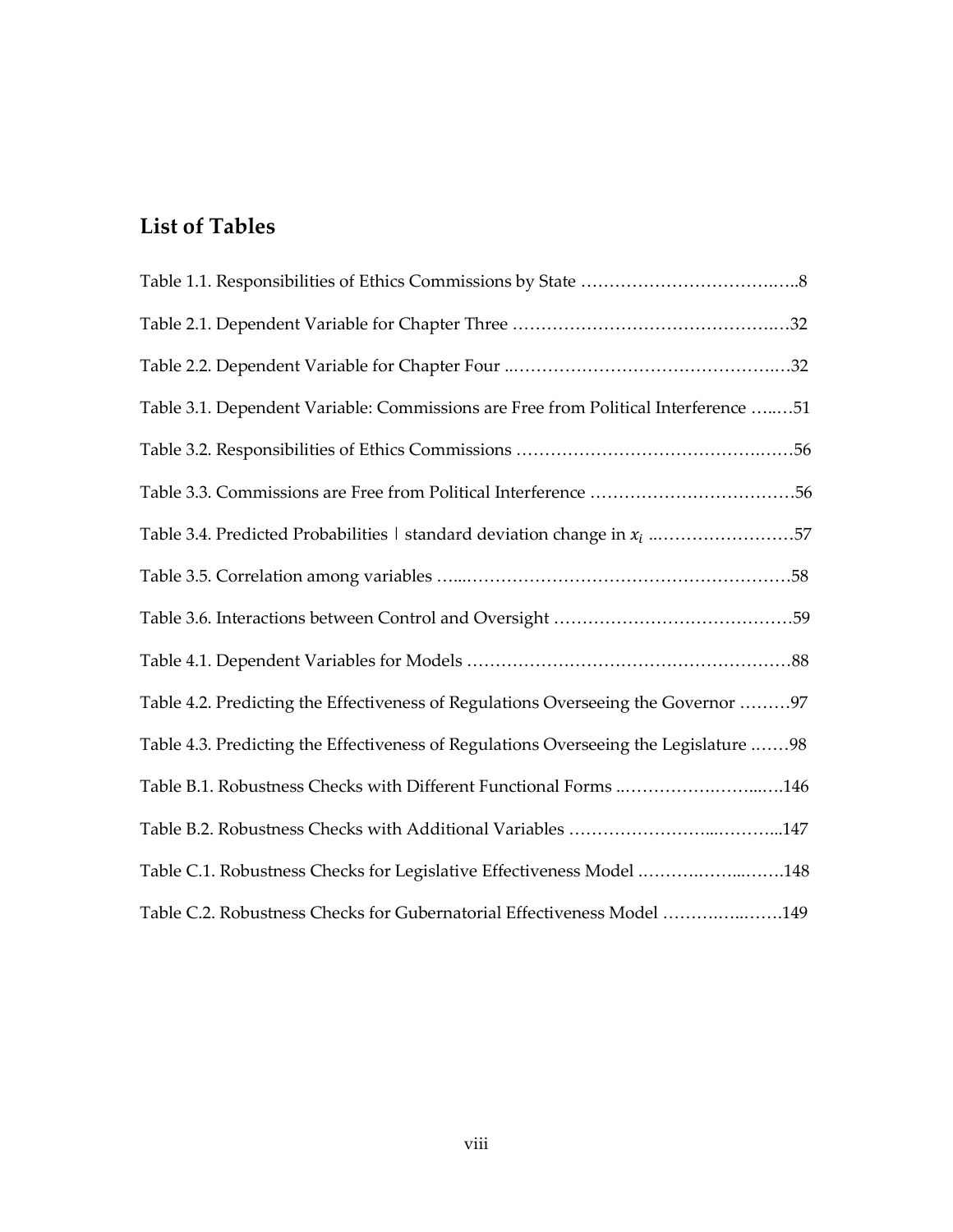# **List of Figures**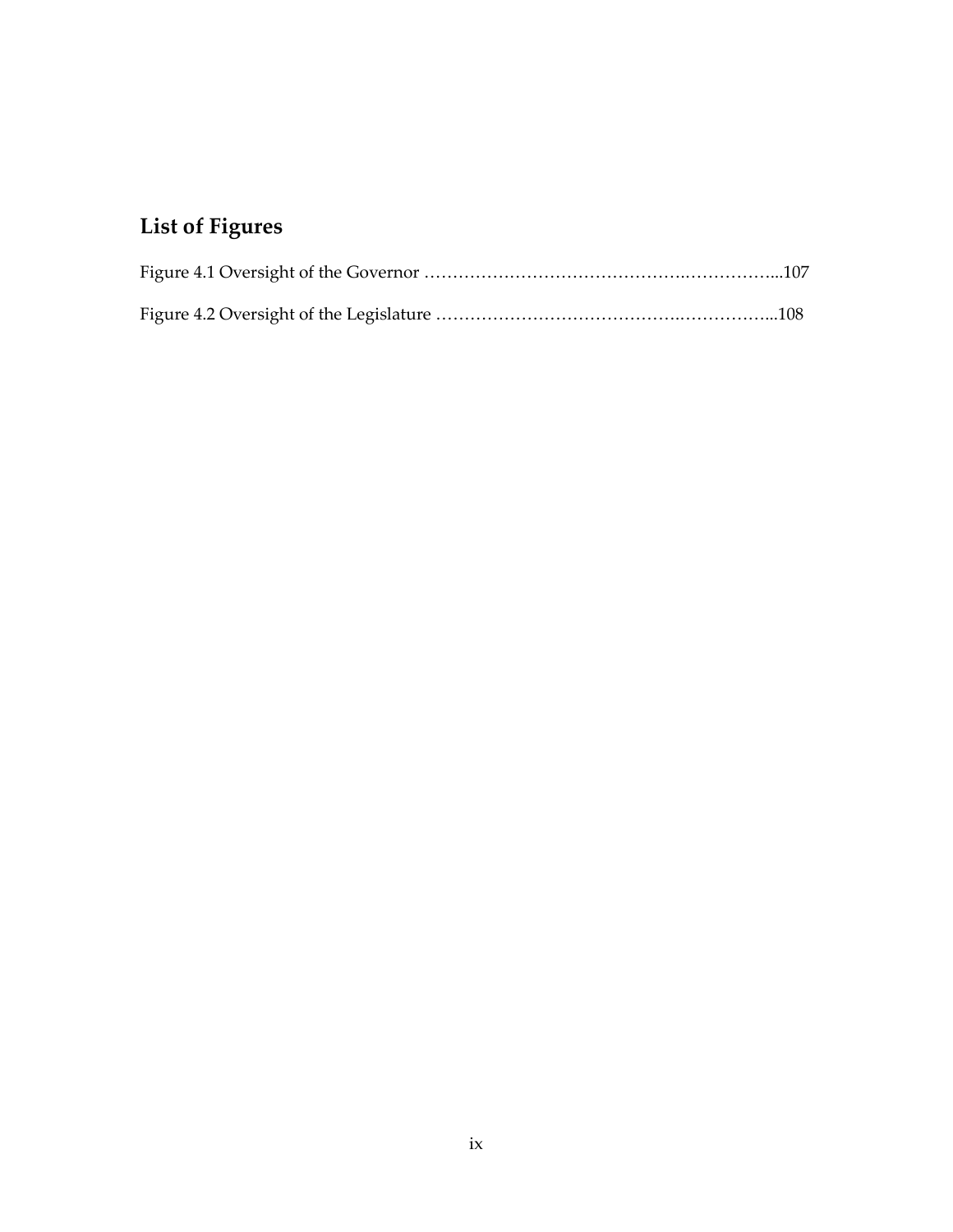### **Chapter One: Ethics Commissions: Background and Issues The Purpose of Ethics Commissions**

Over the past 50 years, 41 states have created state ethics commissions to oversee activities ranging from ensuring that candidates file financial disclosures and lobbyists register with the state, to providing ethics training to agency heads and investigating ethics complaints. The popular belief about ethics commissions that they provide oversight of public and elected officials. Indeed a whitepaper from the National Council of State Legislatures (Comlossy 2011) states, "They [ethics commissions] work to ensure voters' trust in policymakers and political institutions by monitoring compliance with ethics laws and ensuring ethical conduct by those under their jurisdiction." This implies that commissions serve as the watch dogs for the public - ensuring that conflicts of interest are exposed, financial dealings are done "in the daylight," that the decision-making process is transparent and so on. In practice though, ethics commissions are primarily compliance organizations that adjudicate previously set standards for what is acceptable, i.e. compliance organizations (Smith 2003a).

Despite the fact that ethics commissions are mainly compliance organizations, getting on the bad side of the ethics commission can still cost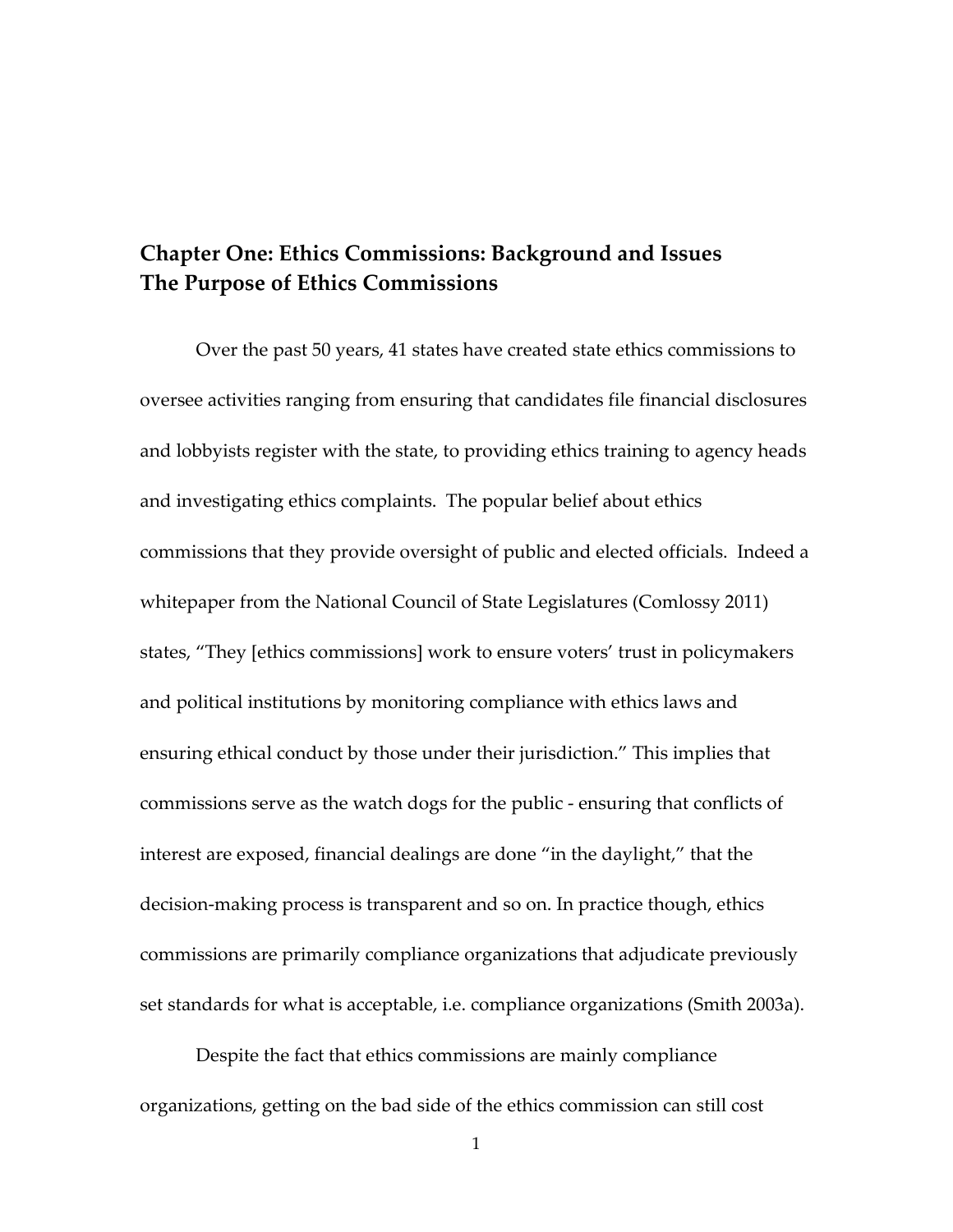public officials, both politically and economically. Recently Arkansas Lieutenant Governor Mark Darr was fined \$11, 000 by the Arkansas ethics commission for misuse of campaign finances in his 2012 election and the Arkansas Governor Mike Beebe has called on Darr to step down.

Prior to the creation of commissions, states were largely reactive to ethical lapses, with state attorney general conducting investigations into ethical failings. With the creation of these commissions the stated intent was to have an organization that could reinforce public confidence by setting fire alarms for ethical failings rather than waiting until they became full-blown scandals. Predictably though there is a short life cycle for this sort of attention. After all, commissions are empowered both by well-meaning but imperfect individuals, but also by those will likely be overseen by the commission itself (Lewis and Gilman 2012; Rosenson 2003). Additionally, the types of ethics regulations that develop out of these events tend to be untargeted, general, and do not necessarily address the issue that created the scandal in the first place (see Anechiarico and Jacobs 1996; Rosenson 2006).

A stated end for these commissions resolving issues of ethics and accountability was addressing what Lipset and Schneider (1987) refer to as the confidence gap<sup>i</sup> – the erosion of public trust in public institutions (see Bowman 1990). According to Lewis and Gilman (2012) the confidence gap began to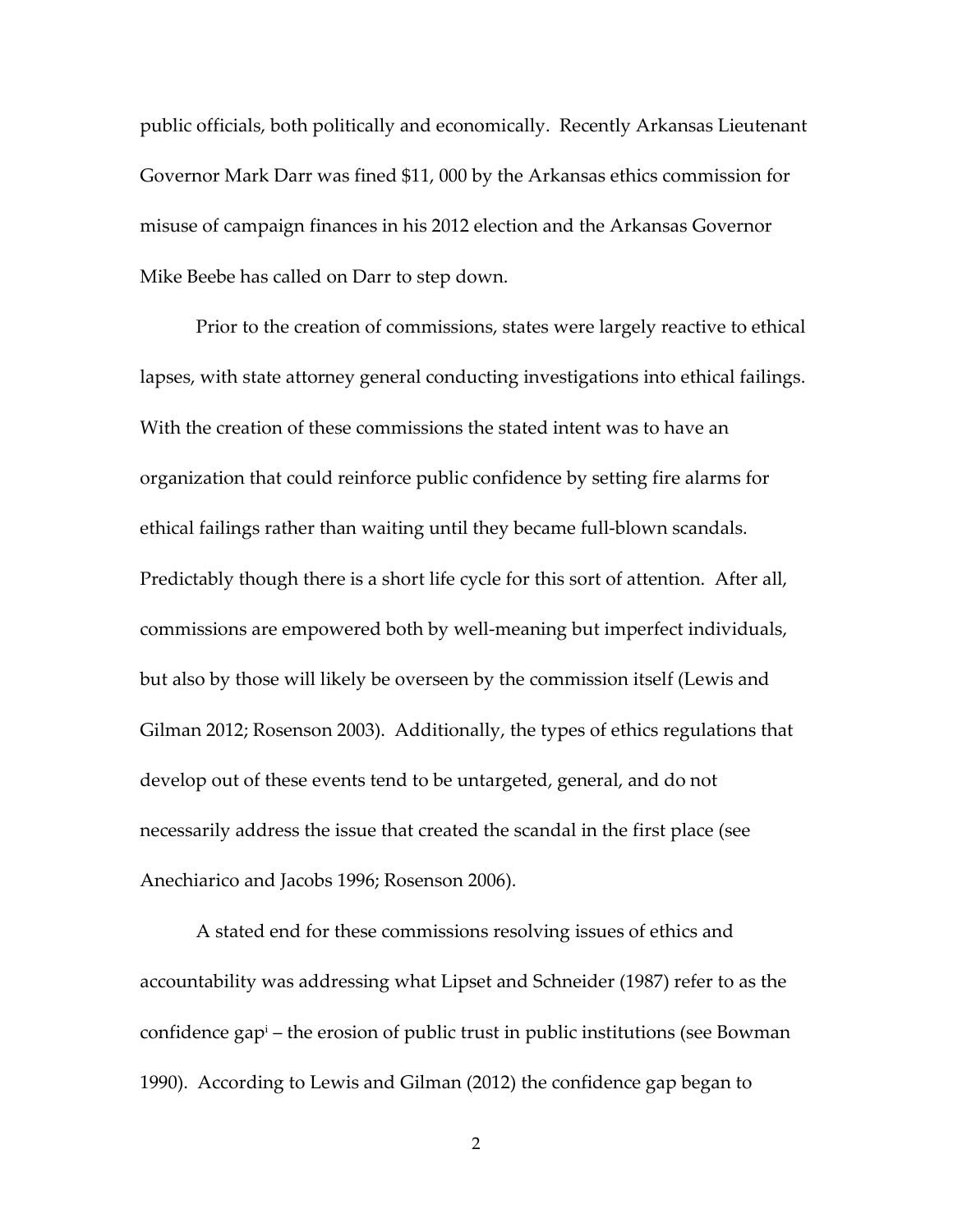emerge in the mid-1960s with public disillusion over Vietnam and a generation that largely felt overlooked by its political leaders. The event that broke open the flood gates of public distrust though was the Watergate scandal – August 1974. As a result of this decline in trust in public institutions states took up the mantle of protectors of democracy and began to empower state ethics commissions.

Although there have been successes, Ethics Commissions have also been used as a tool of political attack with policies that have resulted in administrative gridlock (see Rosenson 2006; Tolchin and Tolchin 2001). As noted by Gilman and Denhardt (2002), often well-meaning individuals attempt to write empowering regulations that "out-ethics" everyone else, thus leading to either administrative gridlock, or regulations that address potential charges of quid-pro-quo, but do not address more nuanced possibilities for corruption such as lax financial disclosure requirements. These are the sorts of codes that can be Kantian in nature and treat taking a pen from the agency stockroom as equivalent to embezzlement (Tolchin and Tolchin 2001), but which do not address things as simple as requiring elected officials to reveal all of their investments (see Rosenson 2003; 2006). This creates a situation where elected officials create ethics commissions that are primarily symbolic in nature. They serve as a symbol of integrity for public distrust but do not really do much in the way of oversight.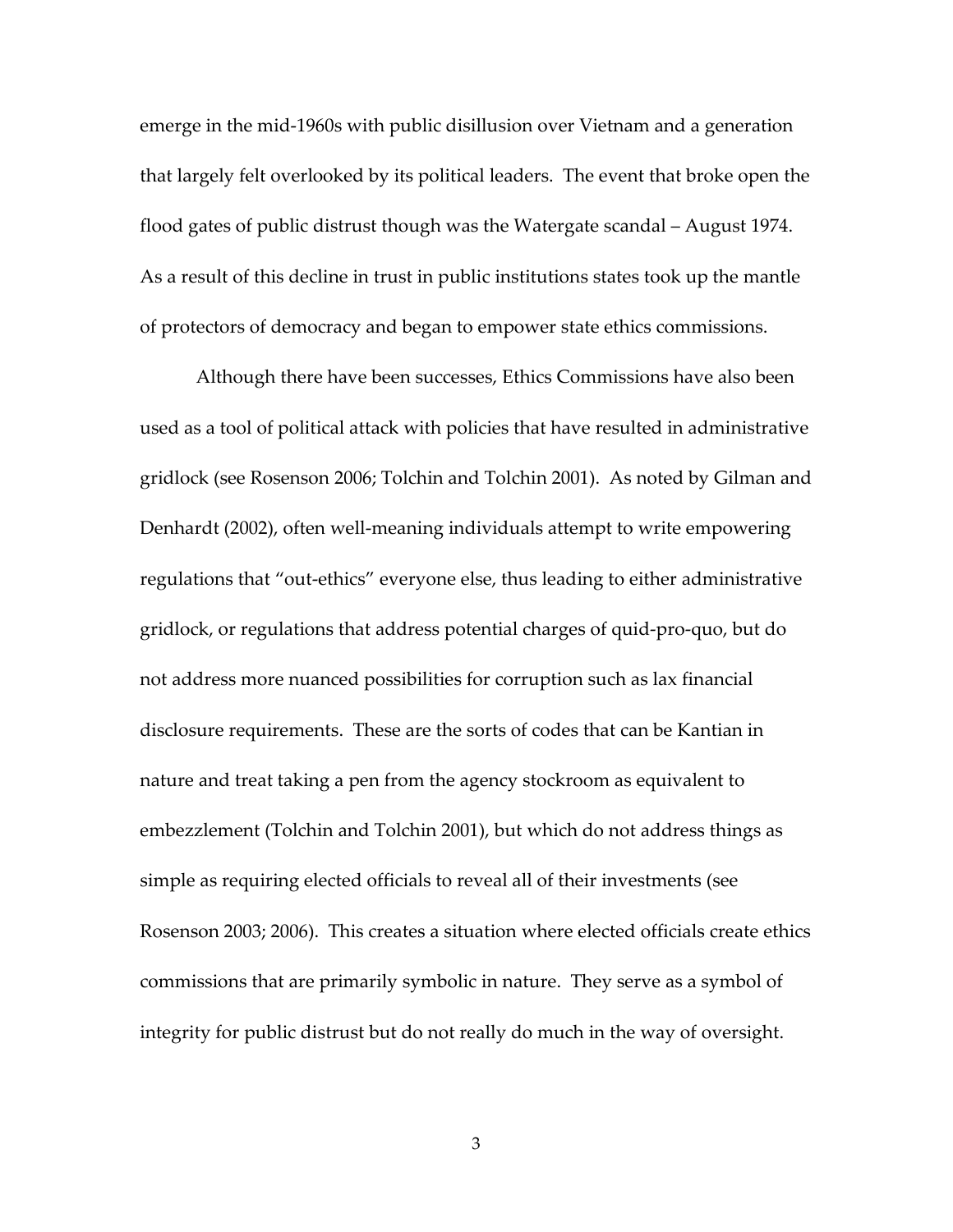A good example of ethics policies and ethics commissions being used as tools of political attack is South Carolina – a state in which the governor appoints all members of the ethics commission. In 2012 and 2013, South Carolina politicians engaged in a political fight using the ethics commission as their weapon of choice. South Carolina Governor Nikki Haley was the target of an ethics investigation with charges stemming from the state's General Assembly. The charges came from allegations made by political foes that she lobbied for Lexington Hospital (SC) while she was a member of the SC General Assembly, and that she did not recuse herself from votes that would have benefitted Lexington Hospital. The commission came to the conclusion that there was enough evidence to go forward with a prosecution and then summarily dismissed the case without comment. Following a very public backlash from a former political supporter turned foe, the case was reopened and went before the commission where Governor Haley was tried and cleared of all charges. Shortly after she was cleared, the ethics commission began investigating potential unethical activities of several of her accusers, including the Speaker of the SC House of Representatives, Bobby Harrell (Shain 2014). These political "gotcha" games are fairly common and it is not uncommon to use ethics commissions as political tools. As an anonymous state legislator put it, 'if they can't get you on policy grounds, they will try to get you on ethics' (Lewis and Gilman 2912: 253).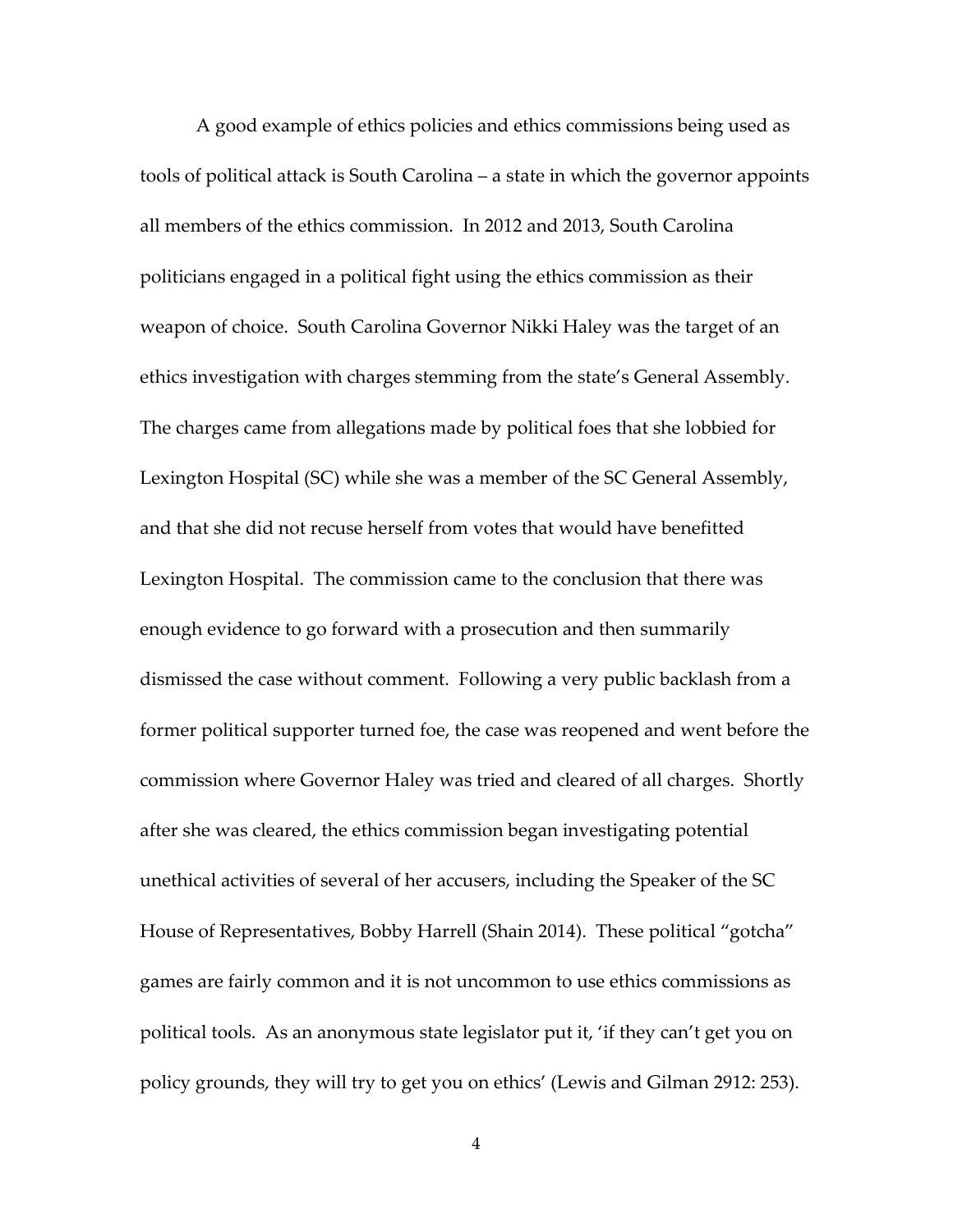The public administration literature is replete with discussions and analysis of the importance of ethics in the public sector. Some of these discussions are area specific such as finance, personnel, police work, education, etc. Others are more general, i.e. theoretical discussions around the importance of ethics and what that means for decision making by public officials (Vigoda-Gadot 2008; Gueras and Garofalo 2002; Denhardt 1988). Most of these studies emphasize the normative value of ethics such as building ethical capacity in agencies and how this leads to more favorable outcomes – what Rohr (1989) terms high road ethics. On the other side of this discussion are the ethics commissions which can take on high road or low road (compliance) functions. Scholars such as Lewis and Gilman (2012) argue that any discussion of building ethical capacity is not useful without first establishing compliance with ethics regulations in a meaningful and enforceable manner. In this manuscript I discuss the characteristics of state ethics commissions and the effect politics has on the ability of ethics commissions to enforce ethics policies.

 Despite the stated importance of transparency to the American public (Bowman 1991; McDougle 2006) the public knows surprisingly little about the actual goings on of state ethics commissions (Smith 2003a). Both the growing influence of special interests at the state level as well as the increase in both corruption and the appearance of corruption have prompted calls for greater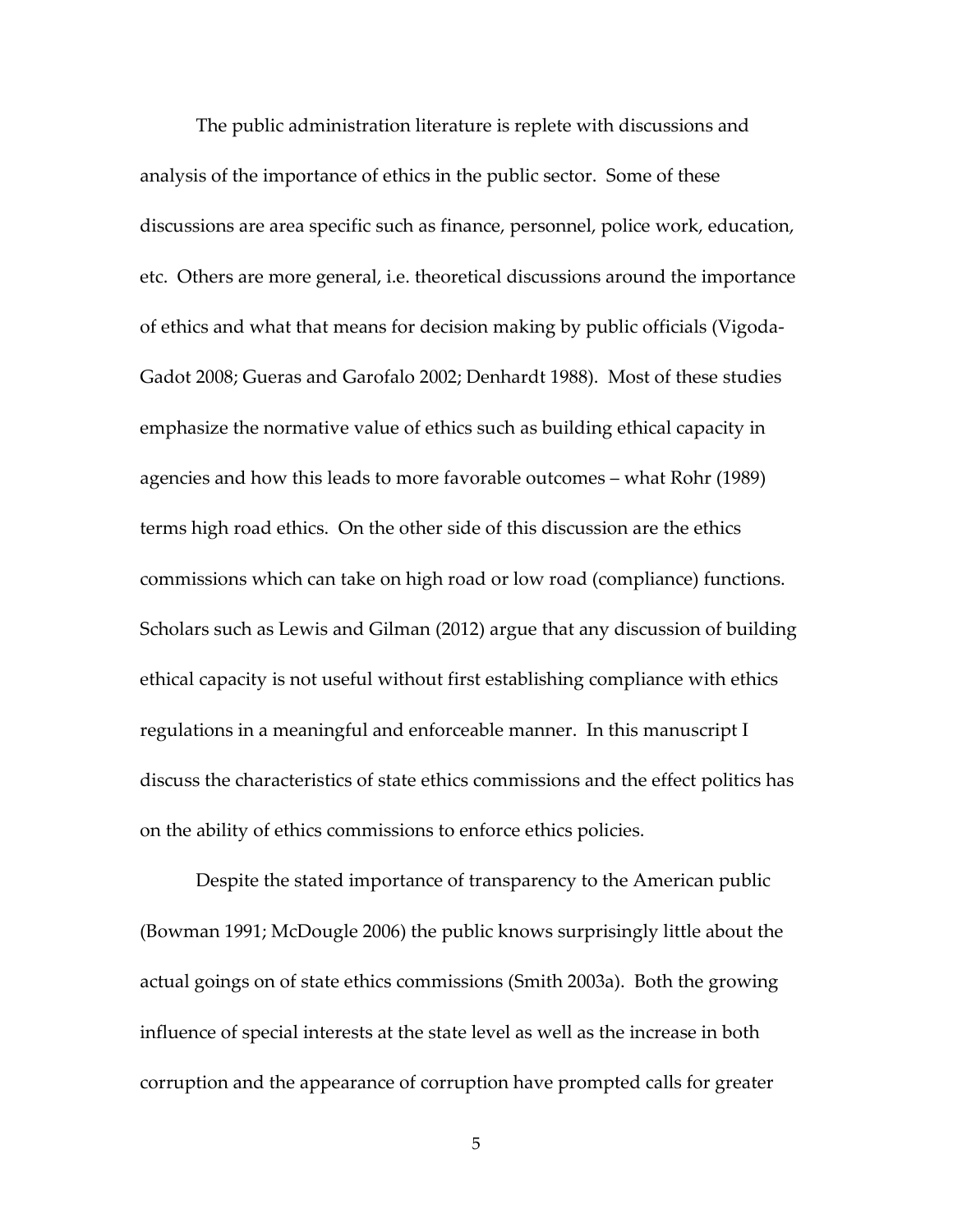ethical oversight. This was noted most recently by the State Integrity Investigation (2011) which found that all states fell far short of achieving their stated goals with regard to oversight and curbing corruption. Despite the existence of commissions and despite the fact that they tend to have similar stated goals, how they go about their achieving their goals and the regulations which empower them vary significantly from state to state  $-$  see table 1.1.

### **Structure and Powers of Commissions**

 Note in table 1.1 that some commissions are labeled as commissions proper and others are labeled as boards. The distinctions are important for reasons of enforcement authority and the strength of their decisions. Boards tend to have appointed heads with fixed terms, fulltime staff to oversee their activities, and exist as their own budget center. Many of these have legal backing from the judiciary as well meaning that their decisions are binding in court and they also possess subpoena powers. Commissions on the other hand tend to exist as line items in the executive or legislative budgets, have terms that set renewable, commissioners are not necessarily fulltime, and often require approval from a committee of elected officials to pursue charges or investigations (Rosenson 2006).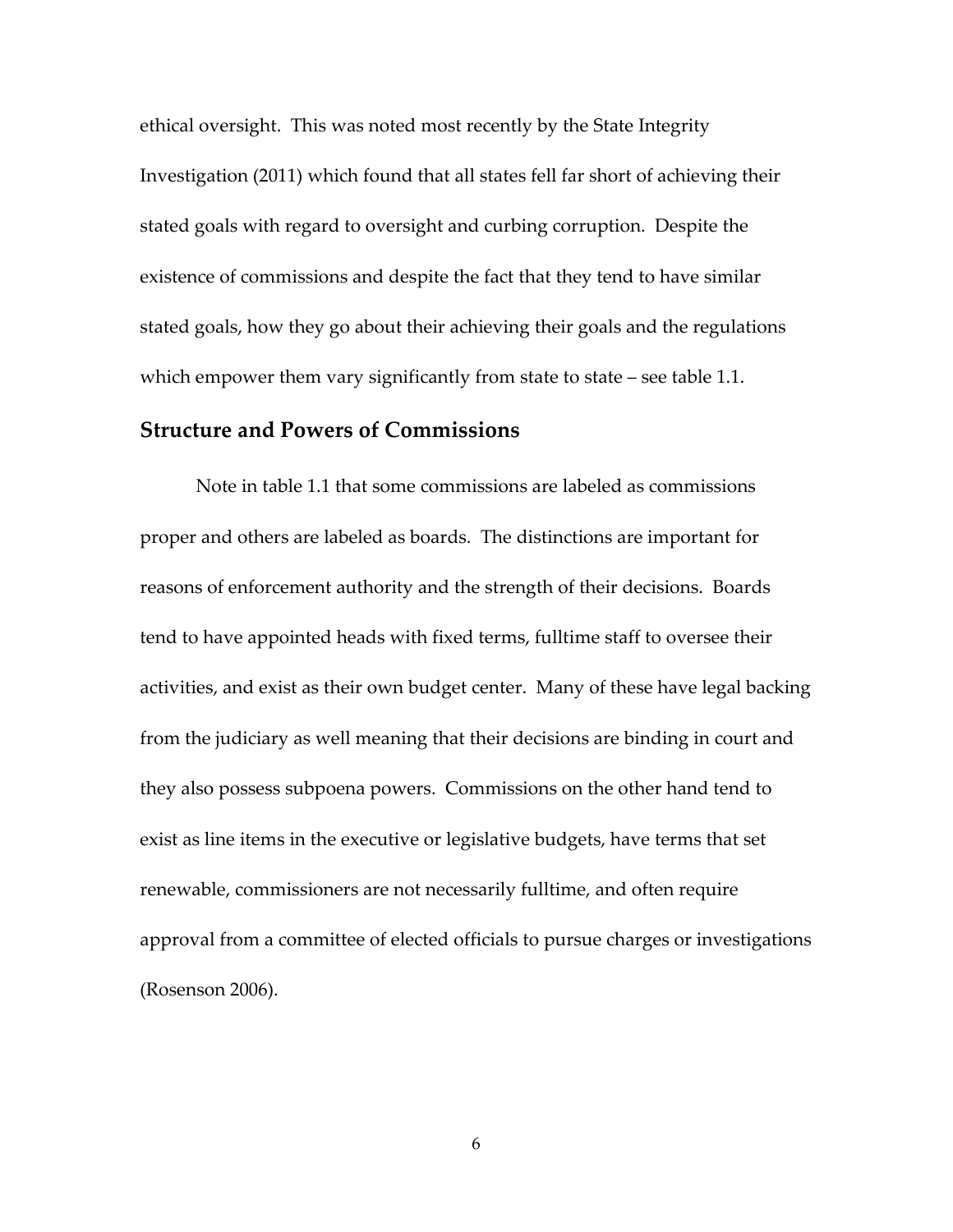| State<br>Commission/Stature                                             | Develop<br>Forms          | Develop<br>Manuals  | Compliance/Reporting | Subpoena<br>Powers   | Issue<br>Advisory<br>Opinions | Orders<br>Enforceable<br>in Court | Conduct<br>Ethics<br>Training | Issue<br>Annual<br>Report |
|-------------------------------------------------------------------------|---------------------------|---------------------|----------------------|----------------------|-------------------------------|-----------------------------------|-------------------------------|---------------------------|
| Alabama Ethics<br>Commission                                            | $\chi$                    | $\boldsymbol{\chi}$ | $\boldsymbol{\chi}$  | $\chi$               | $\chi$                        |                                   | $\chi$                        | $\chi$                    |
| Alaska Legislative<br><b>Ethics Committee</b>                           | $\chi$                    | $\chi$              | $\chi$               | $\chi$               | $\chi$                        | $\chi$                            | $\chi$                        | $\chi$                    |
| Alaska Public<br><b>Offices Commission</b>                              | $\chi$                    | $\boldsymbol{\chi}$ | $\boldsymbol{\chi}$  | $\mathsf X$          | $\chi$                        | $\chi$                            | $\chi$                        | $\chi$                    |
| Arizona                                                                 |                           |                     |                      | No ethics commission |                               |                                   |                               |                           |
| Arkansas Ethics<br>Commission                                           | $\chi$                    | $\boldsymbol{\chi}$ | $\chi$               | $\chi$               | $\chi$                        |                                   | $\chi$                        |                           |
| California Fair<br><b>Political Practices</b><br>Commission<br>Colorado | $\chi$                    | $\chi$              | $\chi$               | $\chi$               | $\chi$                        | $\chi$                            | $\chi$                        | $\chi$                    |
| <b>Independent Ethics</b><br>Commission                                 | $\chi$                    | $\boldsymbol{\chi}$ | $\chi$               | $\chi$               | $\chi$                        |                                   | $\chi$                        | $\chi$                    |
| <b>Connecticut Ethics</b><br>Commission                                 | $\boldsymbol{\chi}$       | $\mathsf X$         |                      | $\boldsymbol{\chi}$  |                               |                                   | $\chi$                        |                           |
| Delaware State<br>Public Integrity<br>Commission                        | $\boldsymbol{\mathsf{X}}$ | $\chi$              | $\chi$               | X                    | $\chi$                        | $\chi$                            | $\chi$                        | $\chi$                    |
| Florida Commission<br>on Ethics                                         | $\chi$                    | $\chi$              |                      | $\chi$               | $\chi$                        |                                   | $\chi$                        | $\chi$                    |

**Table 1.1. Responsibilities of ethics commissions by state.** 

Т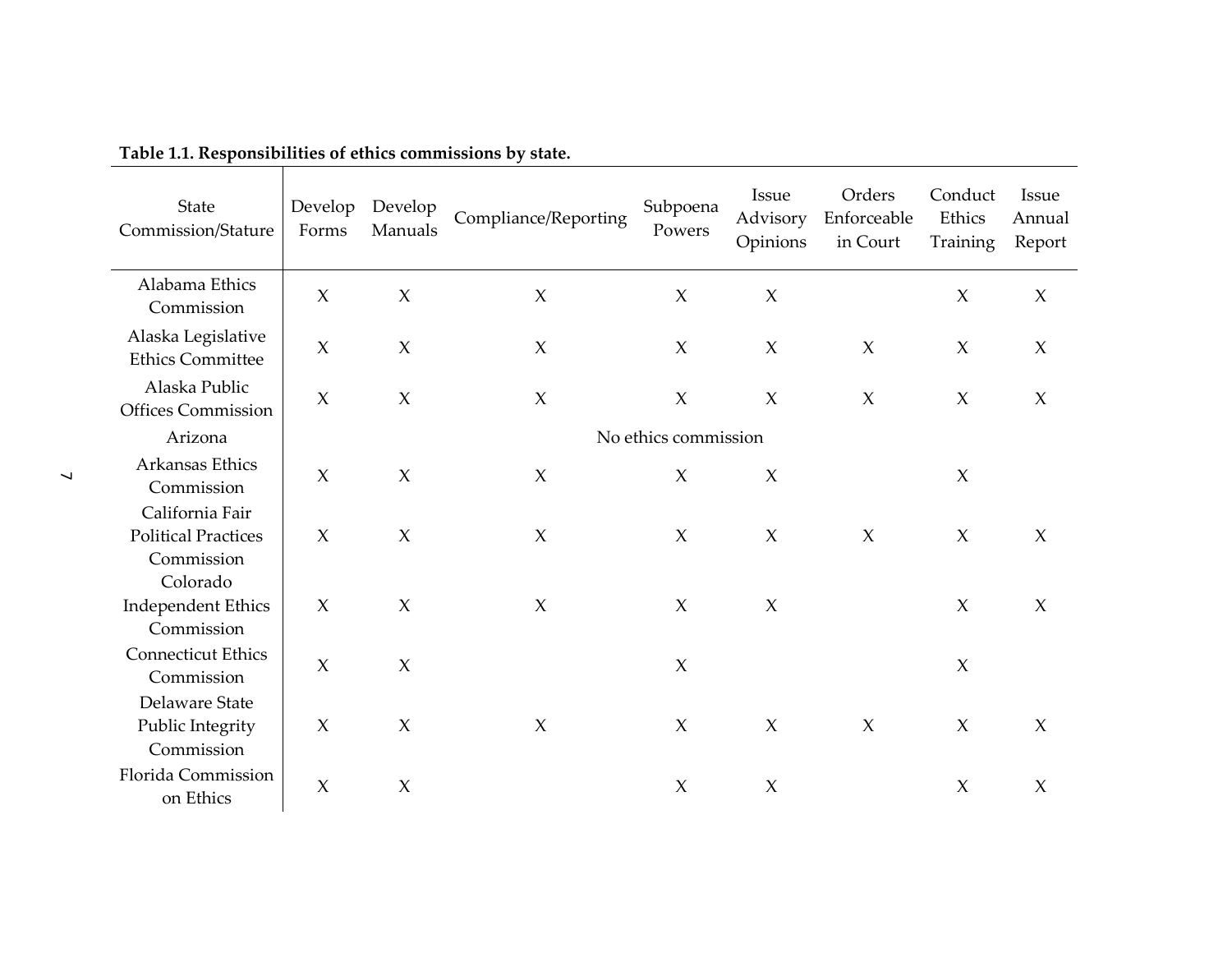| Georgia<br>Government                                                     |                     |                     |                           |                      |                     |                     |                           |        |
|---------------------------------------------------------------------------|---------------------|---------------------|---------------------------|----------------------|---------------------|---------------------|---------------------------|--------|
| Transparency and                                                          | $\chi$              | $\chi$              | $\chi$                    | $\chi$               | $\chi$              | $\chi$              | $\chi$                    | $\chi$ |
| Campaign Finance<br>Commission                                            |                     |                     |                           |                      |                     |                     |                           |        |
| Hawaii State Ethics<br>Commission                                         | $\chi$              |                     | $\chi$                    | $\boldsymbol{\chi}$  | $\chi$              |                     | $\chi$                    |        |
| Idaho                                                                     |                     |                     |                           | No ethics commission |                     |                     |                           |        |
| Illinois Legislative<br><b>Ethics Commission</b>                          | $\chi$              |                     | $\boldsymbol{\chi}$       | $\chi$               |                     |                     | $\boldsymbol{\mathsf{X}}$ |        |
| Illinois Office of the<br>Legislative<br><b>Inspector General</b>         | $\chi$              | $\boldsymbol{\chi}$ | $\chi$                    | $\boldsymbol{\chi}$  | X                   |                     | $\chi$                    |        |
| Illinois Executive<br><b>Ethics Commission</b>                            |                     | $\mathsf X$         |                           | $\boldsymbol{\chi}$  | $\boldsymbol{\chi}$ |                     | $\chi$                    |        |
| Illinois Office of the<br><b>Executive Inspector</b><br>General           |                     |                     | $\boldsymbol{\chi}$       | $\boldsymbol{\chi}$  |                     |                     | $\boldsymbol{\chi}$       |        |
| Office of the<br>Indiana Inspector<br>General and<br>Indiana State Ethics |                     |                     |                           | $\boldsymbol{\chi}$  | $\boldsymbol{\chi}$ | $\boldsymbol{\chi}$ | $\chi$                    |        |
| Commission<br>Indiana Lobby                                               |                     |                     |                           |                      |                     |                     |                           |        |
| Registration<br>Commission                                                | $\boldsymbol{\chi}$ | $\boldsymbol{\chi}$ | $\boldsymbol{\mathsf{X}}$ | $\boldsymbol{\chi}$  | $\boldsymbol{\chi}$ | $\boldsymbol{\chi}$ | $\chi$                    | $\chi$ |

 $\infty$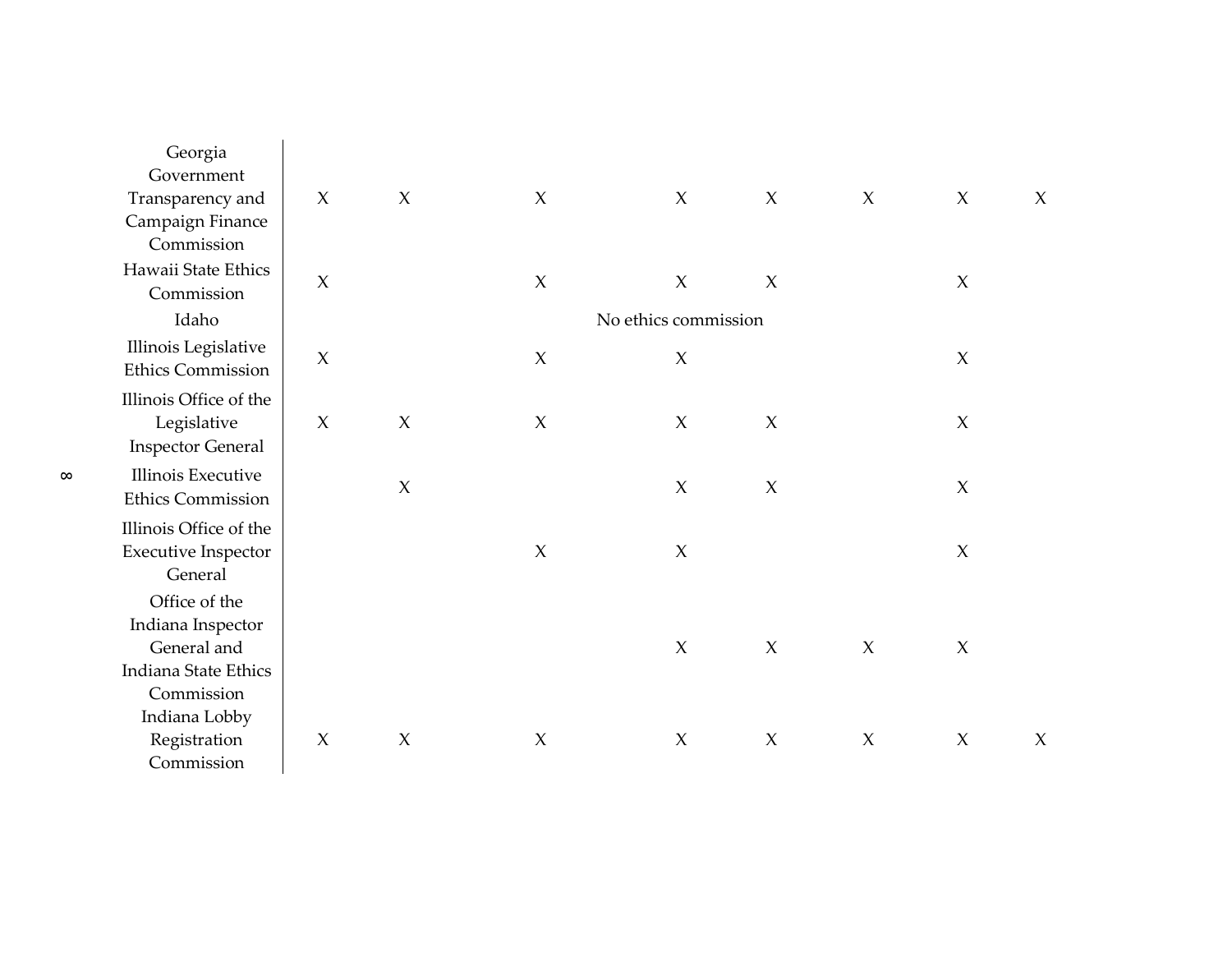| Iowa Ethics &                        |                     |                     |                           |                           |                     |                           |                     |        |
|--------------------------------------|---------------------|---------------------|---------------------------|---------------------------|---------------------|---------------------------|---------------------|--------|
| Campaign                             | X                   | $\mathsf X$         | $\boldsymbol{\chi}$       | $\boldsymbol{X}$          | $\boldsymbol{\chi}$ |                           | $\boldsymbol{\chi}$ |        |
| Disclosure Board                     |                     |                     |                           |                           |                     |                           |                     |        |
| Kansas                               |                     |                     |                           |                           |                     |                           |                     |        |
| Governmental                         | $\boldsymbol{\chi}$ | $\boldsymbol{\chi}$ | $\boldsymbol{\chi}$       | $\chi$                    | $\boldsymbol{X}$    | $\boldsymbol{\mathsf{X}}$ | $\mathsf X$         | $\chi$ |
| <b>Ethics Commission</b><br>Kentucky |                     |                     |                           |                           |                     |                           |                     |        |
| Legislative Ethics                   | $\boldsymbol{\chi}$ | $\boldsymbol{X}$    | $\boldsymbol{\chi}$       | $\boldsymbol{\mathsf{X}}$ | $\boldsymbol{\chi}$ | $\boldsymbol{X}$          | $\chi$              | $\chi$ |
| Commission                           |                     |                     |                           |                           |                     |                           |                     |        |
| Kentucky Executive                   |                     |                     |                           |                           |                     |                           |                     |        |
| <b>Ethics Commission</b>             | X                   | $\boldsymbol{\chi}$ | $\chi$                    | $\boldsymbol{\chi}$       | X                   | $\boldsymbol{\chi}$       | $\chi$              | $\chi$ |
| Louisiana Board of                   |                     |                     |                           |                           |                     |                           |                     |        |
| Ethics                               | $\boldsymbol{\chi}$ | $\boldsymbol{\chi}$ | $\boldsymbol{\chi}$       | $\chi$                    | $\boldsymbol{\chi}$ | $\chi$                    | $\boldsymbol{\chi}$ |        |
| Maine Commission                     |                     |                     |                           |                           |                     |                           |                     |        |
| on Governmental                      | $\boldsymbol{\chi}$ | $\mathsf X$         | $\mathsf X$               | $\boldsymbol{\mathsf{X}}$ |                     |                           |                     |        |
| Ethics and Election                  |                     |                     |                           |                           |                     |                           |                     |        |
| Practices                            |                     |                     |                           |                           |                     |                           |                     |        |
| Maryland State                       | $\boldsymbol{\chi}$ | $\boldsymbol{\chi}$ | $\chi$                    | $\chi$                    | $\boldsymbol{\chi}$ | $\chi$                    | $\chi$              | $\chi$ |
| <b>Ethics Commission</b>             |                     |                     |                           |                           |                     |                           |                     |        |
| Massachusetts State                  | $\chi$              | $\boldsymbol{\chi}$ | $\boldsymbol{\mathsf{X}}$ | $\boldsymbol{\chi}$       | $\boldsymbol{X}$    | $\mathsf X$               |                     | $\chi$ |
| <b>Ethics Commission</b>             |                     |                     |                           |                           |                     |                           |                     |        |
| Michigan State                       |                     |                     |                           |                           |                     |                           |                     |        |
| Board of Ethics                      |                     |                     |                           |                           | X                   |                           |                     |        |
| Minnesota                            |                     |                     |                           |                           |                     |                           |                     |        |
| Campaign Finance                     |                     |                     |                           |                           |                     |                           |                     |        |
| and Public                           | $\boldsymbol{\chi}$ | $\mathsf X$         | $\boldsymbol{\chi}$       | $\boldsymbol{\chi}$       | $\boldsymbol{\chi}$ | $\boldsymbol{\chi}$       |                     | $\chi$ |
| Disclosure Board                     |                     |                     |                           |                           |                     |                           |                     |        |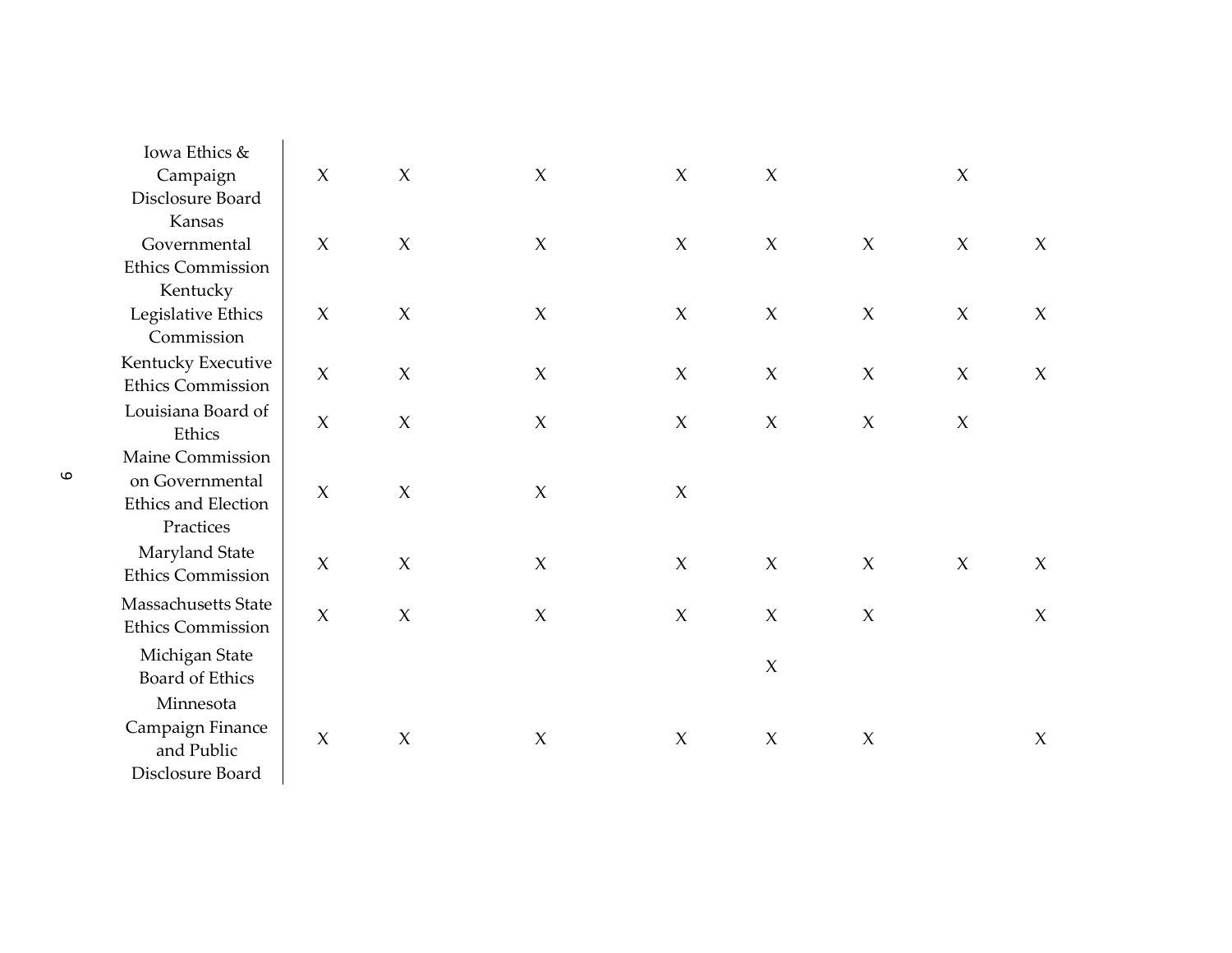| Mississippi Ethics<br>Commission                         | $\chi$              | $\chi$              |                           | $\boldsymbol{\chi}$  | $\mathsf X$         | $\boldsymbol{\chi}$ |                           |                     |
|----------------------------------------------------------|---------------------|---------------------|---------------------------|----------------------|---------------------|---------------------|---------------------------|---------------------|
| Missouri Ethics<br>Commission                            |                     |                     | $\boldsymbol{\mathsf{X}}$ | $\boldsymbol{\chi}$  | $\boldsymbol{\chi}$ | $\boldsymbol{\chi}$ |                           |                     |
| Montana<br>Commissioner of<br><b>Political Practices</b> | $\chi$              | $\mathsf X$         | $\mathsf X$               | $\boldsymbol{\chi}$  | $\boldsymbol{\chi}$ | $\boldsymbol{\chi}$ | $\chi$                    |                     |
| Nebraska<br>Accountability and<br>Disclosure             | $\chi$              | $\mathsf X$         | $\mathsf X$               | $\chi$               | $\chi$              | $\chi$              | $\chi$                    | $\chi$              |
| Commission<br>Nevada<br>Commission on<br>Ethics          | $\boldsymbol{\chi}$ | $\mathsf X$         | $\mathsf X$               | $\boldsymbol{\chi}$  | $\boldsymbol{\chi}$ | $\boldsymbol{\chi}$ | $\mathsf X$               | $\chi$              |
| New Hampshire                                            |                     |                     |                           | No ethics commission |                     |                     |                           |                     |
| New Jersey State<br><b>Ethics Commission</b>             | $\boldsymbol{\chi}$ | $\boldsymbol{\chi}$ | $\boldsymbol{\mathsf{X}}$ | $\boldsymbol{\chi}$  | $\chi$              | $\boldsymbol{\chi}$ | $\boldsymbol{\mathsf{X}}$ |                     |
| New Mexico                                               |                     |                     |                           | No ethics commission |                     |                     |                           |                     |
| New York State<br>Joint Commission<br>on Public Ethics   | $\chi$              |                     | $\chi$                    | $\boldsymbol{\chi}$  | $\chi$              |                     | $\chi$                    | $\chi$              |
| New York State<br>Legislative Ethics<br>Commission       | $\boldsymbol{\chi}$ | $\boldsymbol{\chi}$ | $\chi$                    | $\boldsymbol{\chi}$  | $\boldsymbol{\chi}$ |                     | $\boldsymbol{\mathsf{X}}$ | $\boldsymbol{\chi}$ |
| North Carolina<br><b>State Ethics</b><br>Commission      | $\chi$              | $\boldsymbol{\chi}$ | $\boldsymbol{\mathsf{X}}$ | $\boldsymbol{\chi}$  | $\boldsymbol{\chi}$ |                     | $\chi$                    | $\chi$              |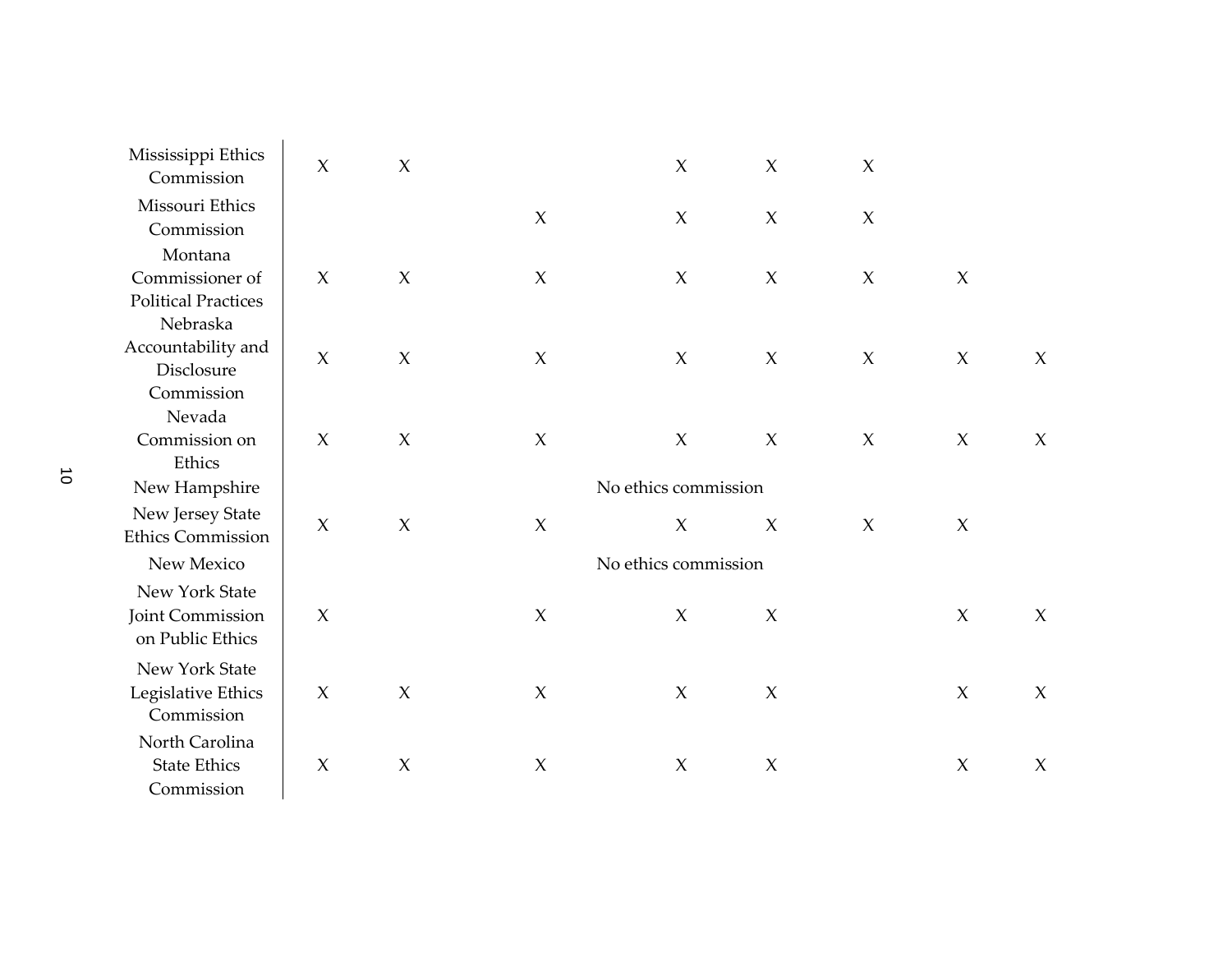| Ohio Ethics<br>$\boldsymbol{\chi}$<br>$\boldsymbol{\chi}$<br>$\boldsymbol{\chi}$<br>$\boldsymbol{\chi}$<br>$\boldsymbol{\chi}$<br>$\boldsymbol{\chi}$<br>$\boldsymbol{\chi}$<br>$\chi$<br>Commission<br>Oklahoma Ethics<br>$\chi$<br>$\chi$<br>$\boldsymbol{\chi}$<br>$\chi$<br>$\chi$<br>X<br>$\chi$<br>Commission<br>Oregon<br>Government Ethics<br>$\boldsymbol{\chi}$<br>$\boldsymbol{\chi}$<br>$\boldsymbol{\chi}$<br>$\boldsymbol{\chi}$<br>X<br>Commission<br>Pennsylvania State<br>$\boldsymbol{\chi}$<br>$\chi$<br>$\boldsymbol{\chi}$<br>$\chi$<br>$\chi$<br>$\boldsymbol{\chi}$<br>$\boldsymbol{\chi}$<br>$\boldsymbol{\chi}$<br><b>Ethics Commission</b><br>Rhode Island Ethics<br>$\mathsf X$<br>$\boldsymbol{\chi}$<br>$\mathsf X$<br>$\boldsymbol{\chi}$<br>$\chi$<br>$\boldsymbol{\chi}$<br>$\boldsymbol{\chi}$<br>$\chi$<br>Commission<br>South Carolina<br>$\mathsf X$<br>$\boldsymbol{\chi}$<br>$\mathsf X$<br>$\boldsymbol{\chi}$<br>$\mathsf X$<br>$\chi$<br>$\boldsymbol{\chi}$<br>$\chi$<br><b>Ethics Commission</b><br>South Dakota<br>No ethics commission<br>Tennessee Bureau<br>of Ethics and<br>$\boldsymbol{\chi}$<br>$\boldsymbol{\chi}$<br>$\boldsymbol{\chi}$<br>$\boldsymbol{\chi}$<br>$\boldsymbol{\chi}$<br>$\chi$<br>$\chi$<br>X<br>Campaign Finance<br><b>Texas Ethics</b><br>$\mathsf X$<br>$\boldsymbol{\chi}$<br>$\boldsymbol{\chi}$<br>$\chi$<br>$\boldsymbol{\chi}$<br>$\boldsymbol{\chi}$<br>$\boldsymbol{\chi}$<br>$\chi$<br>Commission<br>Utah Independent<br>Legislative Ethics<br>$\mathsf X$<br>$\chi$<br>Commission<br>No ethics commission<br>Vermont<br>No ethics commission<br>Virginia | North Dakota | No ethics commission |  |  |  |  |  |  |  |
|---------------------------------------------------------------------------------------------------------------------------------------------------------------------------------------------------------------------------------------------------------------------------------------------------------------------------------------------------------------------------------------------------------------------------------------------------------------------------------------------------------------------------------------------------------------------------------------------------------------------------------------------------------------------------------------------------------------------------------------------------------------------------------------------------------------------------------------------------------------------------------------------------------------------------------------------------------------------------------------------------------------------------------------------------------------------------------------------------------------------------------------------------------------------------------------------------------------------------------------------------------------------------------------------------------------------------------------------------------------------------------------------------------------------------------------------------------------------------------------------------------------------------------------------------------------------------------------------------------------------------------------------|--------------|----------------------|--|--|--|--|--|--|--|
|                                                                                                                                                                                                                                                                                                                                                                                                                                                                                                                                                                                                                                                                                                                                                                                                                                                                                                                                                                                                                                                                                                                                                                                                                                                                                                                                                                                                                                                                                                                                                                                                                                             |              |                      |  |  |  |  |  |  |  |
|                                                                                                                                                                                                                                                                                                                                                                                                                                                                                                                                                                                                                                                                                                                                                                                                                                                                                                                                                                                                                                                                                                                                                                                                                                                                                                                                                                                                                                                                                                                                                                                                                                             |              |                      |  |  |  |  |  |  |  |
|                                                                                                                                                                                                                                                                                                                                                                                                                                                                                                                                                                                                                                                                                                                                                                                                                                                                                                                                                                                                                                                                                                                                                                                                                                                                                                                                                                                                                                                                                                                                                                                                                                             |              |                      |  |  |  |  |  |  |  |
|                                                                                                                                                                                                                                                                                                                                                                                                                                                                                                                                                                                                                                                                                                                                                                                                                                                                                                                                                                                                                                                                                                                                                                                                                                                                                                                                                                                                                                                                                                                                                                                                                                             |              |                      |  |  |  |  |  |  |  |
|                                                                                                                                                                                                                                                                                                                                                                                                                                                                                                                                                                                                                                                                                                                                                                                                                                                                                                                                                                                                                                                                                                                                                                                                                                                                                                                                                                                                                                                                                                                                                                                                                                             |              |                      |  |  |  |  |  |  |  |
|                                                                                                                                                                                                                                                                                                                                                                                                                                                                                                                                                                                                                                                                                                                                                                                                                                                                                                                                                                                                                                                                                                                                                                                                                                                                                                                                                                                                                                                                                                                                                                                                                                             |              |                      |  |  |  |  |  |  |  |
|                                                                                                                                                                                                                                                                                                                                                                                                                                                                                                                                                                                                                                                                                                                                                                                                                                                                                                                                                                                                                                                                                                                                                                                                                                                                                                                                                                                                                                                                                                                                                                                                                                             |              |                      |  |  |  |  |  |  |  |
|                                                                                                                                                                                                                                                                                                                                                                                                                                                                                                                                                                                                                                                                                                                                                                                                                                                                                                                                                                                                                                                                                                                                                                                                                                                                                                                                                                                                                                                                                                                                                                                                                                             |              |                      |  |  |  |  |  |  |  |
|                                                                                                                                                                                                                                                                                                                                                                                                                                                                                                                                                                                                                                                                                                                                                                                                                                                                                                                                                                                                                                                                                                                                                                                                                                                                                                                                                                                                                                                                                                                                                                                                                                             |              |                      |  |  |  |  |  |  |  |
|                                                                                                                                                                                                                                                                                                                                                                                                                                                                                                                                                                                                                                                                                                                                                                                                                                                                                                                                                                                                                                                                                                                                                                                                                                                                                                                                                                                                                                                                                                                                                                                                                                             |              |                      |  |  |  |  |  |  |  |
|                                                                                                                                                                                                                                                                                                                                                                                                                                                                                                                                                                                                                                                                                                                                                                                                                                                                                                                                                                                                                                                                                                                                                                                                                                                                                                                                                                                                                                                                                                                                                                                                                                             |              |                      |  |  |  |  |  |  |  |
|                                                                                                                                                                                                                                                                                                                                                                                                                                                                                                                                                                                                                                                                                                                                                                                                                                                                                                                                                                                                                                                                                                                                                                                                                                                                                                                                                                                                                                                                                                                                                                                                                                             |              |                      |  |  |  |  |  |  |  |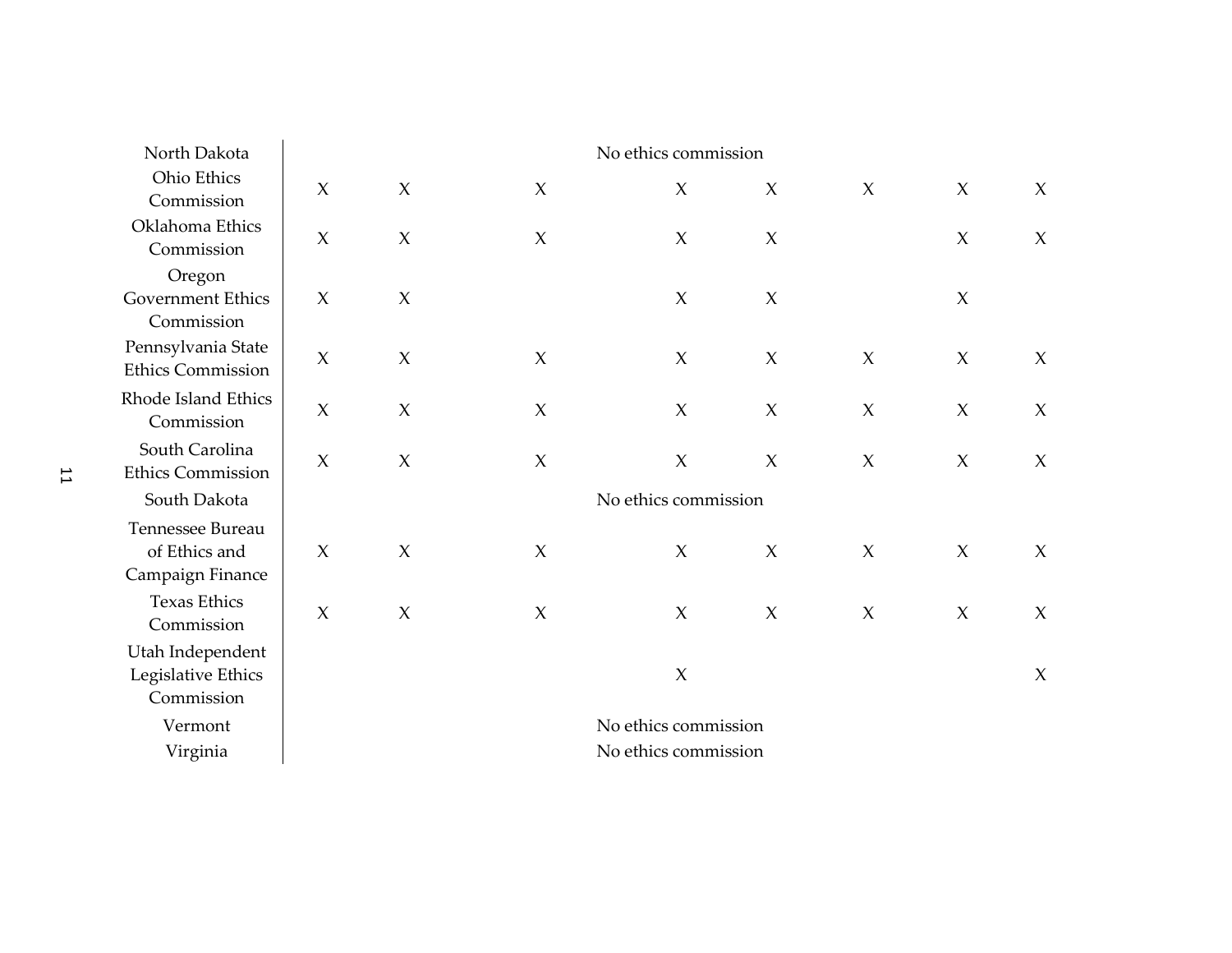| <b>Washington State</b>                                                                                                      |        |        |        |                      |        |        |        |        |
|------------------------------------------------------------------------------------------------------------------------------|--------|--------|--------|----------------------|--------|--------|--------|--------|
| Legislative Ethics                                                                                                           | $\chi$ | $\chi$ |        | $\chi$               | $\chi$ |        | $\chi$ | $\chi$ |
| Board                                                                                                                        |        |        |        |                      |        |        |        |        |
| Washington                                                                                                                   |        |        |        |                      |        |        |        |        |
| <b>Executive Ethics</b>                                                                                                      | X      |        |        | $\chi$               | $\chi$ | $\chi$ | $\chi$ | $\chi$ |
| Board                                                                                                                        |        |        |        |                      |        |        |        |        |
| <b>Washington Public</b>                                                                                                     |        |        |        |                      |        |        |        |        |
| Disclosure                                                                                                                   | $\chi$ | $\chi$ | $\chi$ | $\chi$               | $\chi$ |        |        | $\chi$ |
| Commission                                                                                                                   |        |        |        |                      |        |        |        |        |
| West Virginia Ethics                                                                                                         | $\chi$ |        |        |                      |        |        |        |        |
| Commission                                                                                                                   |        | $\chi$ | $\chi$ | $\chi$               | $\chi$ | $\chi$ | $\chi$ |        |
| Wisconsin                                                                                                                    |        |        |        |                      |        |        |        |        |
| Government                                                                                                                   |        |        |        |                      |        |        |        |        |
| Accountability                                                                                                               | $\chi$ |        |        | $\chi$               | $\chi$ |        | $\chi$ | $\chi$ |
| Board                                                                                                                        |        |        |        |                      |        |        |        |        |
| Wyoming                                                                                                                      |        |        |        | No ethics commission |        |        |        |        |
| Source: National Council of State Logislatures: http://www.ncsl.org/research/othics/50 state chart state othics commissions. |        |        |        |                      |        |        |        |        |

Source: National Council of State Legislatures: http://www.ncsl.org/research/ethics/50-state-chart-state-ethics-commissionspowers-a.aspx

 Note that New Hampshire has an ethics committee made up of elected officials, as do the majority of states; but the focus of committees tends to be internal.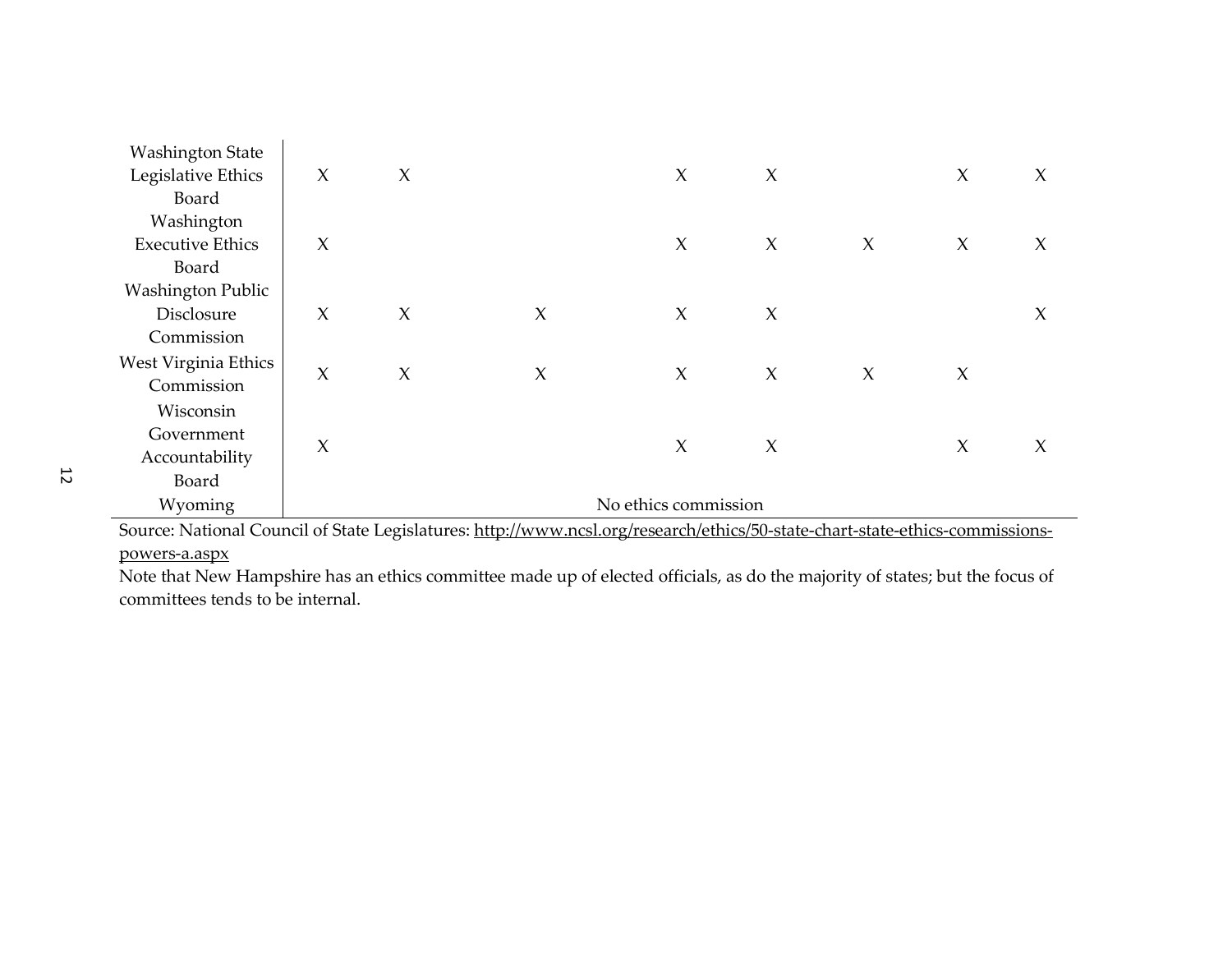Note that some states have no commissions. In these states ethical issues are still addressed by the state's attorney general, or by a standing ethics committee that is made up of state legislators. Western states tend not to have ethics commissions, but also tend to have more rural populations. The lack of commissions in these states can largely be explained by history and geography so there is likely not anything about being Western (geographically) that makes them more prone to not having ethics commissions. These are states that have historically voted Republican and tend to have low populations relative to the rest of the country. However cultural and historical features may play a role. This is likely a niche phenomenon since other western states with the same traditions do have ethics commissions, e.g. Utah, Montana, Nevada, etc. The point is this geographic phenomenon, while interesting in its own right, likely does not provide much in way of generalization about ethics commissions.

### **Commission Empowerment and Expectations**

An important point in the discussion of ethics commissions is their empowering regulations. First, as Mackenzie (2002) and Rosenson (2006) note, ethics policies are distinct from other public policies since ethics policies do not reflect the true preference of policymakers. This is because unlike other policies such as education policy which target some outside group, ethics policies target policymakers and require them to submit to external regulations. Second,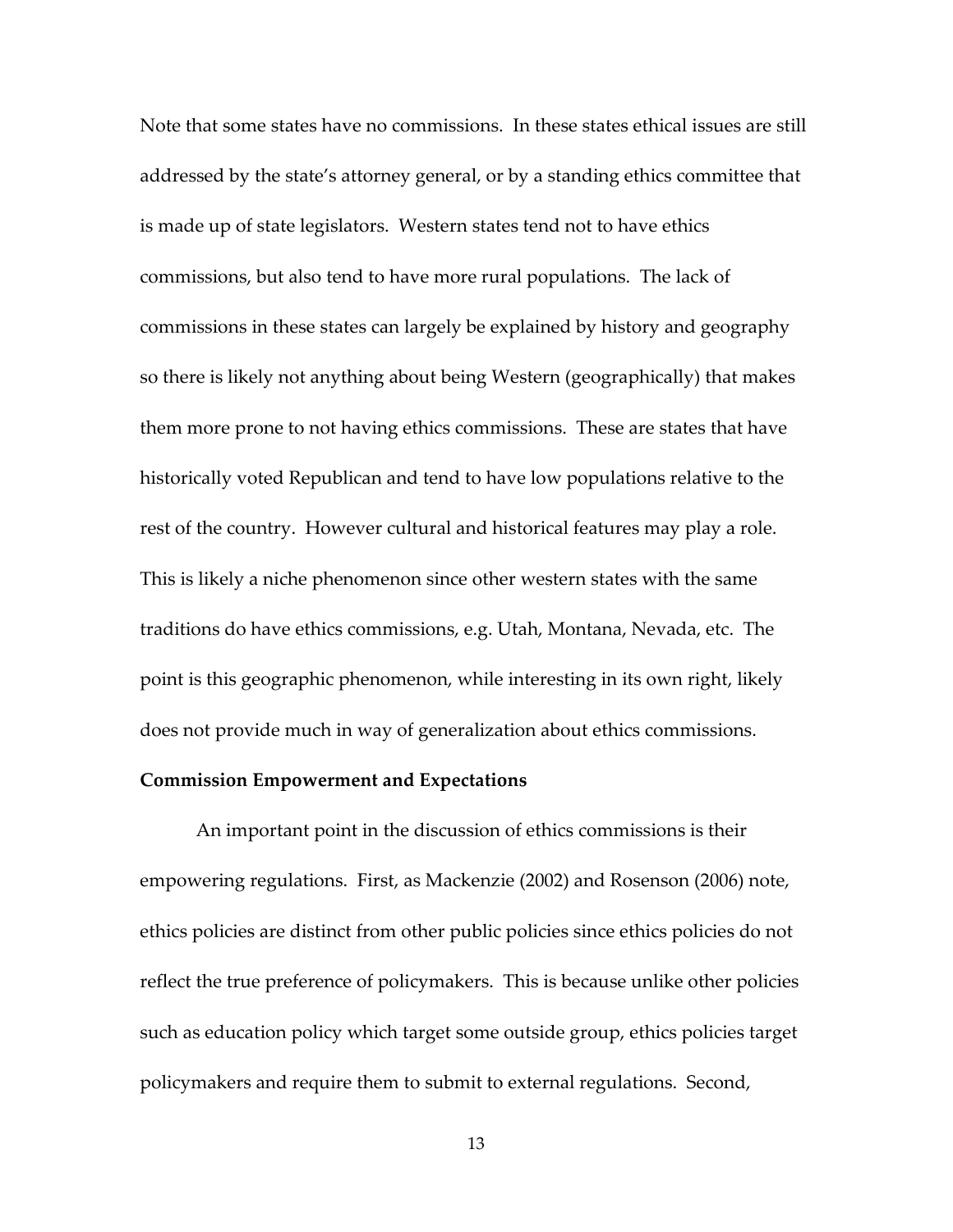commissioners, like all bureaucrats, act on the basis of statutory authority (Smith 2003a). This includes procedural guidelines such as establishing the bases for investigations, subpoena powers, and whether the commission's findings are legally binding. However, what commissions do may be less important than how they do it. This is a point made by Smith (2003a) in his examination of the roles and responsibilities of ethics commissions.

 Ethics commissions like other organizations tend to model themselves after other organizations in their field. However the expectations of these commissions are reflections of social and cultural expectations of the states in which they are located (Anechiarico and Jacobs 1994; Anechiarico 2010). While what is considered a corrupt political practice in South Carolina may be seen as politics as usual in Massachusetts, the commissions determining what is corrupt and what is not tend to have similar underlying organizational structures. Commissions all start with the same general structural framework and then innovate from there based upon the unique cultural or social expectations of their states.

 Having similar organizational structures but culturally based expectations creates cross pressures for defining any measurable standard of integrity to point to as successful ethics enforcement. Having measurable standards of ethicality or integrity was never the intent of commissions though, so much as reinforcing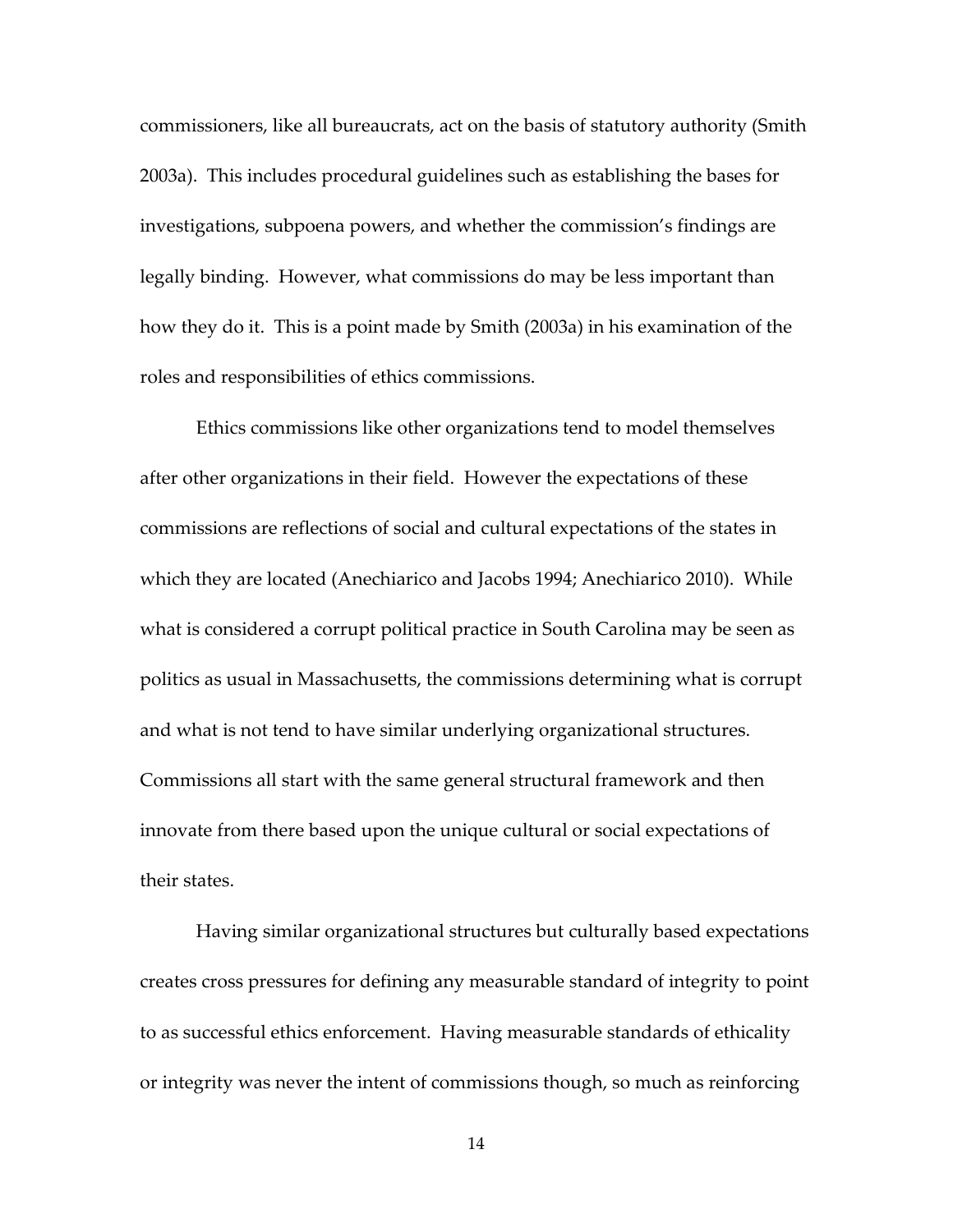their legitimacy as organizations. This goes back to the point about overly general regulations that have no teeth. Often a commission's empowering regulations have less to do with whether or not they are proven to reduce corruption or increase confidence, and more to do with adding legitimacy to the commission. As DiMaggio and Powell (1983) and Selznick (1996) note, once structural innovation in an organization reaches beyond a certain threshold, the organization gains legitimacy by innovating and specializing their structures to meet expectations even if such spread does nothing to improve performance. Commissions tend not to be empowered to change ethics policies though, and ethics policies are debated (by elected officials) less than say education policy or insurance policy (Mackenzie 2002). As Rosenson (2006) claims that the reason for this is that unlike other policy types, unlike other policy types ethics policy tends to focus on elected officials. I should note that this structural norm is not only an American phenomenon. Since the 1970s nearly every political jurisdiction in OECD countries has created similar public structures to oversee public integrity (Anechiarico 2010).

### **Ethics Commissions Are Not Desirable To Elected Officials**

 In the United States commissions are empowered as political subdivisions of state governments. However they do not all take on similar structures – some are subdivisions of an elected branch with budgets that are a flow-through from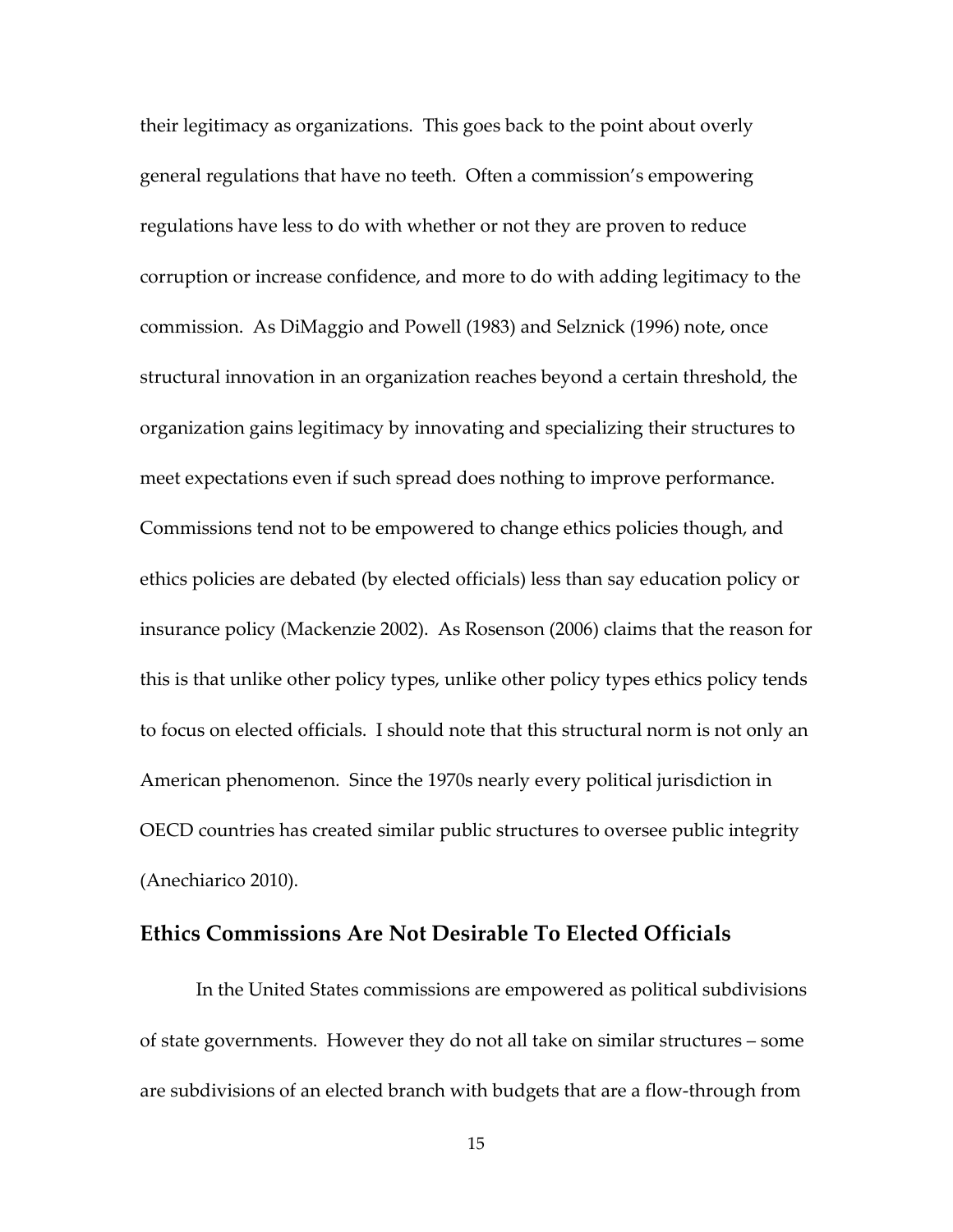the branch's budget while others are stand-alone agencies with budgets that are line items in their state's budget. Given the role of commissions though one is inclined to ask why political officials would want to empower commissions. As stated above, the creation of commissions is largely responsive and ethics policies tend to focus on elected officials. Political officials do not want to give up authority to unelected officials. As noted by Rosenson (2003) though, they are more willing to do so under two conditions: (1) when the creation of a commission does not present an economic or political threat; and (2) when the cost of doing nothing (and being seen as complacent on corruption) is more costly than giving up some authority to a commission.

 For example, Rosenson (2003; 2005; 2009) demonstrated that legislators are more likely to empower commissions when they do not perceive them as a threat to their economic and political interests. Of course her measure is a bit awkward since she looks at the salaries of legislators as opposed to their net worth. Still this is an understandable though since access to information on net worth would presume strong regulations over things like financial disclosures. Even under her model though, legislators were more likely to pass regulations checking the governor than checking themselves. This raises a variety of questions as to what role political power plays in the decisions of these ethics commissions. While some of these questions involve a variety of normative assumptions about what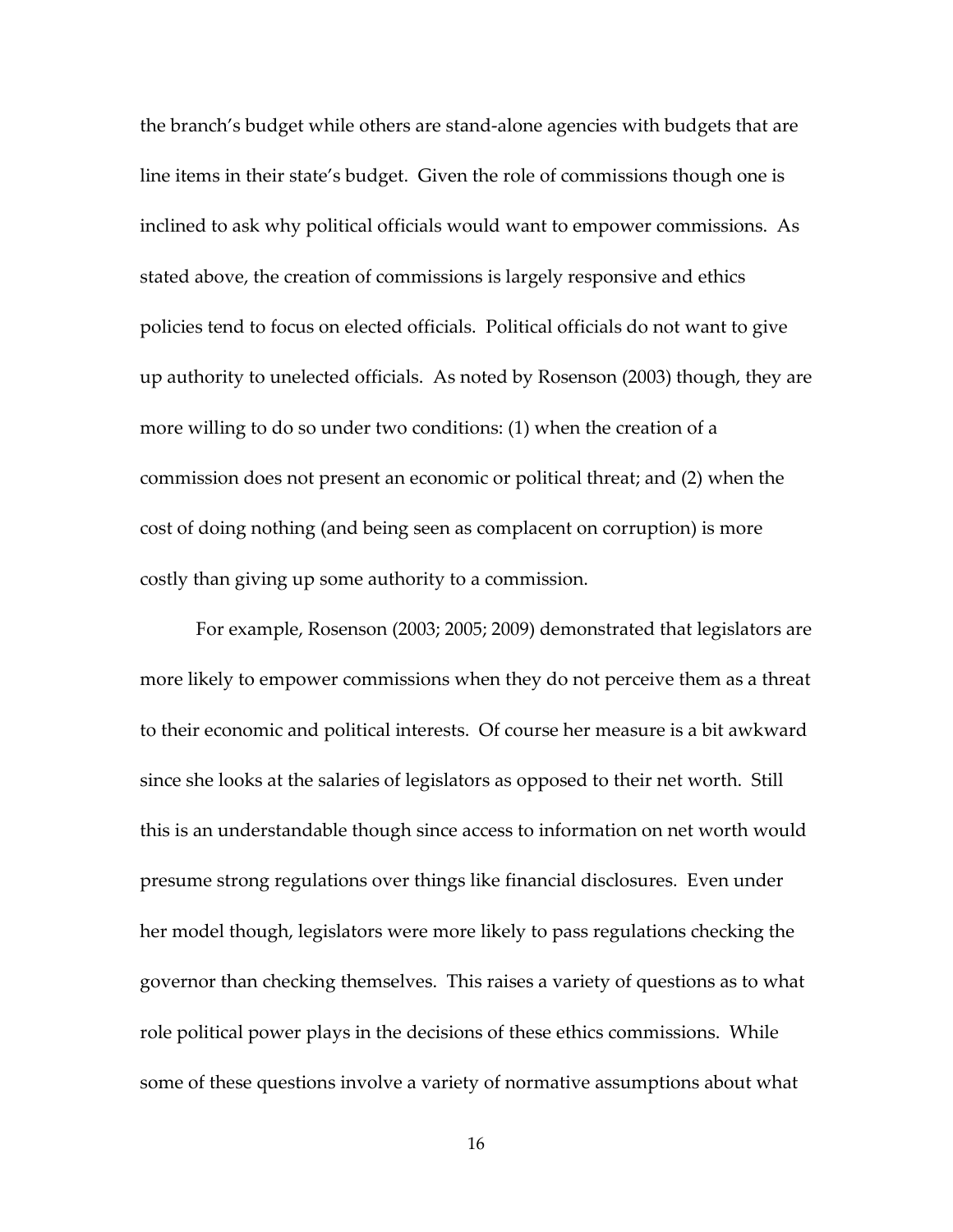role commissions should play, I take the position of Lewis and Gillman (2012) that what Rohr (1989) calls low road ethics (compliance with ethical regulations) is a necessary antecedent for building ethical capacity. Therefore any discussion of what commissions normatively should do is premised on their achievement of low road ethics.

### **Reducing the Threat from Commissions: Symbolic Institutions?**

The implication from all of this, beyond the argument that elected officials seek to control ethics commission, is that commissions may be more symbolic than practical. After all this is ultimately a discussion about accountability – the means by which public and elected officials answer citizens for their use of power and authority (Lerner and Tetlock 1999). The idea of public organizations as more symbolic than functional is not a new concept. Edelman (1985: 56) argues that administrative agencies serve an "expressive function" and provide a sense of legitimacy to the issues they were designed to address. In the case of ethics commissions they express the concept of accountability even though it may not readily be provided, i.e. they are symbols. Smith (2003ab) argues that while commissions may be symbolic, they also serve multiple roles including policeman and educator.

In an analysis of ethics complaints filed with the state of Florida, Menzel (1991) found that the target of an ethics complaint tended to view the decision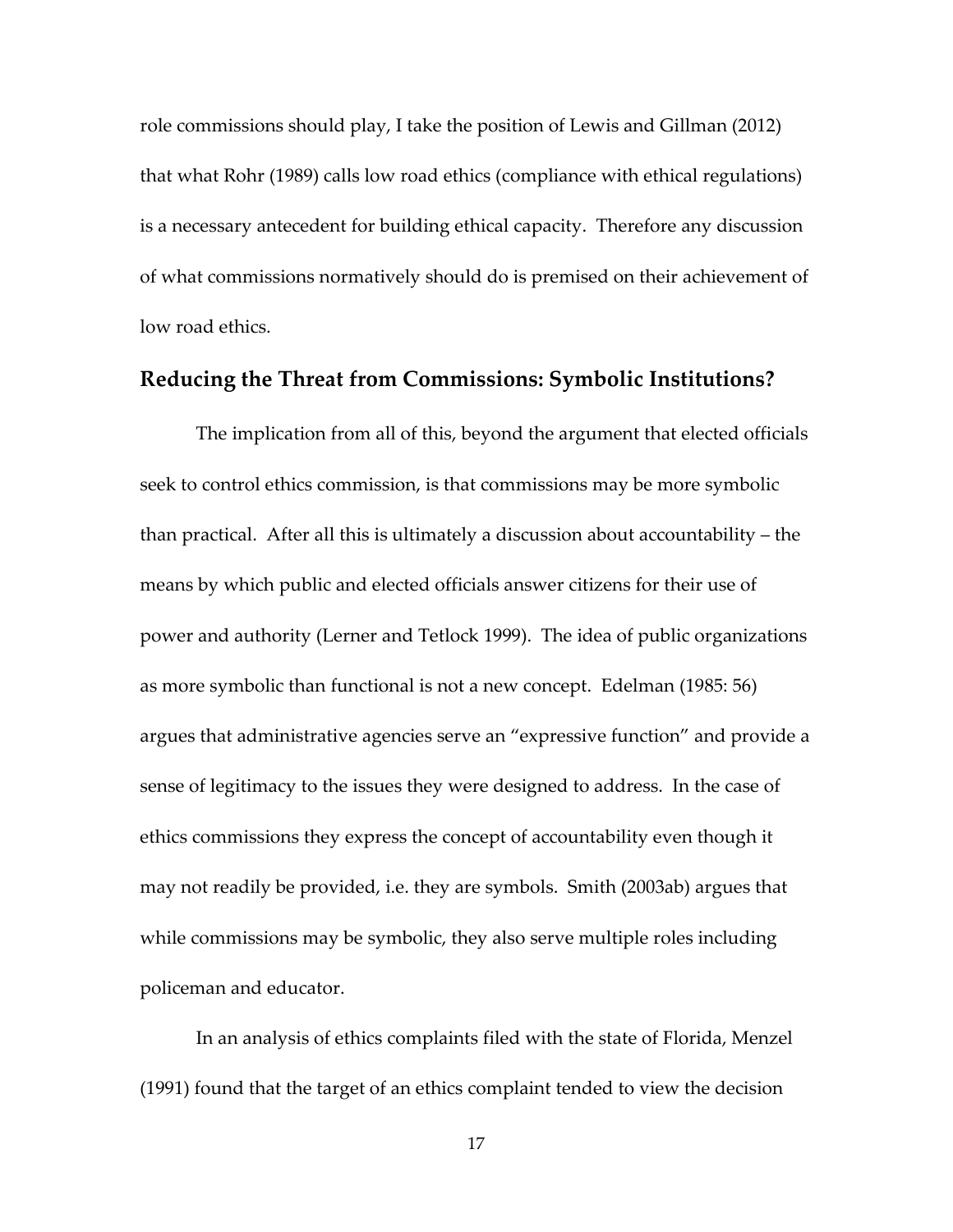more negatively when found at fault than a filer of a complaint did when the target of the complaint was cleared. This was particularly true for elected officials, and a basic understanding campaign politics would dictate why – even though one may be cleared of an ethics charge, it still provides ammunition that can be used against an elected official in future elections. After all, the scandal may die down but can always be brought back to life once it is on the record.

Elected officials face the problem of appointed commissioners with the ability to censure or otherwise threaten them face an uncertain set of choices (McCubbins 1989; White 1985). One set of choices involves outcomes that can be harmful to the elected official (Mitnick 1992). If this is the case then if one assumes that elected officials are rational, or even politically sophisticated, then they should seek to mitigate potential threats through their choice of whom they appoint and therefore through the amount of influence they have at their disposal. This is essentially a problem of selection. Elected officials cannot perfectly observe the actions of the commissioners, who are primarily political appointees. As such, elected officials seek to mitigate the potential risk posed by commissioners by appointing individuals who are friendly to their positions or party, are easily influenced, etc.

The idea of elected officials as having a stake in an ethics commission assumes that there is some level of control over the commissions' activities.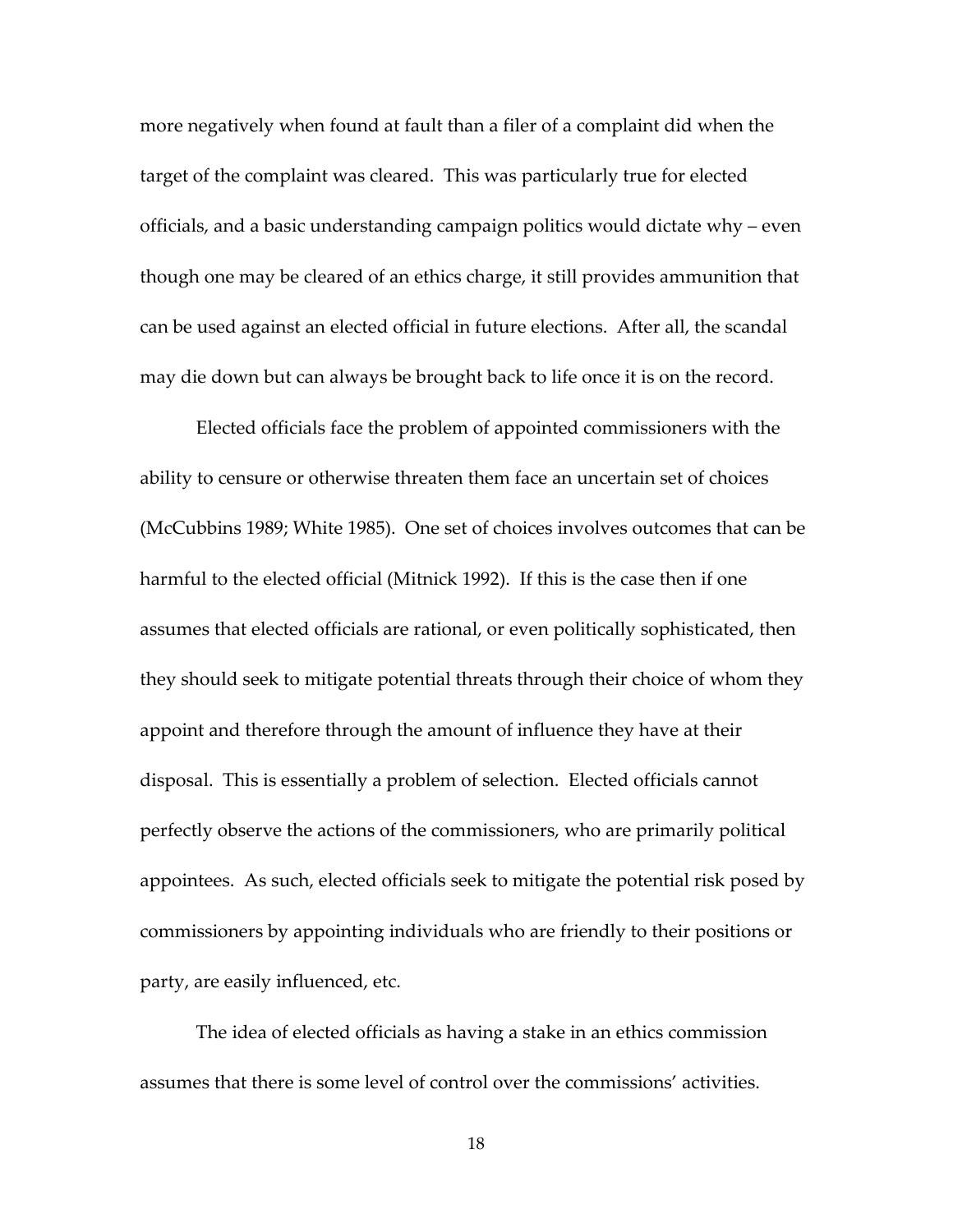However it also assumes that there is some benefit to be gained from the commission's activities (Stout 2007; Stout and Blair 2001). One obvious benefit to elected officials is avoiding strict oversight. Another benefit is provided when someone is cleared by an ethics commission – e.g. Nikki Haley, or the even more preferred option – when the commission fails to take action. Still other benefits can be provided enforcing obvious and blatant ethics violations, such as quidpro-quo relationships, but not requiring elected officials to do a full disclosure of their finances. Likewise, an individual may ask the ethics commission to review a desired course of action. If this action is cleared then it can provide cover against future charges of unethical behavior and in some states can even provide legal cover (Rosenson 2006; Anechiarico 2010). If one assumes that elected officials use their appointment or removal power to influence commissions, it is easy to think ethics commissions' failings as the result of political influence rather than of culture or internal organizational pressures.

Appointment powers give those elected officials with appointment powers a great deal of power over the commission; but so does the threat of removal. They may utilize their appointment power, or removal power to make life difficult for commissioners who do not side with them. A good example of this is the case of Teddy Lee. Teddy Lee was appointed by to a five year term by Democratic Governor Zell Miller in 1991. He was reappointed by Miller again in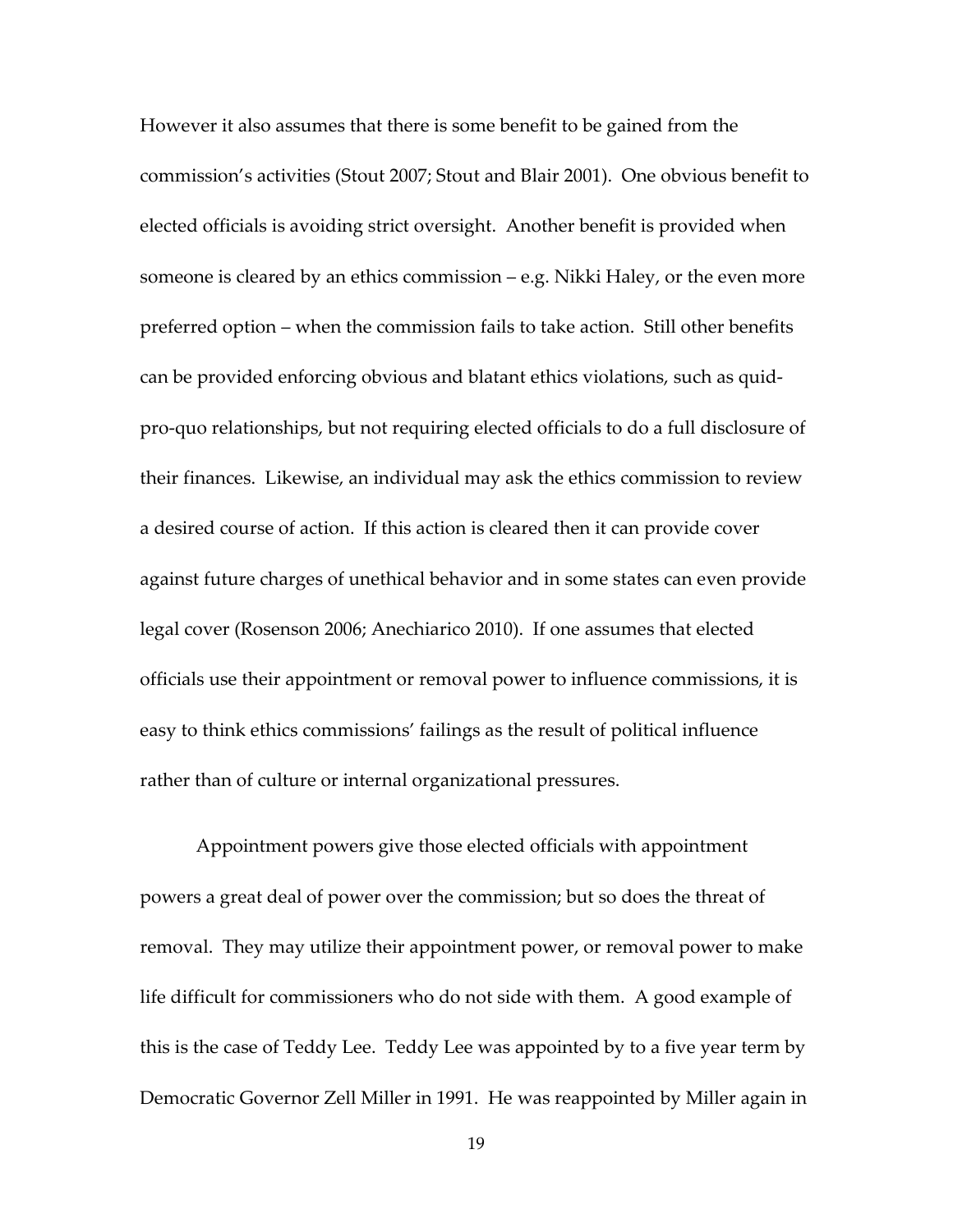1996 and again by Democratic Governor Roy Barnes in 2001 – this time as Commissioner. In 2002 Sonny Perdue (R) won election to the Governor's office and the Republicans took control of the General Assembly. With staggered terms, by 2006 Teddy Lee was the last Democratic appointee left on the Commission. By all accounts, Teddy Lee was not liked by the Georgia political establishment. He went after Democrats and Republicans alike. He fined both Vernon Jones (CEO of Dekalb County and Democratic financier) and Republican Governor Sonny Perdue for campaign finance violations. In 2006 a new lobbyist oversight law banned campaign fundraising while the General Assembly was in session. To help with enforcement the General Assembly gave the commission's budget an additional 68% (\$608,000 in 2011 dollars). Commissioner Lee used that additional funding to make financial disclosures available on the General Assembly's website. Both the GOP led General Assembly and the Republican Governor urged him to remove it. When he refused the commission voted 4-1 to remove Lee, prior to the end of his five year term. They also removed the web access to financial disclosures from the General Assembly's website. Although neither Sonny Perdue nor the GA state legislature directly fired Teddy Lee, his firing served their interests.

A key point about appointment power in this regard is that when this power is concentrated in the hands of fewer individuals, those individuals likely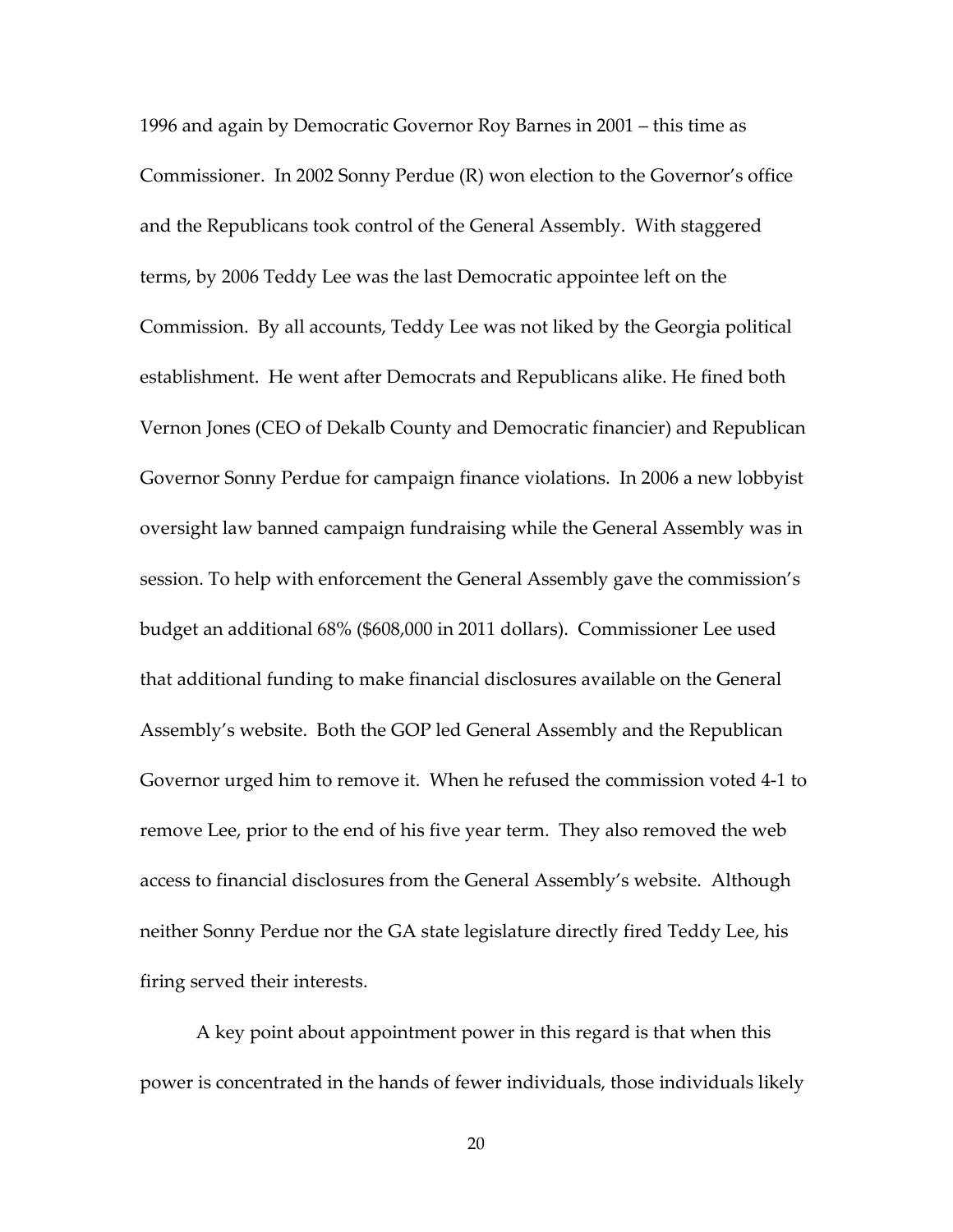have more power over appointees. This follows Moe and Bendor's (1985) conception of committee and appointment power as a means of bureaucratic control. When we consider this in terms of commissions though, we must ask if the ability to exercise this sort of control is a normatively good thing, especially considering the stated purpose of commissions.

This is a sticky question given the stated mission of commissions because it envisions a fine line between control of the bureaucracy and potential corruption. Consider this in the abovementioned case of Nikki Haley. She exercised her legitimate authority as the sole appointer and remover for the ethics commission; in doing so though she obviously provided a benefit to herself. Moreover she, anecdotally at least, appears to have used that authority against political rivals. In an effort to have the commission find in her favor, the Governor publicly announced that she would implicate members of the commission in similar dealings if she was found guilty (Smith 2012). There are two points to consider here: first is that the nature of commission activities makes them distinct from other bureaucratic organizations; second is that because of this political control over these organizations must be thought of differently than political control over other organizations.

 Empowerment is one thing, but no one wants to be the target of an ethics commissions; even if one is not found at fault their reputation can still be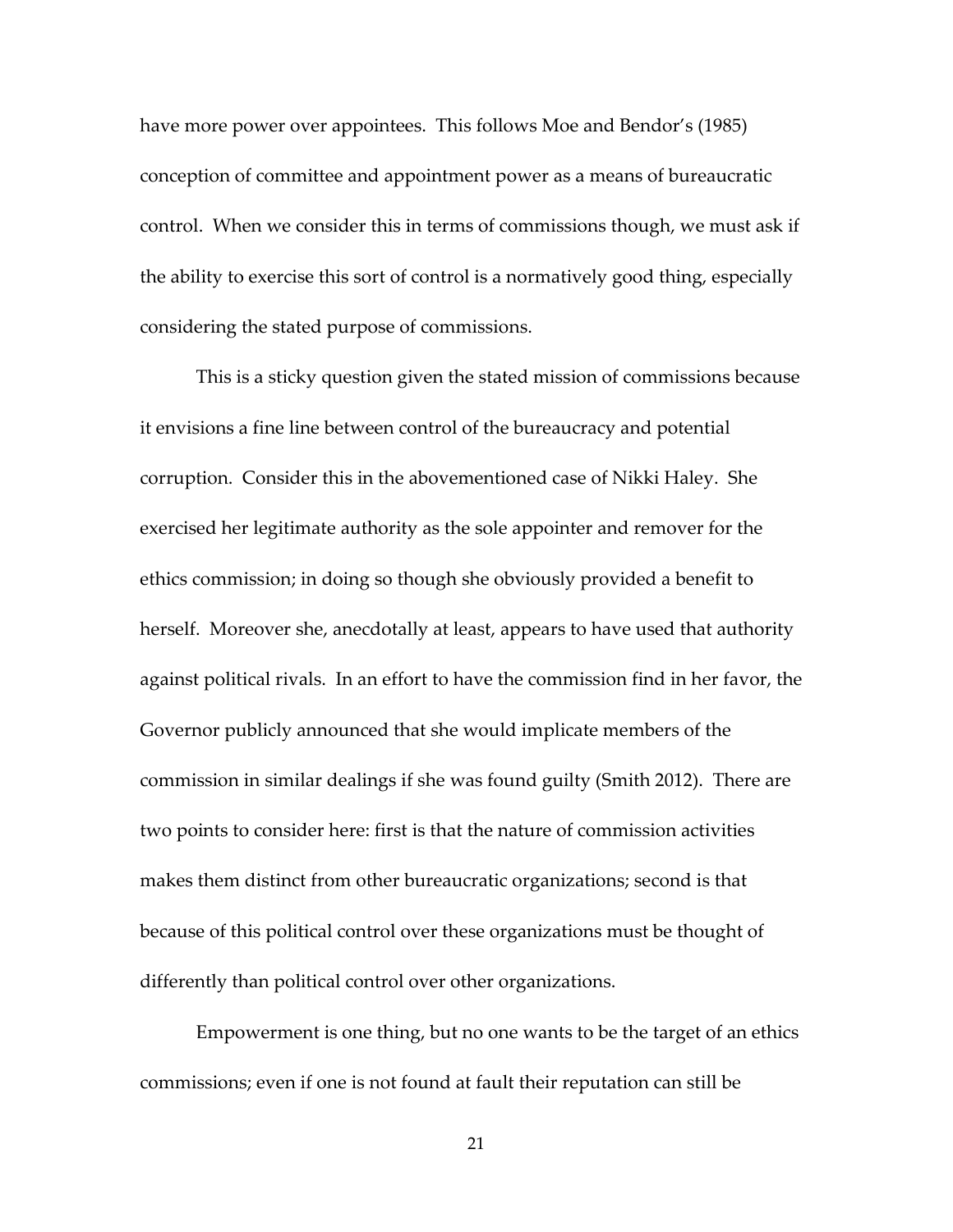damaged. As a result empowering a commission with oversight authority is often just lip service and the commission does not have real authority to target those who empowered it. In many cases legislatures will empower commissions with oversight authority, but direct all of that oversight towards the governor. The public tends to be ill informed about politics in general so they may never know that the legislature created an ethics commission but only empowered it to investigate the governor. As a result they may take the creation of a commission as equivalent to oversight. In the scenario the creation of a commission really amounts to nothing more than a symbol of integrity. As Niemi, Stanley and Vogel (1995) note, the governor is already the most visible member of state government. More commissions have oversight of the governor than over the legislature (39 for the Governor versus 32 for the legislature). Of these, only 23 have oversight over both the governor and the legislature. Then there are five states with separate commissions for the governor and legislature. However from the distribution of oversight authority one can see there tends to be more emphasis on the governor than the legislature. This does not mean that governors are simply punching bags for the legislature when it comes to ethics. Governors also enjoy appointment authority over the ethics commission and in many cases the budget of the ethics commission is simply a line item in the executive office's budget.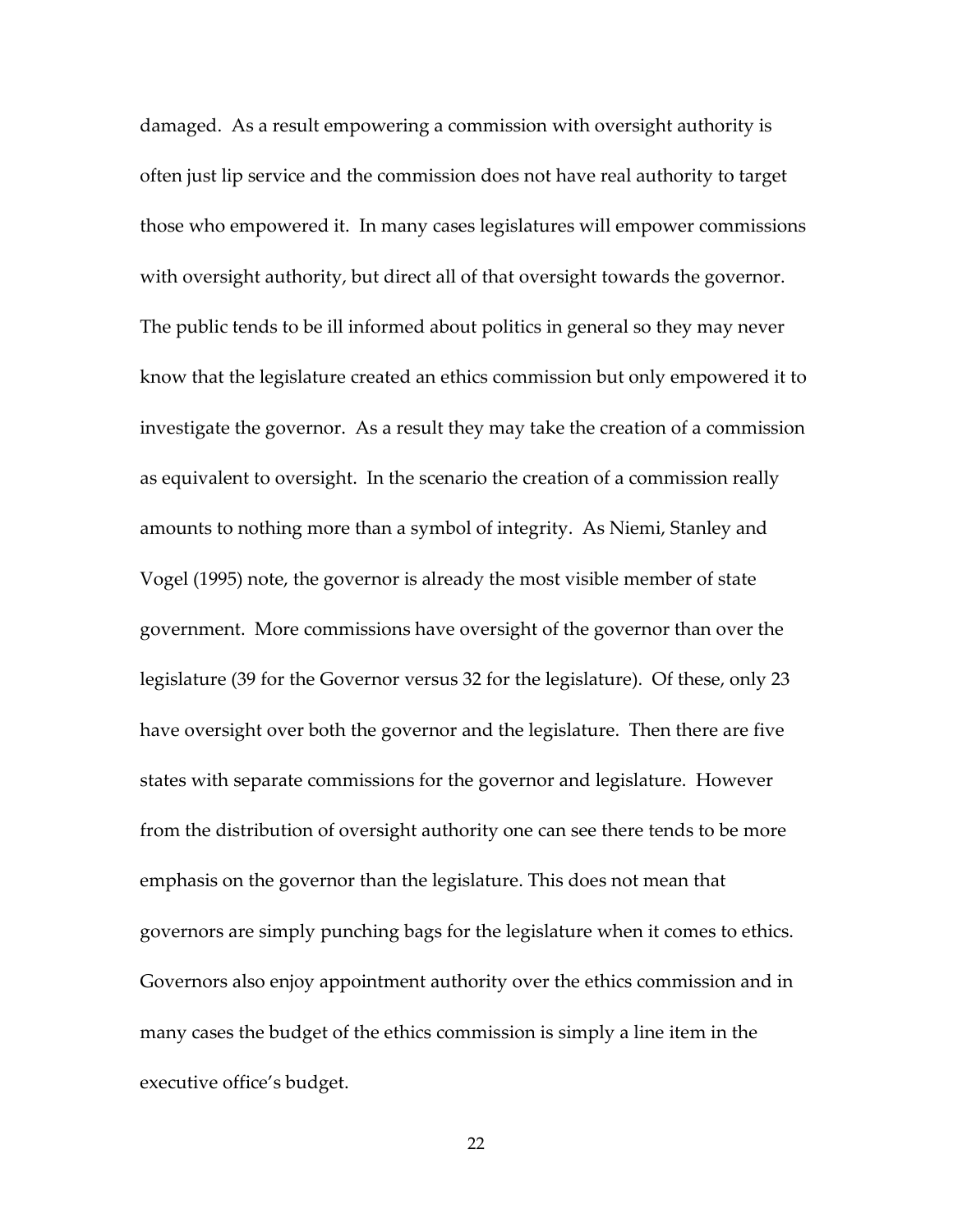The scenarios above paint a picture where commissions are either a tool for elected officials to offer a symbol of integrity to the masses. They are used by legislatures to check the governor, and in turn, given appointment powers, or are intentionally weakened by the governor. Of course it is incorrect to assume that all commissions are ineffectual or just engage in check box compliance. The power to appoint commissioners differs from state to state as does the control of a commission's budget. In Connecticut the governor appoints three of nine members with the other six appointed by the speaker, president pro tempore, and the minority and majority leaders in both houses. By contrast in South Carolina the governor appoints all commissioners and there is no requirement for senate confirmation.

 In all states commissioners generally appointed by political actors with varying degrees of checks on who sits on the commission, e.g. some commissions are appointed entirely by the governor (South Carolina) whereas others have more diffuse appointments involving multiple members of the legislature and the executive branch (Washington). Along with variations in appointment authority to ethics commissions, as political entities the make-up of ethics commissions varies as do the targets of their regulations.

 From the outset I claimed, as have others, that commissions may simply be a symbol of integrity for social and cultural expectations. Edelman (1985) calls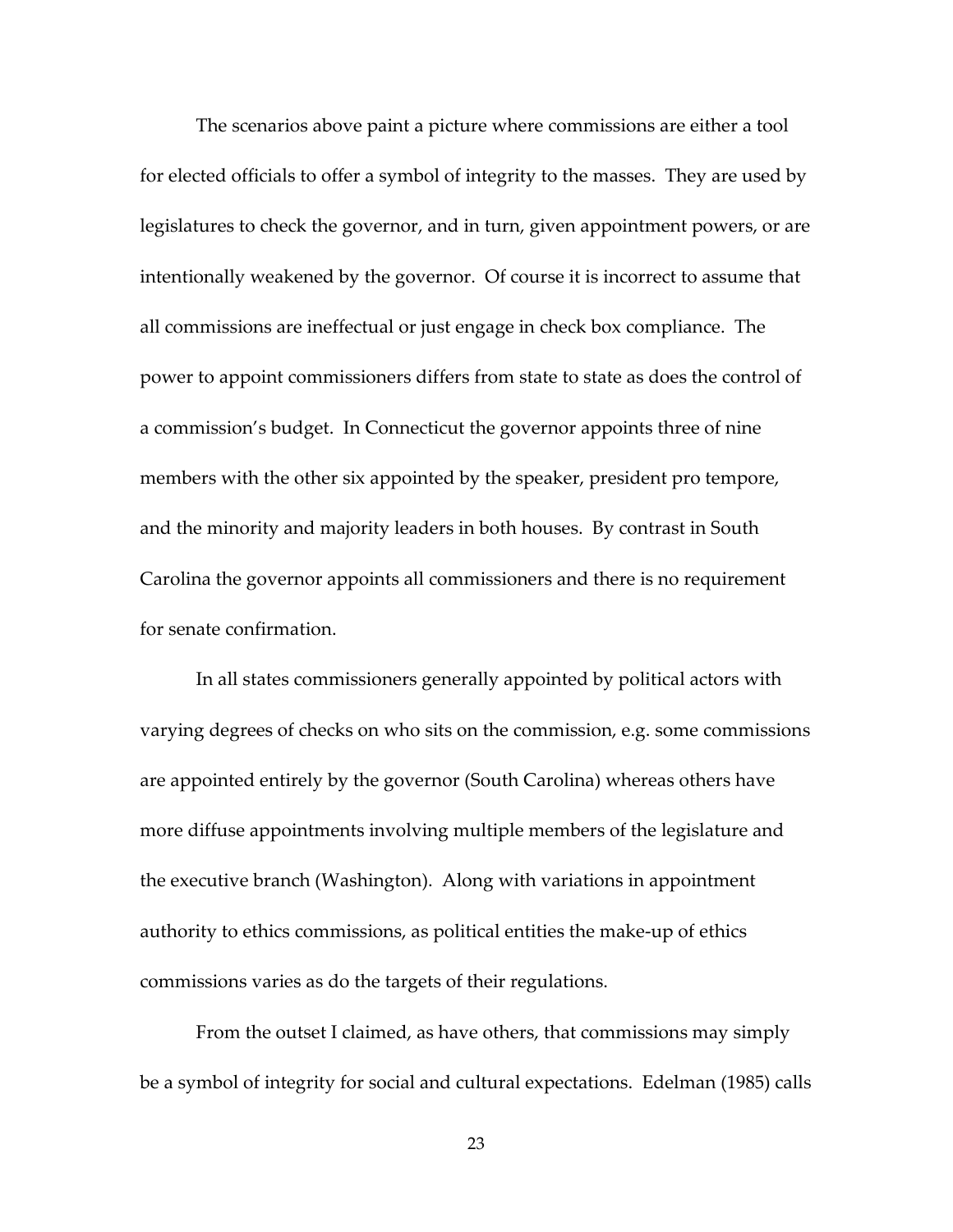this political symbolism. This language has also been used by Smith (2003) in describing the roles of commissions. Symbolism as used by Edelman can mean positive or negative. Positive symbolism would imply that a commission exists as an aspirational entity – something which others should strive towards. Negative symbolism implies that a commission exists primarily for appearance, or as I claim, as a symbol of integrity. Smith (2003a) as well as his interview subjects rejected the negative view of symbolism outright. Their reason for doing this was that the fines and ability of commissions to harm elected officials electorally is very real, therefore commissions must necessarily be for more than just show. It is true that commissions can harm elected officials but to claim that the ability to harm is the one thing that means commissions are not negative symbols ignores the political and institutional realities of commissions.

 Commissions can harm political officials. However commissions are empowered by elected officials, and typically when it is not painful to do so (Rosenson 2003; 2005; 2009). Additionally, commissioners are appointed by elected officials and therefore the appointing officials are likely to maintain some form of influence over their appointees. It is possible then that elected officials use this influence to avoid the harm that may be levied by commissions, or to direct the harm towards political rivals. Therefore it does not make a lot of sense to claim the ability to harm the thing that makes commissions positive symbols.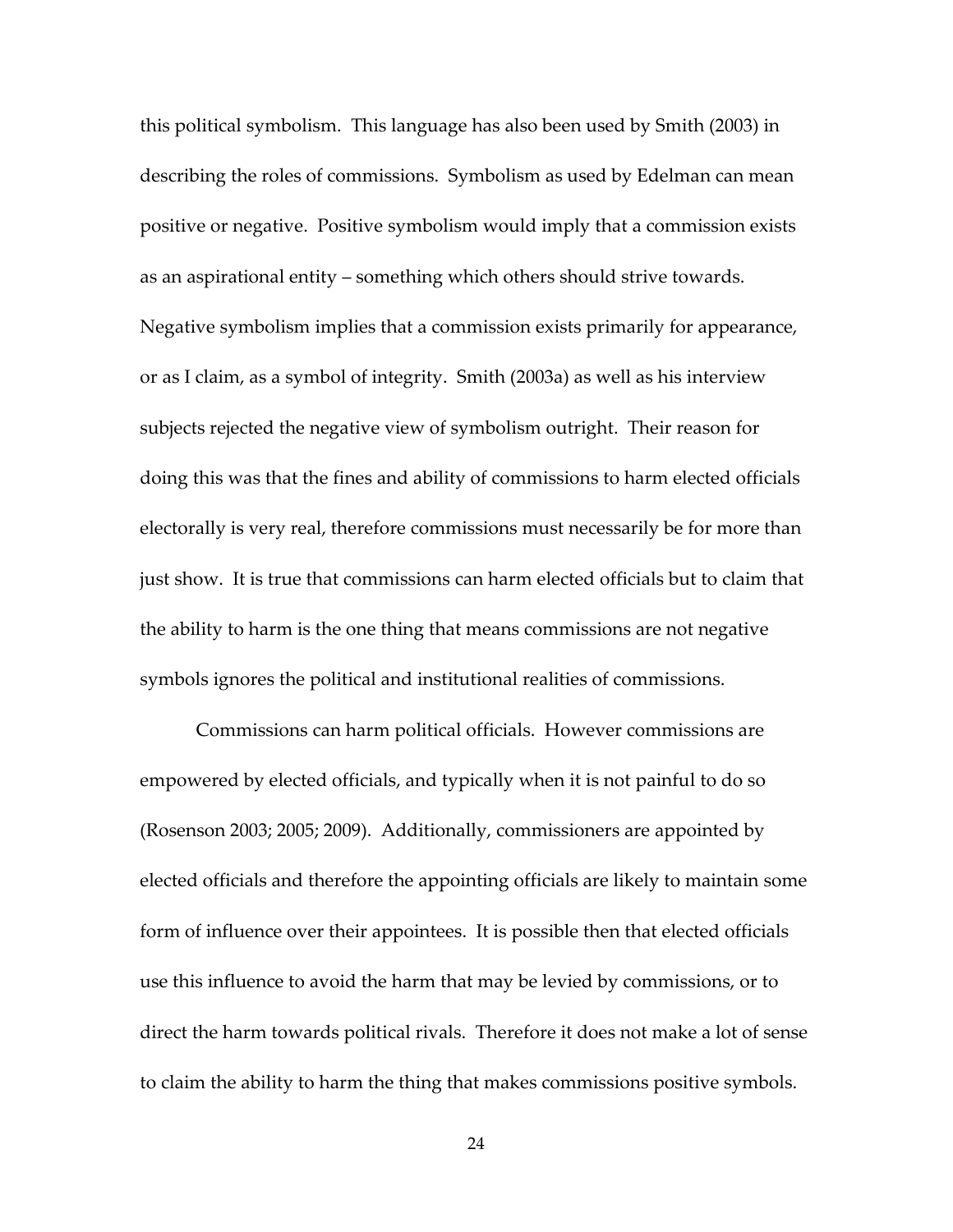This is because the ability of commissions to harm elected officials is the very reason that elected officials seek to influence commissions. And, in seeking to influence commissions the ability of commissions to carry out their objectives – and by doing so to harm elected officials – is dampened. Therefore a necessary condition for claiming that a commission is not-negatively-symbolic is the exercise of the ability to harm is exercised despite political influence.

### **My Contribution**

As Lewis and Gilman (2012: 195) note, "even the best of codes is not substitute for good people." The reasons for this seem pretty straightforward when we recognize the ability of these commissions to exercise administrative discretion. But this also creates a dilemma that has been hinted at by others but never fully explored. If commissions and agencies are in place to ensure the public trust by overseeing elected officials, then how well can they actually achieve this when those appointed for this task are appointed by the very people they are tasked with overseeing?

This is the topic that I wish to address in this dissertation. I explore how, and to what degree elected officials wield political influence over ethics commissions. In turn I examine how that influence manifests itself in terms of the effectiveness of ethics commissions. My argument goes that elected officials control the institutional make-up of the commission via their ability to appoint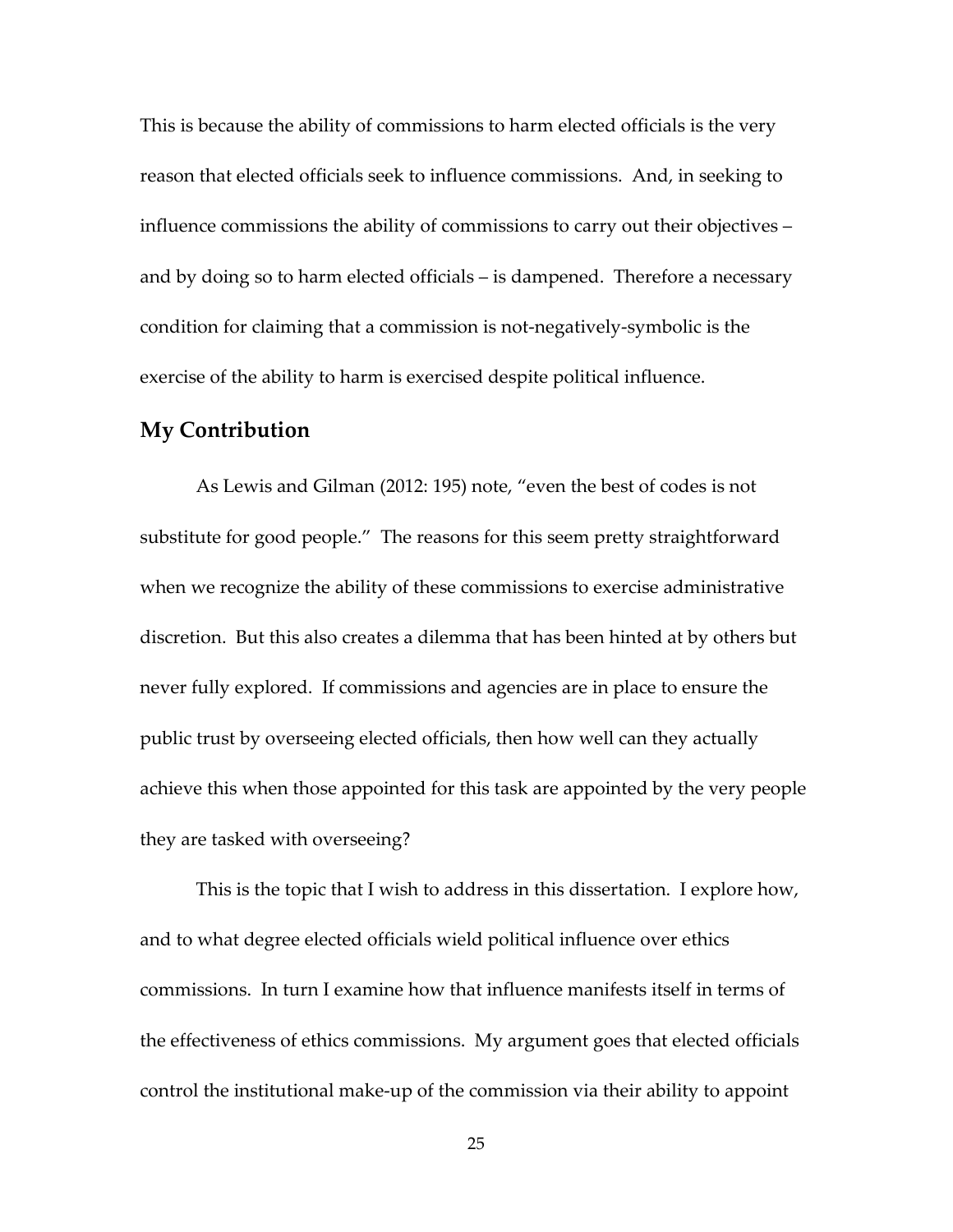commissioners. In doing this they can exert political influence over commissions to either evade scrutiny of their own activities, or to direct greater attention at their rivals.

I examine the question of if and how political actors influence ethics commissions. Using data from the 2011 State Integrity Investigation I examine: (1) if and how elected officials exercise their influence over commissions? And (2) whether this influence translates into meaningful differences in the enforcement of ethics policies? I examine these questions through the lens of bureaucratic autonomy, i.e. does the ability of elected officials to control the capacity of a commission to act, and the structural independence of a commission affect perceived political influence over ethics commission. This perspective suggests that because ethics commissions can be harmful to elected officials, they use their appointment authority as a means of influencing commissions. In my work I find mixed support for this perspective with the legislature demonstrating fewer attempts at political influence than the governor.

 In making my argument I examine political influence as a means of controlling commissions via resources and structure. In my arguments I show that while traditional notions of controlling the bureaucracy apply to ethics commissions, given the capacity of commissions to embarrass or otherwise harm elected officials, arguments for how autonomy manifests itself on a commission,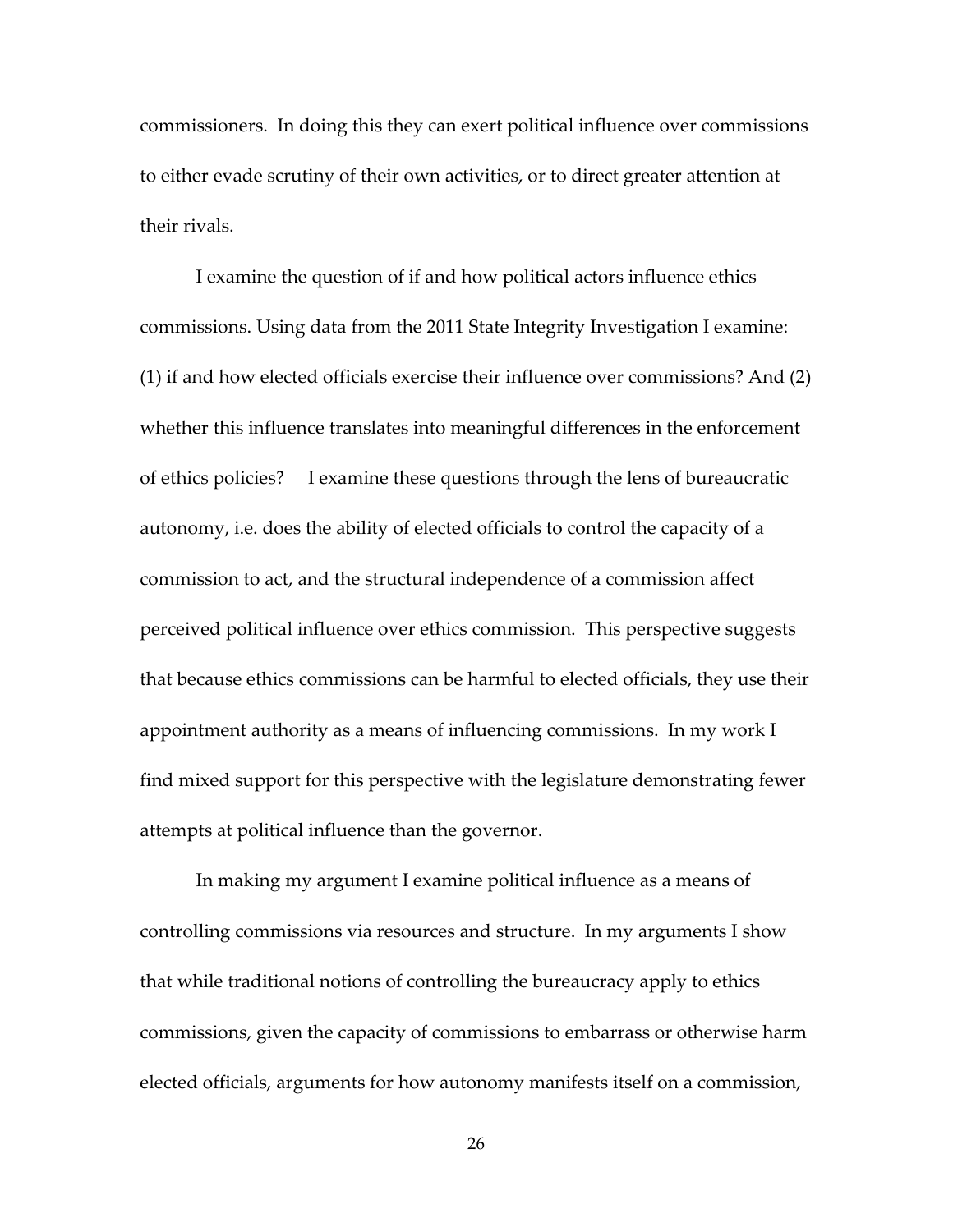and how elected officials seek to limit that autonomy, must be expanded from traditional notions. To do this I argue that the ability of ethics commissions to occupy either the role of high road arbiter of ethical capacity, or low road regulator of ethical compliance is determined by the political realities used to empower ethics commissions. As Lewis and Gilman (2012) claim though, high road ethics are not possible without first addressing low road compliance. I examine the capacity of commissions to achieve this low road standard by looking at how appointment power over ethics commissions affects political influence on commissions. It is my perspective that elected officials recognize that commissions can threaten them both politically and economically, and therefore they are not willing to cede too much power to these unelected commissions to raise red flags about the behavior of elected officials. In turn though this is a limiting factor for the traditional autonomy literature which considers fire alarms as the means by which elected officials monitor the bureaucracy. After all an elected official is not likely to consider an alarm about an ethics commission not sounding an alarm on their behavior as a desirable means of limiting the commission's autonomy. Instead they are likely to rely on their ability to control the commission's capacity and independence as a means of controlling the commission's autonomy. Thereby they avoid the risk of public outcry against weak ethics policies which would likely result in more regulation.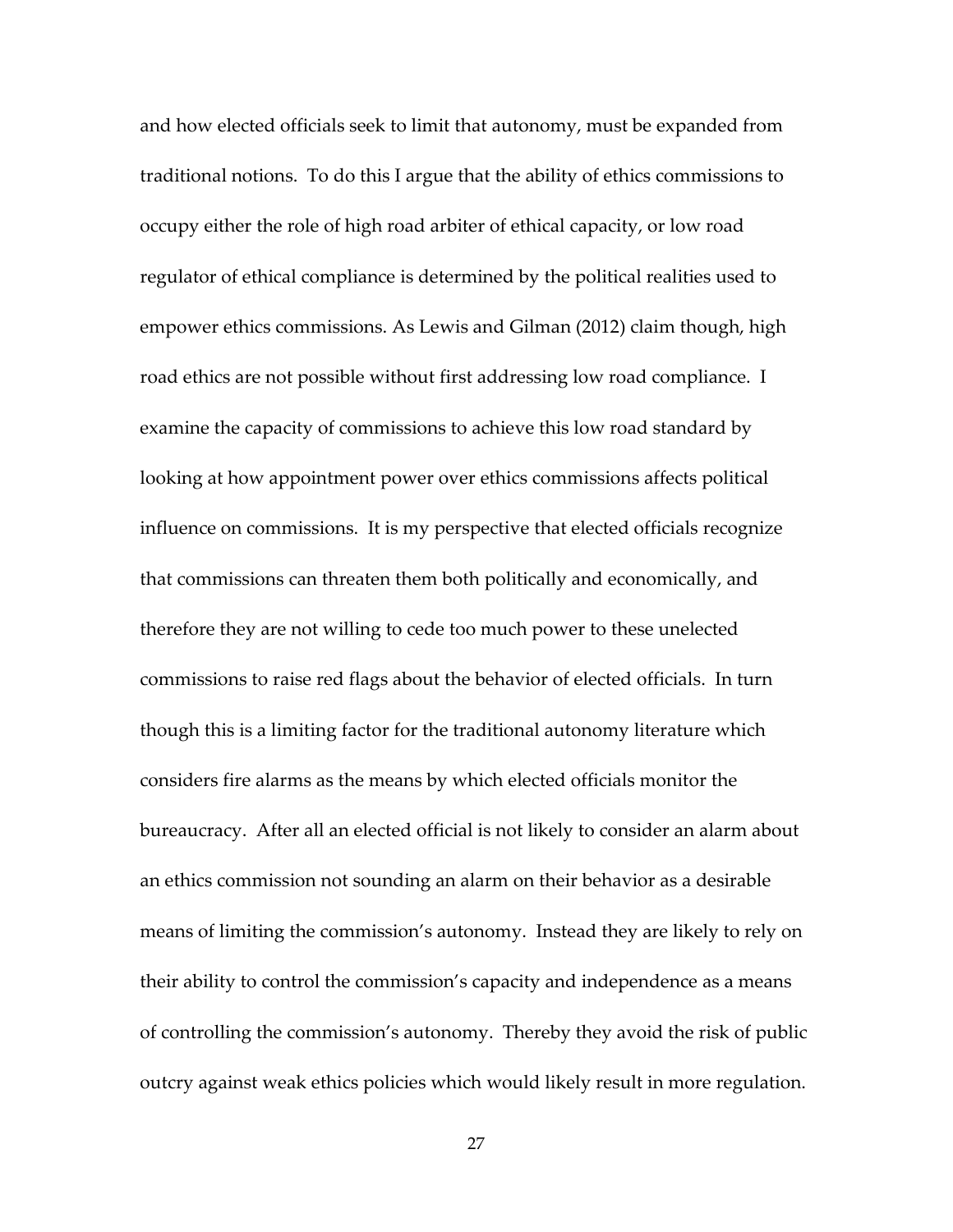# **Chapter Two: The State Integrity Investigation About the Investigation**

In polls of likely voters respondents tell pollsters that integrity is the primary quality they look for in public officials (Fourier and Tompson 2007). However many public officials fall short of this ideal and moreover much of the public has no clue. For example in New York Governor Andrew Cuomo established the Moreland Commission to investigate corruption in the state legislature, however when the investigation began to dig up skeletons in his own closet he sought to deter the investigation (Craig, Rashbaum and Kaplan 2014).

The stated purpose of the State Integrity Investigation (SII) was to identify practices in states that reinforce as well as undermine public trust and to then rank states on their risks of corruption. The survey was unprecedented in its scope – covering all 50 states with a 330 question survey of experienced political reporters. Seasoned journalists graded each state government on its corruption risk using 330 specific questions across 14 categories, including legislative and executive accountability, ethics laws, lobbying regulations, and management of state insurance departments.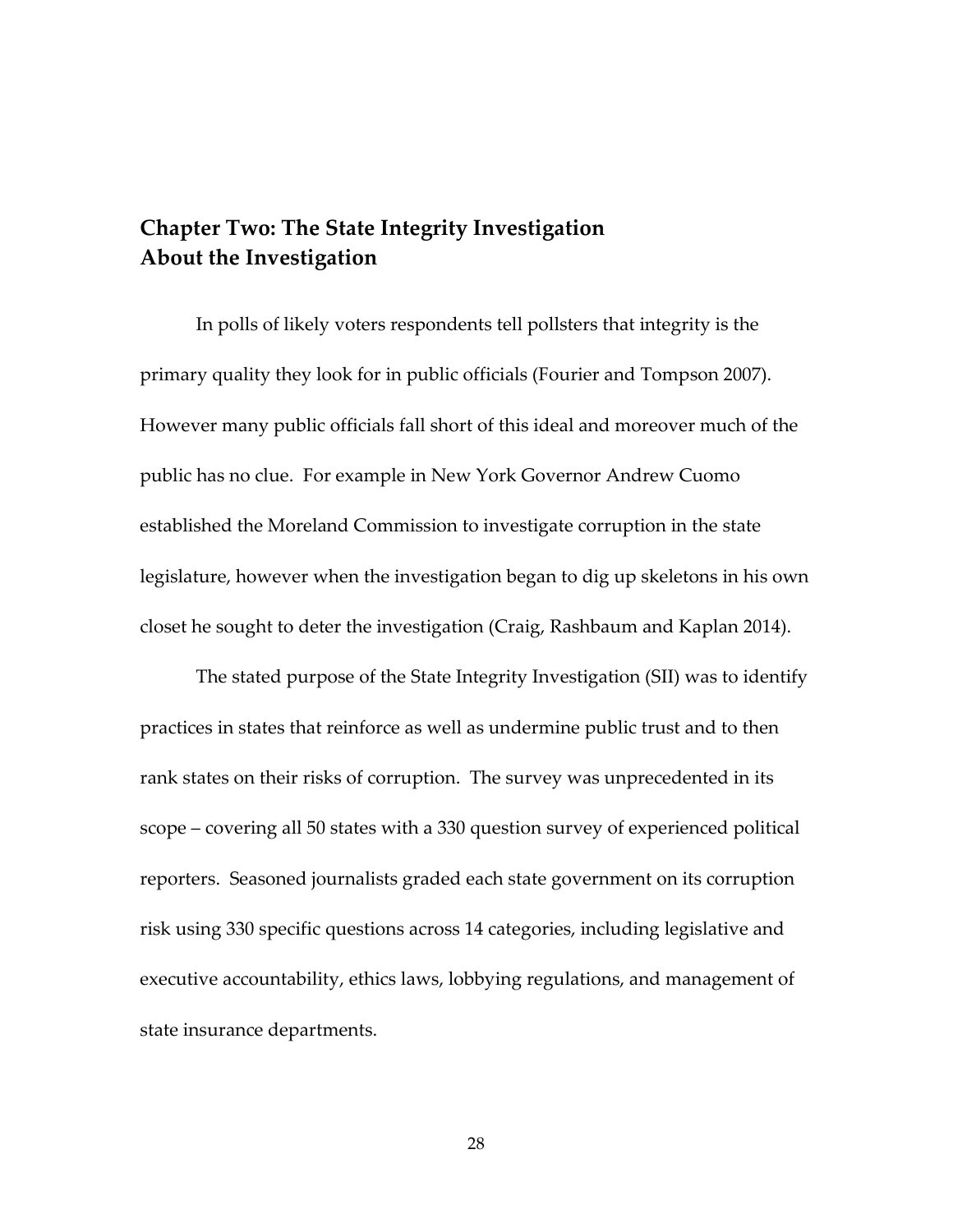### **The Goals of the State Integrity Investigation**

The State Integrity Investigation has three stated goals:

- *To examine states' commitment to government integrity and shine light on what's working and what's not.*
- *To convince state officials to improve their laws and practices. The State Integrity Index highlights "best practices" in state government and can serve as a basis for policy reforms that address the unique challenges facing each state.*
- *To inspire the public to become interested and invested in ensuring honest, effective state government. The Investigation offers many ways for people to become involved – following news about state integrity, emailing report cards to officials, sharing experiences with state government, proposing solutions, and connecting with local "good government" groups.* (State Integrity Investigation 2012).

#### **Survey Methodology**

 The Investigation researched a list of 330 statements about the laws and practices that promote open, accountable state government and deter corruption. We call these statements Corruption Risk Indicators, and they are organized into 14 areas of state government oversight. Reporters scored each response on ordinal or binomial scales. Ordinal scales were used for questions of "practice" and binomial scales were used for questions of "in law." For example:

- In law, lobbyists are required to file a registration form.  $(0=No; 1=Yes)$
- In practice, citizens can access lobbying disclosure documents at a

reasonable cost. (0,25,50,75,100; Strongly Disagree – Strongly Agree).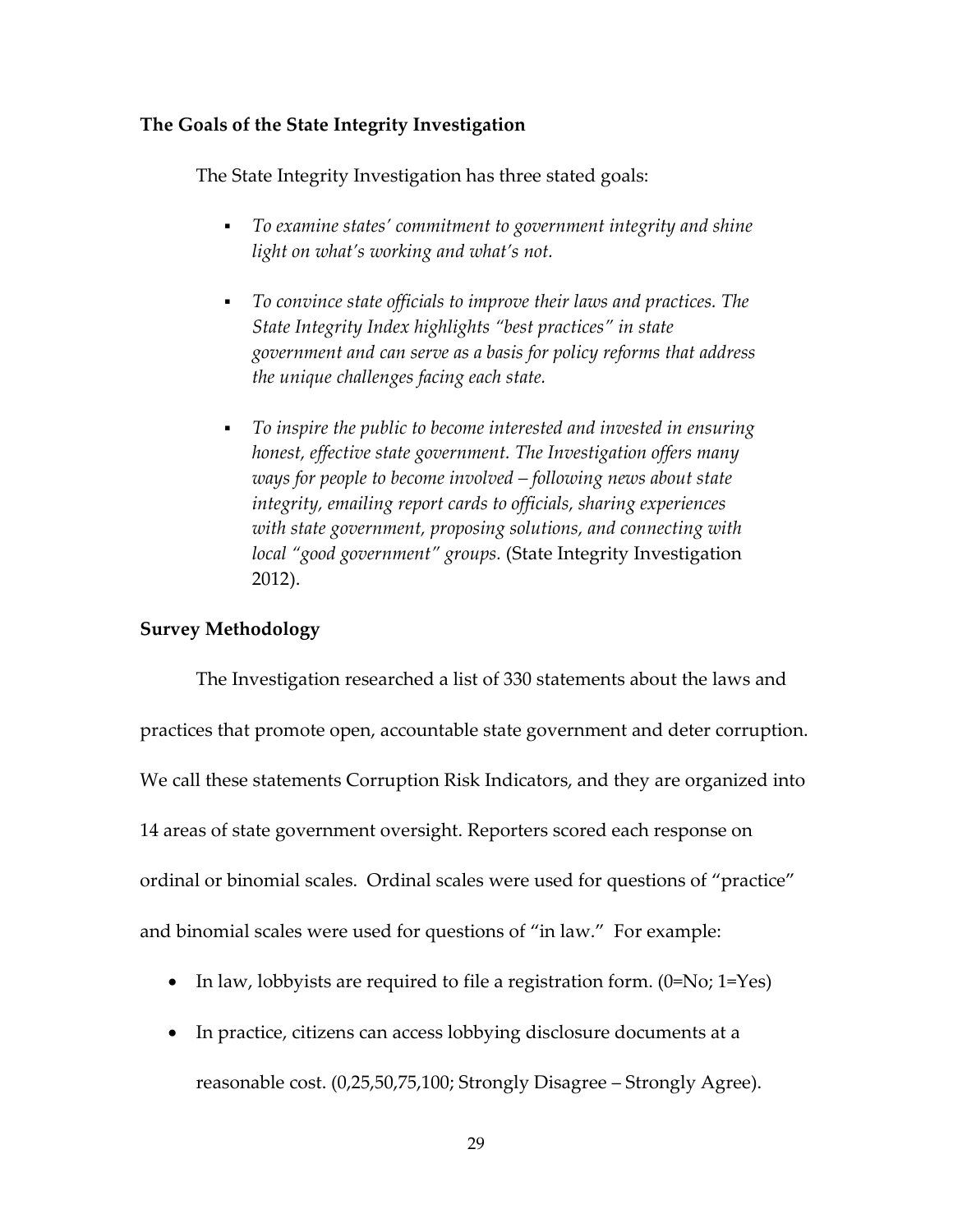"In law" indicators provide an objective assessment of whether certain legal codes, fundamental rights, government institutions, and regulations exist. For each of the "in law" responses a reporter had to provide the statute(s) which backed up their claim.

 "In practice" indicators address issues such as implementation, enforcement and citizen access (State Integrity Investigation 2012). The scoring methodology using 100, 50, and 0 scores with 25 and 75 deliberately left undefined to serve as inbetween scoring options. In only a few cases, the "in practice" indicators are scored with "yes" or "no." For a response to be accepted, a reporter had to provide at least two published examples to serve as exemplars of the practice being effective, implemented, etc. These included a website link to a relevant report, a specific piece of a statute that was not being enforced (or was enforced) and examples thereof, or specific state and federal reports addressing the questions at hand. Additionally, the reporters were able to include supplemental information to support their score. This helped in vetting responses since the "yes, but…" response arose for many of these questions.

 These questions were broken out into 61 subcategories and 14 categories. The ordinal and binomial responses were averaged to create the subcategory scores, and the subcategory scores were averaged to create category scores. In turn these category scores were averaged to create the final scores for each state.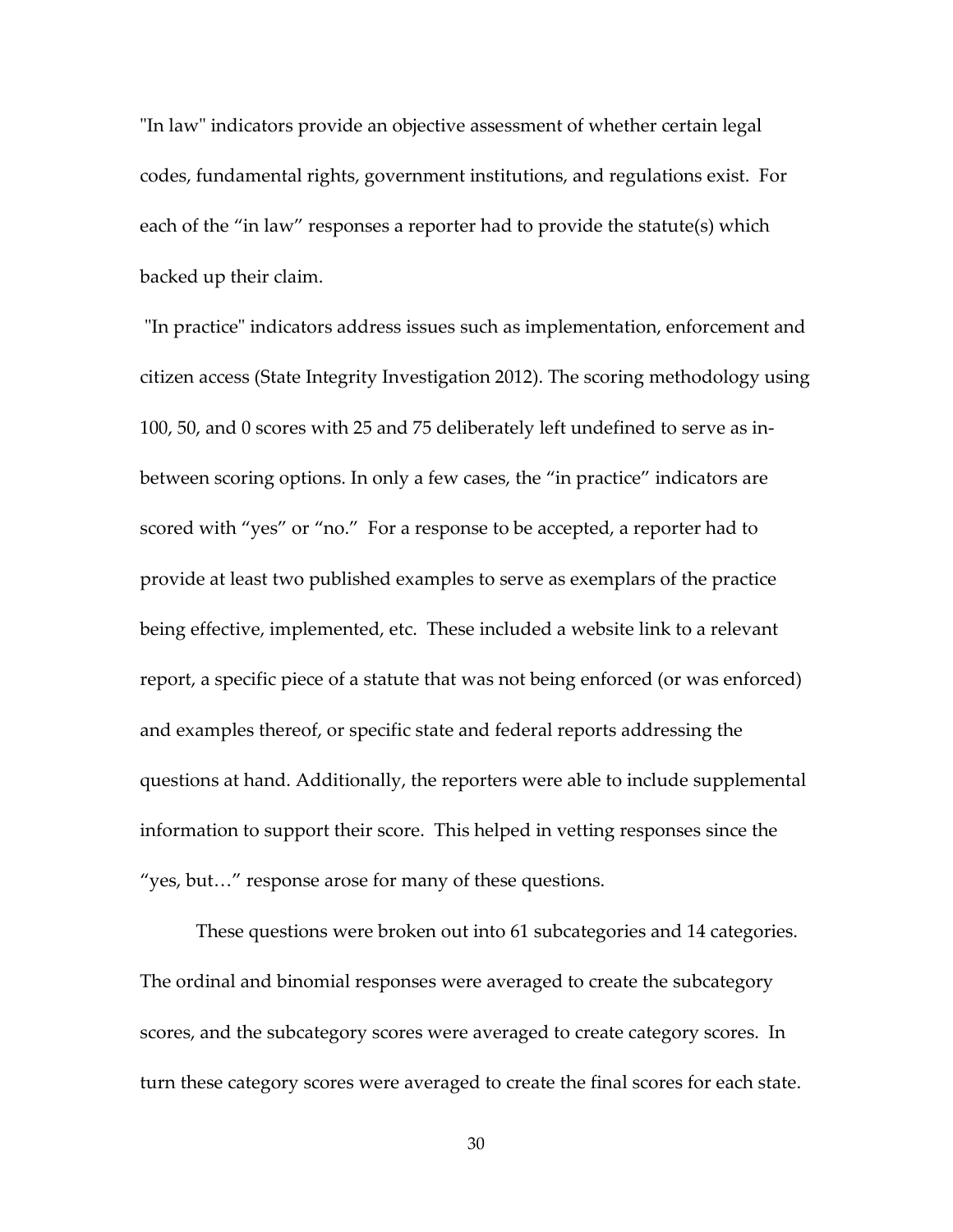While this ranking methodology is flawed beyond the subcategory level because error variance increases with each incremental averaging, the only variables I use as dependent variables in my subsequent models are individual questions and subcategory scores. As demonstrated in later chapters, these measures and the models used to estimate them are reliable and robust.

#### *Vetting Responses*

The SII researchers worked with the reporters to ensure the validity of responses. All initial responses were blindly reviewed by a second reporter from each state. These reporters were tasked with identifying the responses as inaccurate, inconsistent, or biased. When discrepancies were identified the researchers at Global Integrity and the Center for Public Integrity served as intermediaries between the reporters and peer reviewers to resolve questions and come to a final agreed upon score.

Reporters were required to provide multiple references to substantiate each of their scores. This could be an interview conducted with a knowledgeable individual, a website link to a relevant report, or the name of a specific law or institution, depending on the particular indicator. Reporters had the opportunity to include additional comments to support their score. Their comments help capture the nuances of a particular situation, namely the "Yes, but…" phenomenon which is often the reality in undertaking this type of research.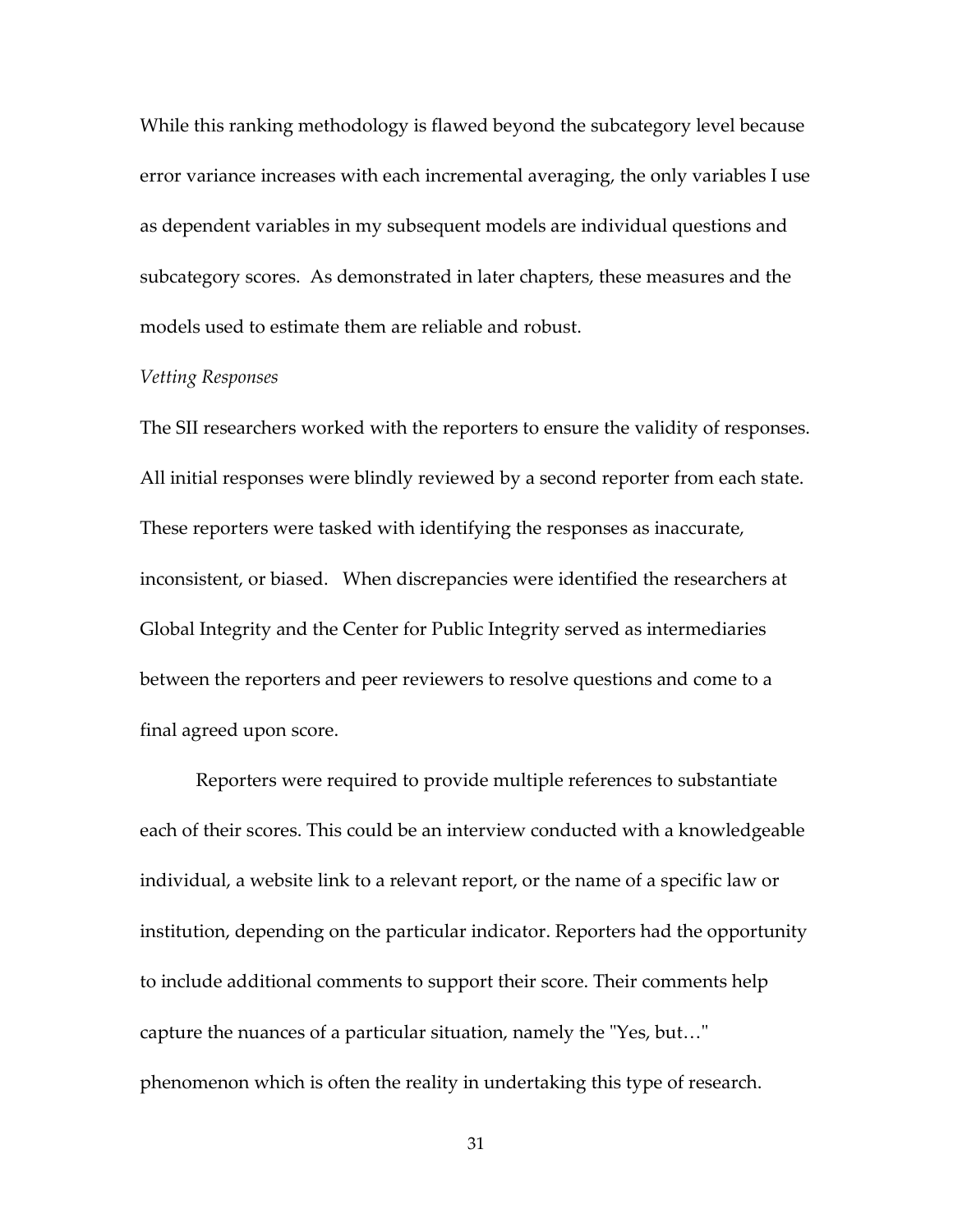## **Specific Questions from the State Integrity Investigation**

The questions used in this dissertation as dependent variables come

directly from the SII. These questions are:

| Table 2.1. Dependent Variable for Chapter Three |
|-------------------------------------------------|
|-------------------------------------------------|

|                            | In practice, members of the agency or set of agencies  |  |  |  |  |
|----------------------------|--------------------------------------------------------|--|--|--|--|
|                            | tasked with enforcing state ethics rules are protected |  |  |  |  |
|                            | from political interference.                           |  |  |  |  |
| <b>Strongly Agree</b>      | $8(19.5\%)$                                            |  |  |  |  |
| Agree                      | 16 (39.0%)                                             |  |  |  |  |
| Neither Agree nor Disagree | $10(24.4\%)$                                           |  |  |  |  |
| <b>Disagree</b>            | $4(9.6\%)$                                             |  |  |  |  |
| <b>Strongly Disagree</b>   | $3(7.3\%)$                                             |  |  |  |  |

**Table 2.2.** Dependent Variables for Chapter Four

| Question                                                                    | m(sd)    |
|-----------------------------------------------------------------------------|----------|
| Are the regulations governing conflicts of interest by the executive branch | 48.900   |
| (defined here as governors and/or cabinet-level officials) effective?       | (17.851) |
| Are regulations governing conflicts of interest by members of the state     | 31.751   |
| legislature effective?                                                      | (14.843) |

 Each of these questions is used to capture a specific concept that I seek to model in my subsequent chapters. For example, the question in table 2.1 is used as a proxy for how much autonomy a commission enjoys; and the questions in table 2.2 are used as estimates of the effectiveness of specific ethics regulations. The use of these measures and the explanatory variables used to model them are explained in greater detail in the subsequent chapters.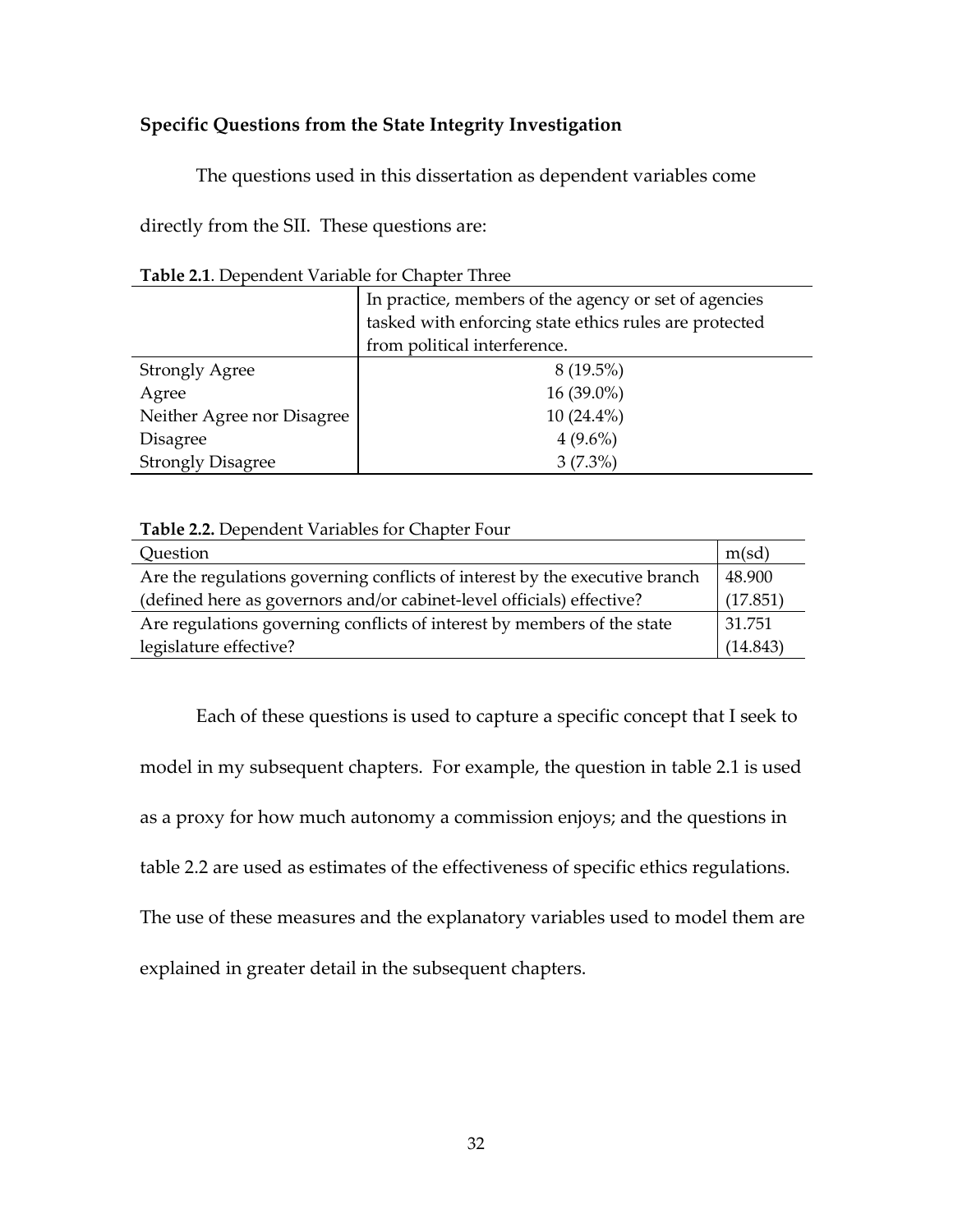Access to State Integrity Investigation data is available at http://www.stateintegrity.org/corruption\_risk\_index\_raw\_data and questions about the survey may be directed to nkusnetz@publicintegrity.org.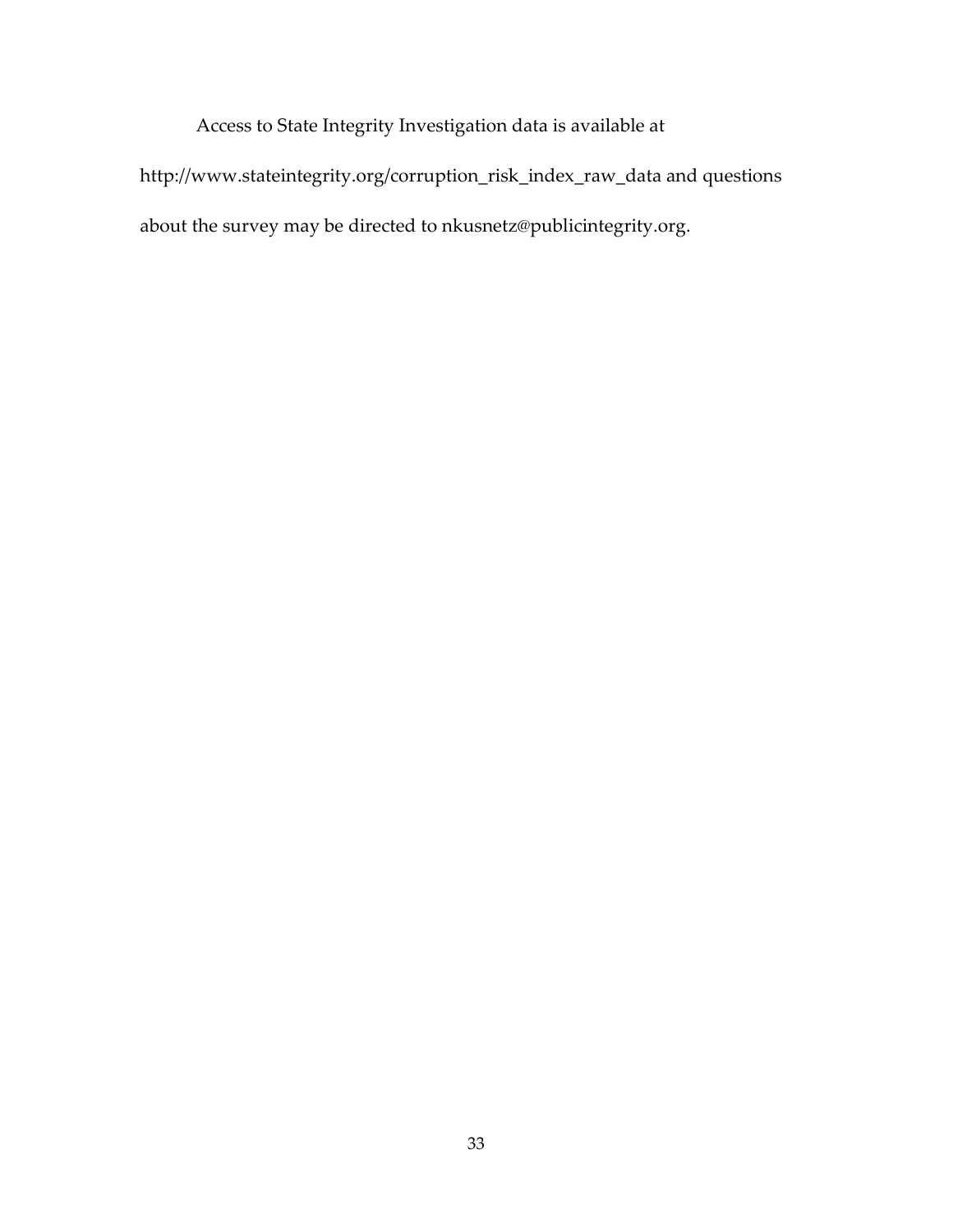# **Chapter Three: Ethics Commissions and Autonomy: How Independent are They?**

# **Introduction**

Political influence over ethics commissions is an important topic in thinking about the legitimacy of these commissions. However political influence over ethics commissions presents some sticky problems for the current literature on bureaucratic autonomy. No bureaucracy has the authority to make its own mandate, but it is important that some have greater autonomy than others. Ethics commissions do not usually regulate the providers of public goods or other private entities; instead, they target elected and public officials, i.e., those who make public policy. Therefore it is desirable that ethics commissions have broad mandates; have the authority, funding, and capacity to accomplish those mandates; and be able to do so without *ex ante* or *ex post* pressure from elected officials.

Commissions are politically empowered institutions that have a responsibility to monitor those who empower them. This power and the ability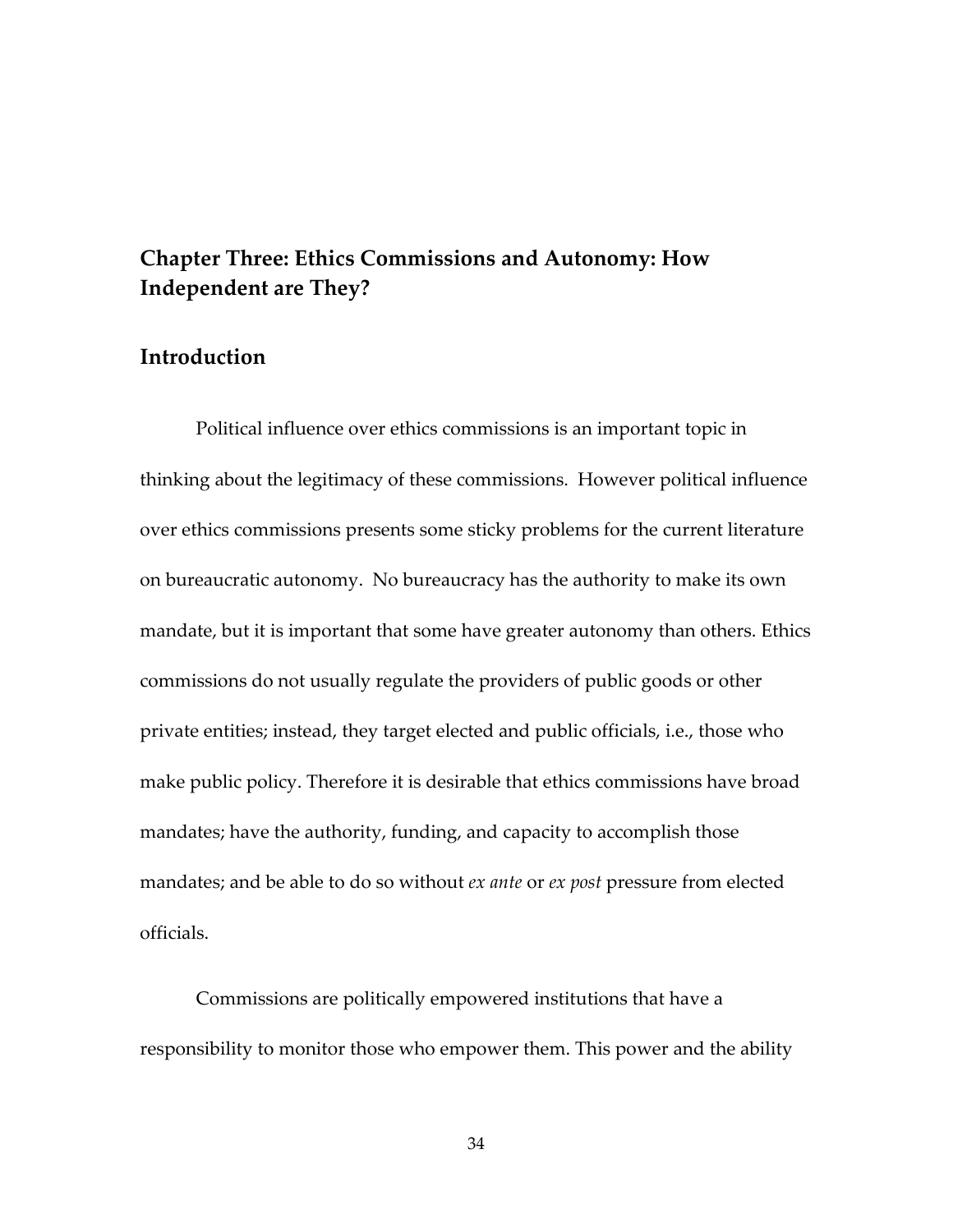of commissions to harm elected officials both economically and politically may give elected officials an incentive to exert control over ethics commissions.

Constituencies expect ethics commissions to provide oversight of their public and elected officials. A whitepaper of the National Council of State Legislatures (Comlossy 2011) states that ethics commissions "…work to ensure voters' trust in policymakers and political institutions by monitoring compliance with ethics laws and ensuring ethical conduct by those under their jurisdiction." Commissions serve as watch dogs for the public; they ensure that conflicts of interest are exposed, financial dealings are done "in the daylight," and the decision-making process is transparent. In practice, however, ethics commissions are primarily compliance organizations that set minimum standards for what is acceptable (Smith 2003a).

Most commissions lack strong mandates, but also can only interpret what is ethical according to set rules and guidelines. Ethics commissions and most ethics policies have been born of scandals (Rosenson 2003)—the trend of creating state ethics commissions can be traced to Watergate. Ethics policies therefore tend to be responsive and not reflect the true preferences of electd officials (see Mackenzie 2002; Rosenson 2006; Anechiarico 2008). Because of these factors, ethics commission mandates generally are not well defined and usually target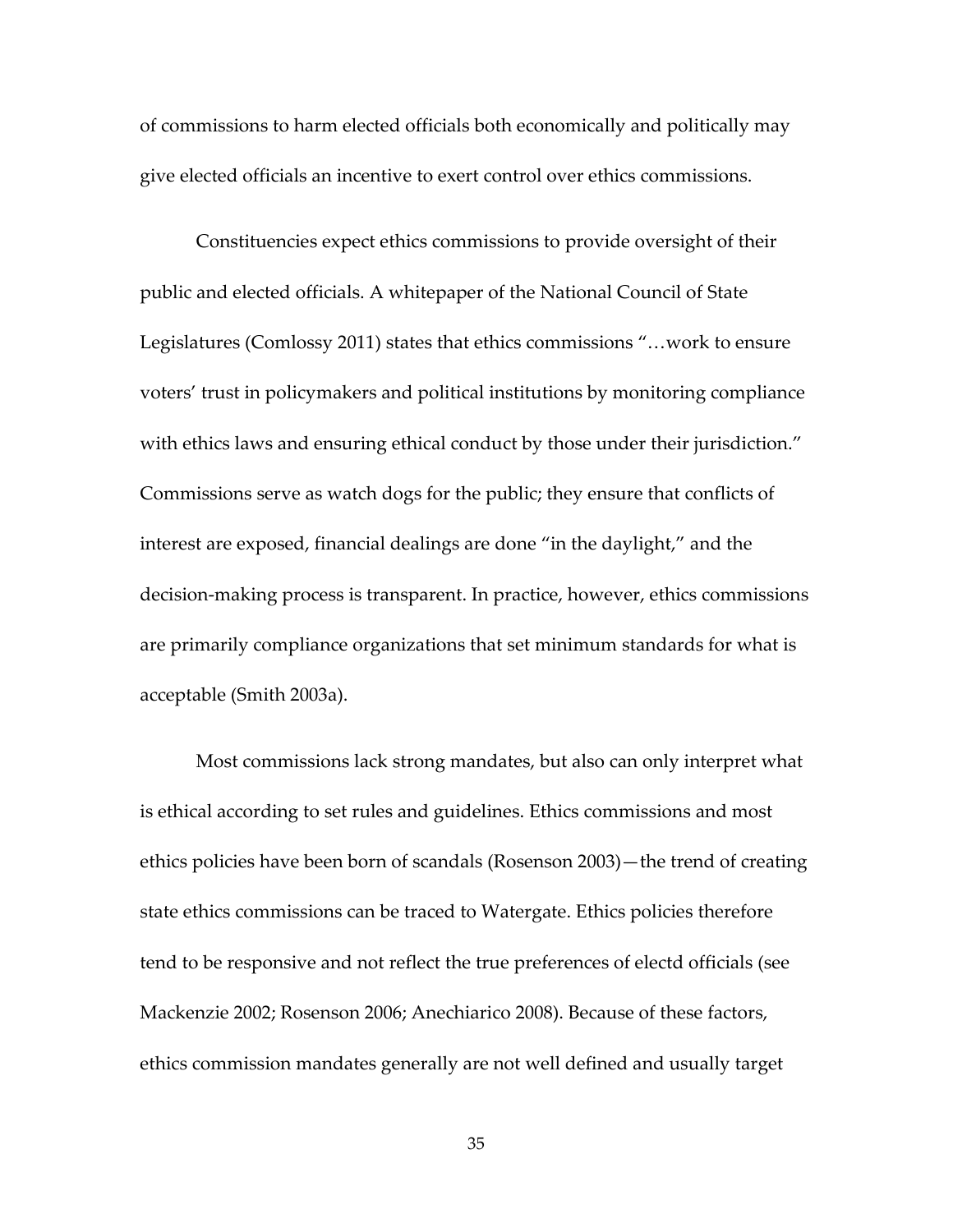popular notions of corruption, such as *quid-pro-quo,* while failing to address more nuanced indicators of corruption, such as strong financial disclosure requirements for elected officials (Rosenson 2006; Tolchin and Tolchin 2001). This failure is antithetical to the strong legal mandate that others claim is so important for autonomy (Carpenter 2001; Fukuyama 2009).

Below I address the question of how elected officials seek to influence commissions. I draw primarily on two theories of how bureaucratic autonomy is manifested – principal-agent theory and issues of organizational capacity. This manuscript proceeds by addressing the purpose and creation of ethics commissions, a discussion of why and how elected officials would seek to influence commissions, followed by my hypotheses, model, and findings.

### **The Purpose and Creation of Ethics Commissions**

 The majority of ethics commissions have their start with the Watergate scandal (Rosenson 2003). Even today, in states with ethics commissions new ethics regulations tend to follow visible and public scandals (Stapenhurst, 2004; Rosenson, 2003; and Goodman, Holp and Ludwig, 1996). After Speaker of the House Jim Black was convicted of federal corruption charges in 2007, for example, North Carolina passed some of the most restrictive lobbying laws in the country (Kies 2012).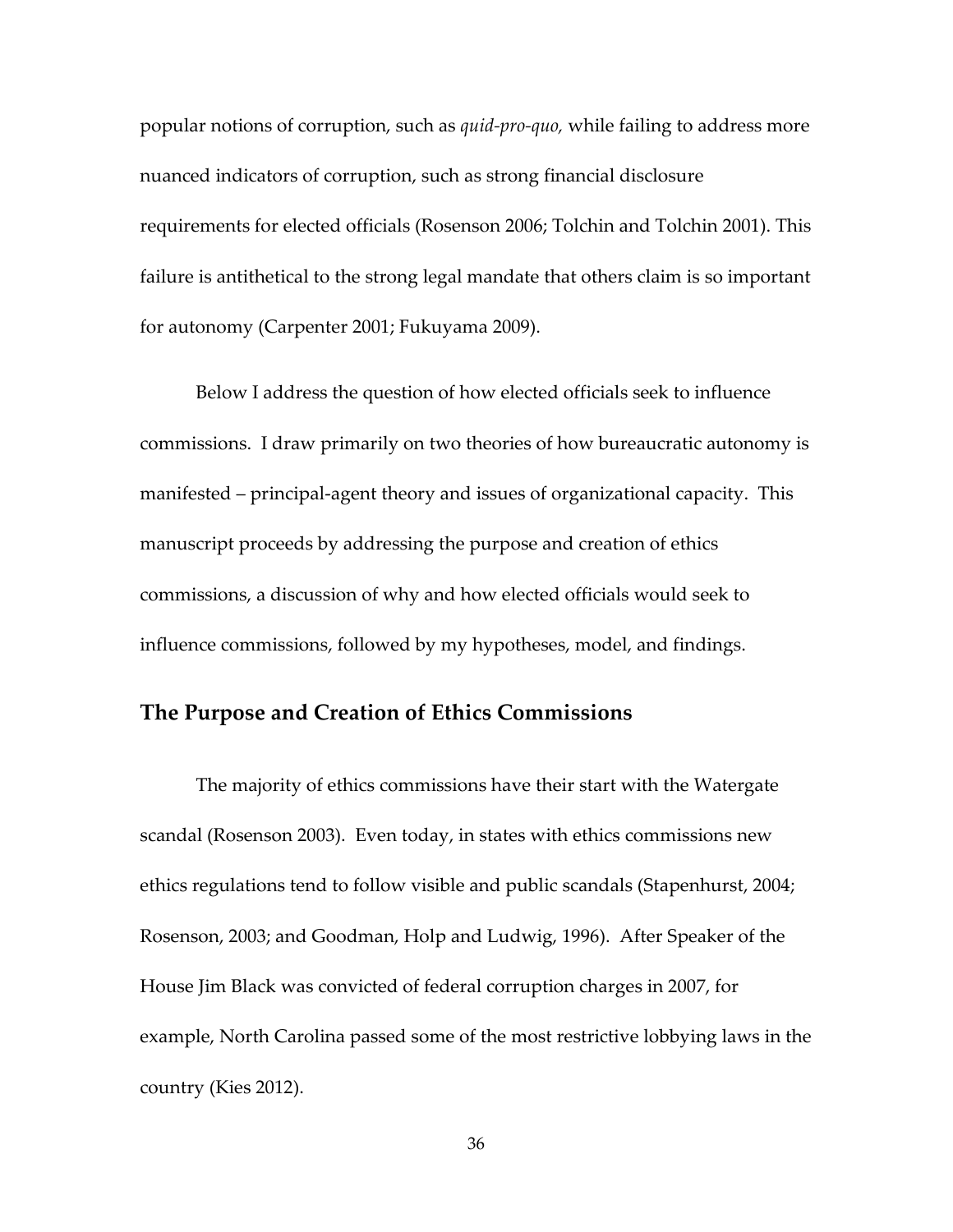Although there have been successes in combatting corruption, ethics commissions have also been used as a tool of political attack and have often resulted in administrative gridlock. Gilman and Denhardt (2002) note that often well-meaning individuals will attempt to write empowering regulations that "out-ethics" everyone else, thus leading to either administrative gridlock, or regulations that address potential charges of quid-pro-quo, but do not address more nuanced possibilities for corruption such as lax financial disclosure requirements. These are the sorts of codes that can be Draconian in nature and treat taking a pen from the agency stockroom as equivalent to embezzlement (Tolchin and Tolchin 2001), but which do not address things as simple as requiring elected officials to reveal all of their investments (see Rosenson 2003; 2006). This creates a situation where elected officials create ethics commissions that are primarily symbolic in nature. They serve as a palliative for public distrust, but do not really do much in the way of oversight.

#### **Limiting a Commission's Autonomy**

 Elected officials face the problem of an appointed ethics commission with the ability to censure or otherwise harm them. Therefore, barring some form of control over the commission, elected officials would face an uncertain set of outcomes regarding the commission's ability to harm them politically or economically. If one assumes that elected officials are rational, or even politically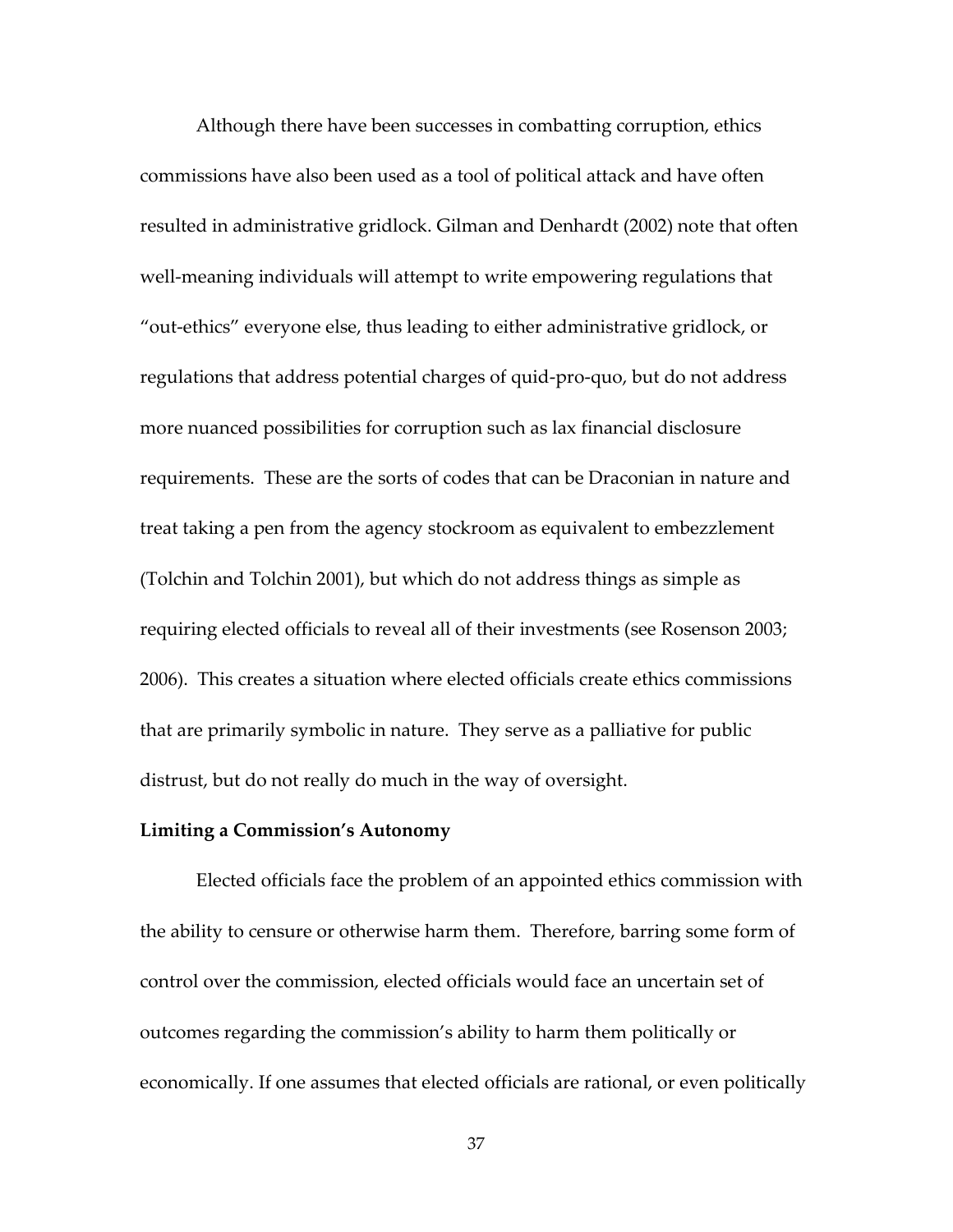sophisticated, then they should seek to mitigate potential threats by exerting some form of control over the types of actions a commission can take and how it can go about enforcing ethics policies.

The above is a discussion of why elected officials would seek to influence commissions, but it does not provide a logic of how. In considering how elected officials influence commissions I attempt to link the literature on ethics commissions with the literature on bureaucratic autonomy to develop a theory about how and when we would expect commissions to have greater autonomy. I claim that elected officials seek to control the capacity of commissions to act and also seek to control the structural independence of commissions.

### **Bureaucratic Autonomy and Ethics Commissions**

#### **Autonomy of Ethics Commissions**

A variety of theoretical perspectives have been used to explain bureaucratic autonomy. Fukuyama (2013: 10) conceptualizes bureaucratic autonomy as, "the notion that bureaucrats themselves can shape goals and define tasks independently of the wishes of the principals." Others, including Rotberg (2014) consider bureaucratic autonomy as the development and use internal capacity and resources without mediation from political institutions. Even scholars who consider autonomy from the principal-agent perspective note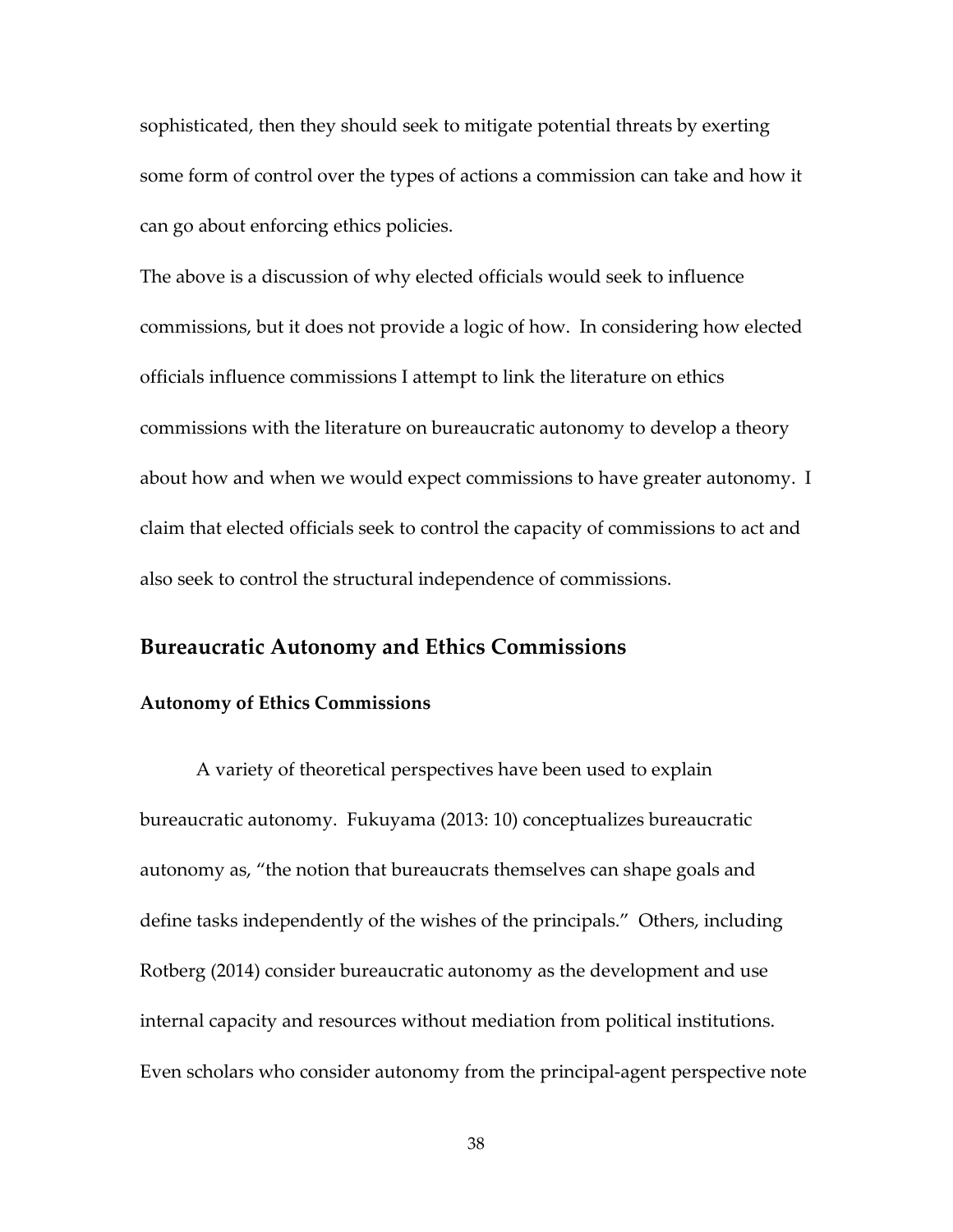the need to examine an agency's capacity (Hammond and Knott 1996; Whitford 2005).

The principal-agent approach tends to focus on the relationships between politicians as elected officials and bureaucrats as the implementers of their policies. Within this relationship the principal directs the agent by mandating a goal, but at times also mandating how to achieve that goal; for example, increasing confidence in political institutions by requiring disclosure of all financial interests. Autonomy from this perspective is then understood as the degree to which the agent can direct its own goals or decide on its own methods for achieving goals absent direction from the principal. A completely autonomous bureaucracy, under this construct, receives no mandates whatsoever while a fully non-autonomous bureaucracy is micromanaged by the political principal (Fukuyama 2013).

The capacity approach addresses how bureaucrats use the variety of resources and tools at their disposal to achieve their mandates or implement policies. Capacity is an important prerequisite for autonomy. As Krause (2009:18) notes, "even well-intentioned institutions lacking sufficient capacity are incapable of making credible policy commitments." Additionally, Huber and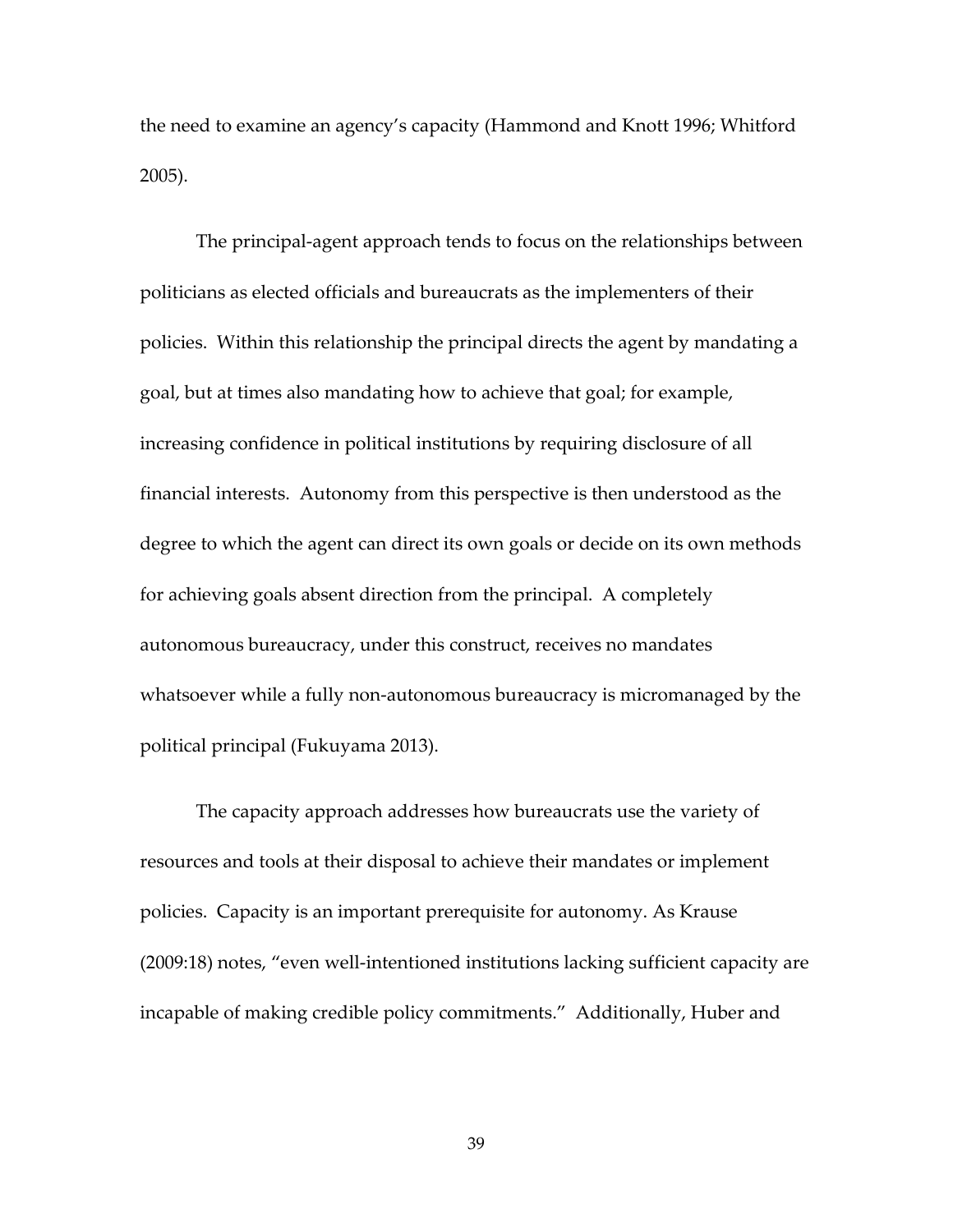McCarty (2004) find that even when agencies are equally competent, those with less capacity are less autonomous.

From the previous literature it is easy to claim that ethics commissions are often not autonomous (Smith 2003ab; Rosenson 2003; 2006). In her 2003 work Rosenson showed that elected officials are more likely to empower ethics commissions when they do not perceive them as a threat to their economic wellbeing. Further, Smith (2003 ab) showed that although ethics commission staffs would like to engage in more training, investigation and enforcement activities, they are often hamstrung by a lack of financial and staffing resources. Rosenson's (2003; 2006) arguments are based in the belief that elected officials have little incentive to provide commissions with a high level of autonomy. Smith's (2003a; 2003b) arguments rest in the belief that for as much as the public states they want ethical elected officials (see Bowman 1991), actually enforcing ethics or building ethical capacity tend to be primarily symbolic exercises (see also Morgan and Reynolds 1997; Tolchin and Tolchin 2001).

In examining a commission's autonomy I test several expectations from both the principal-agent and capacity approaches. To test these expectations I conceptualize autonomy on an ethics commission as (1) having freedom from political interference and (2) having the resources necessary achieve its goals.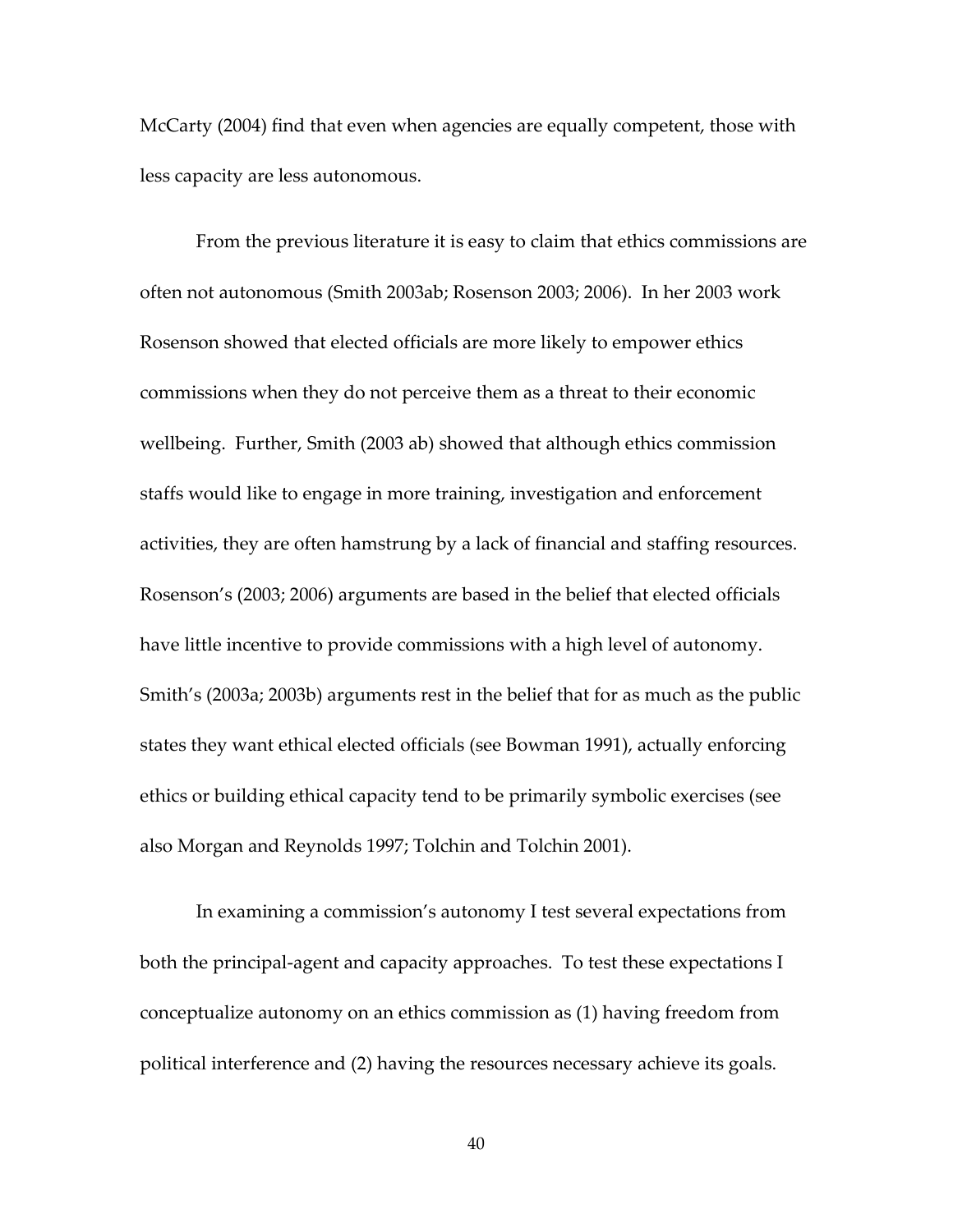These are standard conceptualizations of autonomy in much of the literature – see Moe (1993), Christensen (2001), Rotberg (2014) and Araral (2009). Given that ethics investigations can be politically damaging to elected officials, and ethics convictions even more damaging, elected officials have an incentive to keep a commission's level of autonomy in check<sup>1</sup> . Although there is little incentive to provide autonomy, some autonomy must be present otherwise the commissions would be commissions in name only meaning that the threat from the commission would not really exist<sup>2</sup>.

To explain how autonomy is manifested I draw on the principal-agent and capacity approaches. From the principal agent approach I examine the ability of elected officials to control appointments to a commission and the commission's budget as explanations for a lack of freedom from political interference. From the literature on organizational capacity I consider a commission's financial resources and its staffing resources as explanatory factors for a lack of freedom from political interference.

l

<sup>1</sup> On a side note, new ethics standards tend to follow scandal, but these standards tend to be reactive, overly general, and poorly written, i.e. they address obvious issues of corruption such as quid-pro-quo but tend not to be policies designed to prevent corruption such as strong financial disclosure provisions – see Mackenzie (2002) and Tolchin and Tolchin (2001).

<sup>2</sup> There is a body of literature from Mackenzie (2002); Rosenson (2006); Bradbury (2007); and Tolchin and Tolchin (2001; 2010) which addresses the specifics of how and to what ends commissions are empowered, but I do not address these specifics here since my focus is on the commission's autonomy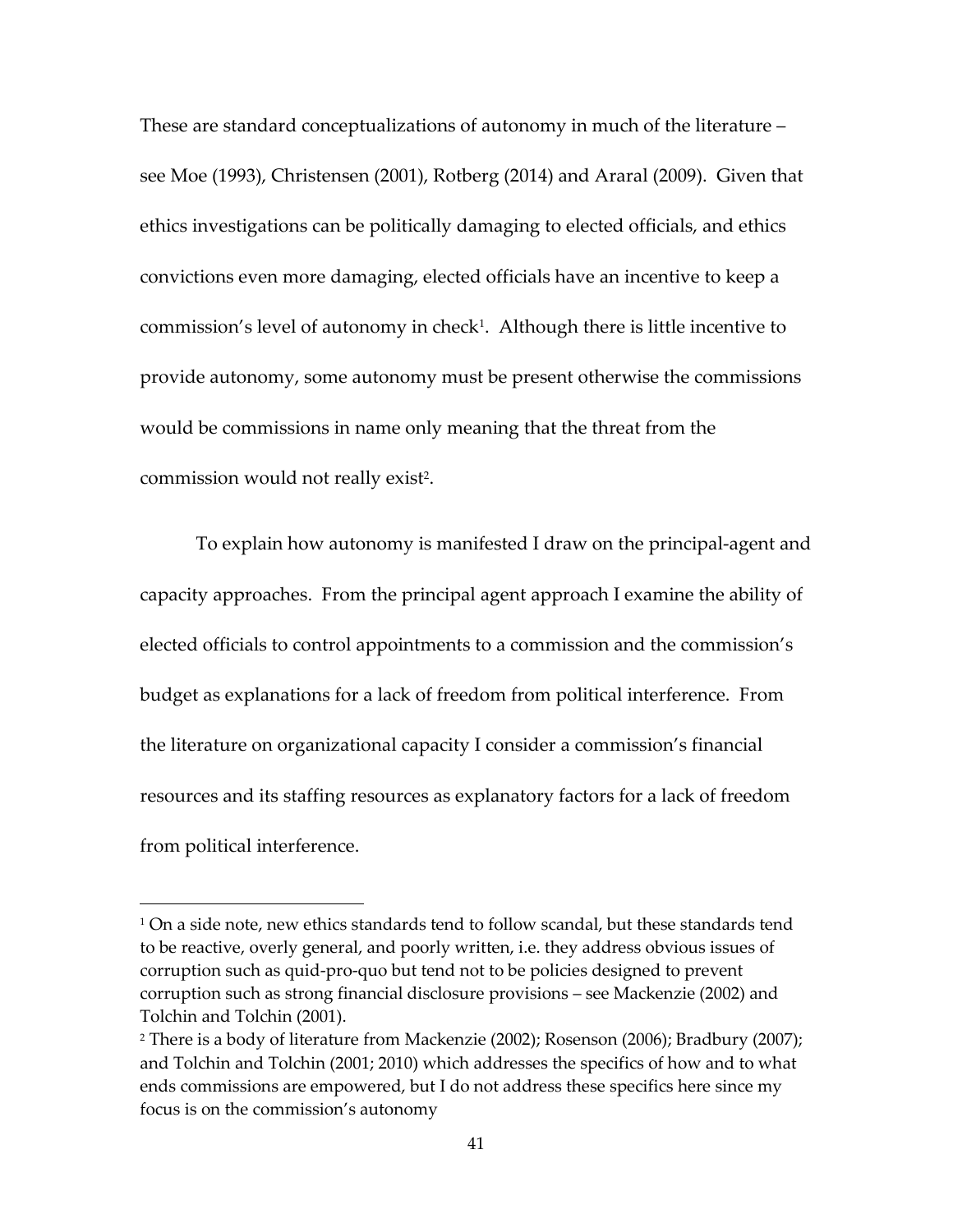#### **Appointment and Budget Independence under Principal-Agent Theory**

A key assumption under principal-agent theory is that one actor (the principal) issues directives which are then executed by another set of actors (the agent(s)) (Waterman and Meier 1998; Moran and Weingast 1984; Baumgartner 2010). Some including Wood and Waterman (1991)<sup>3</sup> have argued that a primary mechanism for control is appointing administrators who are sympathetic to the positions of the elected branch. It is within these frameworks that I approach autonomy within principal-agent theory, i.e. that elected official's ability to appoint the member of the ethics commission affects their ability to wield political influence over the commission; and further that a principal's ability to control the agent's finances also serves as a means of control.

### *Appointment Power*

l

It is hard to imagine that a politician would willingly appoint an individual who is antagonistic towards them. After all, if the ethics commission focus is on policymakers, why would the policymakers appoint someone they knew would seek to harm them? Instead it is more logical to assume that the more control an elected official has over who sits on the ethics commission, the

<sup>&</sup>lt;sup>3</sup> Wood and Waterman made several arguments about means through which elected officials can control the bureaucracy including changing budgets, legislative signaling, and administrative reorganization, but that appointment was the most important means of control.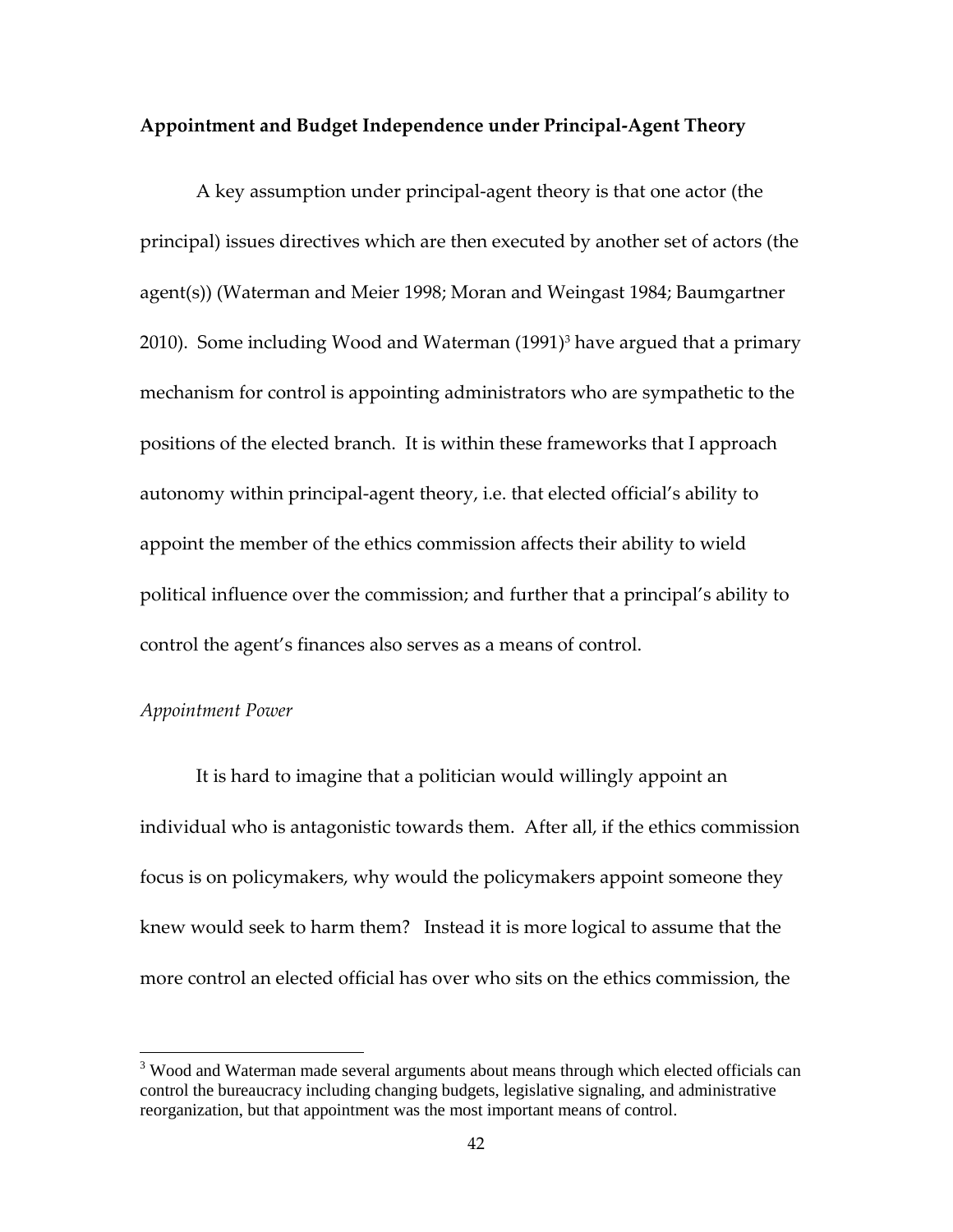more they will be able to influence that individual. The literature on the role of appointment power and bureaucratic autonomy speaks to this. For example Moe (1985) argues that elected officials seek to make the bureaucracy more responsive by increasing the number of administrative positions occupied by appointees. Wilson (1989) also claims that as appointees bureaucratic agents face greater pressure to respond favorably to political principals. Further, Hammond and Knott (1996), Snyder and Weingast (2000) and Epstein and O'Halloran<sup>4</sup> (1999) explored political principals' use of appointments to achieve there desired ends and found that the ability to appoint was critical to achieving desired policy outcomes under a variety of conditions, including carrying out the policy beyond the political life of the appointing authority. This makes sense when it comes to ethics commissions then if one thinks about Rosenson's (2003) arguments. Elected officials may empower commissions when they do not perceive that the commission will be a threat. However institutions change, so rather than a oneoff concern about the threat posed by commissions to immediate wellbeing, appointment authority may be seen as a way of ensuring that commissions do not become a threat later on.

 $\overline{a}$ 

<sup>&</sup>lt;sup>4</sup> Appointment power was considered important for the bureaucracy although the full study was dedicated to the question of "who" gets authority delegated to them (courts, state actors, local actors, independent commissions, regulatory agencies) and what level of authority does the principal retain over these actors.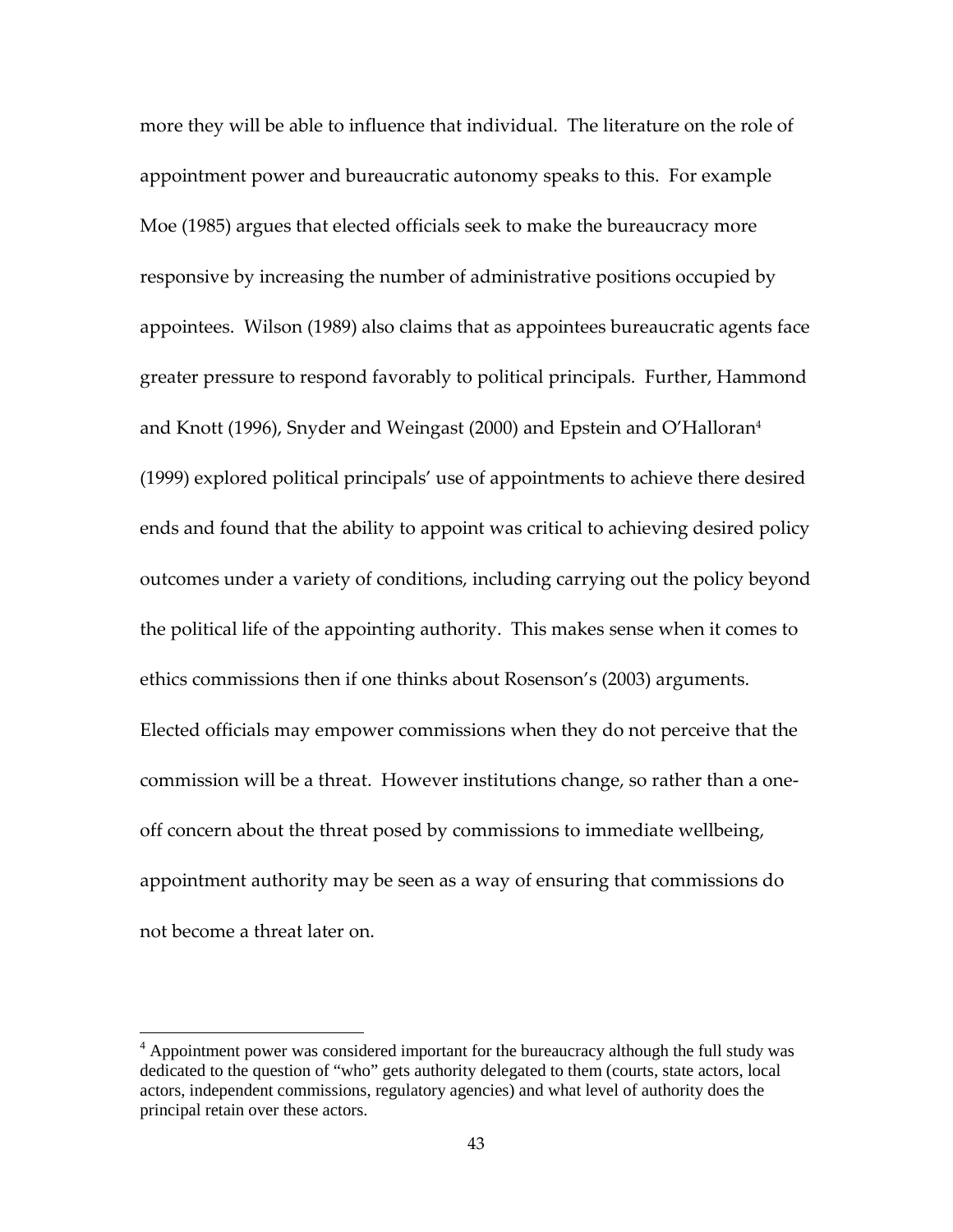Of course states vary based on how much appointment authority any individual, or set of individuals, has over appointing commissioners. Therefore the ability of elected officials to influence a commissioner, or appoint individuals friendly to their position, is likely conditioned on how much authority that individual had over the appointment. Appointment authority can vary based upon how many commissioners a single individual can appoint. For example if the governor can appoint three people to a five person commission and the President Pro Tempore and Speaker of the House can each appoint one then this likely means the governor has more influence over the commission than the Speaker or President Pro Tempore. However appointment authority can also be checked procedurally through things like confirmation requirements. In a case where there are no confirmation requirements the appointing individual is likely more able to appoint their most preferred person to a commissioner's post. When there are confirmation requirements they may have to temper their position.

### *Removal Power*

While appointment of commissioners may *ex ante* influence, removal power represents hard *ex post* influence. While it may be difficult to conceive of an elected official appointing individuals they knew would harm them, it is important for them to have the threat of removal to ensure that their influence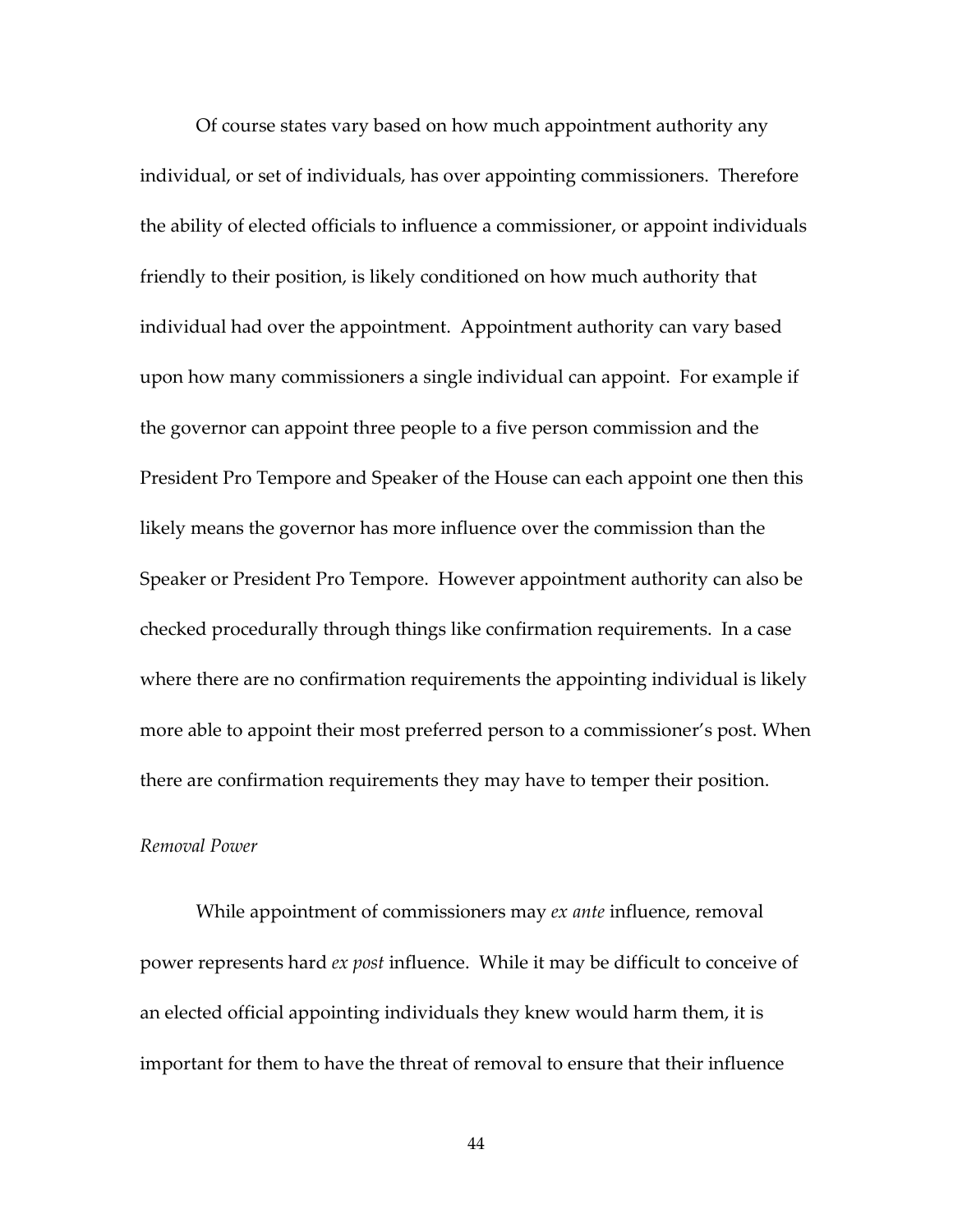over the individual can be maintained (Epstein and O'Halloran 1999).

Appointment authority allows an elected official to decrease the odds of the commission implementing ethics policies that are harmful to them. If the commissioner were to *go native* though (Kingdon 1995) then removal power can be a hedge to ensure that members of the commission remain friendly or otherwise easily influenced. Canes-Wrone, Howell and Lewis (2008) and Epstein and O'Halloran (1999) claim that appointment power is essentially useless without the power to remove.

Like appointment authority the power to remove commissioners varies from state-to-state. Some states allow removal of a commissioner without cause; some require that cause be shown but do not define what constitutes cause; still others allow removal only for specific violations such as the commission of a felony. Given what is known about removal power and autonomy in the traditional bureaus removal power is also likely an important factor in the autonomy of ethics commission, again because ethics policies constitute a set of policies that elected officials would not subject themselves to if they had their most preferred position.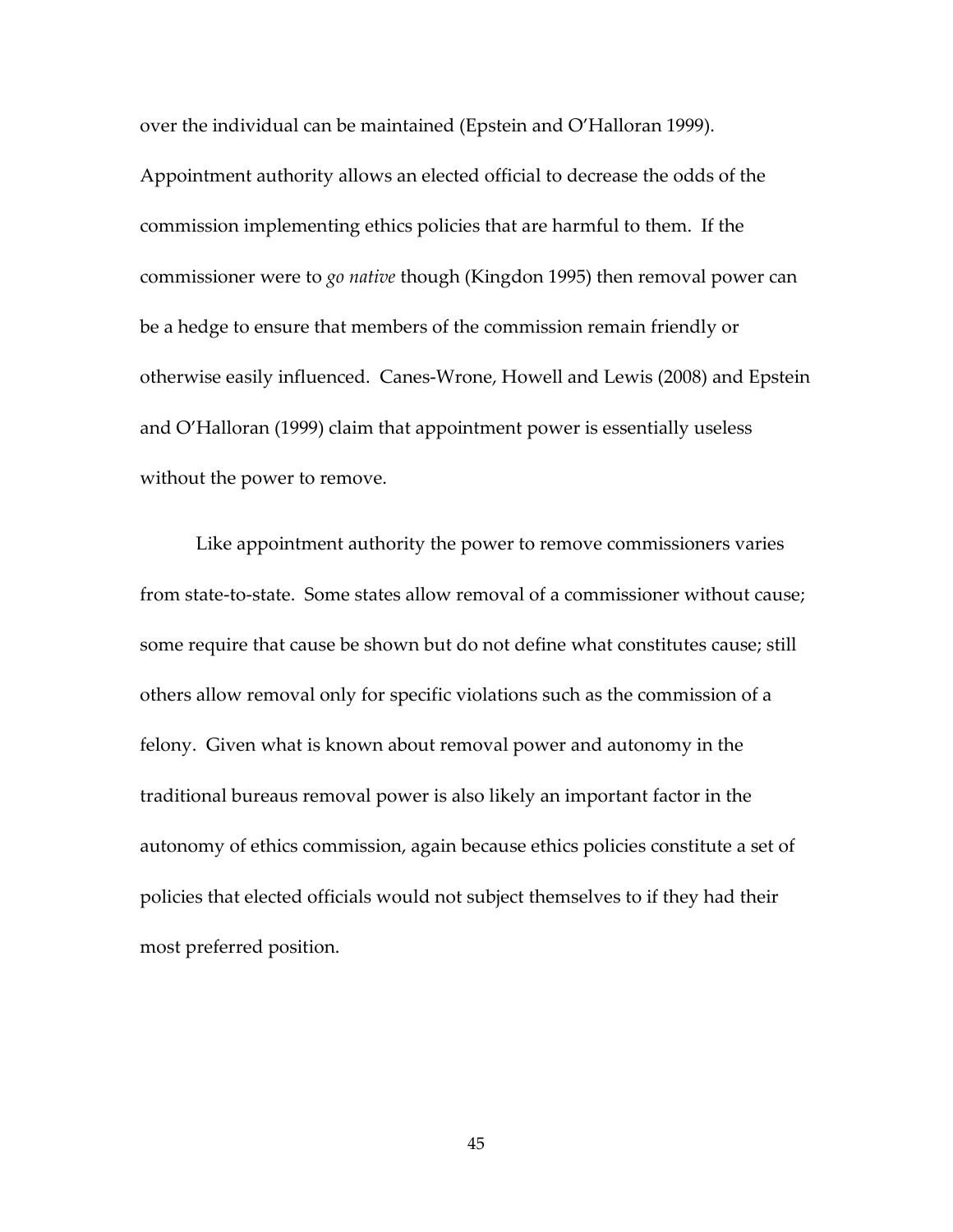#### *Budget Independence*

Even though ethics commissions collect fines, they tend to not be selffunding organizations. Additionally, effective enforcement/collection of fines presumes that ethics commissions are effective which would in turn presume that elected officials are not influencing them. Rather, ethics commissions are funded in one of two ways, either as a flow through of the budget of one of the elected branches, or as line items in the state budget. Given that elected officials have no incentive to ensure an autonomous commission (Mackenzie 2002), it seems that if they desired to influence the commissions that they could do so more easily the more control they have over the commission's budget.

According to Behn (2003) elected officials may seek to control budgets because budgets reflect an organization's priorities. If budgets reflect priorities and also affect the ability of a commission to behave autonomously (Carpenter 2001; Bendor and Moe 1985; Wood 1988) then the ability of a commission to request and control its own budget should be an important determinant of that autonomy. The ability to control one's own budget is important because controlling one's budget allows one to control priorities. It is likely that this ability is of great important on ethics commissions, if one remembers that elected officials do not have an incentive to provide a commission with a high degree of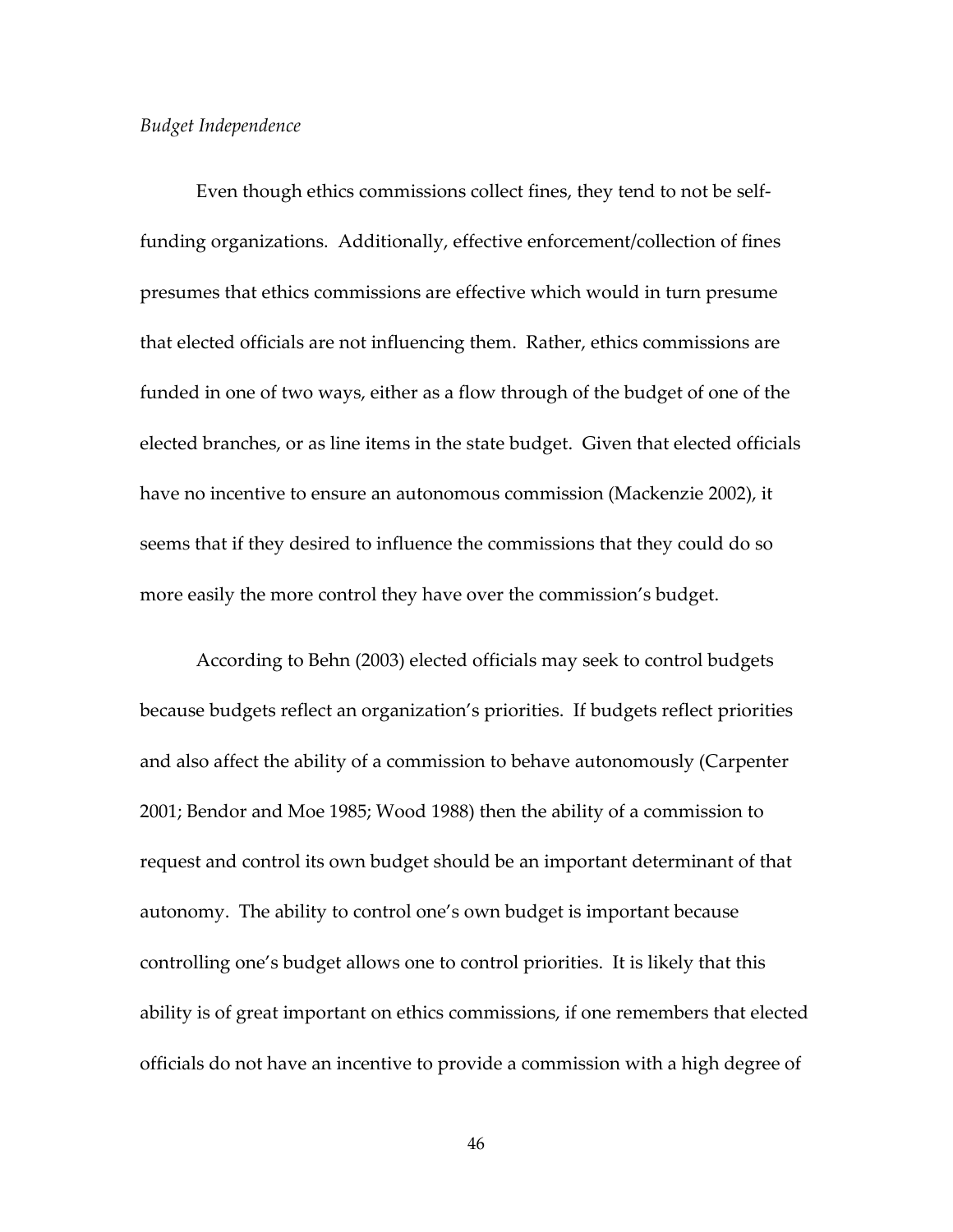autonomy. Bendor and Moe (1985: 772) have an excellent quote which reflects why this is case, "Although bureaus can sometimes move to a paradise of exploding budgets and slack, they cannot do so when checked by even a primitive form of legislative oversight…" It seems then that if elected officials have desire to influence their ethics commission, then a good way to do it is by ensuring that the commissions do not have control over their own budget.

As an example, in states such as Maryland and Michigan the budget of the ethics commission is simply a flow-through from the budget allocated to office of the executive. On Alaska's Legislative Ethics Commission, the budget is a flowthrough of the budget allocated to paying for legislative staff, expenses, etc. Likewise Alaska's more general Public Offices Commission which covers the executive and executive agencies, is a flow-through of the budget allocated to the executive. Having the monitored branch responsible for controlling the funds of the body doing the monitored seems substantively different than situations where the budget of the commission is a line item. Take for example states like Connecticut or Maine where the commission's budget is a line item for an independent agency.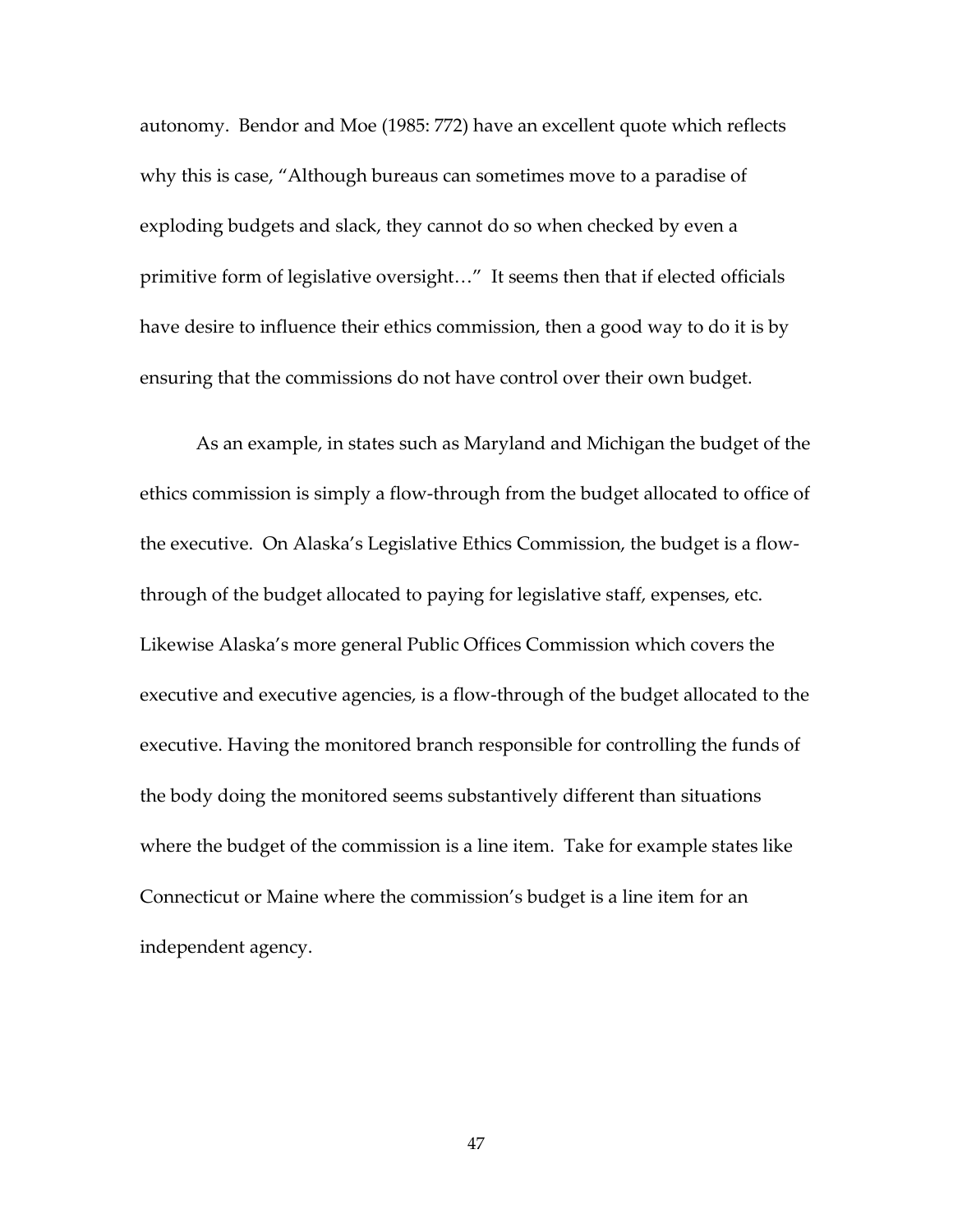#### **Organizational Capacity and Ethics Commissions**

 Organizational capacity is critical for an organization's autonomy (Yesilkagit 2004; Rotberg 2014; Carpenter 2001). No doubt organizations with more resources are able to exercise more autonomy (e.g. Huber and McCarty 2004). Smith (2003a) and Morgan and Reynolds (1997) argue that the effectiveness of ethics commissions is at least partly dependent upon the capacity of staff to carry out mandates including education, filing reports, and developing manuals but enforcement and investigation actions may be secondary to these activities. Additionally Smith (2003a) and Herman (1997) both note that more effective ethics commissions tend to have greater financial capacity. Given these findings I examine capacity in terms of financial capacity and staffing capacity, two areas that are often noted in the literature on organizational capacity, but also areas closely related to organizational capacity such as resource dependence.

### *Financial Capacity*

It is generally accepted that when agencies have more financial resources with which to accomplish their goals then they have greater autonomy (e.g. Pfeffer and Salancik 2003; Sharfman et al, 1988; Malatesta and Smith 2011). As it pertains to ethics commissions specifically, Herman (1997) and Smith (2003a) both note that commissions are under great stress to meet their administrative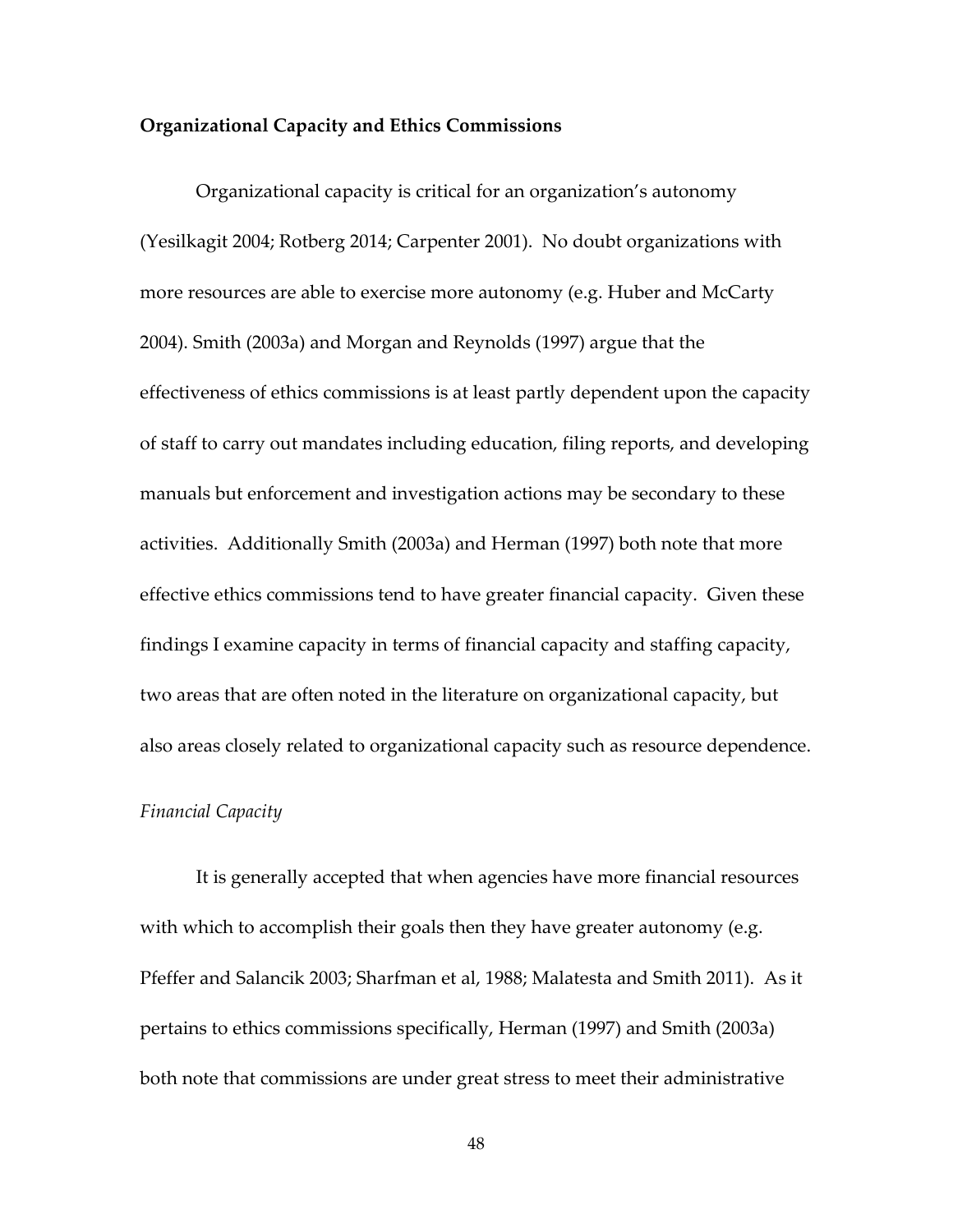requirements with limited resources; this in turn may limit their abilities to carry out investigations and enforcement actions. For example, commissions are required to create and file documents, create annual reports, engage in educational activities, and so on, but also engage in investigations and enforcement actions.

Smith (2003a) examined three state ethics commissions (CT, NY and FL) and noted that although the commissions satisfied their mandates for filing and accepting forms from elected and public officials, they only had the financial resources to conduct serious reviews of  $5 - 10\%$  of these forms. He also found that the ethics commissions that were viewed as the most effective were those with the most capacity to engage in activities such as investigations or substantive review of disclosure forms. As noted above though, most commissions lacked the resources to engage in meaningful reviews or to conduct serious investigations. Both Smith (2003a) and Herman (1997) note that an increase in financial capacity would be necessary for the commissions to overcome these stresses.

In examining financial capacity it is necessary to take two things into account: first is what the commissions must accomplish, i.e. what is the commission tasked with doing; second is how much budget the commissions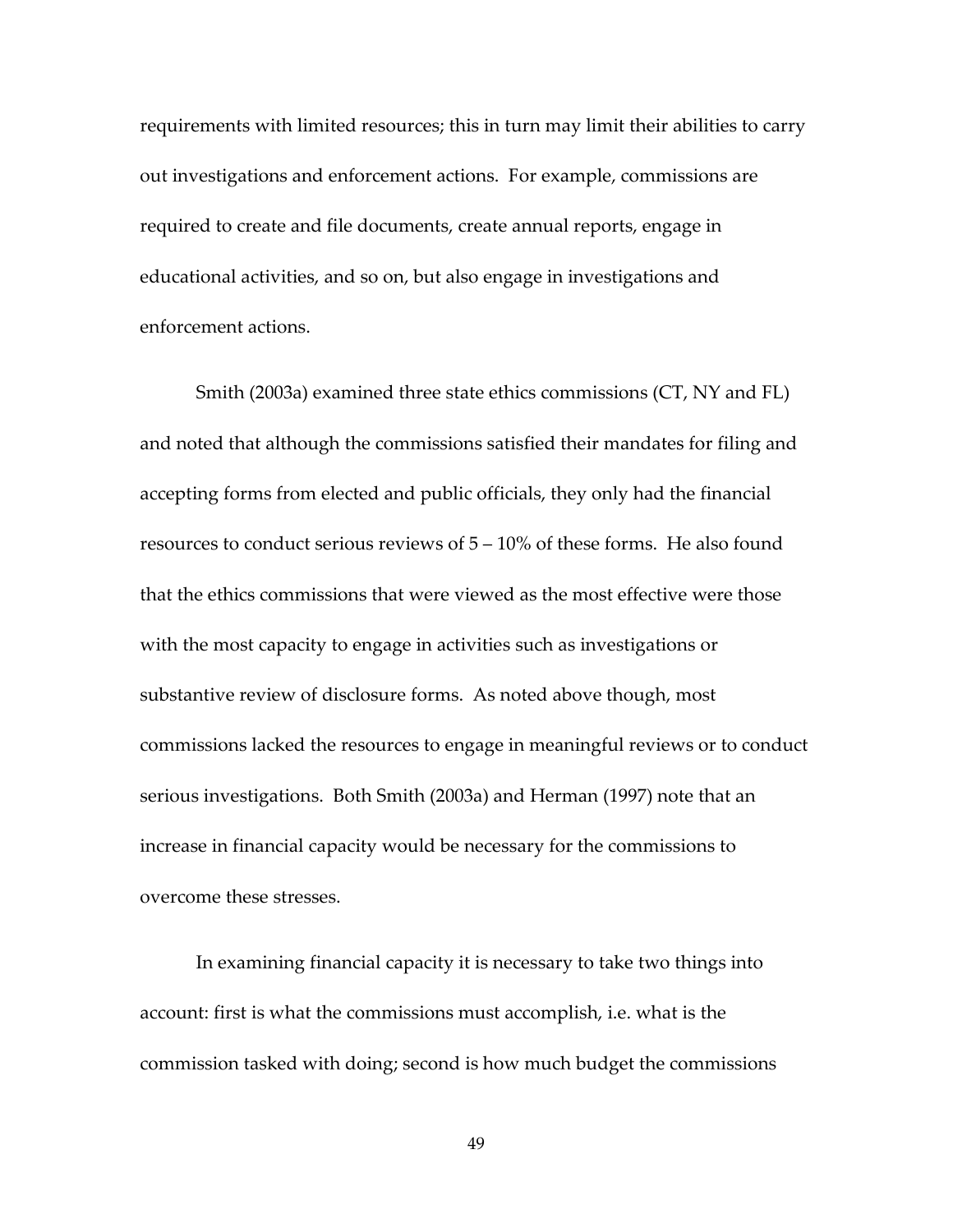have to accomplish these tasks. A commission's tasks include things such as developing forms and manuals, compiling annual reports, and of course ethics investigations (refer back to table 1.1).

In a previous review of ethics commission activities Morgan and Reynolds (1997) concluded that ethics commissions dedicated much of their financial resources to what were ostensibly paper pushing exercises, i.e. creating new forms and emphasizing superficial norms of propriety. A unifying thread running through the literature cited above is, given their levels of financing, many ethics commissions are forced to trade-off investigations and enforcement actions for administrative goals. Morgan and Reynolds (1997) went further than Smith (2003a) in claiming that even meeting those administrative goals was only possible a superficial level – certainly not at a level that would imply the commissions were acting autonomously. Additionally, findings from the 2012 State Integrity Investigation suggest that when it comes to meeting their administrative requirements, Morgan and Reynolds' (1997) harsher interpretation was likely correct. In many states forms were left unfiled, reviews of statements of financial interest were years behind and received only cursory reviews – hardly a picture of a commission with the capacity to act autonomously.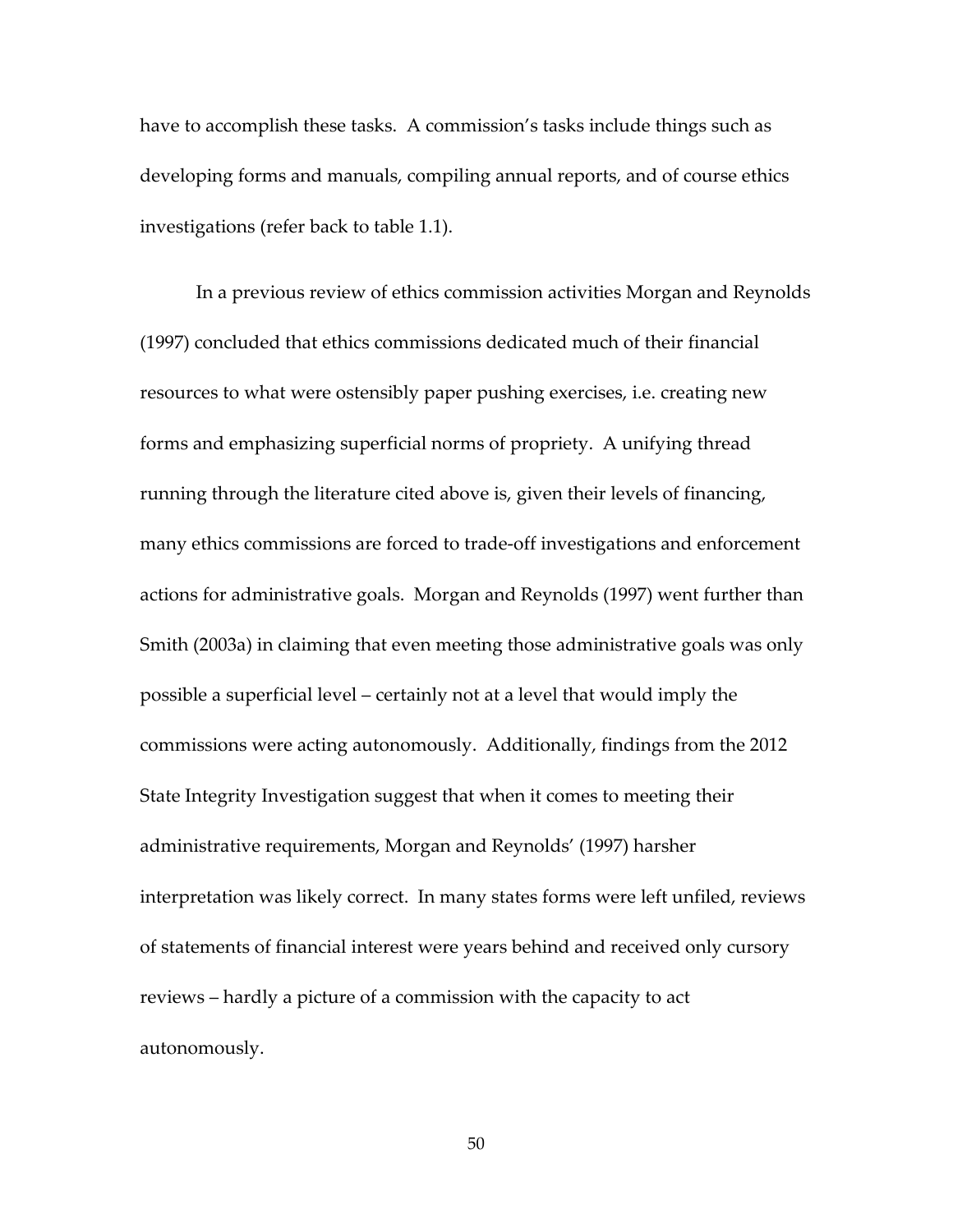#### *Personnel Capacity*

My concern with staffing capacity is the ability of the day-to-day staff to address the commission's goals. Specifically I measure the number of staff the commission has available relative to the duties that staff must accomplish. It is known that commissions differ widely in how much staff they dedicate to achieving their goals. For example, ethics staff in Connecticut lamented that they did not have enough staff to do meaningful ethics trainings, but instead were forced to rely on large conferences. The Florida commission was forced to contract out its ethics training because they simply did not have the staff to sufficiently meet its mandate (see Smith 2003a). This is no small matter since previous studies have shown that as staffing resources dedicated to combatting ethics violations increase so too do corruption convictions (see Mackenzie 2002). The stated reason for this is that the staff had more time to dedicate to pursuing leads and investigating suspicious or incomplete disclosures.

In an analysis of different cross-state surveys (Smith 2003a) and a review of five years of literature Menzel (2007), results indicate that employees of ethics commissions have a desire to pursue the commission's goals to greater levels than the current staffing capacity allows. Employees noted that they were hamstrung by the need to satisfy multiple requirements such as annual reporting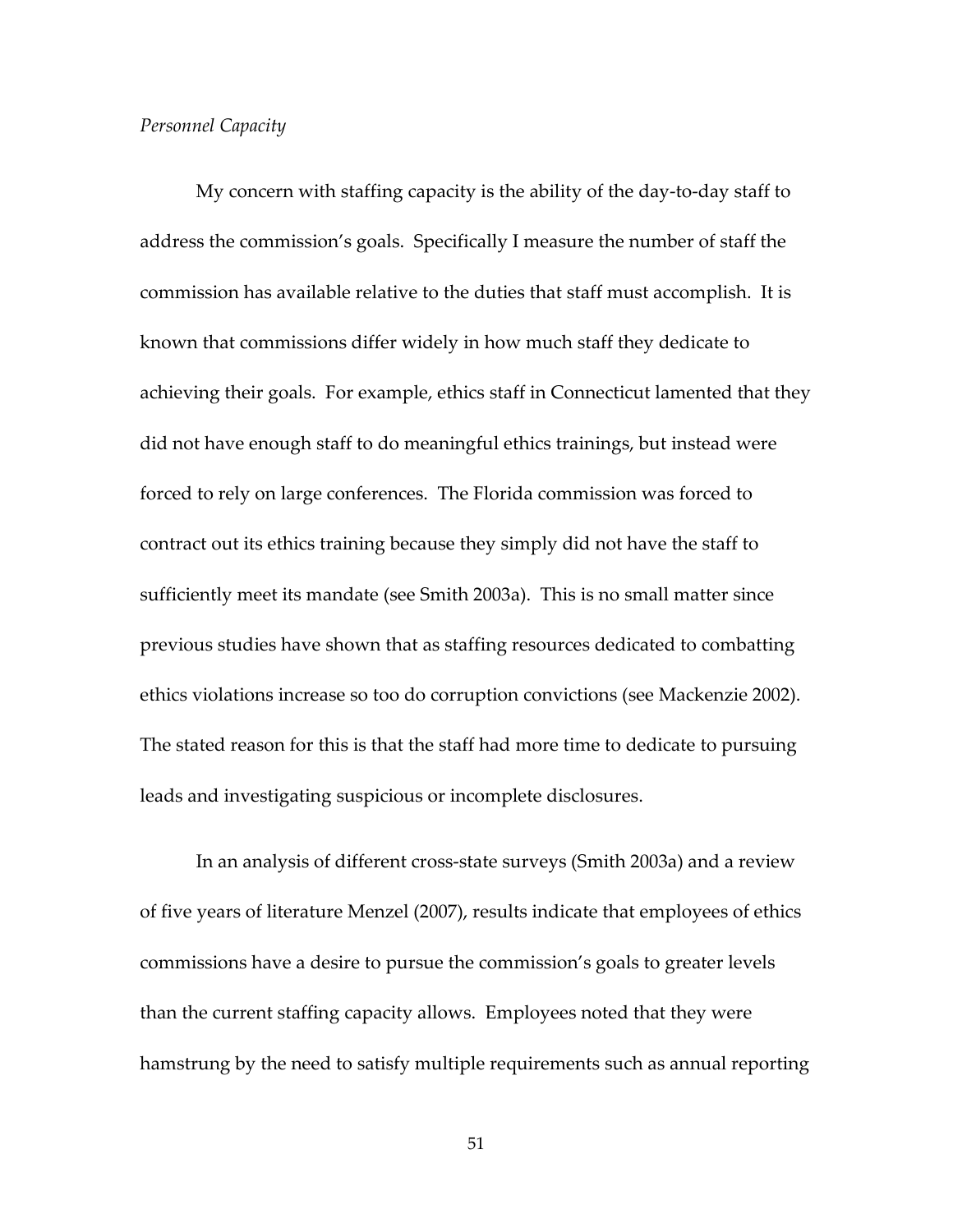or forms filings while lacking sufficient staff to engage in other activities such as training or enforcement. This was true both for administrative activities as well as investigations (see Smith 2003a).

Some have considered the professionalization of a staff as a way of explaining autonomy. Staff size is typically used as one factor in professionalization along with other factors such as salary or length of term. However previous studies at the state level have shown that with the exception of staff size these other factors are not strong explanatory factors for variation of ethics enforcement between states (see Goodman, Holp and Ludwig 1997; Menzel 2005; Smith 2003a).

Different bureaucracies have differing degrees of control over the size of their staff (see Boyne, Jenkins and Poole 1999). Ethics commissions do not have a great deal of sway over how much staff they have<sup>5</sup>. Staffing capacity as a function of staff size has generally not been considered when examining autonomy with the exception of some of the European literature on the topic. For example, Ellinas and Suleiman (2012) found that cabinets with smaller staff

l

<sup>&</sup>lt;sup>5</sup> If one reads a state's codes of law dealing control of staff within the branches, they will see that control of the staff within the political branches is a power given to the branch itself as opposed to an external body. A Statenet.com (LexisNexis) search of state codes dealing with control of legislative and executive staffs, aside from agency staff, reveals that the branches (often delegated to the committee or commission level) have authority in determining staffing and qualifications for personnel employed within the branch.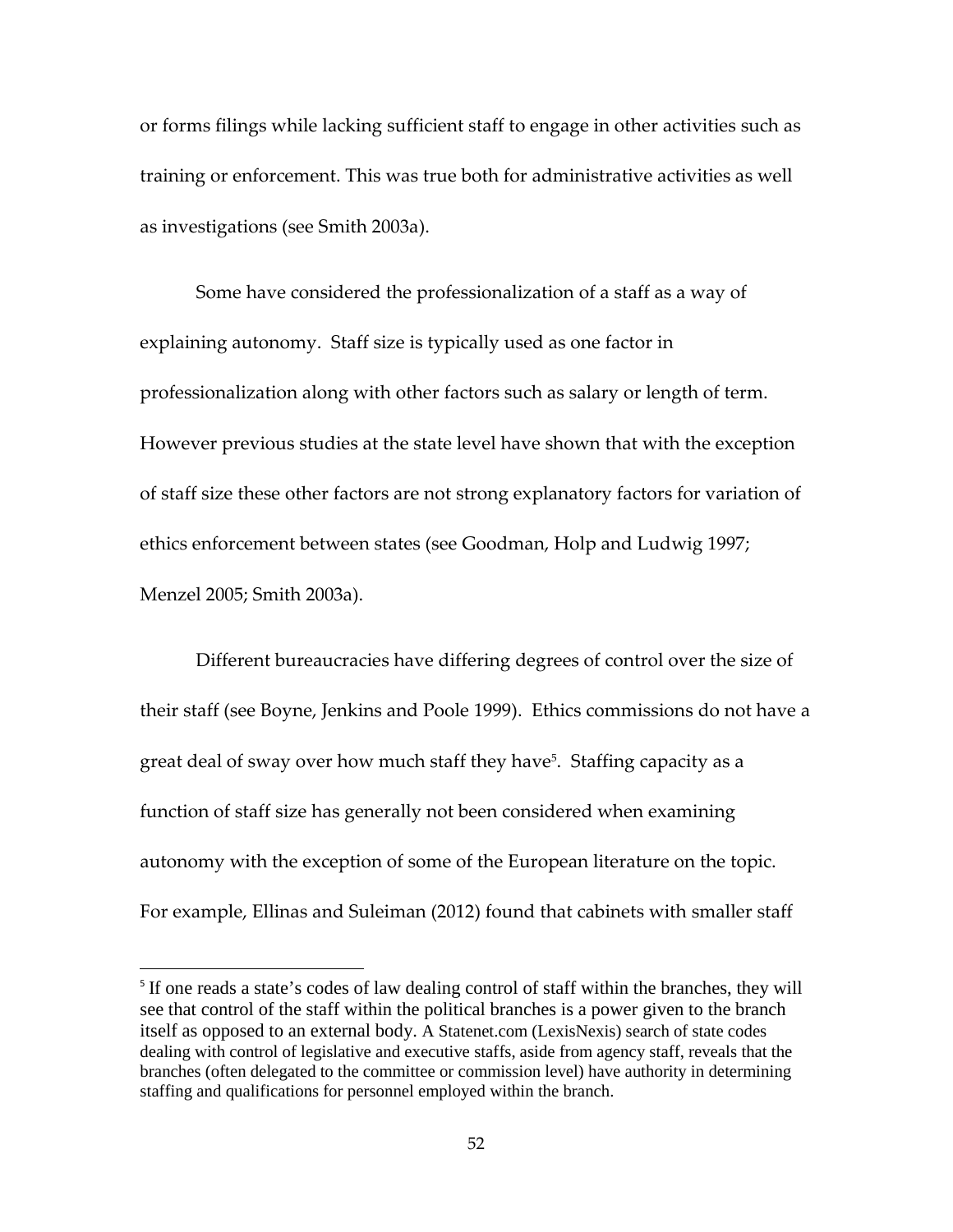sizes were less autonomous than cabinets with larger staffs – which is similar to what I expect here. Given the literature cited above on how stretched commission staffs are it makes sense to examine staffing capacity as a function of staff size.

There is additional empirical justification for this is one considers the limits on staffing capacity noted in the failings of many ethics commissions. For example, Delaware's ethics commission consists of two staff members who are responsible for ethics trainings, producing and reviewing forms for all elected officials, compiling and annual report and addressing ethics issues for the state's nearly 48,000 public employees (www.stateintegrity.org 2012). Of course not all states are as stressed as Delaware. Wisconsin has a staff of 34, Massachusetts has a staff of 24 and Pennsylvania has a staff of 18. Given the noted stresses that many ethics commission staffs are under though, it is more likely that a larger staff relative to the commission's duties will be able to act in a more autonomous manner thus leading in a more autonomous commission.

#### **Data and Analysis**

The theory developed here was tested using data from the State Integrity Investigation. In 2011 the State Integrity Investigation, conducted by the Center for Public Integrity, surveyed state political reporters across 50 states in the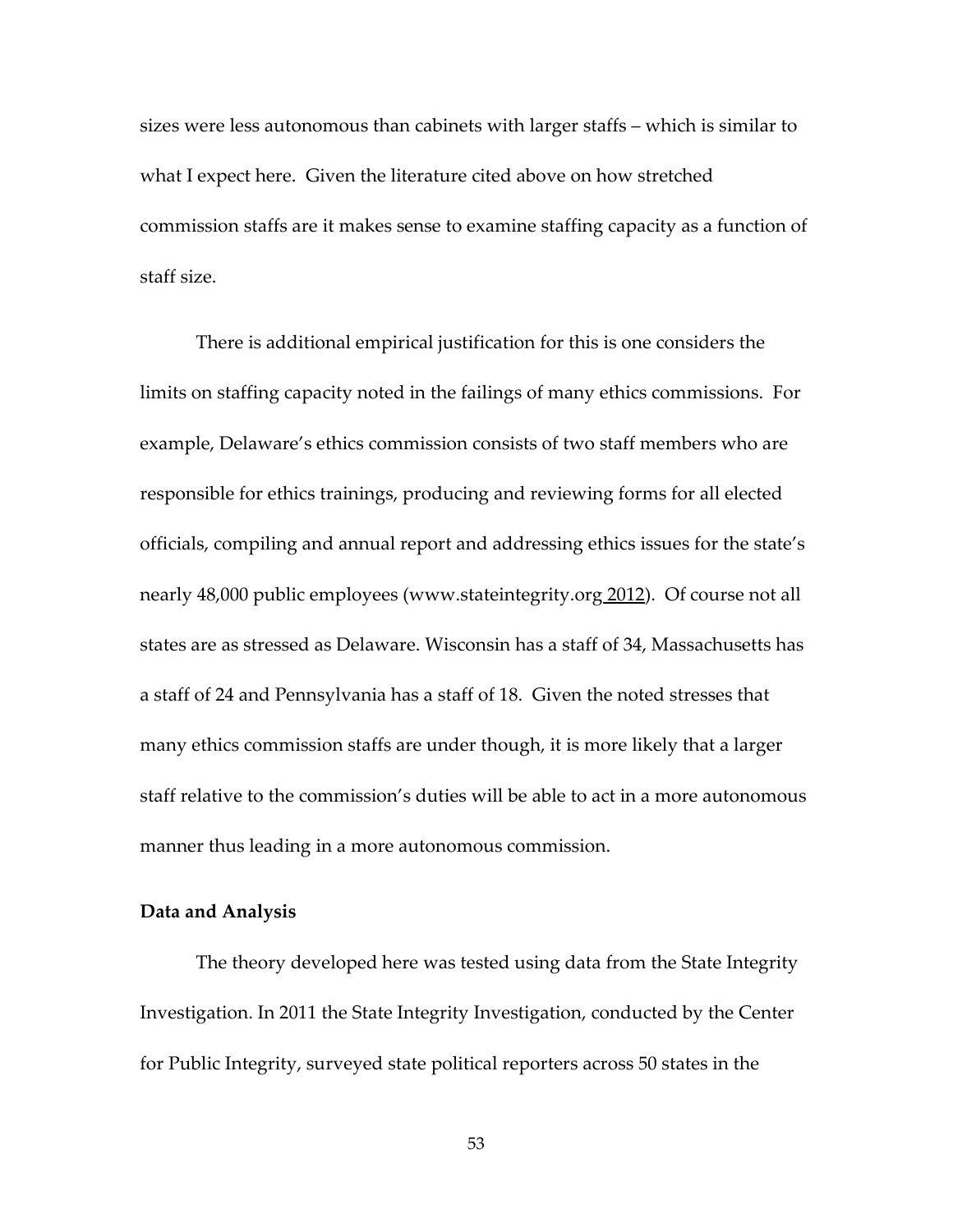United States. Blinded responses were reviewed by a second political reporter in each state, who either affirmed or questioned the initial response. If a response was questioned, then both respondents had to provide justification for their opinion. All final responses required at least two independent sources of verification, such as statutes, journal articles, or other corroboration. While the survey's goal was to rank the states based on their risk of corruption, 26 of the survey's 330 questions asked about the existence and independence of state ethics commissions. Additionally, because it was a survey of political reporters, the survey population could be expected to closely observe the political activities in their states and, as such, findings should be more accurate than surveys of average citizens.

The survey addressed 14 categories, including one that specifically addressed ethics enforcement agencies in the state. The questions in this category focused on the existence of merit appointments on commissions, auditing of commissioner financial disclosures, and such. Respondents were asked if they agreed with a statement (Table 3.1) addressing commissions' freedom from political influence:

*In practice, members of the agency or set of agencies tasked with enforcing state ethics rules are protected from political interference.*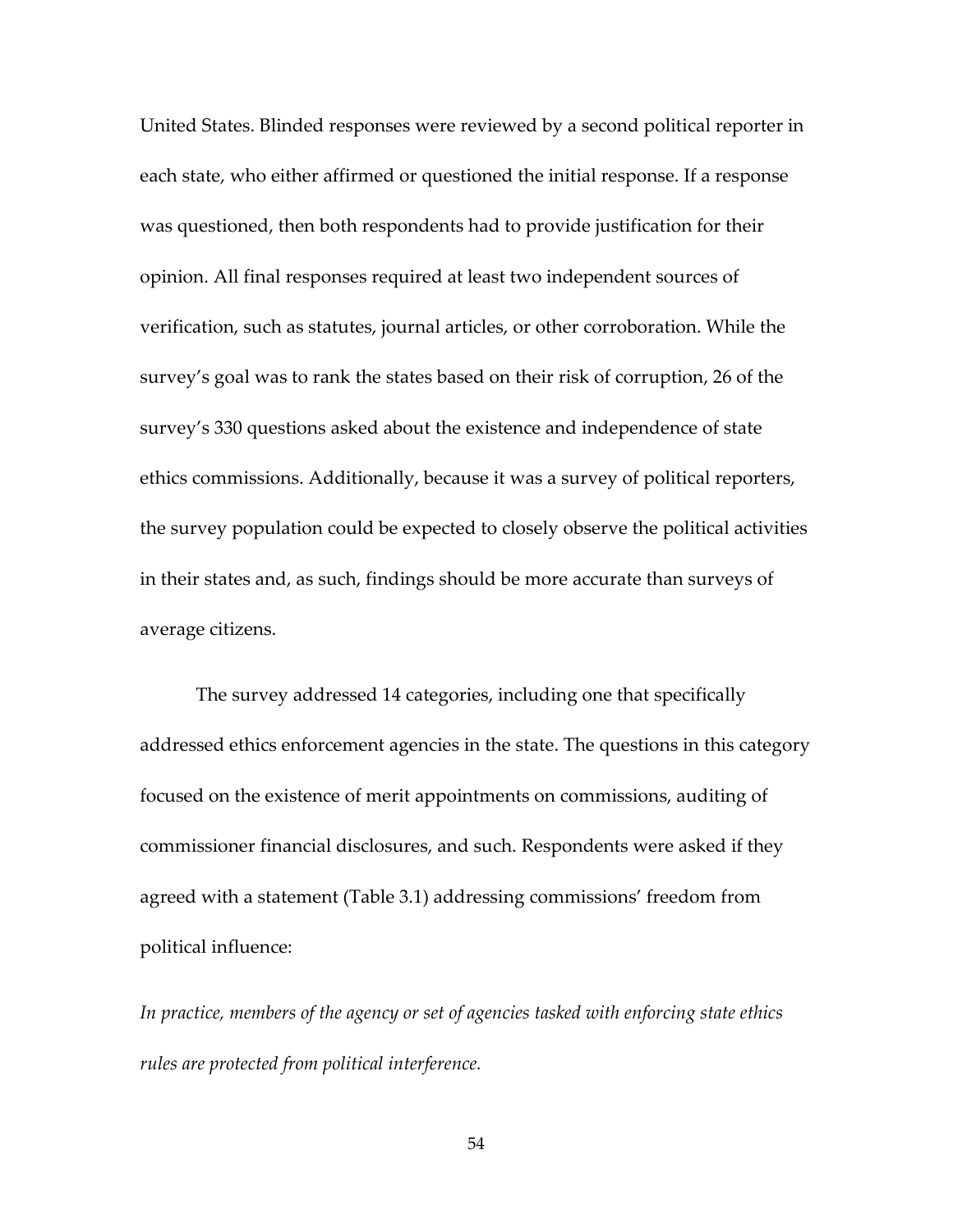|                            | In practice, members of the agency or set of agencies       |  |  |  |  |
|----------------------------|-------------------------------------------------------------|--|--|--|--|
|                            | tasked with enforcing state ethics rules are protected from |  |  |  |  |
|                            | political interference.                                     |  |  |  |  |
| <b>Strongly Agree</b>      |                                                             |  |  |  |  |
| Agree                      | 16                                                          |  |  |  |  |
| Neither Agree nor Disagree | 10                                                          |  |  |  |  |
| <b>Disagree</b>            | 4                                                           |  |  |  |  |
| <b>Strongly Disagree</b>   |                                                             |  |  |  |  |

**Table 3.1 Dependent Variable – Commissions are free from political interference.**

Note: Sum is 41 because 9 states do not have ethics commissions.

#### **Hypotheses**

To examine the statement above, five hypotheses were tested.

# *Financial Capacity: As a commission's financial capacity increases the commission's perceived freedom from political interference will also increase.*

A commission's budget is related to the number of activities with which it is tasked. Commissions with higher task-to-budget ratios should show lower levels of effectiveness. Simply measuring the number of activities with which a commission is tasked is not sufficient, however, because in addition to specific activities, commissions are empowered differently. Some have jurisdiction over the legislature and its staff, some over the executive and its staff, some over both, and some over all aspects of state government. The National Conference of State Legislature (2014) collects data on ethics commission activities, including the number of activities in each state. In their datasets, ethics commissions can engage in up to seven activities: developing forms, developing manuals,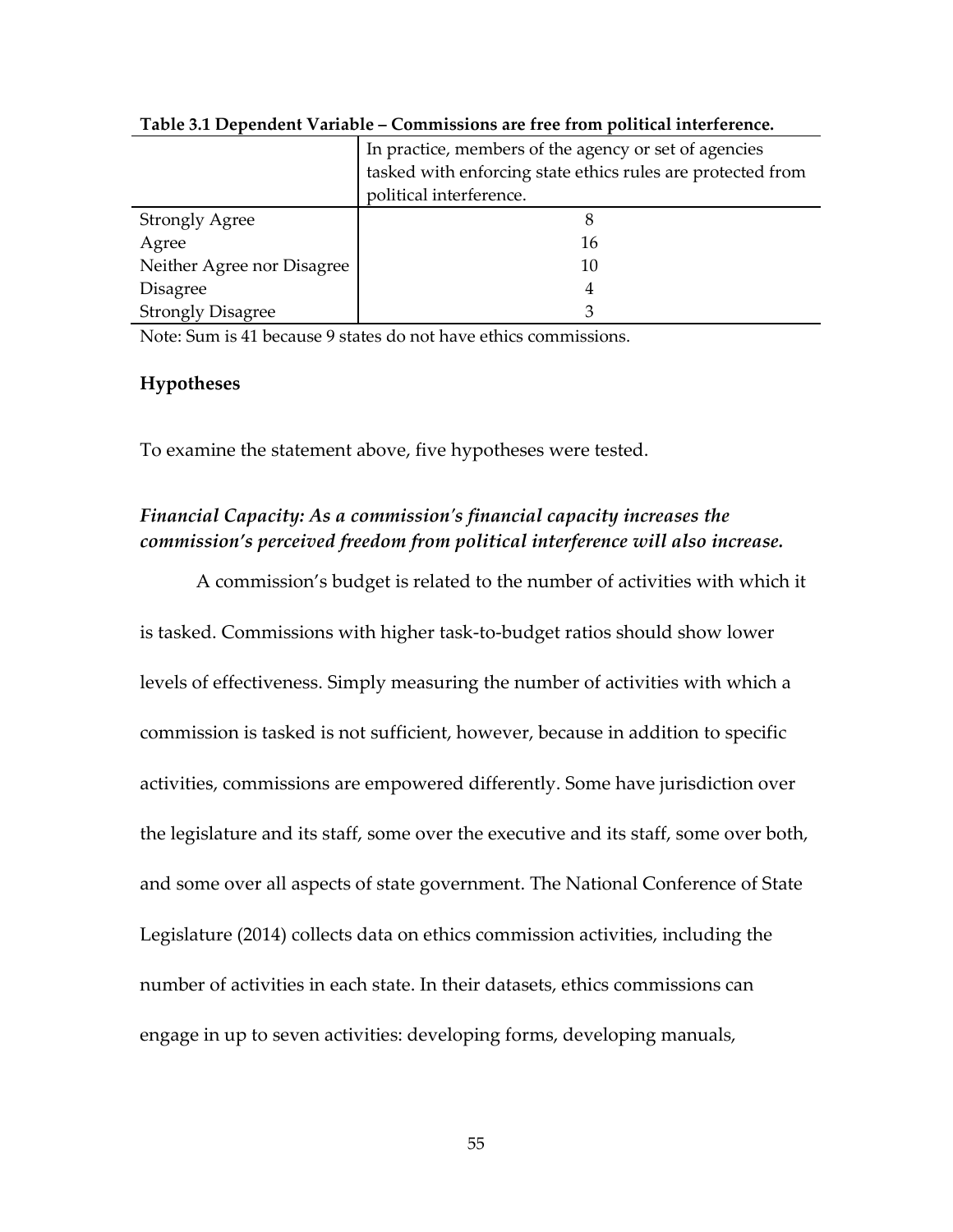reporting, subpoenaing witnesses, issuing advisory opinions, conducting ethics training and developing annual reports (Table 3.2).

| Tuble of Hesponshipmen's of centes commissions                                         |    |    |                                                               |        |                                  |    |  |  |  |  |
|----------------------------------------------------------------------------------------|----|----|---------------------------------------------------------------|--------|----------------------------------|----|--|--|--|--|
|                                                                                        |    |    | Activity Develop Develop Reporting<br>Forms Manuals Reporting |        | Subpoena Advisory Conduct Yearly |    |  |  |  |  |
|                                                                                        |    |    |                                                               | Powers | Opinions Training Report         |    |  |  |  |  |
|                                                                                        | 44 | 40 |                                                               |        |                                  | 47 |  |  |  |  |
| Source: National Council of State Legislatures: http://www.ncsl.org/research/ethics/50 |    |    |                                                               |        |                                  |    |  |  |  |  |

**Table 3.2 Responsibilities of ethics commissions**

rce: National Council of State Legislatures: <u>http://www.ncsl.org/</u> state-chart-state-ethics-commissions-powers-a.asp1

# *Capacity of Commission Staff: Commissions with larger staff relative to the number of issues addressed will be perceived as subject to less political interference.*

There are not reliable data on the types of individuals who serve on commissions (e.g., lawyers versus educators, etc.), but there is reliable information on the number of staff members and the number of activities for which a commission staff is responsible (Table 2), providing a measure of staffing capacity, i.e., the number of staff per issue handled by the commission. As discussed above, if elected officials increase the workload of a commission without providing increased budget for staffing, the capacity of a commission to accomplish each task is diminished. Therefore, a reduced staff-to-activity ratio should be associated with decreases in perceived effectiveness. In addition, as stated above, differences in staffing levels relative to budget likely also reflect different priorities. However, merely having a large staff does not guarantee the effectiveness of a commission. For example, though lawyers' salaries are larger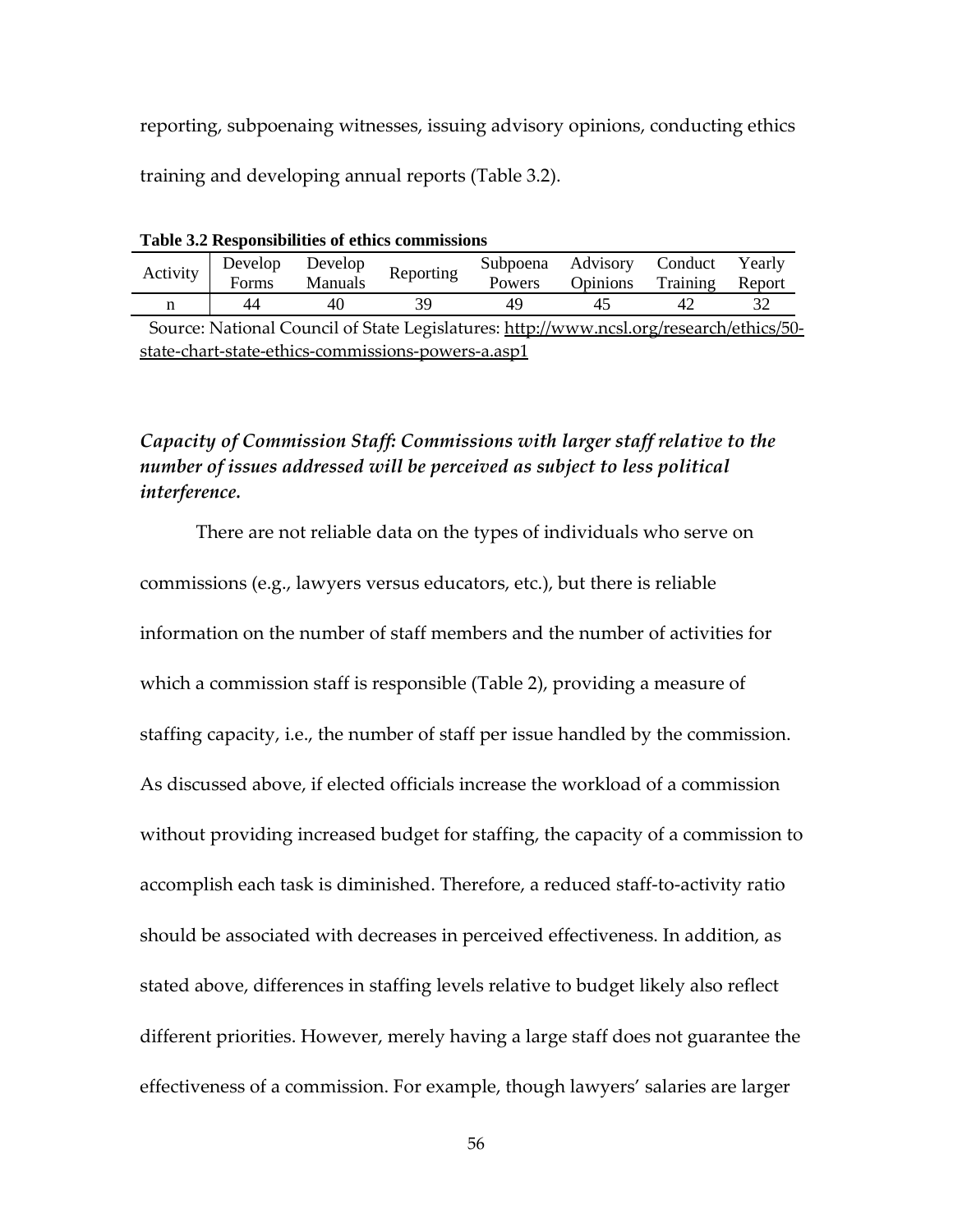than those of educators, they may be more qualified to conduct investigations with legal ramifications.

*Structural Independence: As elected officials' power to appoint commissioners becomes more dispersed, the perception of freedom from political interference will increase.* 

*Independence of personnel*

As mentioned above, there can be multiple individuals involved in appointing commissioners and multiple layers of confirmation required. Additionally, the legislature will naturally have less centralized authority than the governor because making appointments from the legislature necessarily involves more individuals with appointment authority. For example, in South Carolina the governor appoints all commissioners without any checks. In Colorado, however, there are five members: one each appointed by the governor, the president pro tempore of the senate, the speaker of the house, and the chief justice of the state supreme court; those four members select the fifth.

For this study, a variable was created to measure political control: the percentage appointed by a given political body divided by the number of checks on an appointment.

> $n$  appointed $_{branch}/N$  appointees  $\frac{P}{\text{checks per appointment}} = \text{Authority Score}$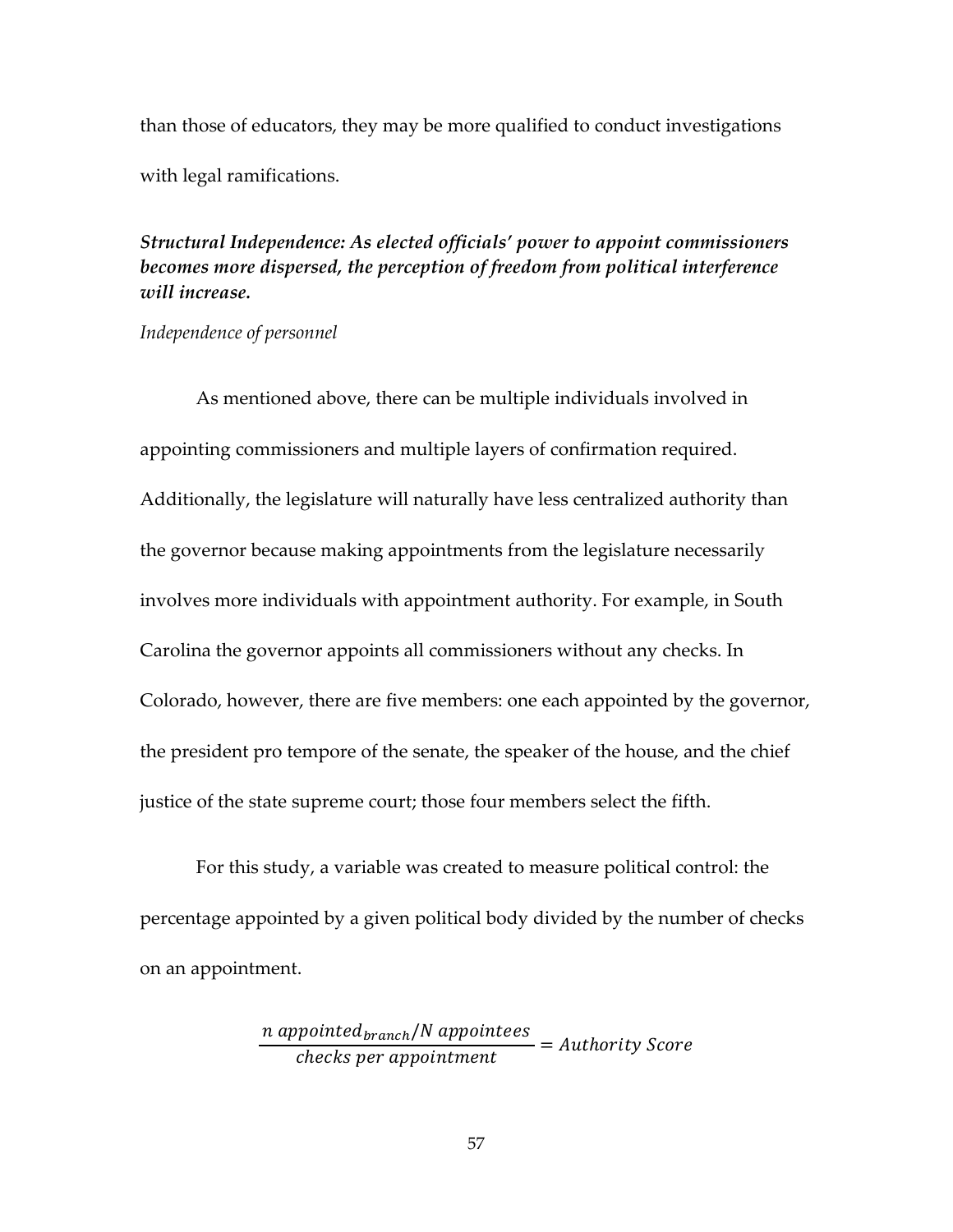In the case of Colorado, the calculation for the legislature (senate and house) would be:

$$
\frac{2/5}{1} = \frac{0.4}{1} = 0.4
$$

In Colorado, there are no external checks on an appointee, such as senate confirmation or requirements of prior experience. In Wisconsin, however, there are six ethics commissioners. All must be former judges (check 1), must be nominated by the governor (check 2), and must be approved by both the assembly (check 3) and the senate (check 4). The measure for the governor's authority would be:

$$
\frac{6/6}{4} = \frac{1}{4} = 0.25
$$

Thus, the lower the score the less influence any single individual has over the appointment of a commissioner. This calculation method is preferable to simply using the percentage appointed by, "the legislature" or "the governor," because it captures the degree to which those appointments are the result of greater power in the hands of a single individual.

Finally, recall that not all commissions have oversight over all elected branches. Some have oversight over the legislature, some over the governor, and some over both. Rosenson (2003); Mackenzie (2002), Smith (2003) and others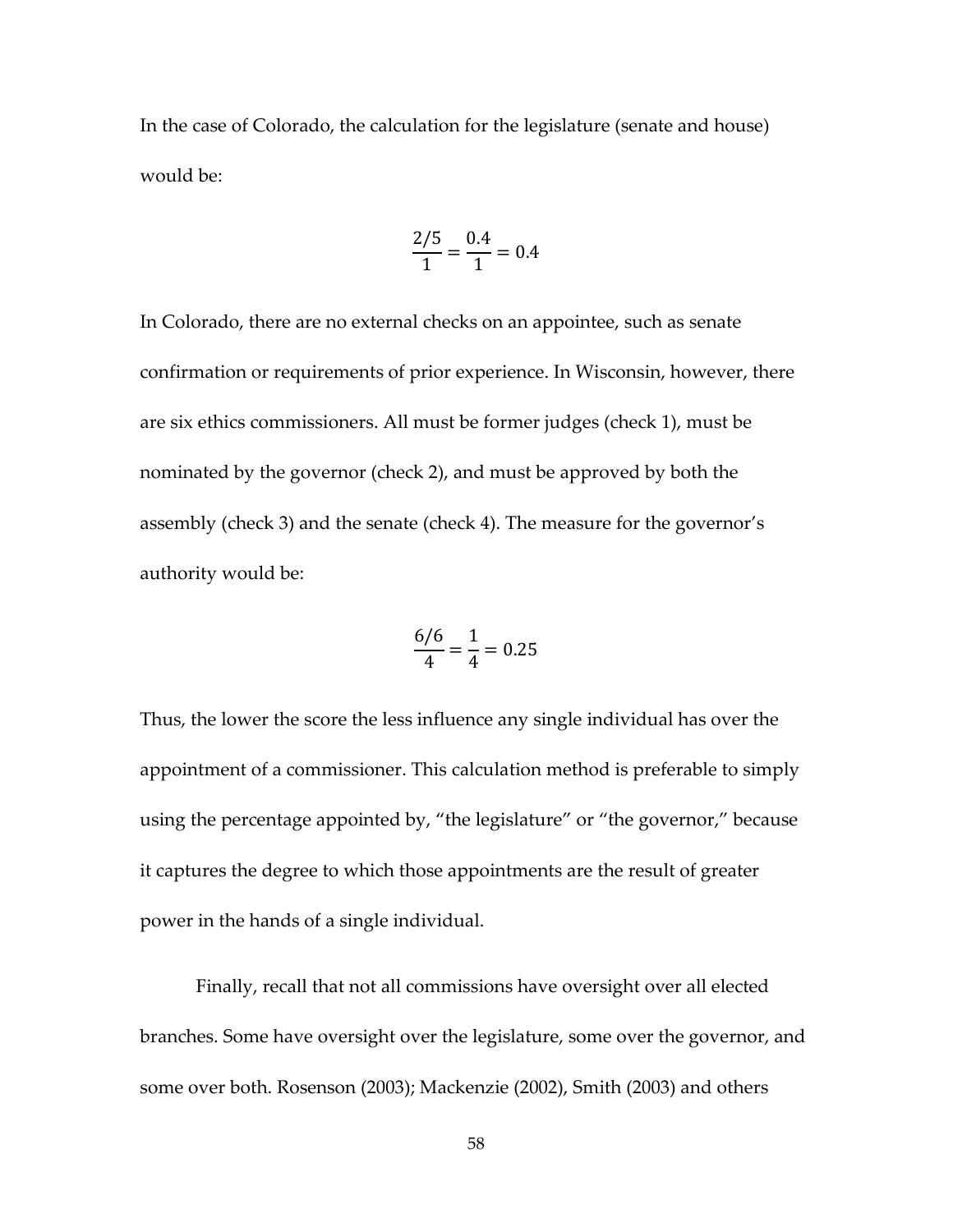have shown that the legislature is more willing to use their appointment authority to impose checks on the potential ethical abuses of the governor than their own. Similarly, it is unlikely that a governor who is overseen by the commission but has high appointment authority would appoint adversarial individuals.

However, the same may be true of the legislature. In fact, some have made the case that commissions may be largely symbolic (Smith 2003), partly because legislators are able to empower ethics commissions that only oversee the governor and not the legislature, and the public is none the wiser. All the public is likely to see is that there is an ethics commission, and they assume that the commission *must* be making sure that politicians are acting with integrity.

# *Removal Authority: Unilateral removal authority will be associated with a decrease in the perception of freedom from political interference.*

There are other means of political influence that may be exerted directly on commissioners; chief amongst these is removal authority. Appointment power is one tool, but the power to remove is also a potent weapon (see Kingdon 1995; Lewis 2008). To capture this, the model ranked states based on how much control over the removal process was held by a single person, rankling from most restrictive to least restrictive:  $0 = a$  commissioner could not be removed;  $1 =$ he or she could be removed only through a formal procedure; 2 = he or she could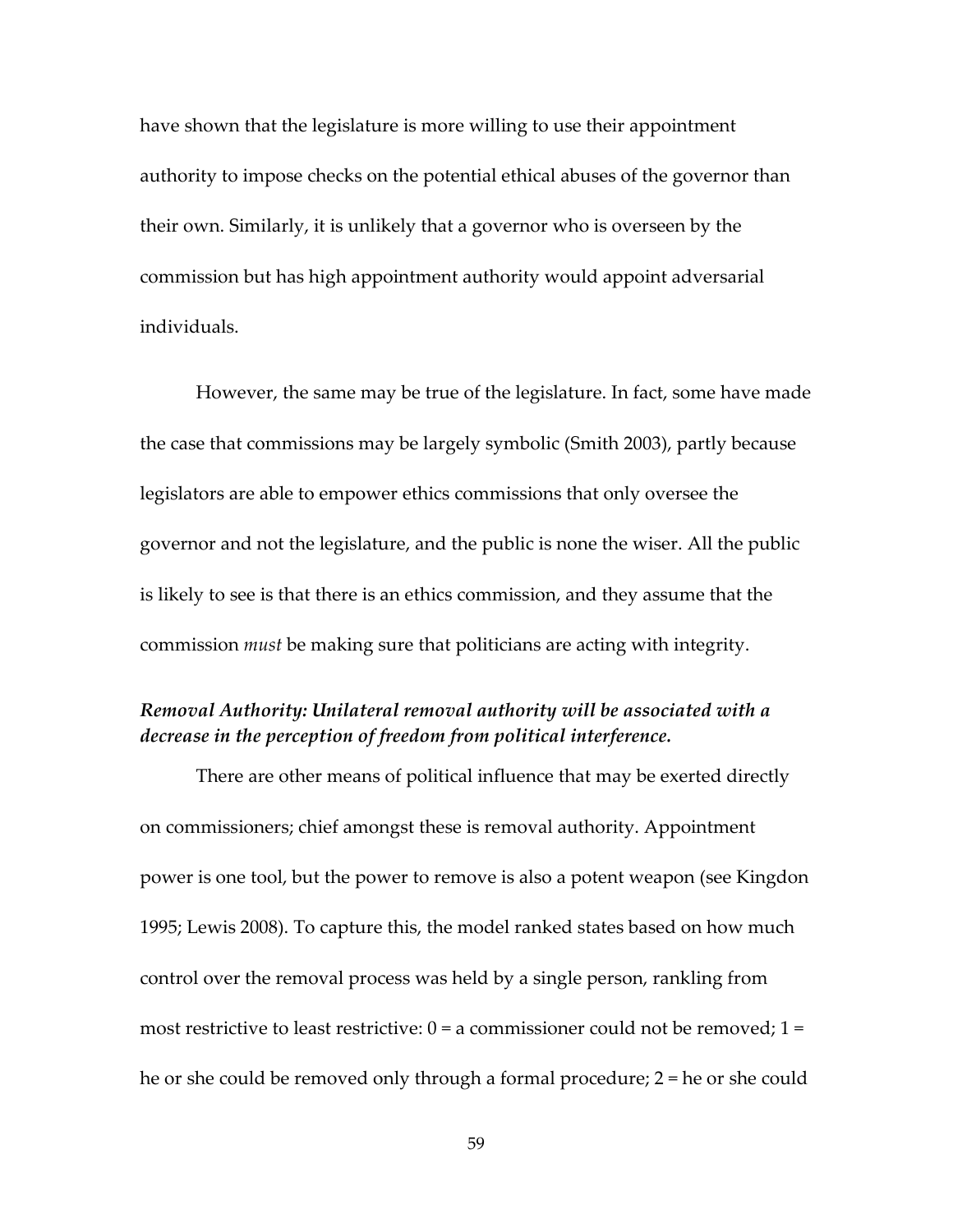be removed for cause, but cause was not defined; and 3 = he or she could be removed without cause. If an appointee could be removed, but only with concurrence of another body, the action was coded as a 2, because removal required a formal procedure. For example, in Colorado, where an appointee can be removed but only with the concurrence of the senate, the value would be 2. In South Carolina, however, where the governor has unilateral control over appointment and removal, the action would be coded as a 3.

# *Independence of Budget: Commissions that control their own budgets will be subject to less political interference than commissions whose budgets flow through those of elected branches.*

To capture the independence of a commission's budget, the survey asked whether the commission controlled its own budget  $(1 = yes; 0 = no)$ . Responses were coded based on each state's 2011 budget (the year of the survey), and a text search was done for both the ethics commission and the empowering statute of the ethics commission.<sup>ii</sup> If there was no mention of the commission in the state budget, budget independence was coded as 0.

## **Economic Interests**

When Rosenson (2003) looked at how ethics commissions were created, her main hypothesis was that legislators with higher salaries would be less likely to vote for the creation of commissions, since commissions could threaten their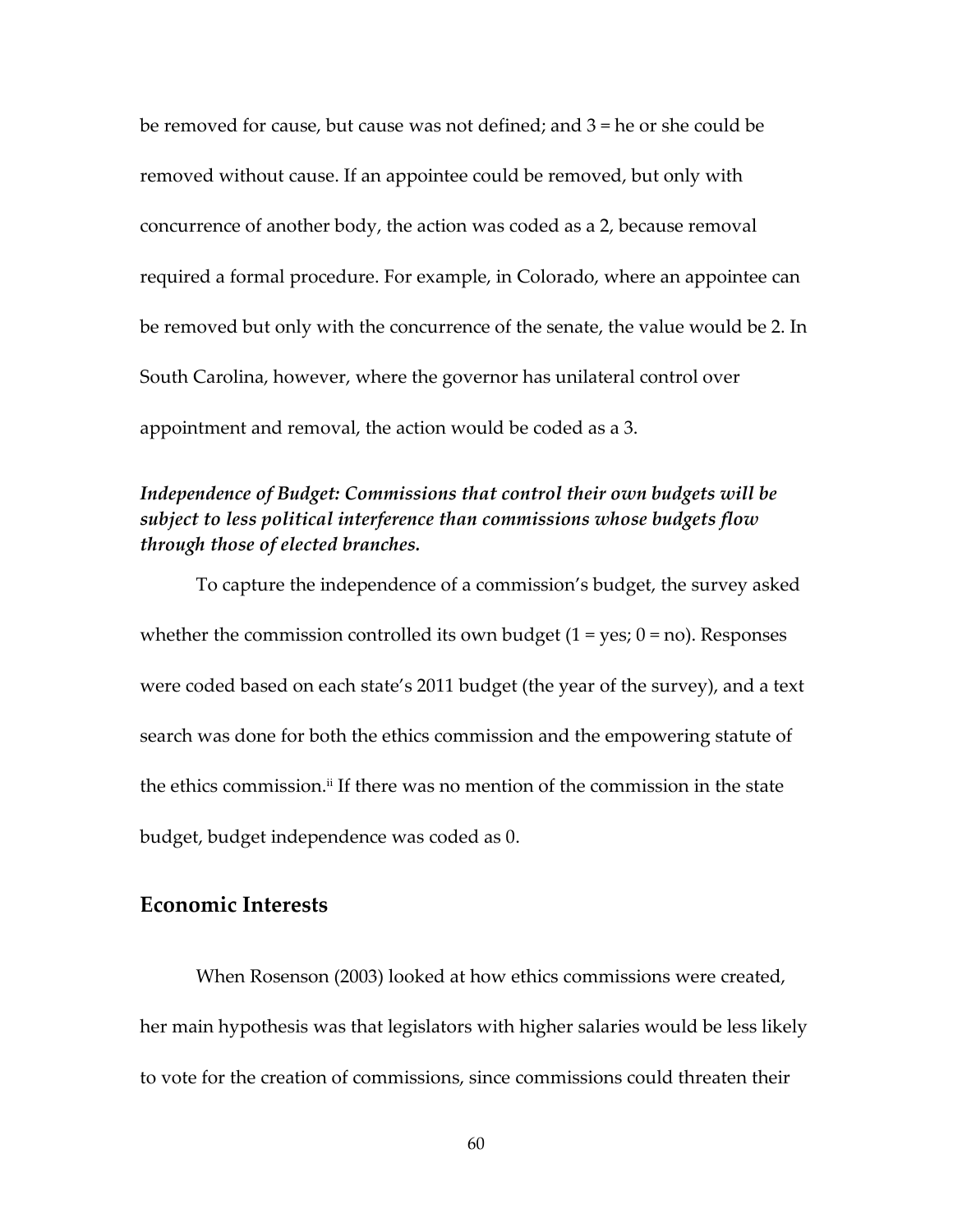economic self-interest. However, there are economic interests that are not accounted for simply by measuring official salaries of elected officials. They may have assets in regulated industries, own large areas of land around areas that a state may wish to buy, or be independently wealthy. Of course, access to true economic interests presumes strong asset disclosure regulations—something that many legislatures have been loath to provide, preferring to regulate *quid-pro-quo* relationships (Tolchin and Tolchin 2001; Rosenson 2006).

Rather than examining only the compensation from salaries (Rosenson 2003; 2006; 2009), for the current study, the ratio of legislative salaries to the average salary in each state was calculated. From these averages, it could be determined whether an individual legislator was incurring a cost by serving in the state legislature. A similar measure was used to examine corruption risks in national legislatures (Casselli and Morelli 2004). That study showed that poorer citizens who ran for office had more incentive to behave honestly in office because they could reap more rewards from staying in office. According to Casselli and Morelli (2004) this was because their salaries in office were higher than their alternatives in the private sector.

In states with low legislative salaries relative to the average salary in the state, it is likely that the people in office would have incomes that were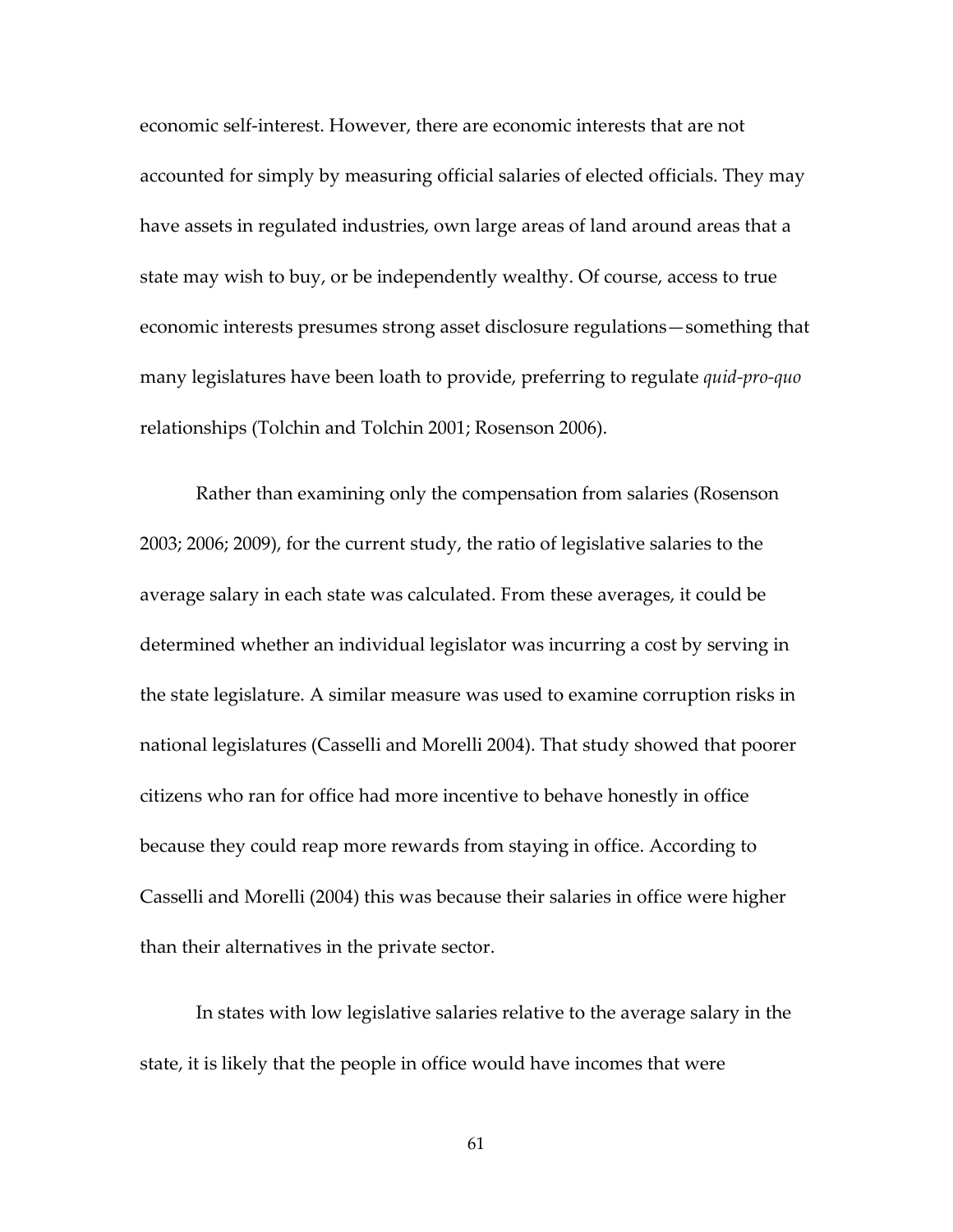significantly higher than the average salary in their state and would have greater financial resources. Therefore the economic consequences of bad behavior are not as great as for individuals in states with higher legislative salaries since they could more easily absorb the costs of any fines than could the average citizen, though there might be political costs. Nevertheless, given Rosenson's (2003) findings about economic incentives it is necessary to control for financial stakes on a commission.

### **Socio-Economic Variables**

Socio-economic variables have been shown to affect both the creation and use of ethics commissions. The current study examined existing ethics commissions and measured average taxable income per citizen in each state. Rosenson (2003) found that wealthier states were more likely to establish ethics commissions because ethics commissions cost tax dollars, and additional tax revenues allow wealthier states to create commissions. Other studies (Menzel 1996; Menzel 2005; Meier and Holbrooke 1992) found that wealthier individuals tend to file more ethics complaints. Additionally, income and educational attainment are highly correlated (Glaeser and Saks 2006). Therefore, by controlling for income, the model also controlled for other socio-economic conditions that are associated with being better educated. For example, better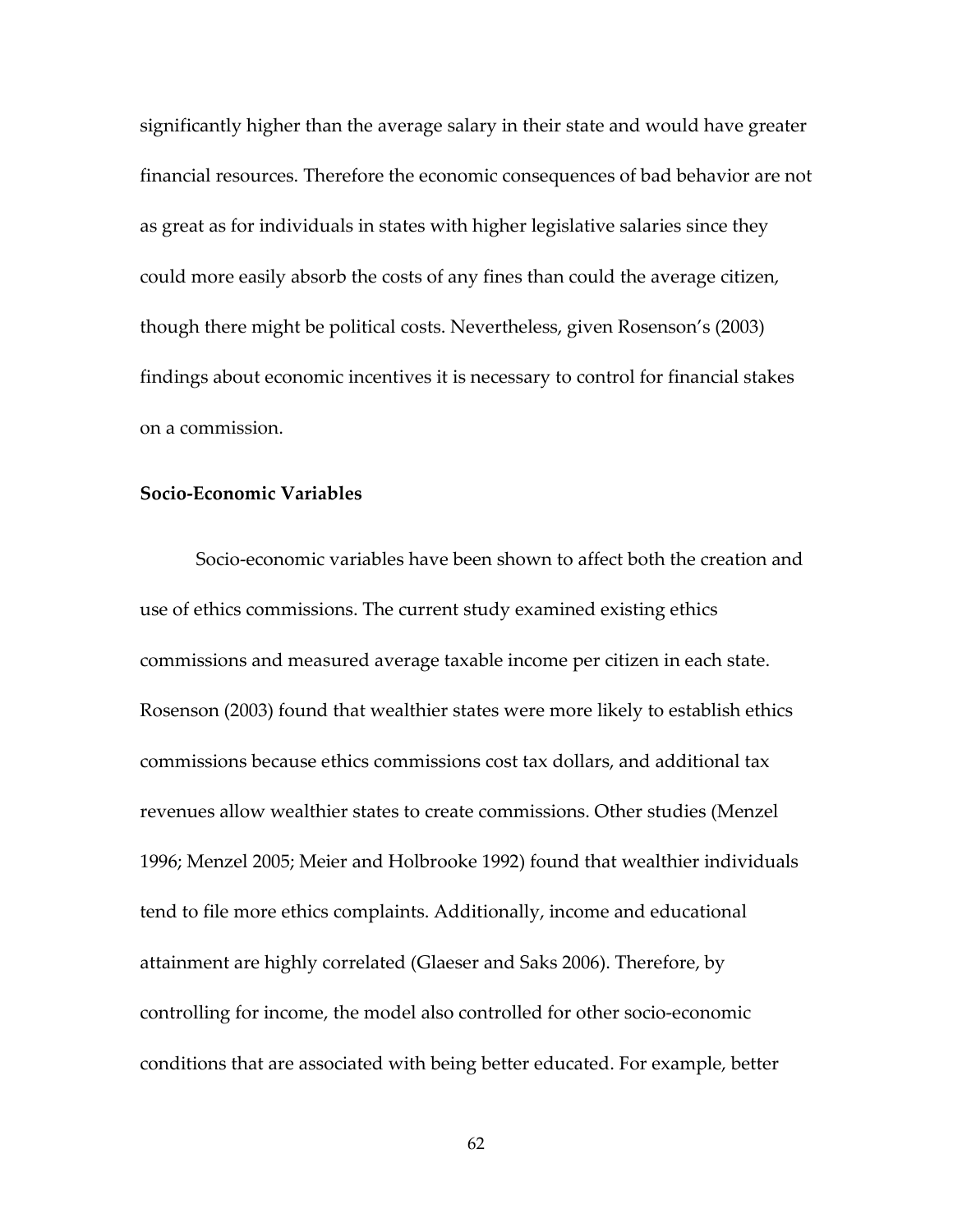educated people tend to be more politically active. Given findings about income and ethics commissions (Rosenson 2003; Menzel 1996; Menzel 2005; Meier and Holbrooke 1992), higher levels of income may be associated with higher perceived effectiveness of ethics commissions.

Finally, to account for political differences between states, the study measured the percentage of each state's population that self-identified as Democrat or Strong Democrat. Though reporters' opinions are likely more informed than the average citizen's, theirs are still opinions that rely on selling newspapers to readers with political beliefs that are common within each state, and their responses may have been colored somewhat by those political attitudes. We know that partisanship influences thinking about ethics, given findings that Republicans and Democrats have different ideas about what constitutes corruption (Redlawsk and McCann 2005). Though both parties agreed that corruption constituted criminal behavior, they were diametrically opposed over whether favoritism constituted corruption.

#### **Model Specification**

A partial proportional odds model (see Appendix A for a discussion of this type of model) was used to test these hypotheses because of the use of categorical dependent variables. Table 1 shows clustering of the responses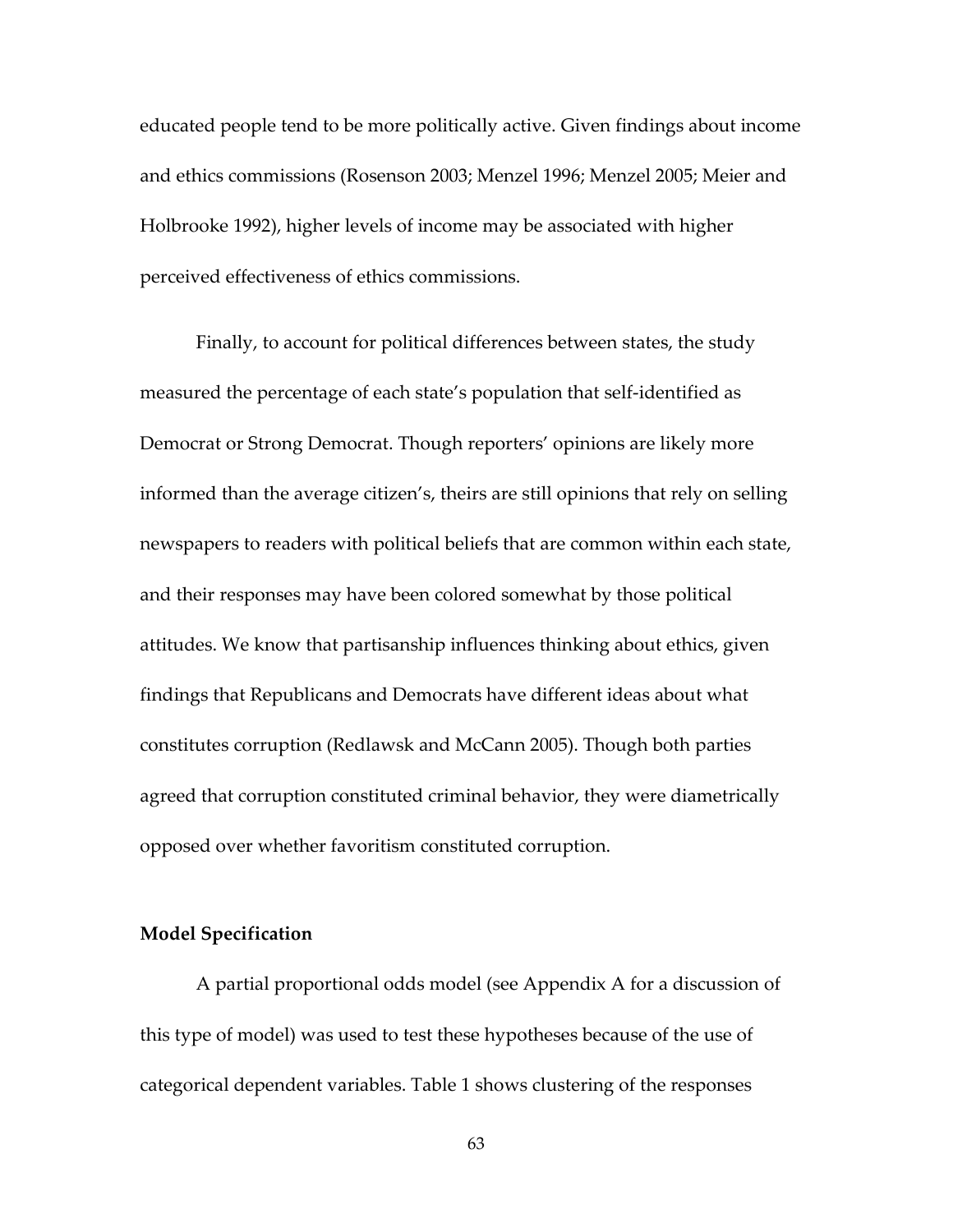around Agree, and Neither Agree nor Disagree, implying that the parallel slopes assumption needed for an ordered logit or ordered probit has been violated. An ordered probit was run to test this, and the Brant test for proportional odds was significant (chi-square = 231.99), indicating that the parallel slopes assumption was violated and any coefficients would be biased. Using a partial proportional odds model loosens the assumption of parallel slopes and therefore seems to make more sense than using an ordered probit or ordered logit. Additionally, given the small number of observations, 1,000 bootstrapped resamples were used to estimate the model.

The model specification was tested using a likelihood ratio test between the model and a null model, as well as between the model and a larger model, using variables that have been previously shown as predictors of corruption convictions: educational attainment and religiosity (Glaeser and Saks 2006), proximity of population centers to state capitals (Campante and Do 2013), and percentage of the state employed in the public sector (Meier and Holbrooke 1992). The current model performed better than either the null or the more saturated model.

Also note that the partial proportional odds model has certain characteristics that make it preferable to the multinomial logit model—which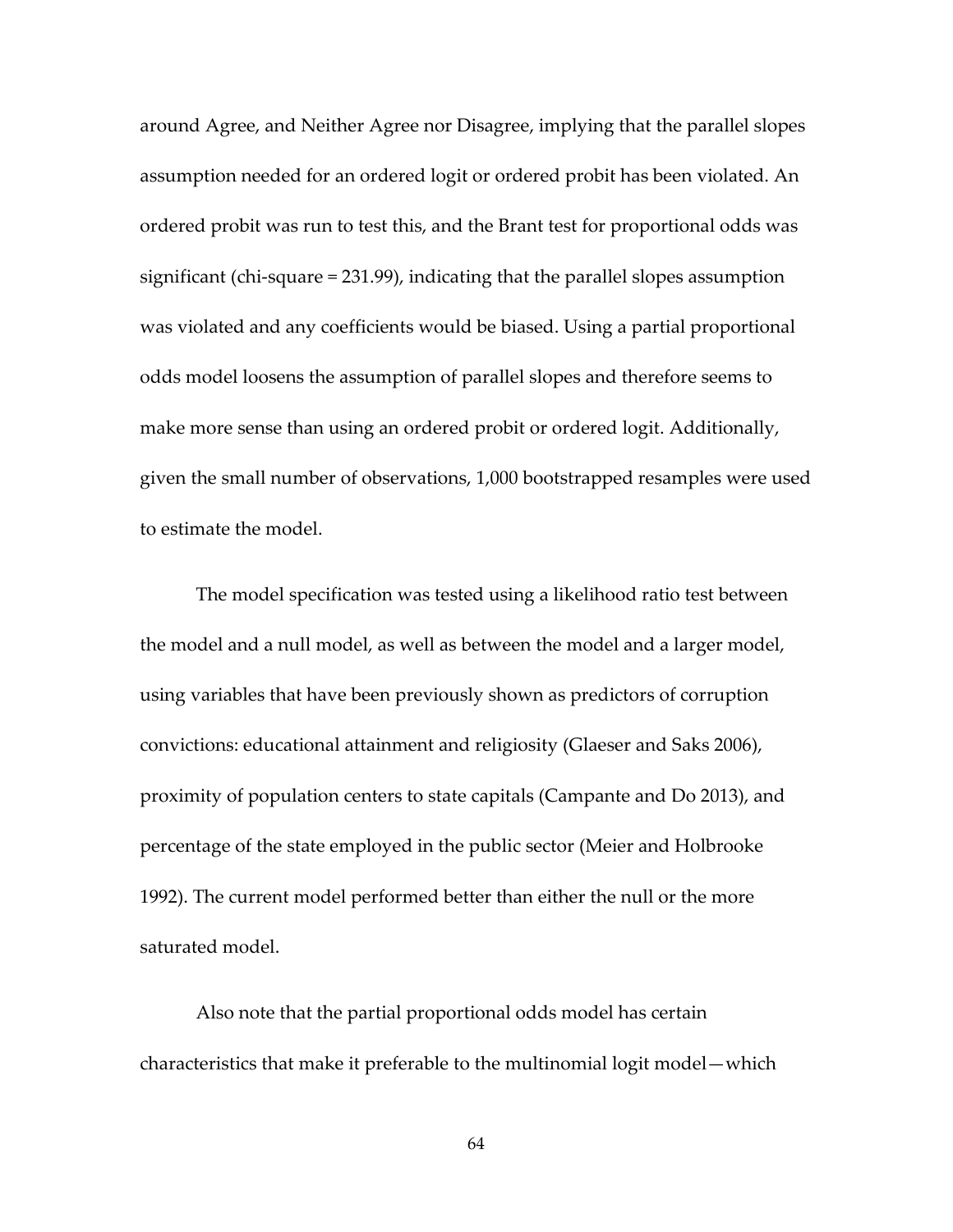also loosens the proportional odds assumption. Chief among these is that the partial proportional odds model allows for the coefficients to be the same or different for each category, something that cannot be done in other models such as a multinomial logit. This is because the multinomial logit frees all variables, when in fact the parallel lines assumption may only be violated by a few of the variables (see Appendix A for a description).

#### **Robustness Checks**

As a check of robustness, I analyzed my data using three separate models that included variables that are traditionally considered effective predictors of corruption: percentage of population with a college degree or higher (Meier and Holbrooke 1992); proximity of state capitals to population centers (Camapante and Do 2013); and share of population that attends church regularly (Uslaner 2004). A full table of these robustness checks is available in Appendix C. Additionally, all models included variables to capture competition between the branches; for example, if a governor was monitored by the commission and the majority share of appointment authority was in the legislature. As indicated by the Likelihood Ratio test, the saturated model did not provide a better explanation than the more parsimonious model. However, the interactions for political competition did present some interesting findings (see Table 3.6),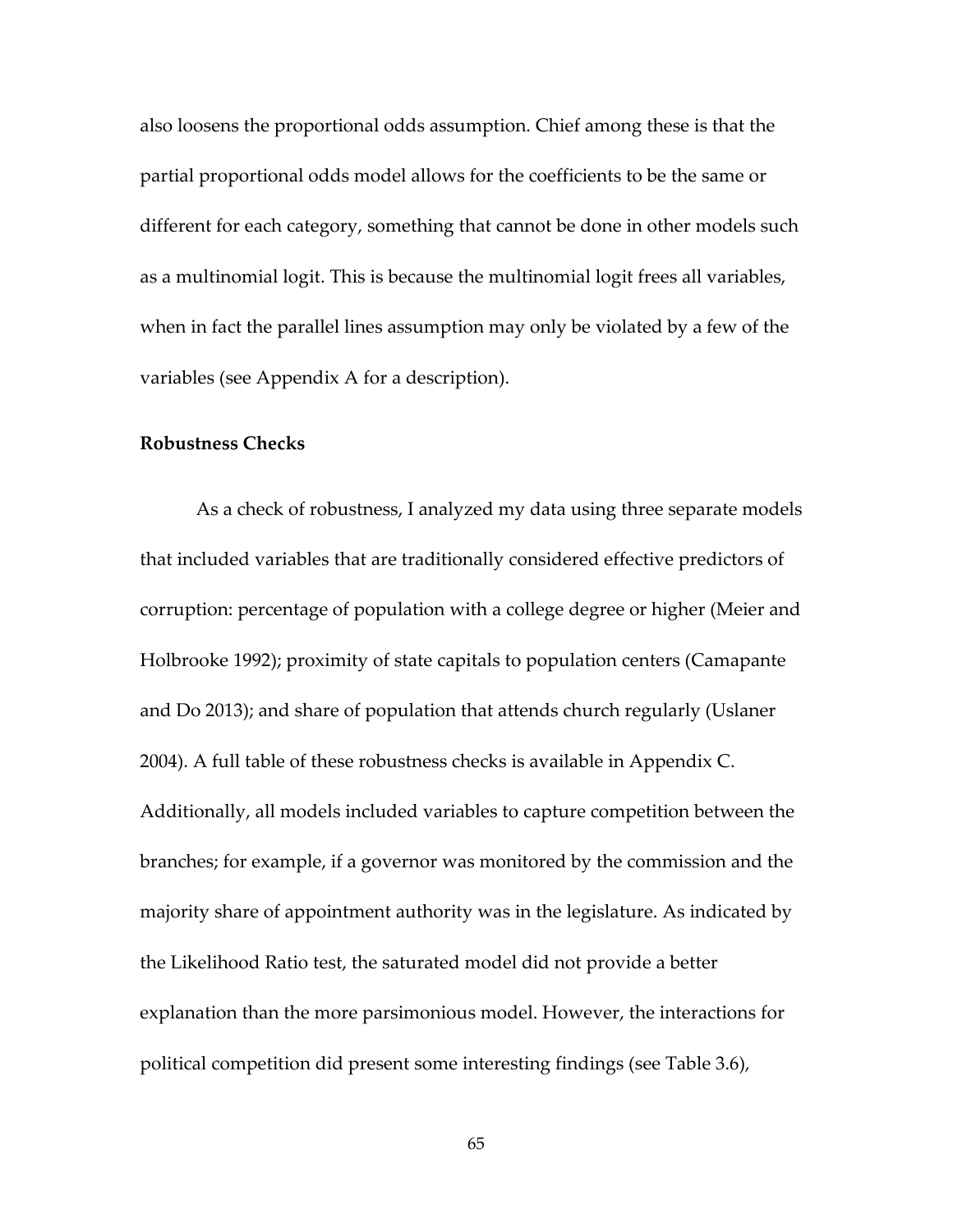namely that when a governmental branch has control over appointments and is also monitored by a commission, the perception that the commission is free from political interference declines. Note that table 3.3 shows model coefficients while table 3.4 show predicted probabilities and table 3.5 shows a correlation matrix of the variables used as a check for autocorrelation.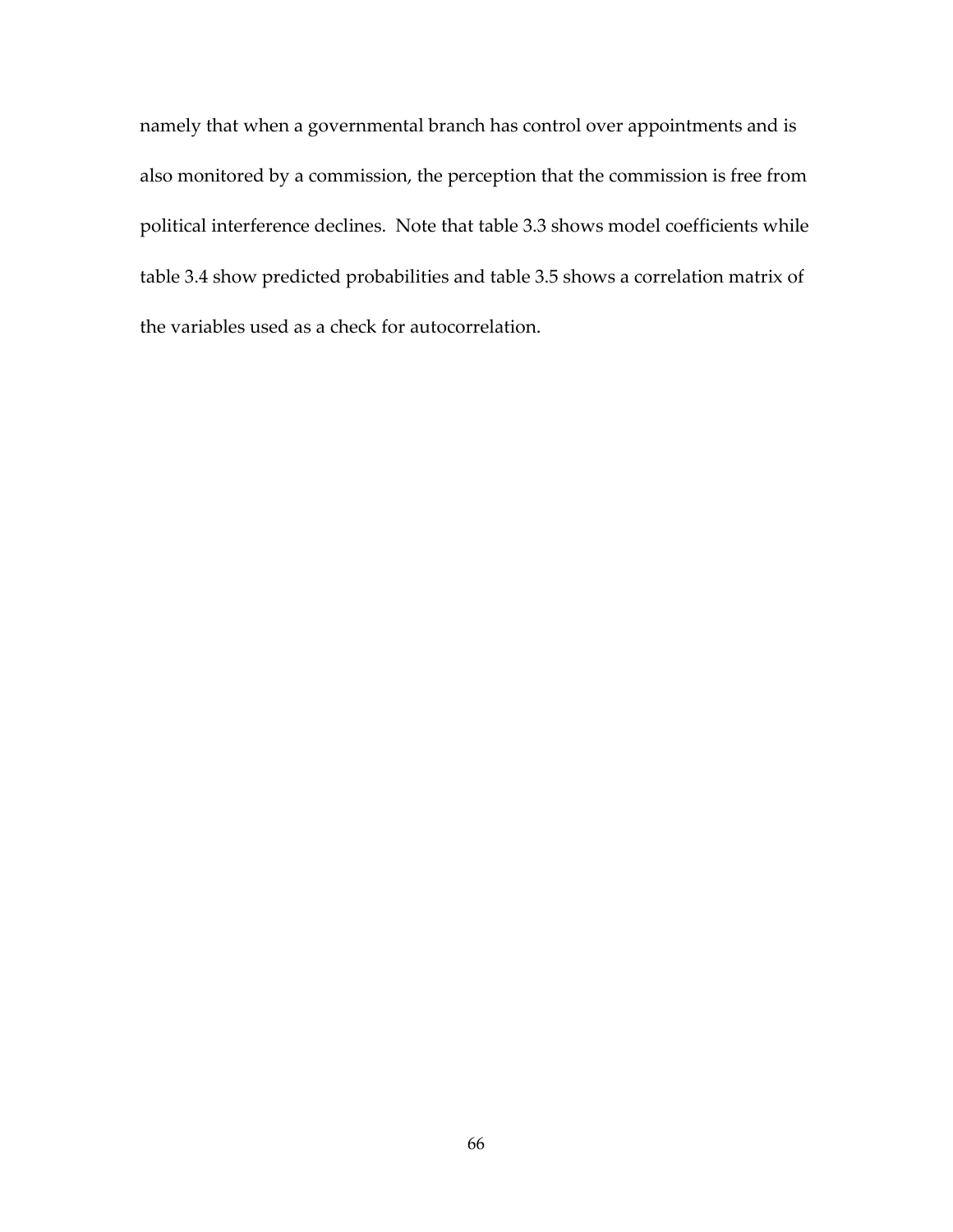# **Findings and Results**

|                                               | MODEL 1  |          |          | MODEL <sub>2</sub> |          |          | MODEL <sub>3</sub> |       |       |          |                                                       |        |
|-----------------------------------------------|----------|----------|----------|--------------------|----------|----------|--------------------|-------|-------|----------|-------------------------------------------------------|--------|
|                                               |          | boot     |          |                    |          | boot     |                    |       |       | boot     |                                                       |        |
|                                               | β        | $\sigma$ | z        | sig                | ß        | $\sigma$ | Z                  | sig   | β     | $\sigma$ | $\mathbf{Z}% ^{T}=\mathbf{Z}^{T}\times\mathbf{Z}^{T}$ | sig    |
| (Intercept):1                                 | 0.830    | 0.563    | 1.475    |                    | 4.391    | 0.681    | 6.444              | $***$ | 2.585 | 0.786    | 3.287                                                 | $***$  |
| (Intercept):2                                 | $-0.119$ | 0.559    | $-0.213$ |                    | 3.418    | 0.674    | 5.068              | ***   | 1.598 | 0.781    | 2.046                                                 | *      |
| (Intercept):3                                 | $-1.289$ | 0.559    | $-2.304$ | *                  | 2.172    | 0.668    | 3.252              | $***$ | 0.372 | 0.776    | 0.479                                                 |        |
| (Intercept):4                                 | $-2.982$ | 0.565    | $-5.279$ | $***$              | 0.326    | 0.664    | 0.491              |       | 1.509 | 0.774    | $-1.949$                                              |        |
| Budget per Issue                              |          |          |          |                    |          |          |                    |       | 1.379 | 0.280    | 4.931                                                 | $***$  |
| Handles<br>Budget per n Monitored             |          |          |          |                    | 0.000    | 0.000    | 0.736              |       |       |          |                                                       |        |
| Staff per Issue Handled                       |          |          |          |                    | 0.000    | 0.051    | 0.009              |       | 0.108 | 0.053    | 2.031                                                 | $\ast$ |
| Legislature's<br><b>Appointment Authority</b> |          |          |          |                    | $-3.733$ | 0.409    | 9.131              | $***$ | 4.209 | 0.411    | 10.238                                                | ***    |
| Governor's<br><b>Appointment Authority</b>    |          |          |          |                    | $-1.631$ | 0.297    | 5.488              | ***   | 1.955 | 0.302    | $-6.480$                                              | $***$  |
| Removal Power                                 |          |          |          |                    | $-0.289$ | 0.053    | 5.499              | $***$ | 0.257 | 0.051    | $-5.015$                                              | $***$  |
| Independence of Budget                        |          |          |          |                    | 0.086    | 0.183    | 0.469              |       | 0.191 | 0.182    | 1.047                                                 |        |
| <b>Economic Interests</b>                     | 0.273    | 0.123    | 2.222    | *                  | 0.298    | 0.145    | 2.049              | *     | 0.400 | 0.132    | 3.030                                                 | $**$   |
| Average State Income                          | 0.000    | 0.000    | $-1.126$ |                    | 0.000    | 0.000    |                    | $***$ | 0.000 | 0.000    | $-3.250$                                              | $**$   |

**Table 3.3. Commissions are free from political interference**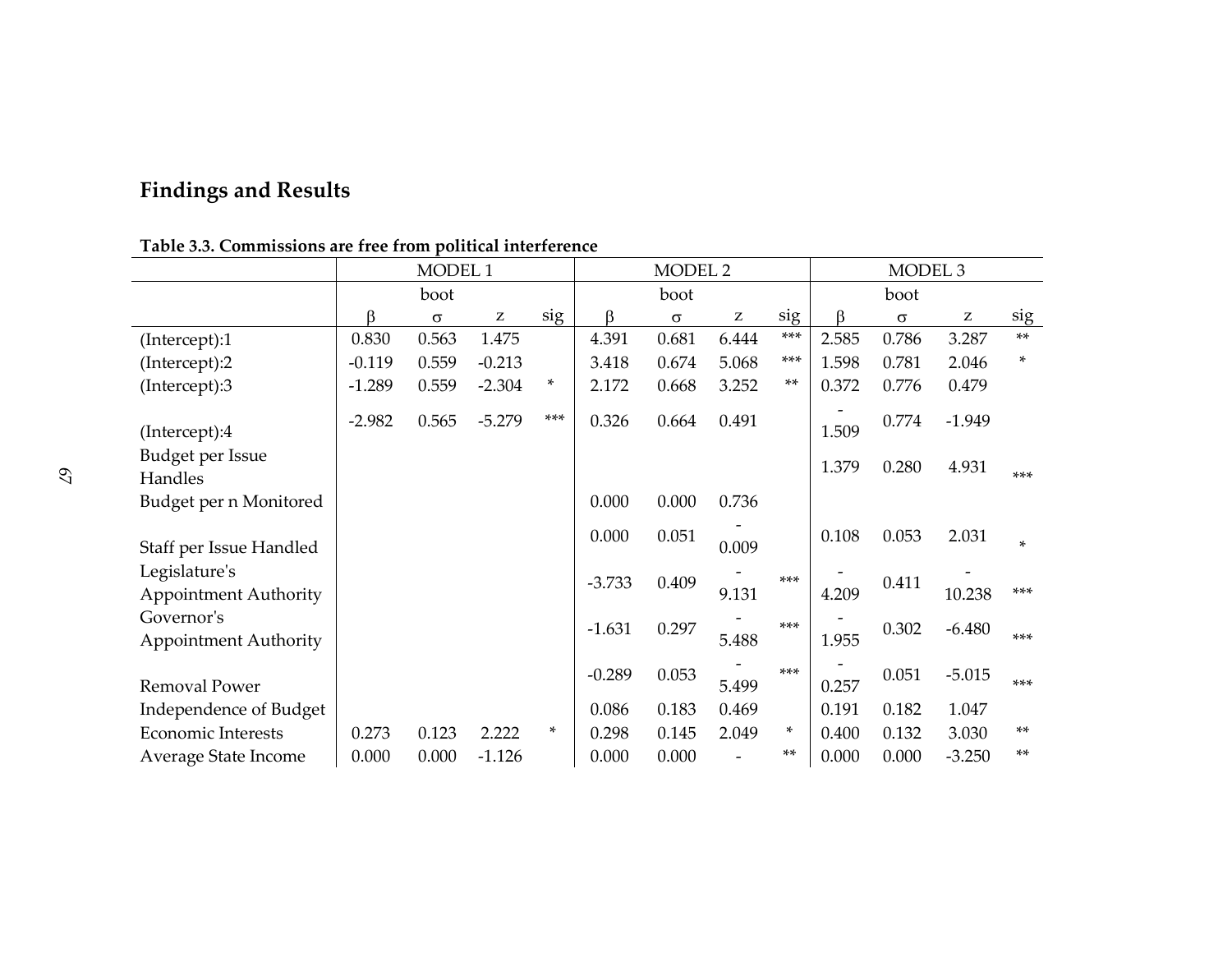|                                                          |       |       |           |       |           |         | 4.071   |           |         |       |       |       |
|----------------------------------------------------------|-------|-------|-----------|-------|-----------|---------|---------|-----------|---------|-------|-------|-------|
| % Dem or Strong Dem                                      | 3.243 | 0.846 | 3.833     | $***$ | 3.456     | 1.015   | 3.406   | $***$     | 3.062   | 0.940 | 3.257 | $***$ |
| Z Levels: *1.960 (0.05); **2.576 (0.01); ***3.291(0.001) |       |       |           |       |           |         |         |           |         |       |       |       |
|                                                          |       |       |           |       |           |         |         |           |         |       |       |       |
| Residual deviance                                        |       |       | 135.547   |       |           | 129.769 |         |           | 128.712 |       |       |       |
| <b>AIC</b>                                               |       |       | 149.547   |       | 155.769   |         |         |           | 154.712 |       |       |       |
| <b>BIC</b>                                               |       |       | 162.348   |       |           | 179.541 | 178.484 |           |         |       |       |       |
| Log-likelihood                                           |       |       | $-67.774$ |       | $-64.885$ |         |         | $-64.356$ |         |       |       |       |
| LR test versus Saturated Model                           |       |       |           |       |           |         |         |           | 3.382   |       |       |       |
| DF                                                       |       |       | 177       |       | 171       |         |         | 171       |         |       |       |       |
|                                                          |       |       |           |       |           |         |         |           |         |       |       |       |

Model 1: Controls Only; Model 2: Independence of Budget as Budget per # Monitored; Model 3: Independence of Budget as Budget per Issue. Note that Model 3 using Budget per Monitored is the preferred model given the lower AIC and BIC. Note that AIC for Model 1 is smallest, but AIC includes a penalty for additional parameters hence the distinction to be made is between Model 2 and Model 3. Note also that the better fit statistics for Model 1 are the result of the small sample size – see Hurvich (1989) and Hu (2007). Model 3 indicates that Budget per Issue is significant and in the expected direction H1; Staffing capacity is significant and in the expected direction of H2; Independence of Appointees is significant, and in the expected direction of H3; Removal power is significant and in the expected direction of H4; and Independence of Budget (H5) is rejected. Standard errors are based on an N=1000 resampling. The Cook-Weisberg test for heteroskedasticity was not significant at p<0.05. See table 3.5 for check of autocorrelation.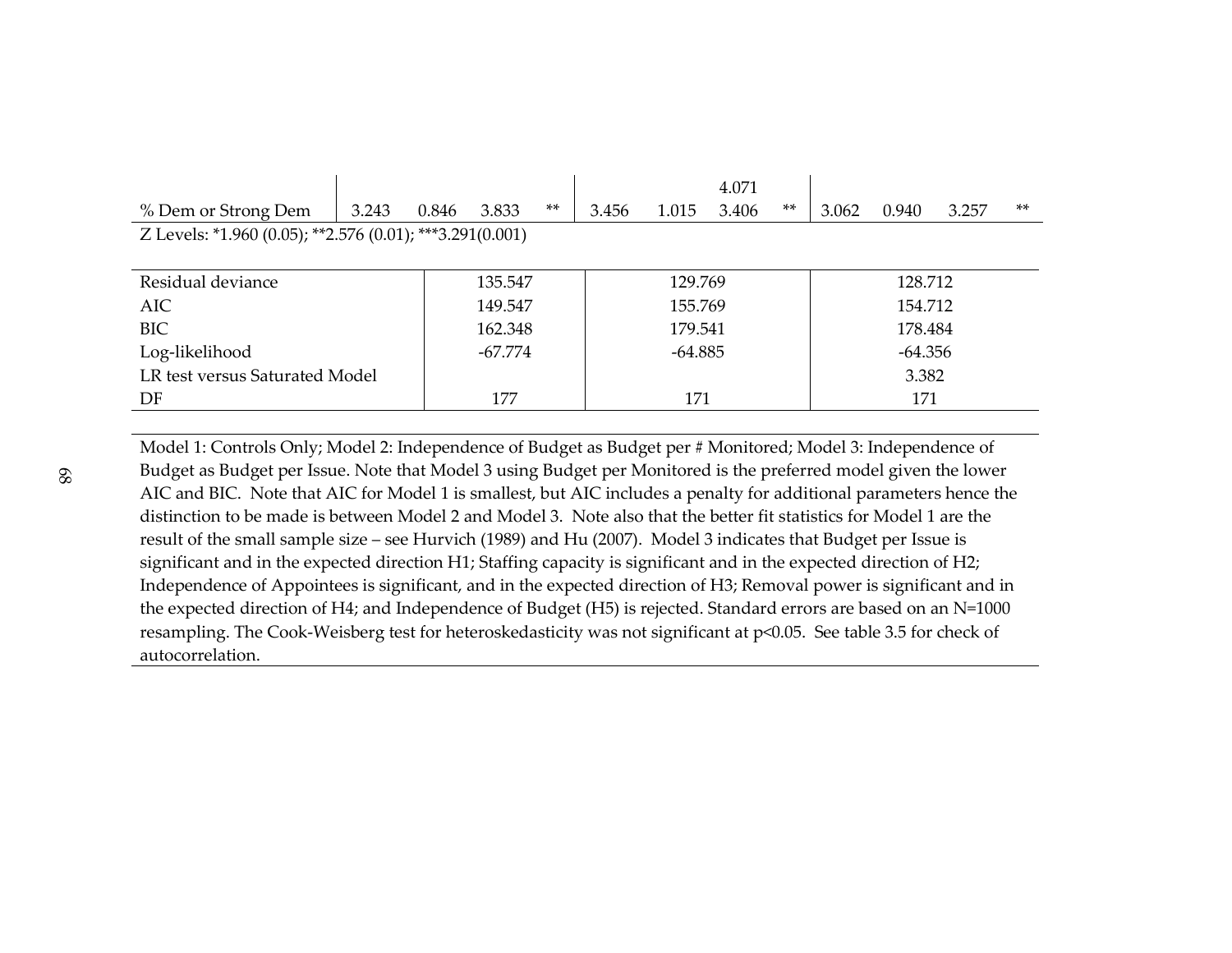|                                     | Strongly | ັ        |         |       | Strongly |
|-------------------------------------|----------|----------|---------|-------|----------|
|                                     | Disagree | Disagree | Neutral | Agree | Agree    |
| Budget per Issue                    | 0.058    | 0.084    | 0.219   | 0.426 | 0.213    |
| Staff per Issue Handled             | 0.095    | 0.114    | 0.234   | 0.374 | 0.183    |
| Legislature's Appointment Authority | 0.366    | 0.242    | 0.247   | 0.132 | 0.013    |
| Governor's Appointment Authority    | 0.216    | 0.208    | 0.305   | 0.231 | 0.04     |
| Removal Power                       | 0.082    | 0.108    | 0.261   | 0.402 | 0.147    |
| Legislature's Economic Interests    | 0.056    | 0.077    | 0.213   | 0.436 | 0.218    |
| Average Taxable Income              | 0.039    | 0.056    | 0.169   | 0.437 | 0.299    |
| % Dem or Strong Dem                 | 0.142    | 0.164    | 0.306   | 0.313 | 0.075    |
| <b>Predicted Probabilities</b>      | 0.091    | 0.107    | 0.225   | 0.376 | 0.201    |
| Actual Distribution of Data         | 0.087    | 0.109    | 0.239   | 0.369 | 0.196    |
|                                     |          |          |         |       |          |

**Table 3.4. Predicted Probabilities | a 1 standard deviation change in** &'

I use the predicted probabilities given a one standard deviation change in  $x_i$  to interpret the results of my model. Given that I am using ordinal responses this seems more appropriate than marginal effects. Additionally other approaches such as odds ratios can be difficult to interpret and are often misleading (see Davies 1998). I use a one SD change instead of min and max because the max and min of the variables for appointment authority range from 0 to 1 for the Governor and 0 to 0.6 for the Legislature. These can be interpreted relative to the normal predicted probabilities for the model at the bottom of the table. Note that the model closely predicts the actual distribution of responses.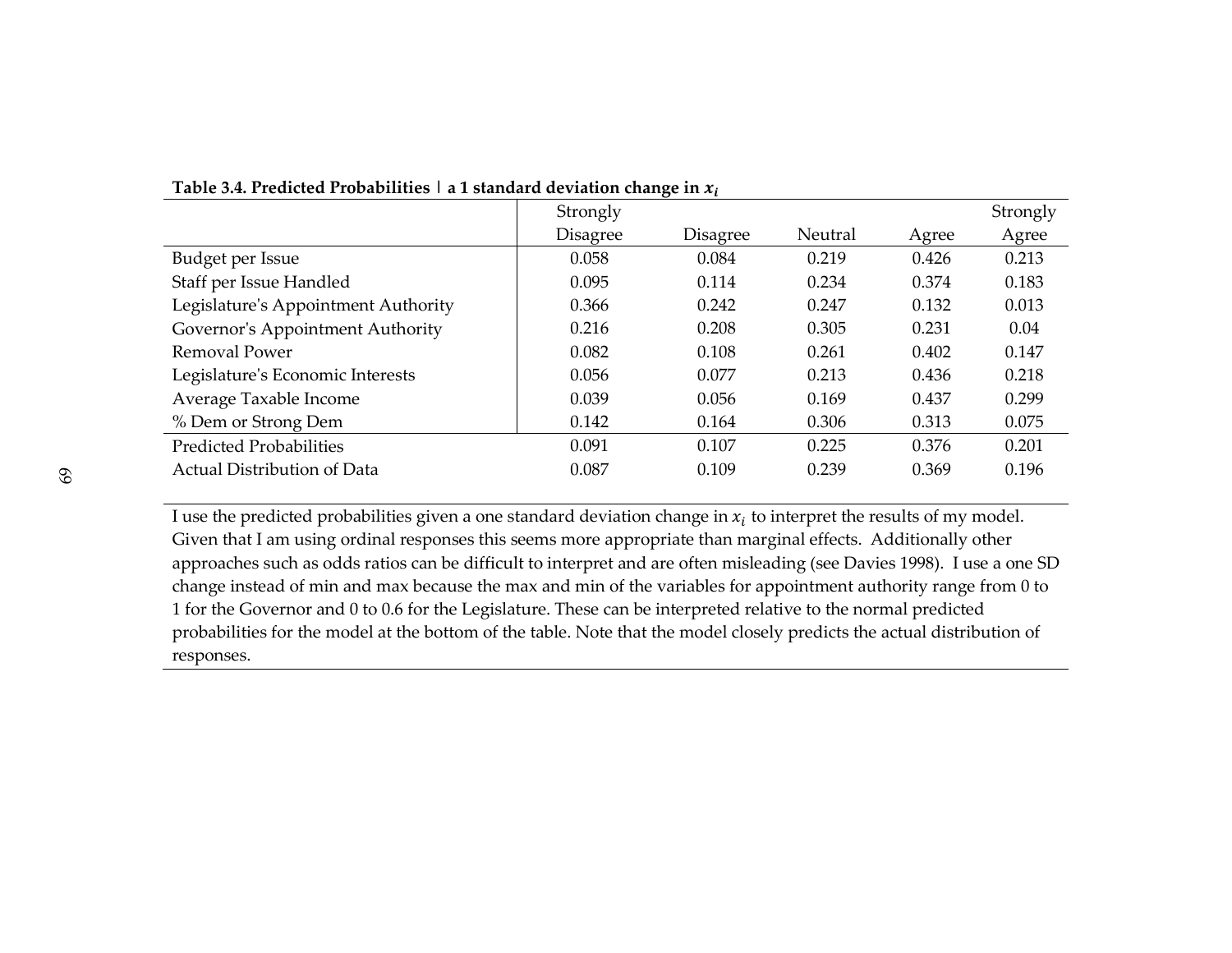|                | X                                   |          |          | 3        | 4        | 5        | 6        |          | 8        | 9 |
|----------------|-------------------------------------|----------|----------|----------|----------|----------|----------|----------|----------|---|
| 1 <sup>1</sup> | Legislature's Appointment Authority |          |          |          |          |          |          |          |          |   |
| 2 <sub>1</sub> | Governor's Appointment Authority    |          |          |          |          |          |          |          |          |   |
| 3              | Budget per Issue                    |          | 0.164    |          |          |          |          |          |          |   |
| 4              | Removal Power                       | $-0.055$ | $-0.213$ | $-0.075$ |          |          |          |          |          |   |
| 5.             | Independence of Budget              | $-0.142$ | 0.229    | $-0.229$ | $-0.181$ |          |          |          |          |   |
| 6              | Staff per Issue Handled             | 0.010    | 0.136    | $-0.078$ | 0.091    | 0.308    |          |          |          |   |
|                | Average Taxable Income              | $-0.102$ | $-0.065$ | $-0.144$ | $-0.348$ | $-0.150$ | $-0.127$ |          |          |   |
| 8              | % Dem or Strong Dem                 | $-0.094$ | 0.077    | 0.166    | $-0.030$ | $-0.012$ | $-0.262$ | 0.260    |          |   |
|                | Legislature's Economic Interests    | $-0.029$ | 0.056    | $-0.192$ | 0.043    | 0.062    | 0.246    | $-0.053$ | $-0.078$ |   |

**Table 3.5. Correlation of Independent and Control Variables** 

Note that no item shows a strong correlation with any other item thus indicating that autocorrelation should not be an issue with these variables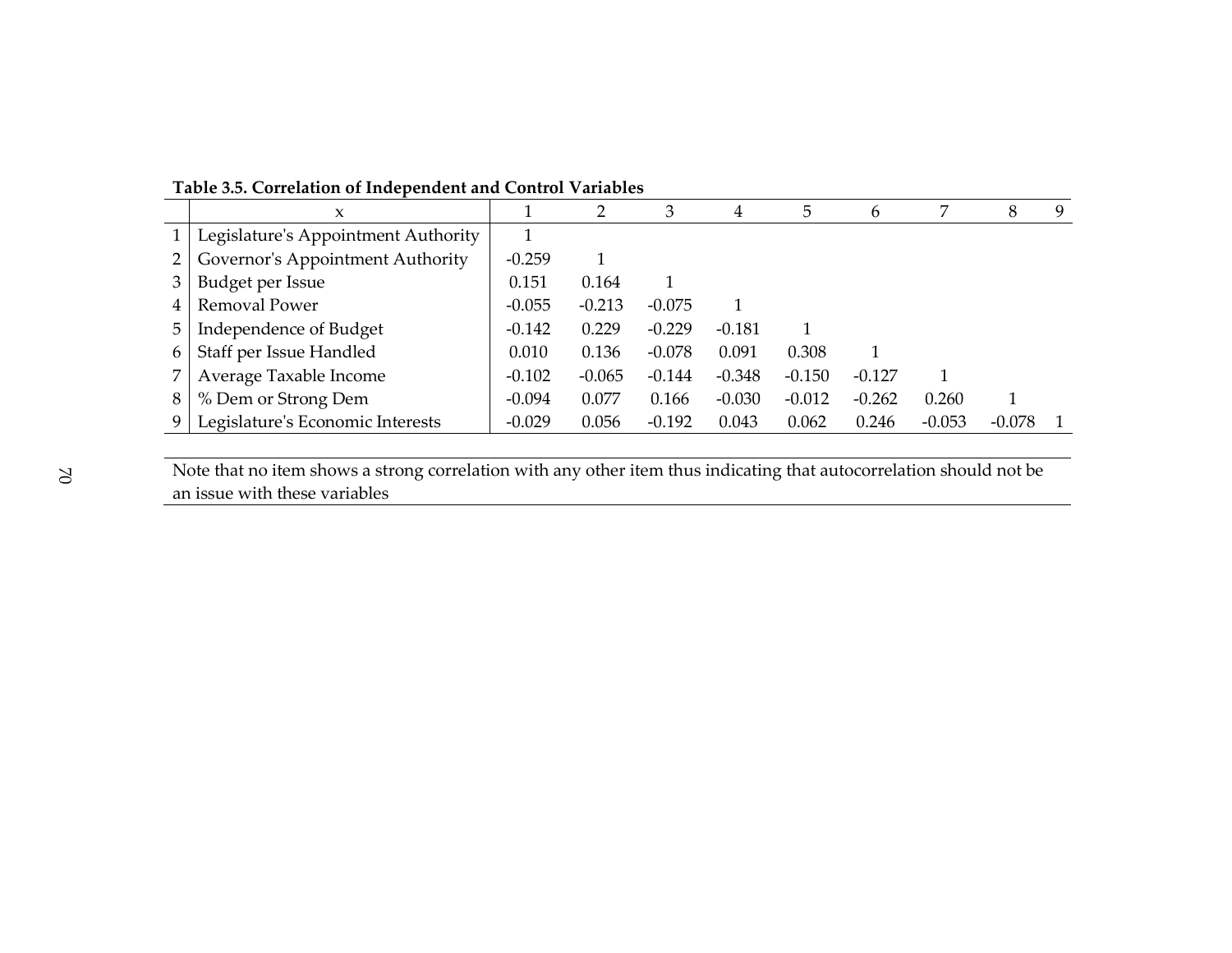#### *Robustness Checks*

|                                                     | Strongly<br><b>Disagree</b> | <b>Disagree</b> | Neither<br>Agree nor<br><b>Disagree</b> | Agree    | Strongly<br>Agree |  |
|-----------------------------------------------------|-----------------------------|-----------------|-----------------------------------------|----------|-------------------|--|
| Legislature is overseen as<br>Legislative Authority | 0.065                       | 0.162           | 0.324                                   | 0.364    | 0.084             |  |
| <b>Increases</b>                                    |                             |                 |                                         |          |                   |  |
| Legislature is overseen as                          |                             |                 |                                         |          |                   |  |
| Gubernatorial Authority                             | 0.028                       | 0.081           | 0.223                                   | 0.479    | 0.182             |  |
| <b>Increases</b>                                    |                             |                 |                                         |          |                   |  |
| Differences between                                 | 0.037                       |                 | 0.101                                   |          | $-0.098$          |  |
| oversight of Legislature                            |                             | 0.081           |                                         | $-0.115$ |                   |  |
| Governor is overseen as                             |                             |                 |                                         |          |                   |  |
| Gubernatorial Authority                             | 0.227                       | 0.326           | 0.285                                   | 0.141    | 0.021             |  |
| <b>Increases</b>                                    |                             |                 |                                         |          |                   |  |
| Governor is overseen as                             |                             |                 |                                         |          |                   |  |
| Legislative Authority                               | 0.108                       | 0.231           | 0.343                                   | 0.267    | 0.049             |  |
| <b>Increases</b>                                    |                             |                 |                                         |          |                   |  |
| Differences between                                 |                             |                 |                                         |          |                   |  |
| oversight of Governor                               | 0.119                       | 0.095           | $-0.058$                                | $-0.126$ | $-0.028$          |  |

#### **Table 3.6. Interactions between Oversight and Appointment Authority**

Note. Differences are the difference between the perceived freedom from political interference under different conditions for who has the most centralized appointment authority. For coefficients from this model see Appendix C.

 See Appendix C for a full check of robustness of my model. As a check of robustness I also ran models which included variables that are traditionally considered effective predictors of corruption: % of population with a college degree of higher (Meier and Holbrooke 1992); proximity of state capitals to population centers (Camapante and Do 2013); and share of population that attends church regularly (Uslaner 2004). Additionally I included variables to capture competition between the branches, for example if the Governor is monitored by the commission and the majority share of appointment authority is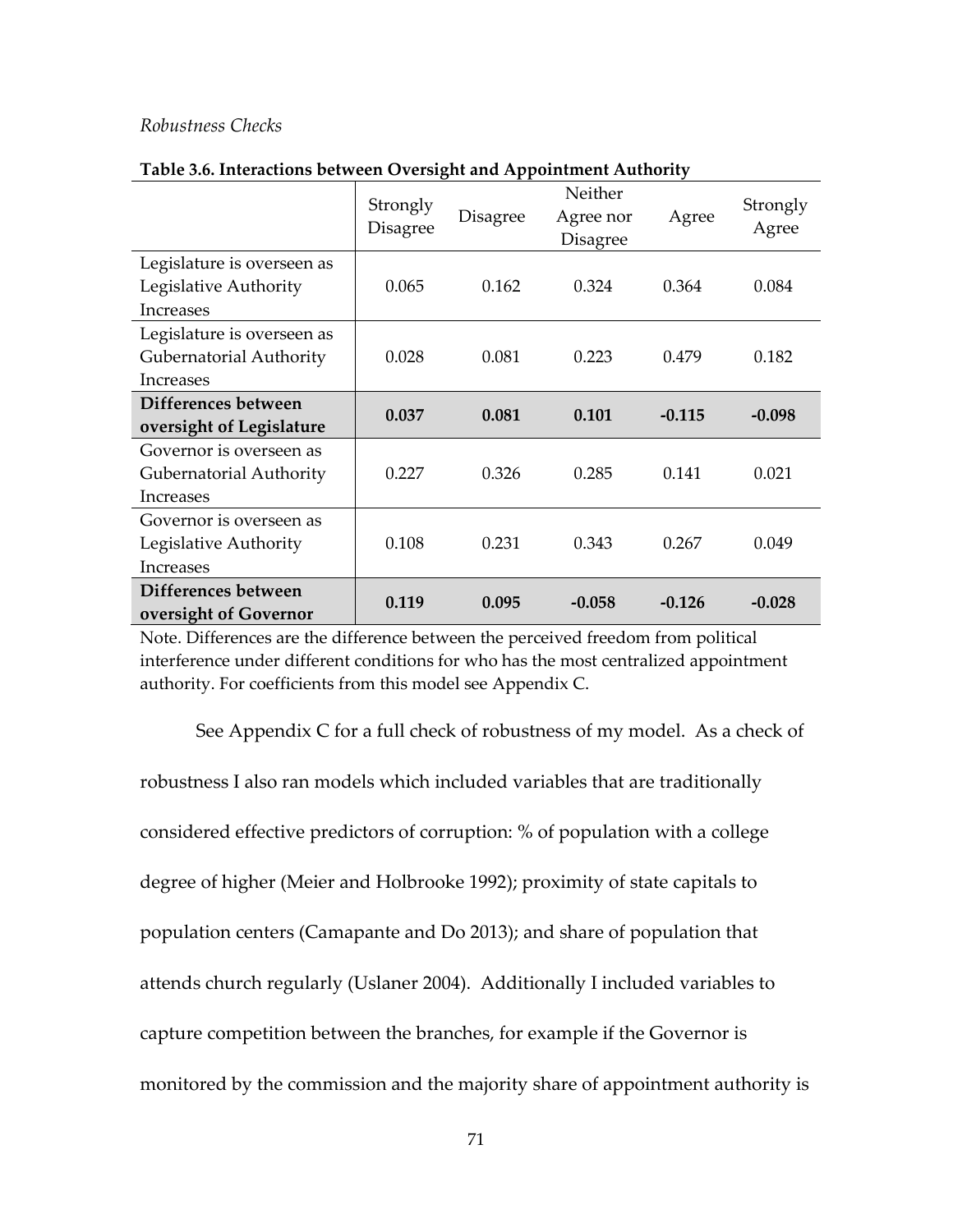in the Legislature. As indicated by the Likelihood Ratio test for this saturated model, it does not provide a better explanation than the more parsimonious model. However the interactions for political competition do present some interesting findings as seen in table 6, namely that when a branch has more control over appointments and is also monitored by the commission, the perception that the commission is free from political interferences declines.

#### **General Findings**

The results of my model reflect the fact that current conceptualizations of autonomy are not sufficient for explaining autonomy on ethics commissions. More broadly this may point to a need to provide additional nuance to discussions of autonomy based upon an agency's proximity to political actors. Specifically the ability of elected officials to control the financial and personnel capacity of commissions is determinant of a commission's autonomy, although the ability to control the structural independence of the commission appears to be the strongest determinant – see table 3.3.

Given that those making ethics policy are also subject to ethics policy, the ability to control the capacity of ethics commissions to act and the independence of the commission would seem to be a means elected officials would employ to control the ability and/or desire of a commission to take action. My findings support this notion. In this way, my findings indicate the primacy of politics in a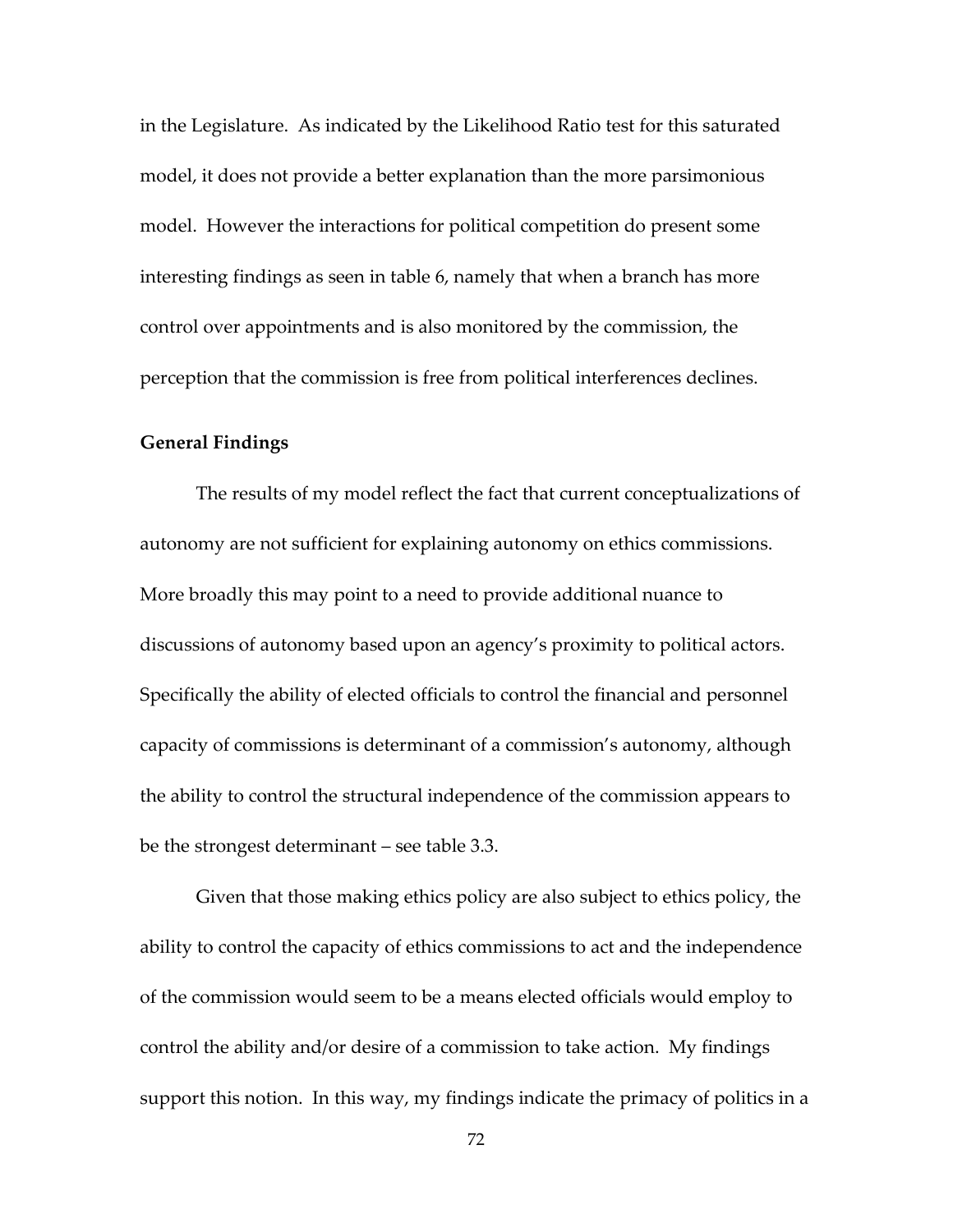specific relationship between elected officials and the bureaucracy. Although this study is confined to ethics commissions, I believe similar findings would hold for other agencies with the capacity to directly affect elected officials.

#### **Findings for Financial Capacity**

 Increases in financial capacity and increases in staffing capacity are both associated with increases in the probability of respondents agreeing that ethics commissions are free from political interference. Financial capacity shows a stronger effect though. Increases in a commission's financial capacity are associated with increases in perceived freedom from political interference. This is important for two reasons. First, it is in keeping with Smith's (2003ab) claims that commissions may be forced to engage in educational and training activities at the expense of other, more exploratory, activities. My model provides empirical evidence that this is indeed the case. Additionally, since the budgets for commissions are approved by the legislature, this may be a way the legislature keeps the commission "under thumb" so to speak. The legislature can task a commission with a large number of items but not provide a budget sufficient to accomplish all of the administrative and high road responsibilities and still have a sufficient amount left over for investigations.

 If the above is the case then it may call into question the legitimacy of a commission's findings. It may be the case that more unethical activity is going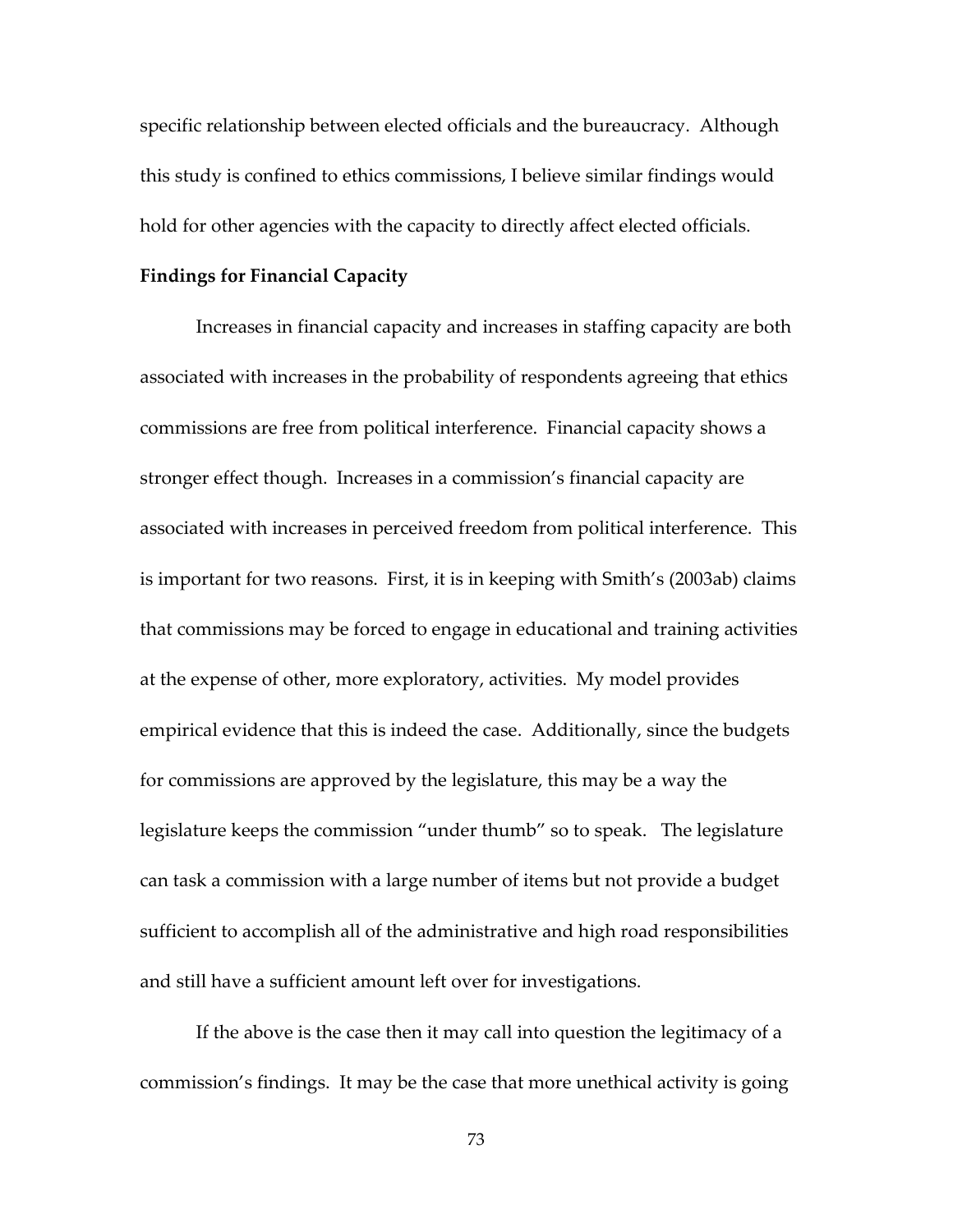on that the public is aware of and it only comes to light when the commission has resources to investigate. Given these limited resources, and in light recent evidence from New York and California, serious (criminal) unethical behavior is more likely to be discovered in federal investigations. If the legislature can ostensibly influence commissions through the budget then the kinds of investigations that a commission chooses to conduct will be either glaringly obvious violations where a conviction is almost a certainty, or it will be targeted against those least able to fight back. This may explain Smith's (2003a) observation that most ethics investigations target low-level functionaries instead of senior executive staff – they are easier targets and lack the resources to mount a vigorous defense.

#### **Findings for Staffing Capacity**

My model also shows that as amount of staff per issue increases, the commission's perceived freedom from political interference increases as well. This is expected given the previous literature on bureaucratic autonomy, i.e. the ability of bureaucrats to act autonomously increases as they have more capacity to address issues. Additionally, Fukuyama (2009) has shown that elected officials often pass multiple, and often confounding, mandates in an effort to steer the bureaucracy. The fact that this variable is significant as an indicator for freedom from political interference is interesting though. This is because it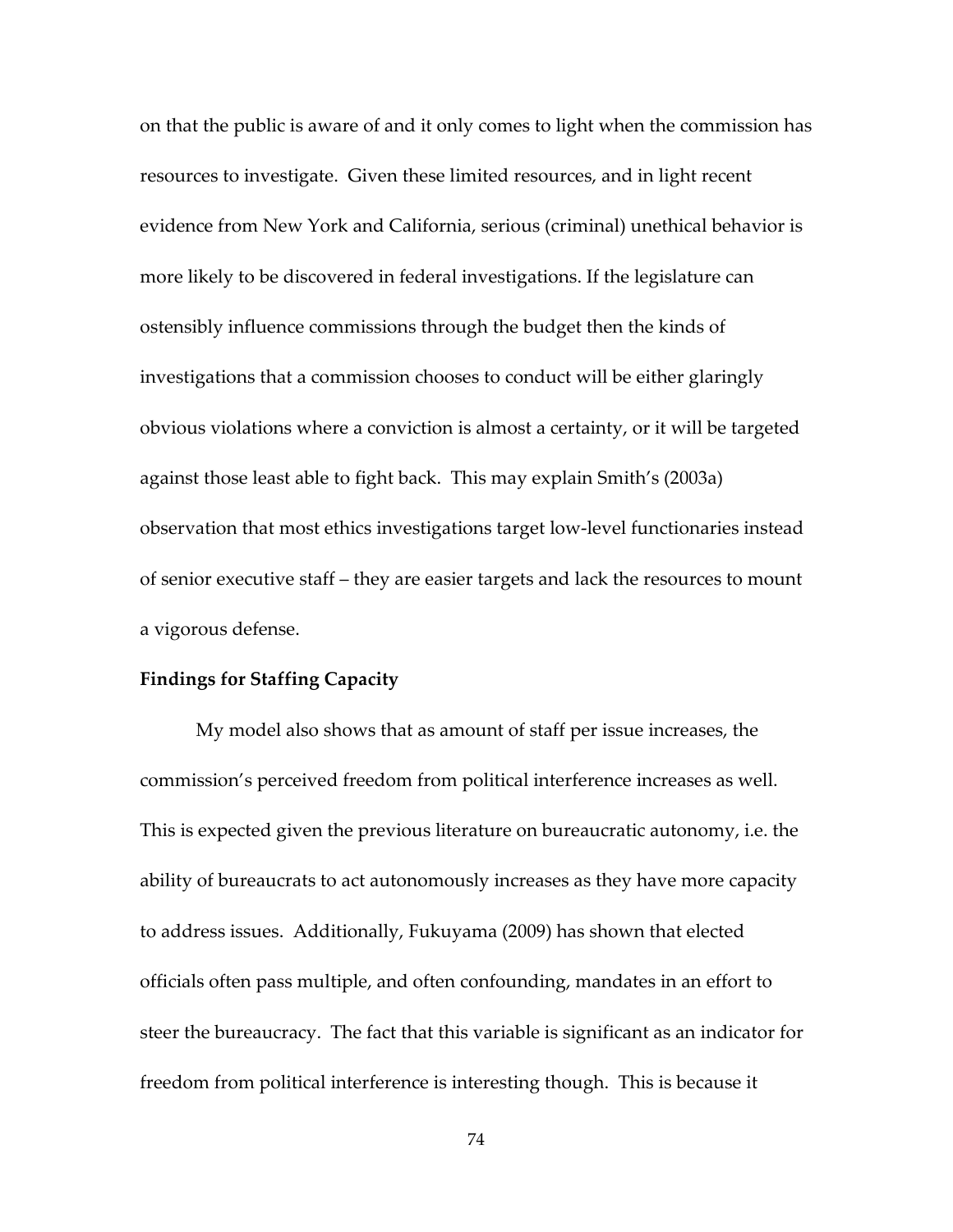indicates that these respondents view workload as a means of exerting political influence.

This view is bulwarked by the fact that staff per issue was not significant in MODEL 2 which used budget per member as the functional form for measuring financial capacity; however it was significant in MODEL 3 which used budget per issue as the measure of financial capacity. One may be quick to assume that because both the measure for staffing capacity and financial capacity use the number of issues as the denominator then they must be correlated –a robustness check using only workload as a variable without budget or staffing did not perform any better or change the model's coefficients. I would argue then that because these are both measures weighted by the number of issues that they serve as a strong indication that elected officials use workload as a means of affecting budgets and controlling financial capacity. Staffing decisions are obviously related to budget, though not directly so, but they are also a function of the goals of an organization's leaders. Knowing this, staffing per issue likely becomes significant in the presence of budget per issue because they are both related to elected official's ability to control commissions. Financial capacity as measured by budget per issue is directly related to the decisions of elected officials. Staffing capacity on the other hand is indirectly related to the decisions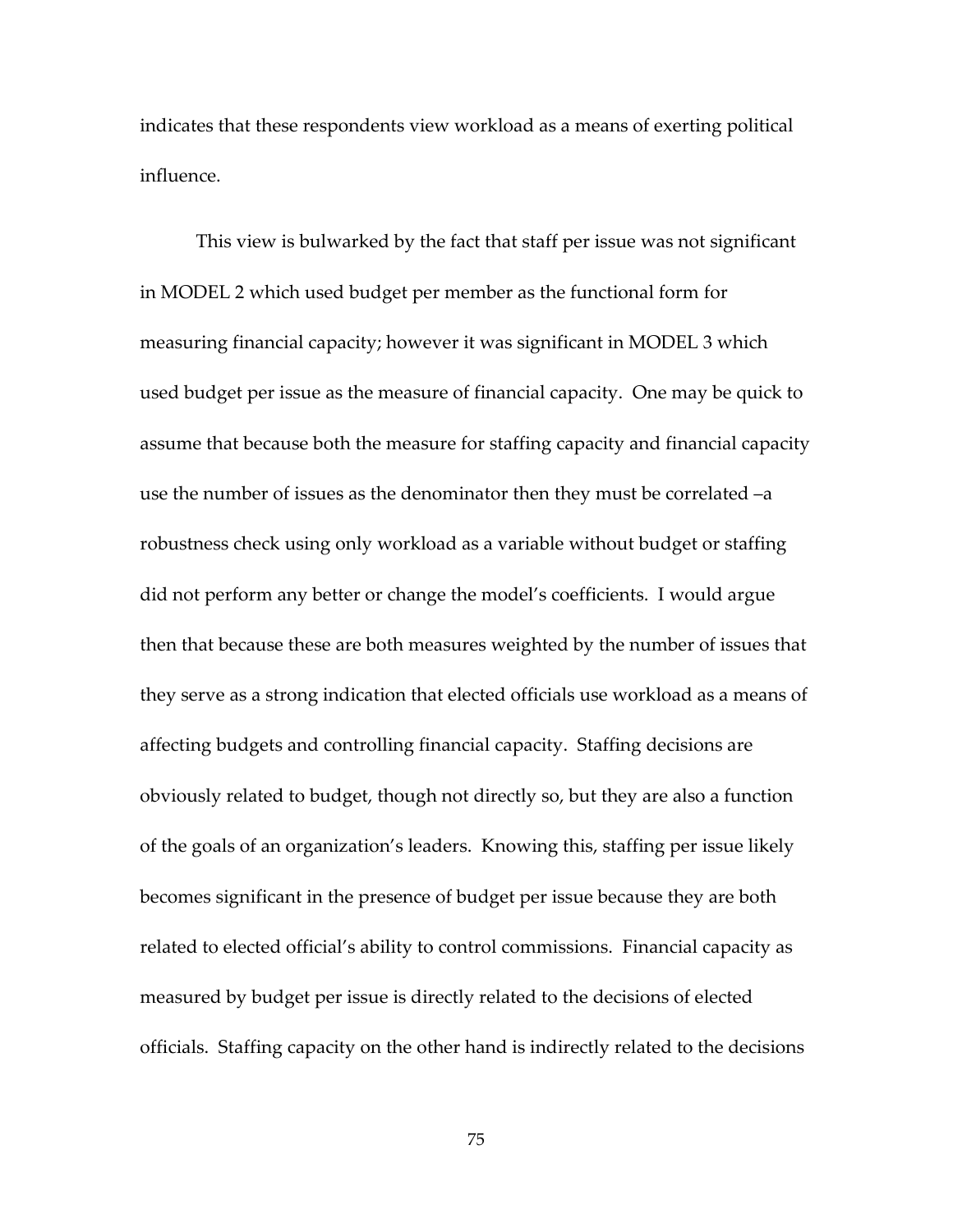of elected officials by way of the goals espoused by those who they appoint to a commission's leadership.

Increasing workloads serves as an *ex ante* means of political influence similar to other procedures detailed by others such as Cox and McCubbins (1987). Although this variable was significant, the changes as staff per issue increase closely tracks to the predicted probabilities of the model generally, i.e. there is not a large change in predictions when allowing staff per issue a one standard deviation increase with all else constant. A likely reason for this is that staffing decisions are decisions by the commission and may reflect attitudes of those who are appointed by elected officials. Therefore one could consider workload to be an attitudinal trait of the commission's leadership.

#### **Findings on Structural Independence**

Weaker removal authority and increased independence of personnel both increase the probability of respondents agreeing that commissions are free from political interference. The strongest effect of any variable comes from the measure for independence of personnel, particularly Increases in legislative control over appointments.As the appointment authority of elected officials increases the model closely predicts the distributions that are seen in the data. Once interaction effects, i.e. competition between the branches is accounted for,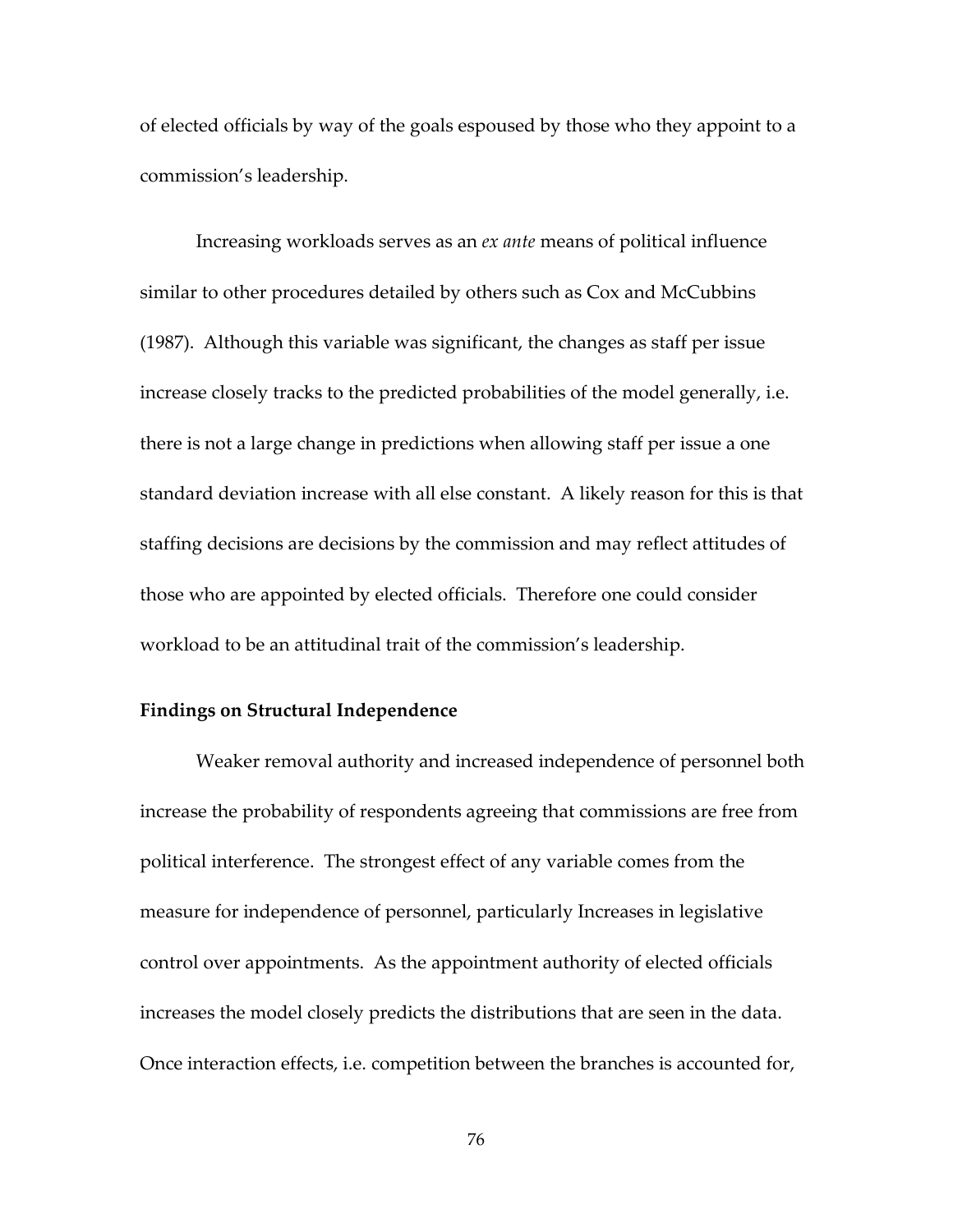then the results show that political influence is dependent upon which branch is monitored and which branch has appointment authority. When the commission has oversight over the legislature but the legislature has a high degree of appointment authority, the likelihood of a respondent agreeing or strongly agreeing that the commission is free from political interference is lower than when the governor has more appointment authority – see table 3.6. Just as important, it is more likely that respondents will strongly disagree or disagree that the commission is free from political influence when the monitored branch also has more centralized appointment authority. Note though that the effect is stronger for the governor than the legislature.

 From the above, several findings are available. Fist the respondents recognize the conflict of interest when the branch that is overseen by the commission also has the bulk of appointment authority over the commission. This seems like an obvious point, but it is one that is not readily considered by the public. Additionally, given that the design of commissions is a conscious process; this supports a claim that when commissions were created elected officials understood that they could become a threat and so sought means of maintaining control over them. This goes beyond Rosenson's (2003) findings that when elected official's economic influence is not threatened they are more likely to empower ethics commissions. It shows that it is not just that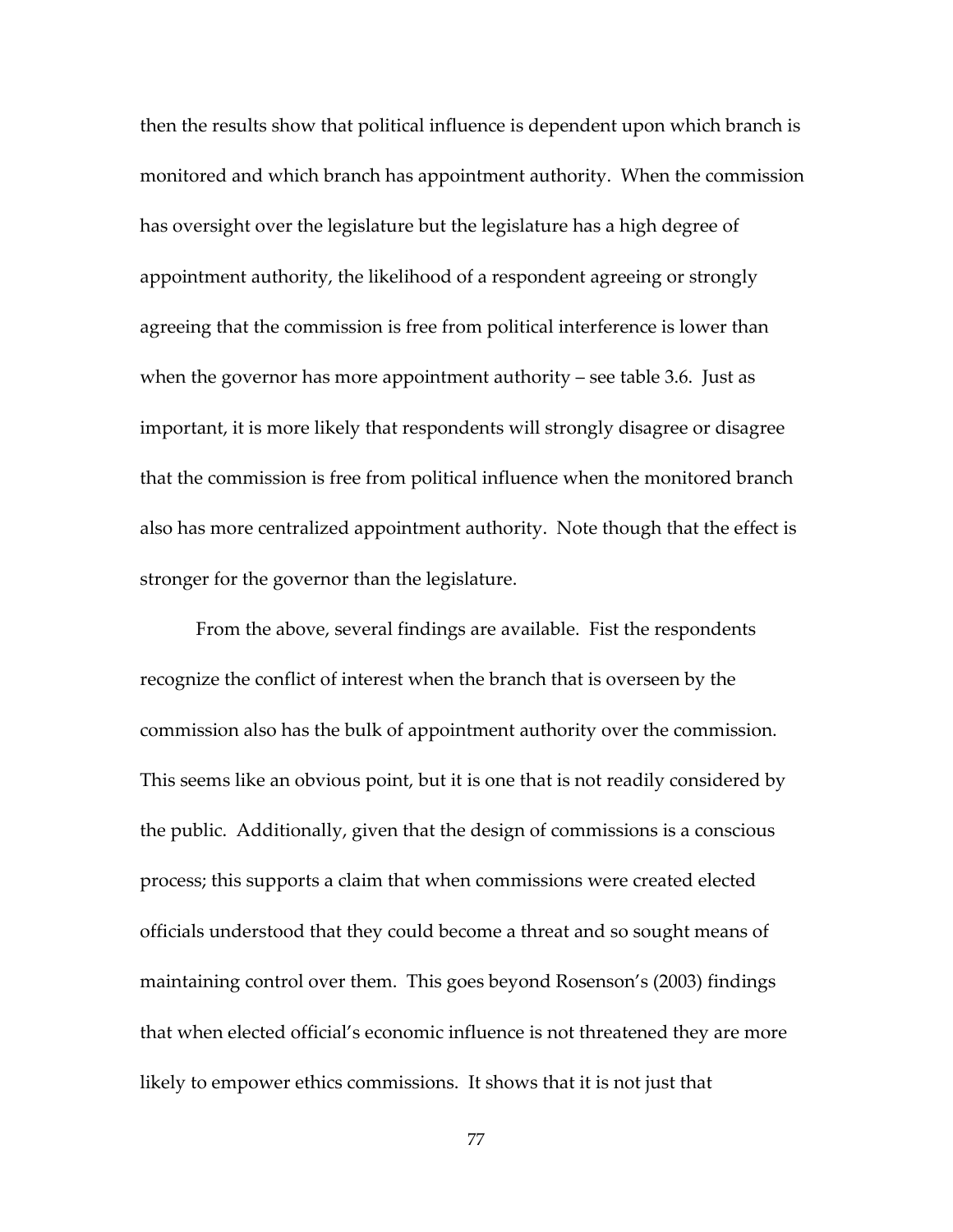commissions are formed when they are not threatening, but that elected officials actively sought to keep them from becoming a threat.

 Next, in looking at the gubernatorial oversight, it is quite clear that the governor's unitary influence has more impact than the legislature's more diffuse influence. Additionally, the perceived freedom from political influence is lower in general when the governor is overseen versus when the legislature is overseen. It may very well be the case that the governor as a unitary figure can exert more influence over the commission that the legislature as a whole. However, another potential explanation for this comes from theories from Niemi, Stanley and Vogel (1995) and Hale (2013). The governor tends to be seen as the locus of control in state politics and in general tends to receive more credit and more blame than he/she is really entitled. In other words, the governor's position as the figure head and most visible individual in state politics means that respondents may believe that he/she has more influence over the commission than he/she really does.

 Finally, as it becomes more difficult to remove a commissioner, perceived freedom from political interference increases. This indicates that elected officials use removal, or the threat of removal, as a means of influencing commissioners. This is in keeping with previous findings for political control over the bureaucracy, i.e. the ability to appoint is important for getting likeminded people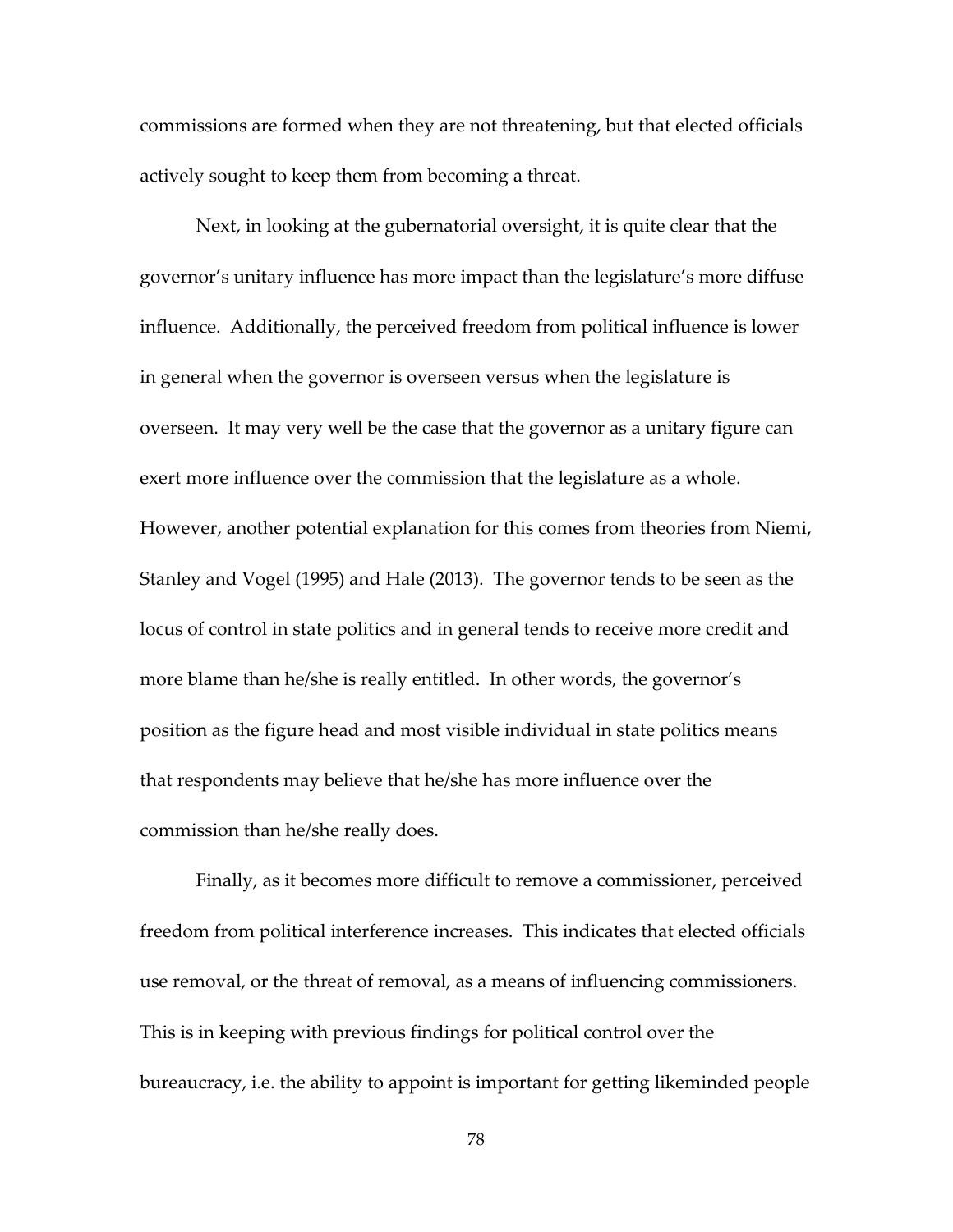in place, but the threat of removal is necessary to keep them in line with one's way of thinking (see Kingdon 1995; Lewis 2008).

#### **Discussion**

#### *Practical Takeaways*

From the study findings, it is possible to compare a commission that is free from political influence to one that is not free. This comparison should provide a structural example to those who seek to reform or establish such institutions. The ethics commission in Wisconsin was perceived by both the respondent and reviewer from that state to be largely free from political influence. In Wisconsin, the governor has only weak appointment authority, and the legislature has none. There are merit requirements for those who can serve as commissioner, since they all must be former elected judges (National Conference of State Legislatures 2014). Additionally, no commissioner may have partisan affiliations or be an officer or employee of any state or local organizations associated with political activity. Though all six commissioners are selected by the governor, they must be approved by the house and senate (National Conference of State Legislatures 2014).

These requirements indicate the high value placed on the independence of Wisconsin's ethics commission. Additionally, the fact that commissioners must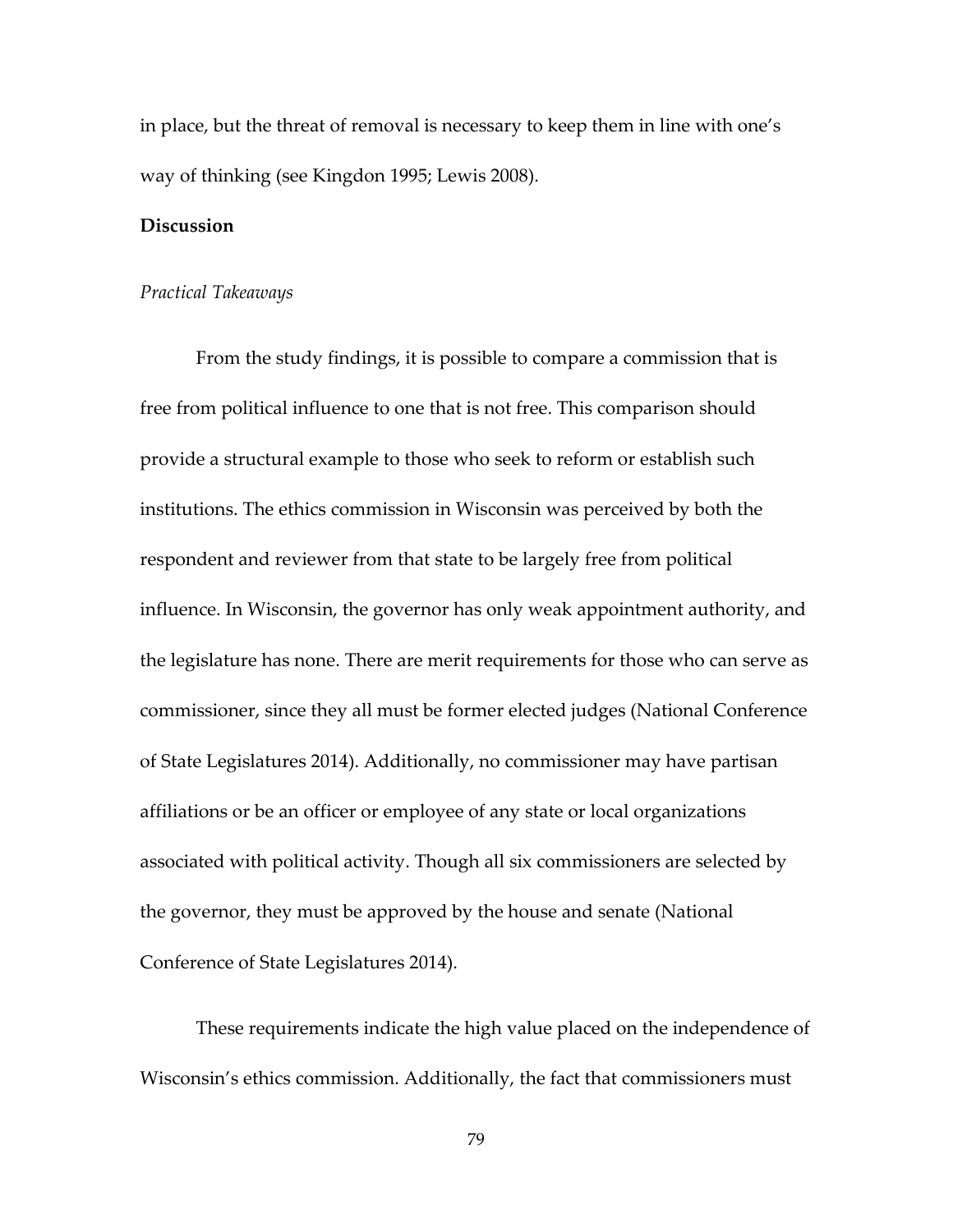be former elected judges shows concern for the quality and experience of the individuals serving as commissioners. Because of strong merit requirements and the fact that no single individual can be appointed because of a political favor, the perception of freedom from partisan interference is very high (Table 4).

If we compare Wisconsin's commission to one perceived as not free from political interference, such as Delaware's, the differences in institutional design are stark. Delaware has loose restrictions concerning who may serve on the commission, more a nod to independence than anything more robust. In Delaware, the only political restrictions are that an appointee not be an elected official or a candidate for public office. However, there are no restrictions against having previously been an elected official (29 Del. Laws ch. 58.1 § 5808, available at http://delcode.delaware.gov/title29/c058/sc01/index.shtml). All seven members are appointed by the governor and require senate confirmation.

In Delaware, unlike in Wisconsin, there are no set standards of competence, only standards describing who may not serve, and loose ones at that. Both the Delaware respondent and reviewer disagreed that appointments to the Delaware commission were made on the basis of merit. Additionally, they both disagreed that the commission was free from political influence.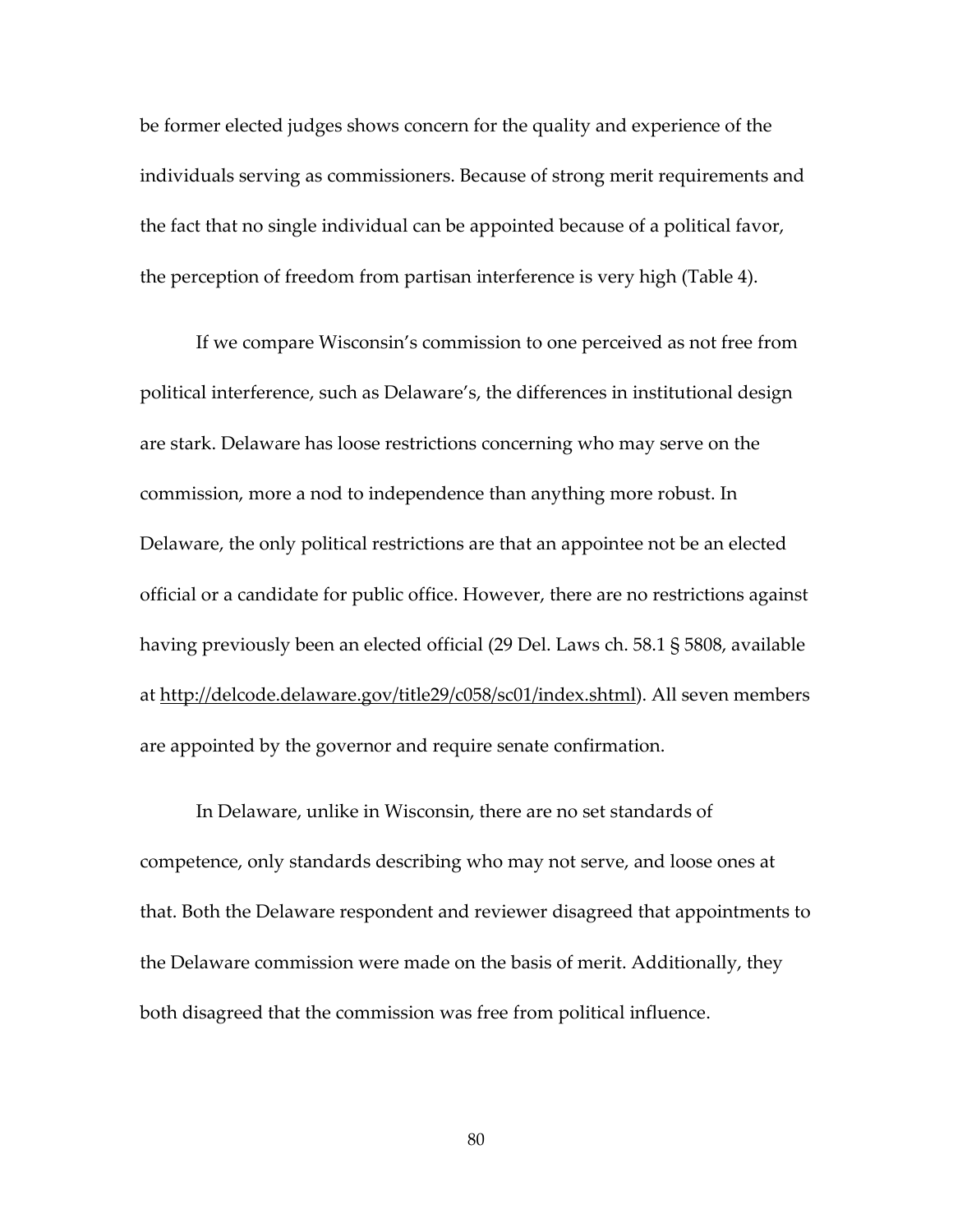A key external factor in designing or reforming ethics commissions is ensuring that there are standards of competence that would be difficult for an elected official to manipulate. For example, states could require that credentials be validated from an external source, such as the state bar association or state supreme court, for judges serving as commissioners. Negative standards, such as requiring that a commissioner not be an elected official, may provide a guise of independence but do not appear to be very effective in preventing political interference. Spreading the responsibility for appointment among different branches of state government and prohibiting confirmation without external validation of merit may decrease the ability of elected officials to influence the commission.

#### *Future Research*

Ethics commissions should be assessed from a functional perspective rather than a symbolic perspective. For example, the fines that ethics commissions are able to levy are relatively weak compared to the consequences of a criminal prosecution. However, it should be acknowledged that commissions also do serve a symbolic function, in that they point to an ideal of accountability and a standard of what communities will and will not tolerate. Both the functional and the symbolic aspects of commissions are important, and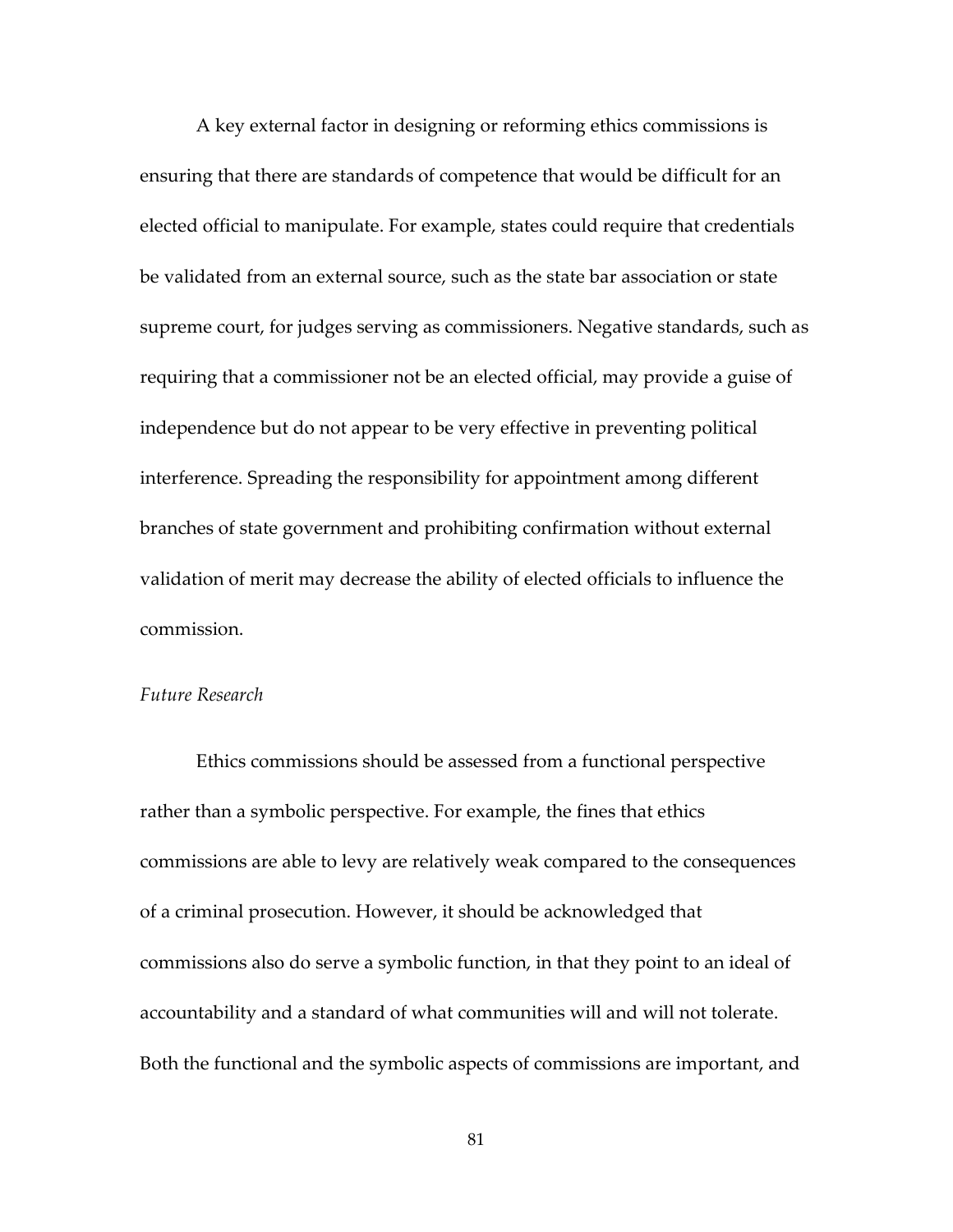they are not mutually exclusive. However, meeting the functional requirements of an ethics commission must go beyond minimal standards, or it will not necessarily satisfy symbolic requirements, for reasons related to the findings of this study.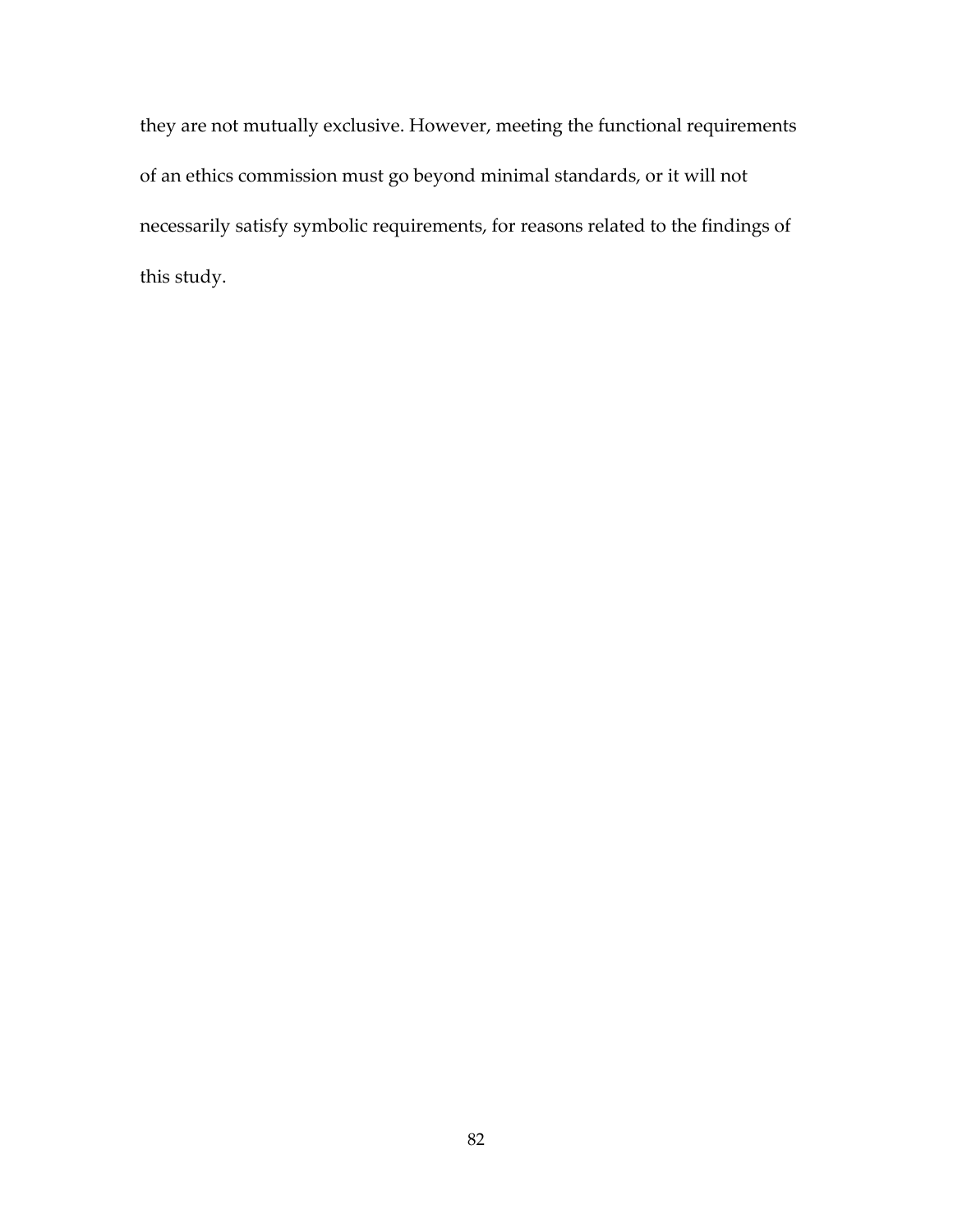## **Chapter Four: The Impacts of Political Control on the Effectiveness of State Ethics Commissions**

## **Introduction**

In this manuscript I explore the effects of political influence on the effectiveness of ethics commission monitoring activities. Ethics commissions are in place to ensure that the public's business is done "in daylight" and to ensure that public officials avoid corruption or even the appearance of corruption. For this reason I examine the effectiveness of ethics commissions in terms of how well commissions prevent conflicts of interest amongst elected officials. Prior studies have examined ethics commissions in context of their creation (Rosenson 2003; 2005; 2009) or in terms of their internal functions, e.g. how they go about achieving their missions (see Smith 2003 ab; Lewis and Gilman 2012). Few if any of the existing studies of which I am aware look at the influence of political forces on ethics commission activities. Rather they focus on economic outcomes of corruption, on why/how ethics commissions come to be, or on the day-to-day functioning of commissions from a public management perspective. I consider that a commission's performance is influenced by both internal and external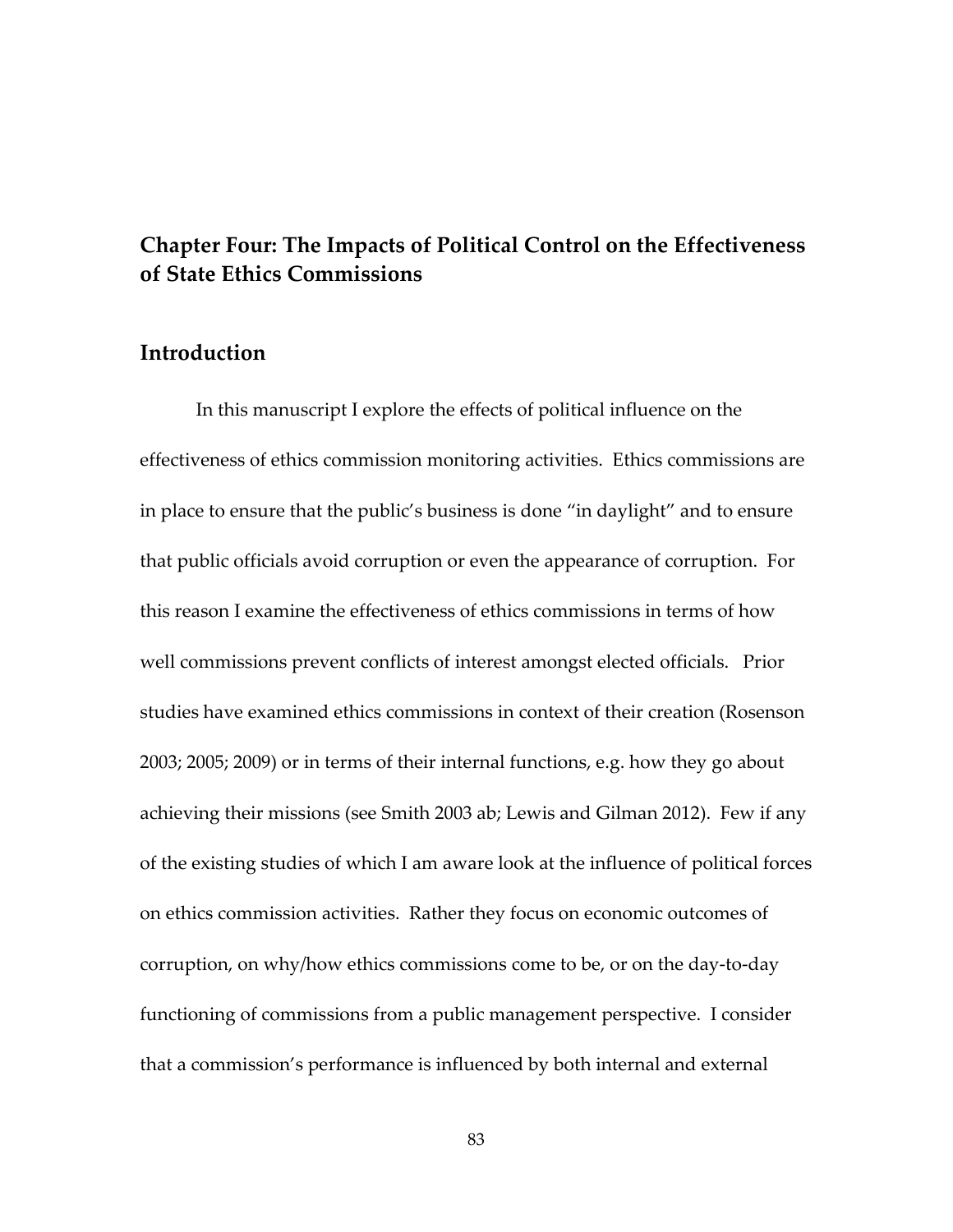factors. My findings indicate that although Governors and state legislatures seek to influence ethics commissions through political means, the goals of their influence are very different.

The key external control with which I am concerned is formal political influence, i.e. how influence over a commission manifests itself through the capacity of elected officials to appoint members of a commission. As such I confine my measures to the effectiveness of monitoring of the legislative and executive branches since they have the great authority over appointing commissioners. Specifically I examine the executive's and legislature's ability to appoint commissioners and the ease with which they may remove commissioners.

The ability to appoint or remove is not the only thing that influences commissions though. Among the other factors that influence commissions is institutional capacity – confined here to the capacity of commissions to utilize financial resources and the capacity of staffs to achieve goals. Krause and Woods (2012) argue that we should take institutional capacity seriously, but they also claim that one must be specific as to the type of relationships we are talking about. For example, theories about Congress and the federal bureaucracy do not necessarily translate to useful theories about state legislatures and state bureaucracies and so my result should be taken to apply specifically to state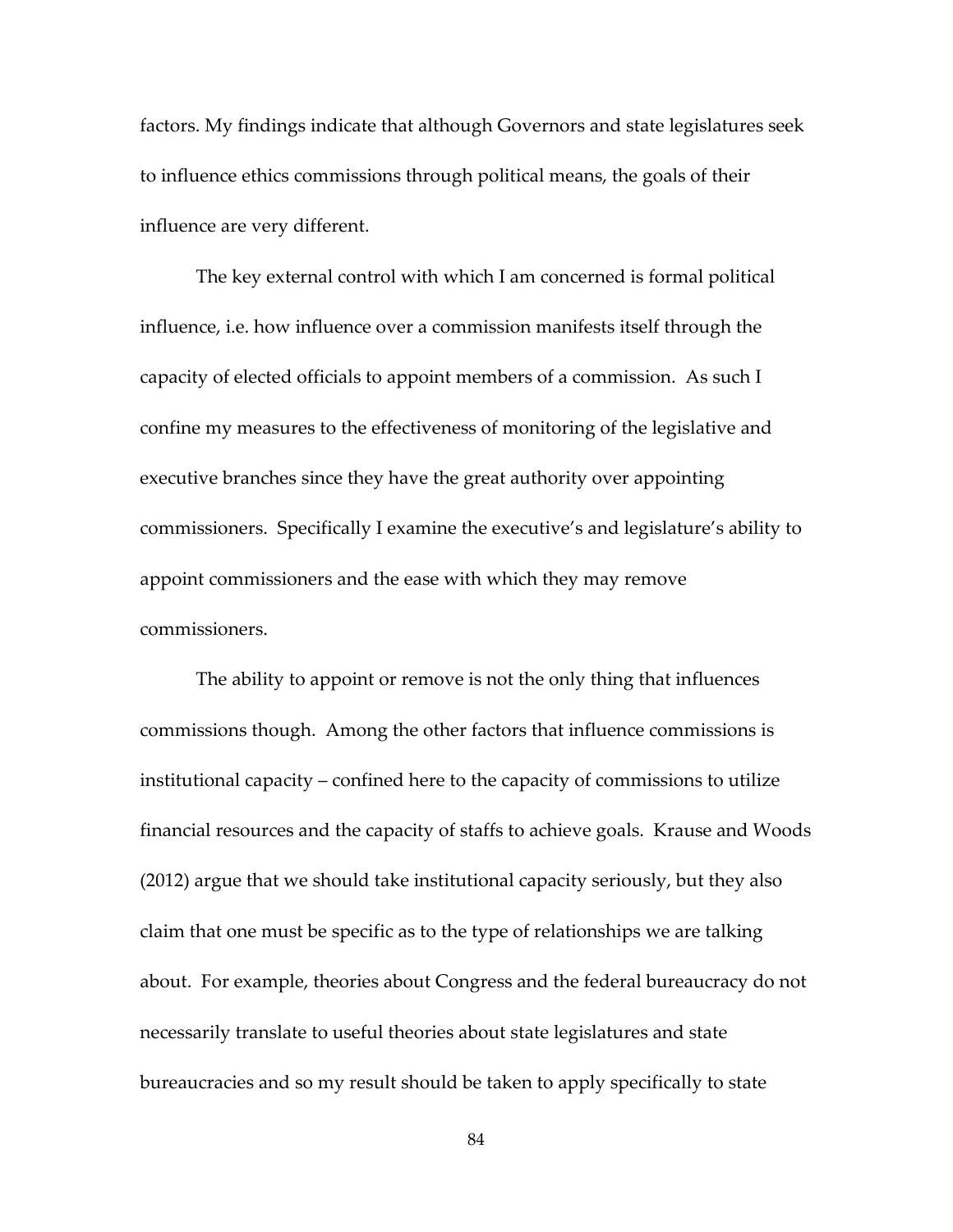governments. Given the dearth of empirical studies of legislative-executive relations at the state level in recent years, my study contributes both to the study of ethics commissions, and to a smaller degree, to the study of legislativeexecutive relationships at the state level.

This manuscript proceeds with a discussion of ethics commissions and their activities, and is followed by a more in depth description of my theory. I then describe the variables used in this manuscript and specify a model for testing the alternative theories. This is followed by findings, conclusions and discussion.

### **Performance in Context**

#### **Influence and Performance**

Page (2006) presents a model that envisions organizational performance as a web in which political and bureaucratic actors utilize different tools to affect the performance of an organization. In his model, legislators influence performance through supervision, oversight, and voice. Influence via supervision and oversight is persistent in the organizational performance literature dating back to at least Gilbert (1954) and up through Michener (2014). Page's model does not directly consider executive influence, primarily because his concerns are agency relationships with congress and with other agencies. While commissions are public organizations and are subject to many of the same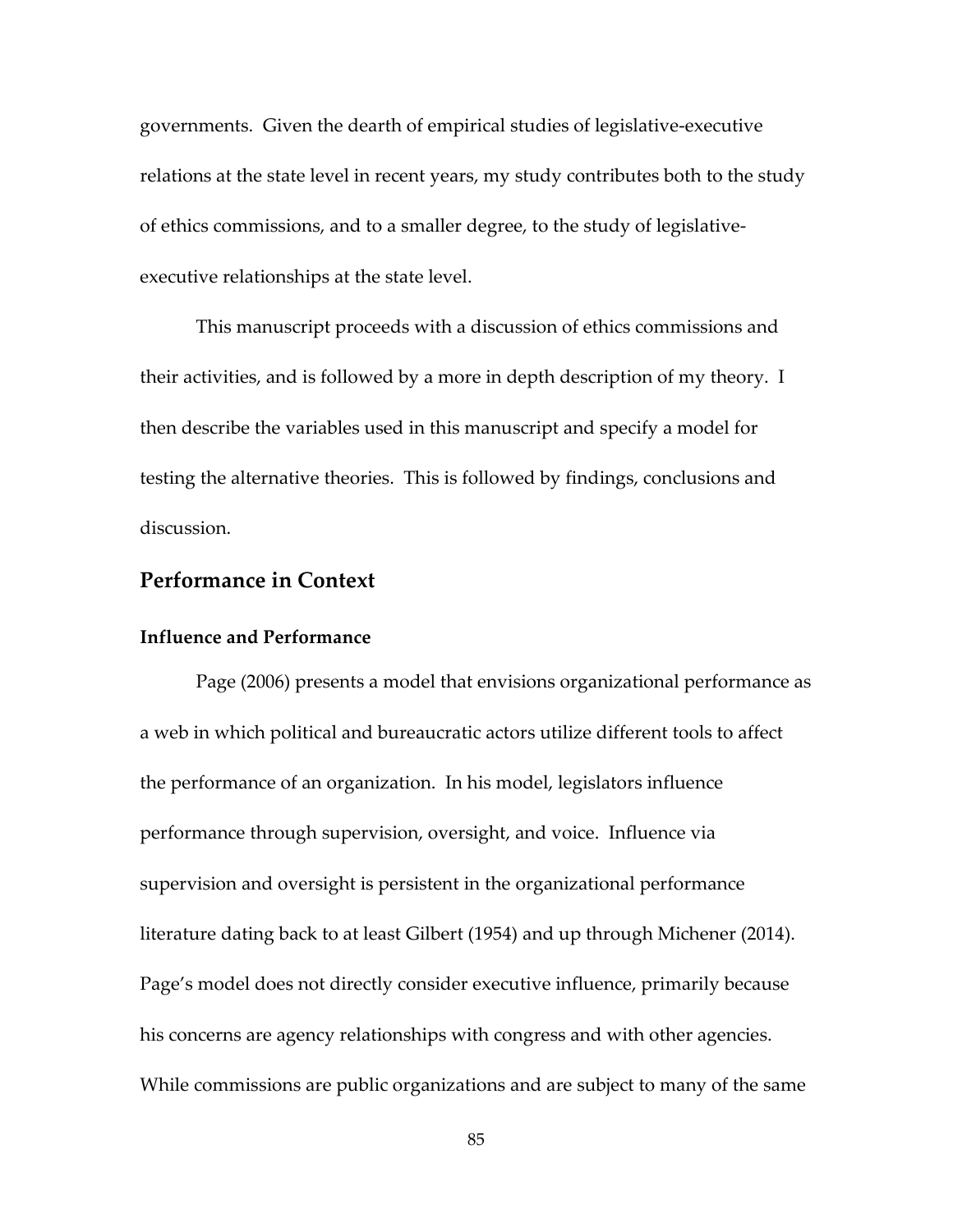internal constraints as other organizations, e.g. staff size, budget constraints, etc. because of their unique mission they are also distinct from other traditional public organizations.

Commissions are unique since many believe they are independent because our notion of what they are – symbols of integrity – suggests that they should be so. Commissioners are appointed by political actors though, and also have the responsibility of monitoring political actors. While commissions may be independent in name, the fact that commissioners are appointed by elected officials and have budgets controlled by elected officials (the legislature) seems to bely the notion that they can be truly independent.

#### **Legislative and Executive Political Influence**

#### *Political Competition*

External political influence can manifest itself in a variety of ways not all of which are mutually exclusive. It is possible that legislatures use their political influence over commissions in an adversarial relationship with the executive branch – and vice versa. It is therefore possible to think of the legislature and executive in competition with each other using the ethics commission as a weapon in this fight. If this is the case then commission activities with regard to the governor should be more effective when the legislature has more control over the commission. One prediction would then be a adversarial relationship with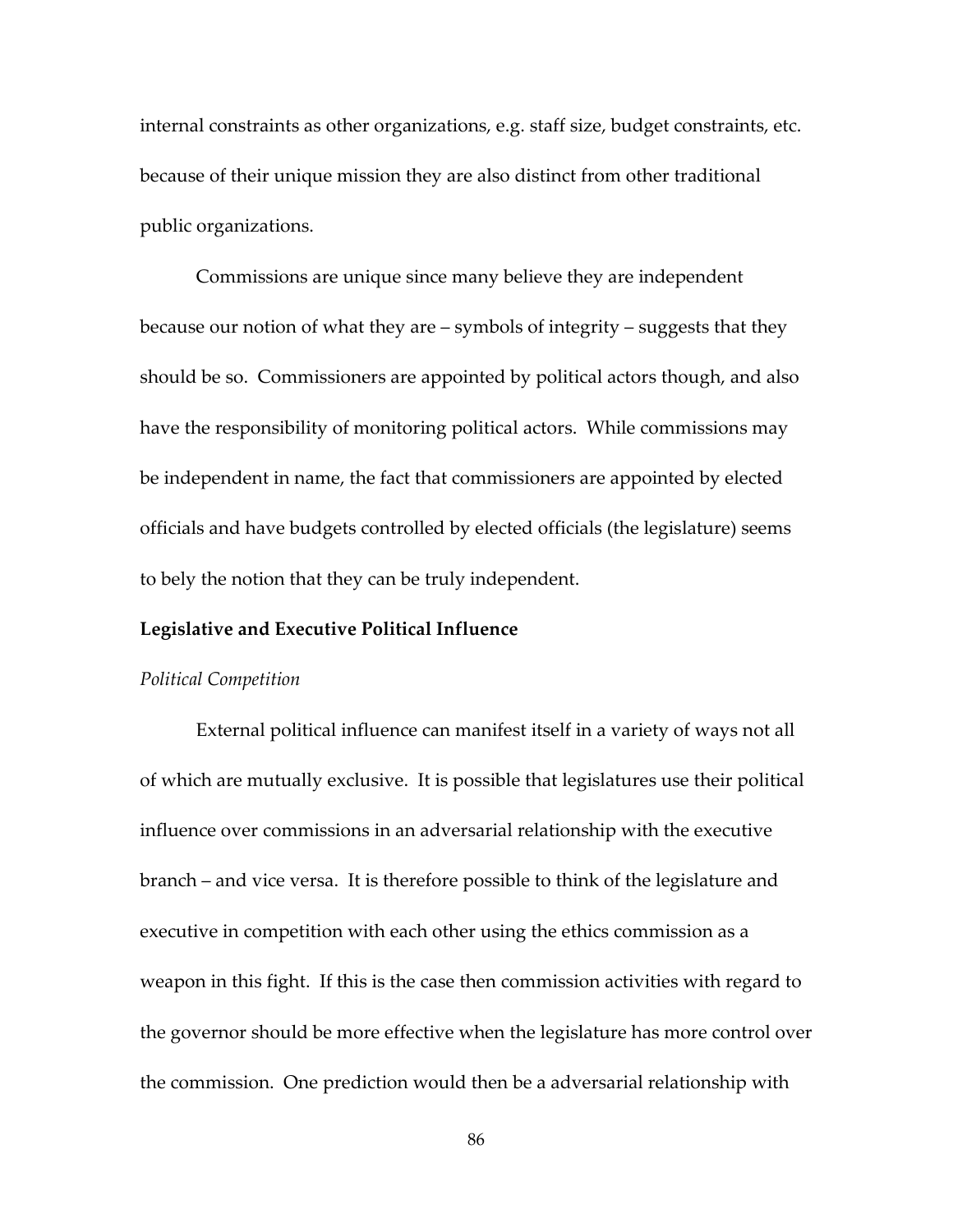higher legislative (executive) influence associated with more effective monitoring of the executive (legislature)

#### *Avoidance of Oversight*

A second alternative is that elected officials are not necessarily in competition with one another, but utilize their political influence as a way to draw attention away from themselves. This would mean that when there is greater political influence from the legislature then there would less perceived effectiveness of monitoring over the legislature. However this by itself would say nothing about the perceived influence of the governor – and vice versa. *Singular Control* 

A third alternative is that both of the above scenarios are correct. This process would involve the legislature (executive) drawing attention away from itself but focusing attention on the executive (legislature). This means that elected officials use their influence to avoid scrutiny of their own branch while at the same time directing scrutiny towards the other branch. If this is the case then the level of perceived political influence from a given branch (legislature or executive) should be largely proportional to the perceived effectiveness of monitoring of that branch.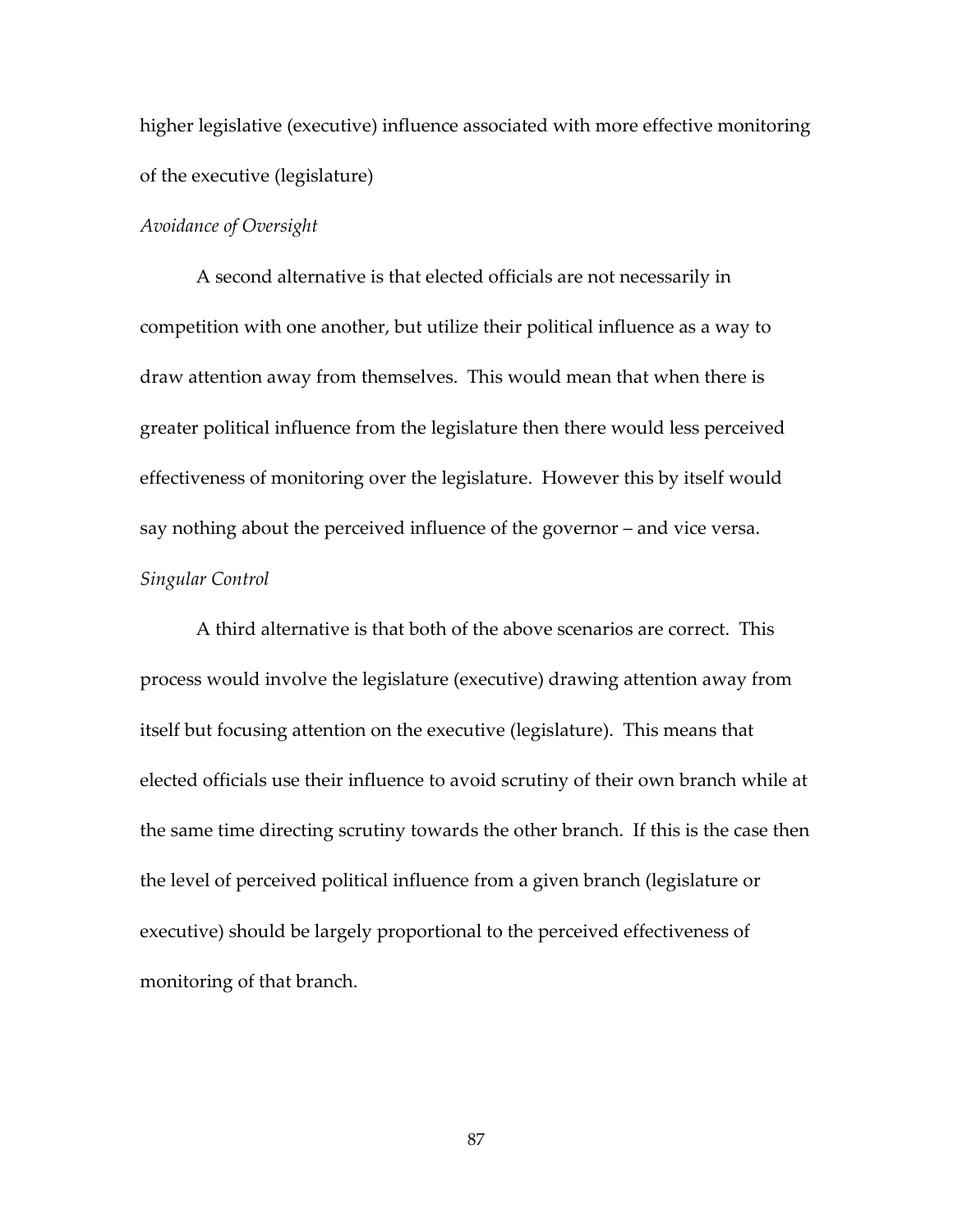### **Ethics Commissions**

Ethics commissions in the US largely have their origin in the years just following the Watergate scandal (Rosenson 2003). The popular view of ethics commissions is that they reinforce public confidence in both public and political institutions. Specifically, commissions keep political and elected officials honest by shining a bright light on their activities. The argument is that these commissions highlight potential violations of ethics laws; shine a bright light on conflicts of interest, and allow citizens to verify the integrity of officials and their actions. This logic works if the risk of exposure is greater than the reward of the corrupt activity. Of course this ideal is seldom met. In reality ethics commissions tend to follow a compliance checklist of requirements and prohibited behaviors. Even then, disclosures are left unexamined, conflicts of interest are not resolved (or disclosed) and public information may not be available (Lewis & Gilman, 2012).

As examples of the above, the Center for Public Integrity (2012) found that since Tennessee established an ethics commission in 2006 it has yet to investigate a single claim. Also, in 2011 North Carolina State Representative Stephen LaRoque pushed for loosening of billboard regulations despite the fact that the company he owned, LaRoque Management Group, had connections to the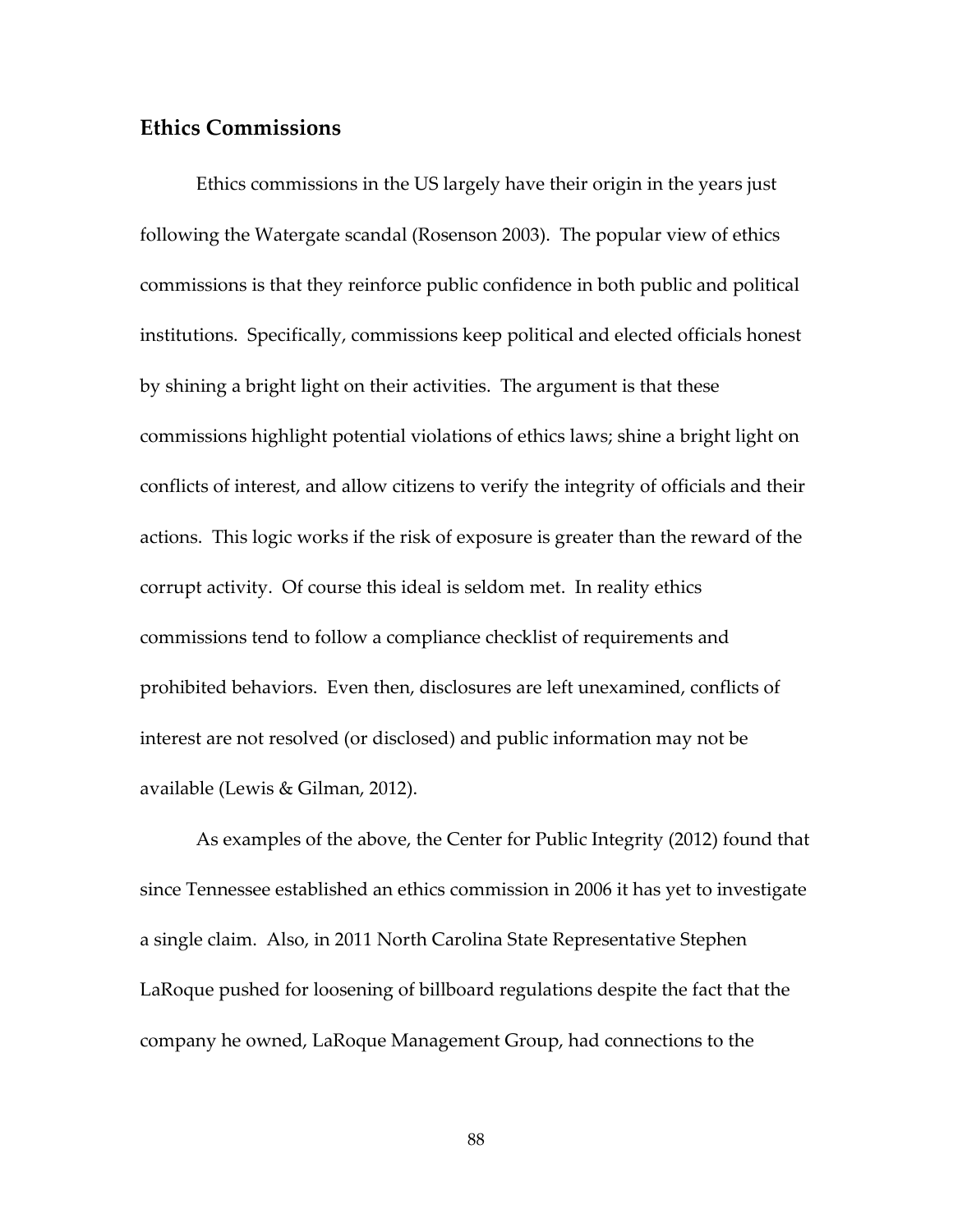billboard industry $\mathfrak{b}.$  There are structural and budgetary arguments for these failings. While structure shapes the formal powers of elected officials over ethics commissions, this formal power in turn shapes the effectiveness of the commissions and their exercising of oversight power.

Ethics commissions and their powers are path dependent. Subsequently these commissions tend to take on similar institutional structures and rules. They have similar powers because the public has similar expectations about what constitutes ethical behavior but not well formed expectations – they are mostly symbolic relating to quid-pro-quo and the like. Given this, arguments about public expectation only go so far in explaining why commissions take the actions they do, or why some are perceived as more(less) effective than others. The public does not appoint commissioners on an ethics commission; nor do they have any role in determining an ethics commission's oversight powers. These activities are typically the purview of elected officials who empower ethics commissions through laws, appoint the commissioners, can remove commissioners, and control the commissions' budgets. This relationship makes elected officials more akin to stakeholders, while the public is typically inattentive, absent some focusing event such as a scandal (Rosenson 2003).

l

<sup>6</sup> http://www.scribd.com/doc/79607815/LMG-Balance-Sheet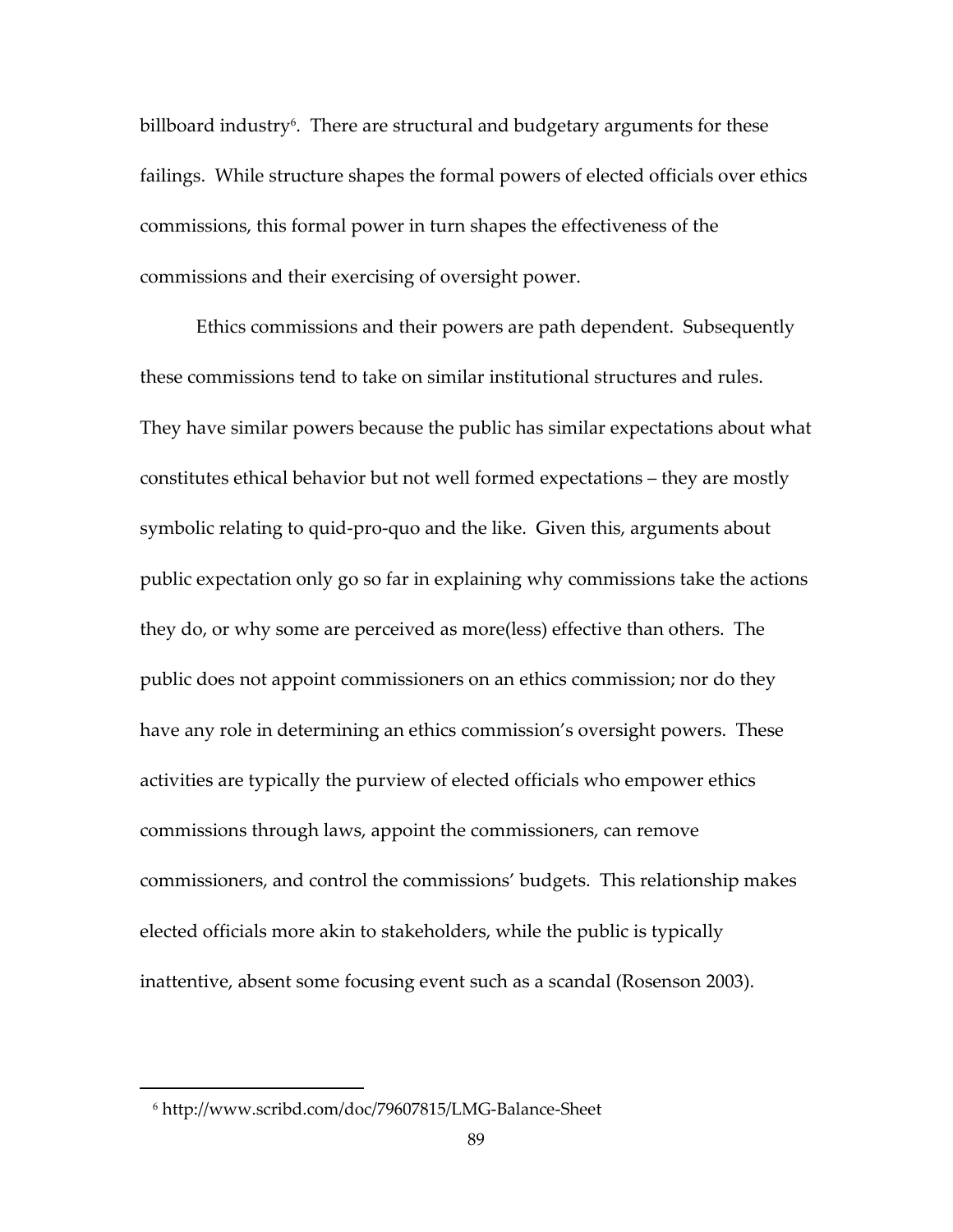#### **Political Control on Commissions**

Ethics commissioners are primarily appointed positions. Even in the cases when a commissioner is not appointed by an elected official they are still selected by people who are appointed by elected officials. For example in Colorado the commission has five members, four of whom are appointed and the fifth that is selected by those four. This is as opposed to South Carolina where the governor appoints nine commissioners, all without a confirmation process.

States display variations in how much appointment authority any branch, or any single actor has in appointing commissioners. This appointment authority is in turn correlated with variation in an ethics commission's autonomy (see chapter3). When the legislature has more control over who sits on the commission there is a stronger perception of political influence over appointments. This is less true when there is greater influence in the executive over who sits on a commission. Relating this to the literature, this is arguably because the executive is seen as the "locus of control" in state government (Niemi, Stanley and Vogel 1995; Hale 2013). As such, the attempts by a single unitary individual, i.e. the governor, to attempt to overtly control who sits on the ethics commission is more easily traced. Since governors do not want to be seen as corrupt they likely do not appoint overtly biased individuals to sit on commissions.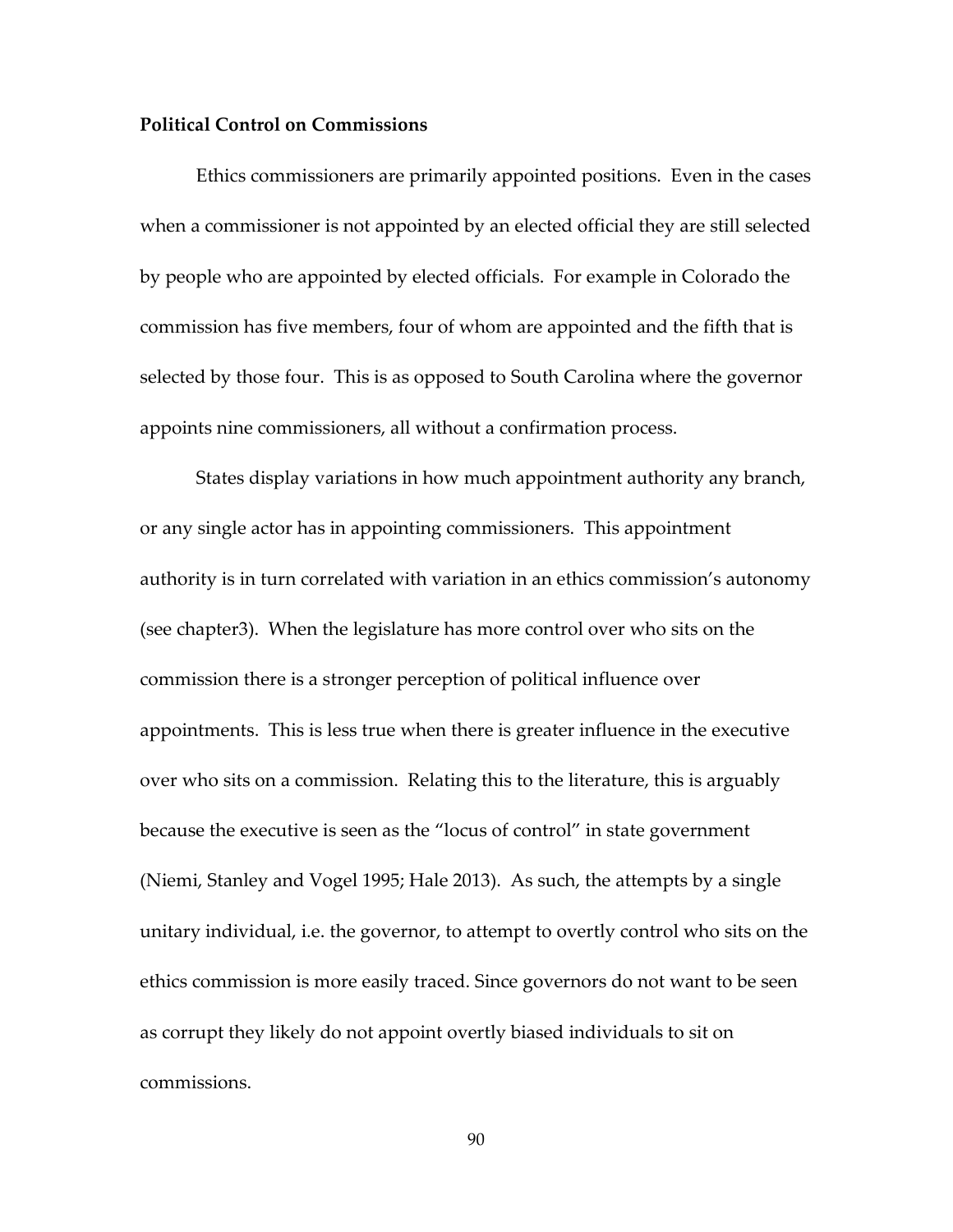Using data from the 2011 State Integrity Investigation, I previously demonstrated that the greater the level of unitary appointment authority for the legislature, the lower the perception that the commission could act autonomously. Using this same data I extend this work by providing evidence that the level of political control over a commission affects the effectiveness of a commission. Meier and Holbrooke (1992) and Maxwell and Winters (2005) have suggested that the existence of regulations such as campaign finance laws have no effect on levels of corruption. Regulations are not always effective or even meaningful though, however the independence of the body tasked with enforcement may do a great deal to enhance the effectiveness of a regulation.

Ethics commissions are generally tasked with addressing and investigating conflicts of interest and indicators of corruption – failure to register as a lobbyist, failure to file financial disclosures, and so on; but this does not mean that all commissions do this equally well given that they are not equally independent. For example the events leading New York Senate GOP Majority leader Joe Bruno's indictment were initially uncovered during the federal investigation despite the fact that the state's legislative ethics commission had requirements that individuals file campaign finance disclosures, and income statements, etc.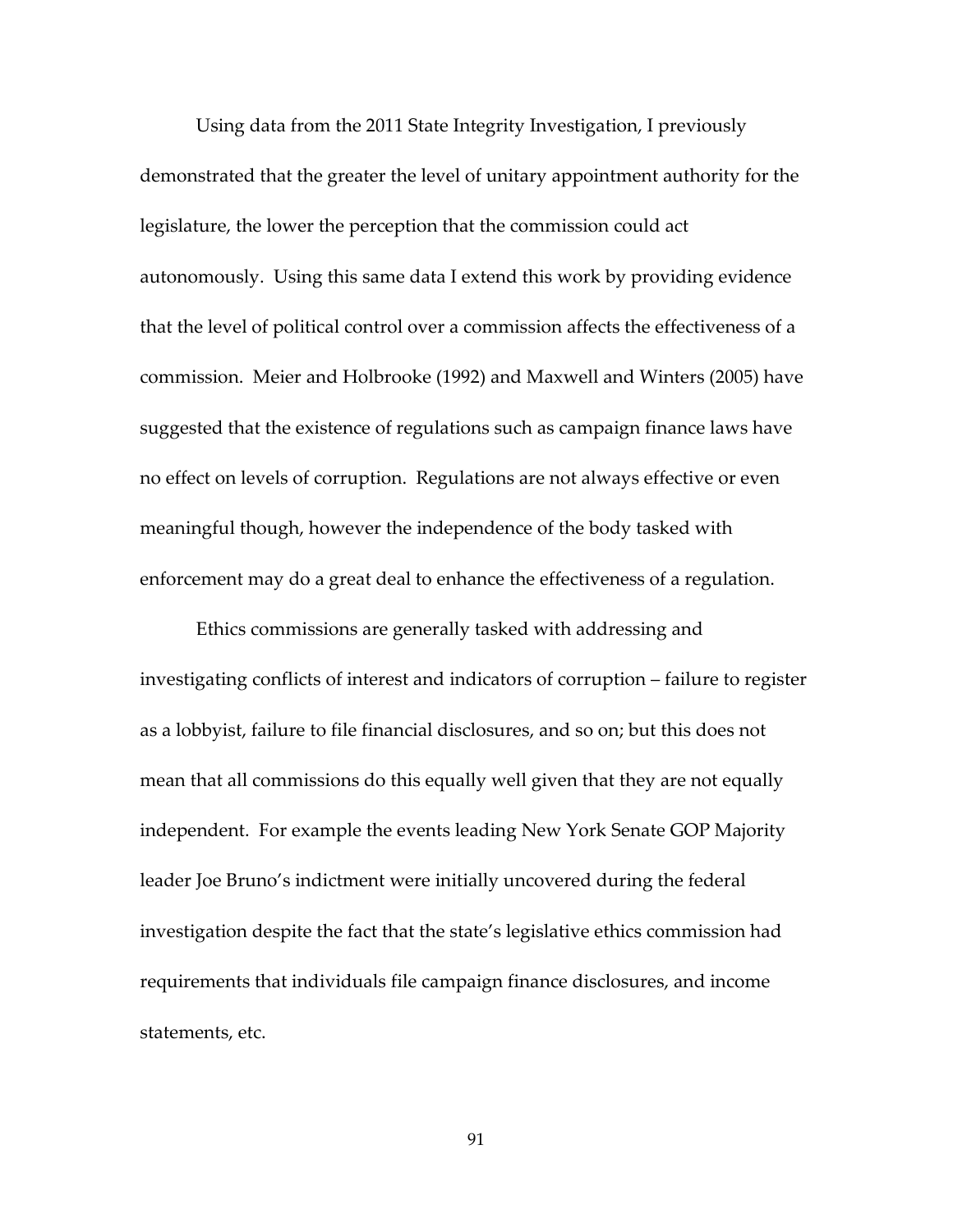### **Commissions in a Management Context**

In this manuscript I claim that commissions as organizations are affected by both internal and external influences. Previous studies in organizational performance have shown that managers in organizations have ample capacity to influence performance (Meier and O'Toole 2001; 2002). Commissioners act in a managerial role on ethics commissions by shaping the patterns of activity on a commission and determining how ethics regulations should be implemented. However commissions are also beholden to political officials; this in turn limits their level of autonomy (see chapter 3). As an aside this likely truer for ethics commissions than other organizations, since a commission has the capacity to harm elected officials through fines, exposure, or just being labelled as corrupt.

 In the previous chapter I demonstrated that when it comes to predicting a commission's level of autonomy, appointment authority appears to have a strong effect on political influence over ethics commissions. The findings suggested that there is more perceived political interference and thus less discretion over how to influence ethics policy, when the branch that is being overseen also has more appointment authority over the commission. Here I extend this assertion and test the effects of political influence over effectiveness.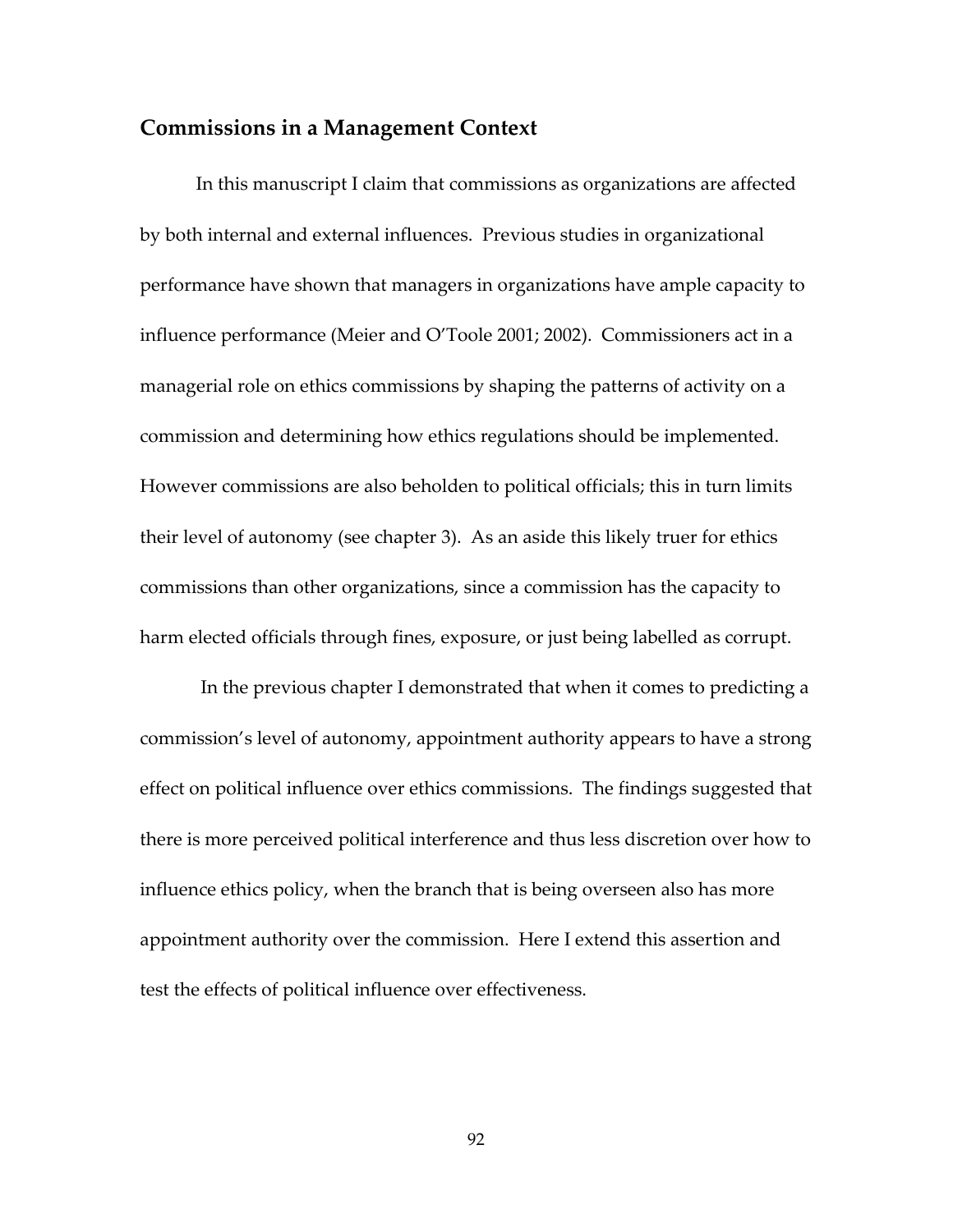In considering the effects of political influence there are several possible paths for how political influence affects a commission's performance. These paths depend on the motivations of those seeking influence.

#### *Evading Scrutiny*

First it is possible that elected officials use their appointment authority to the commission to gain favors or direct attention away from their own activities. Appointees may be friendly to, or easily influenced by, the appointer and will use exercise little oversight over the appointer. This may include pre-clearance of specific activities, a lack of investigations, etc. In any case it should be clear that the effectiveness of a commission's efforts to regulate the executive or the legislature should be related to the political influence that body holds over the commission. This is not a new proposition by itself, but an extension of more general work on the use of appointment authority to control the bureaucracy, e.g. Abney and Lauth (1983), Bowling and Wright (1998), and McCarty (2004).

If this sort of relationship exists then it should manifest itself in how effectively a commission checks a particular branch. That is if the governor has more control over who sits on the commission then the governor has the most appointment authority over the commission and there should be less perceived effectiveness of oversight over the governor's office. The same would be true for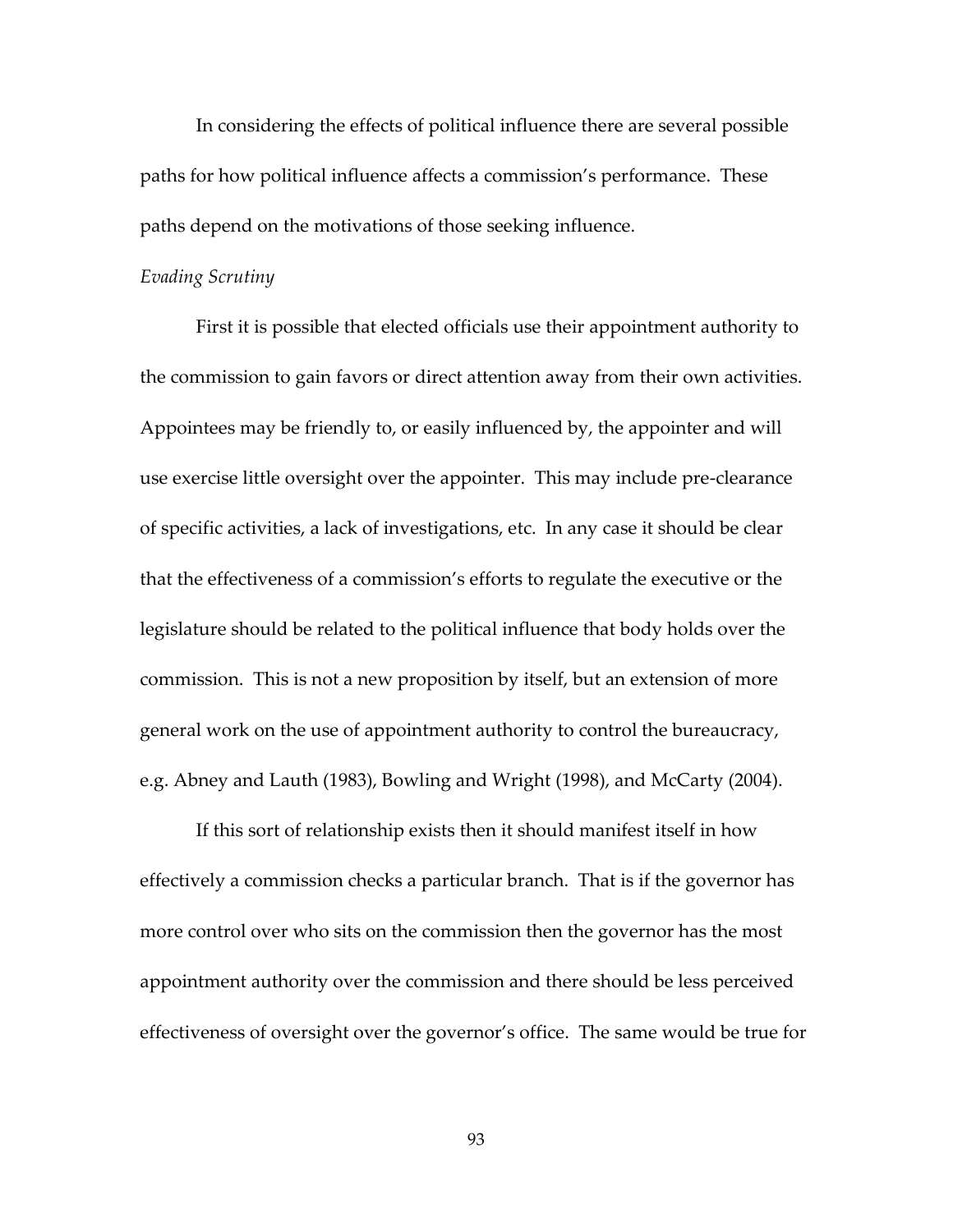the legislature should the legislature have more appointment authority, and thereby more influence.

#### *Political Competition*

We know from Rosenson's (2003; 2005; 2009) works that the legislature is more willing to check the governor than themselves. Additionally, the different branches may see value in going after one another, or may be more prevalent in divided government, i.e. the party in the branch with the most appointment authority may be unified against another branch. For example if the legislature has more influence over a commission then it may see value both in drawing attention away from itself and in directing attention towards the governor. Such relationships have been described as the legislature seeking to use the governor as a symbol and the checking of the governor as a signal that they are serious about combatting corruption (Smith 2011; Rosenson 2009). Furthermore such a relationship is in keeping with the idea of the governor as the "locus of control" in state politics (Niemi, Stanley and Vogel 1995). The actual power of the governor is unimportant in this since governor, as a unitary authority figure, is perceived as having more formal authority than is actually the case.

This type of relationship is about more than using the commission to avoid scrutiny. In this case the commission is used as a tool to go after the other branch. Of course evading scrutiny is not incompatible with an adversarial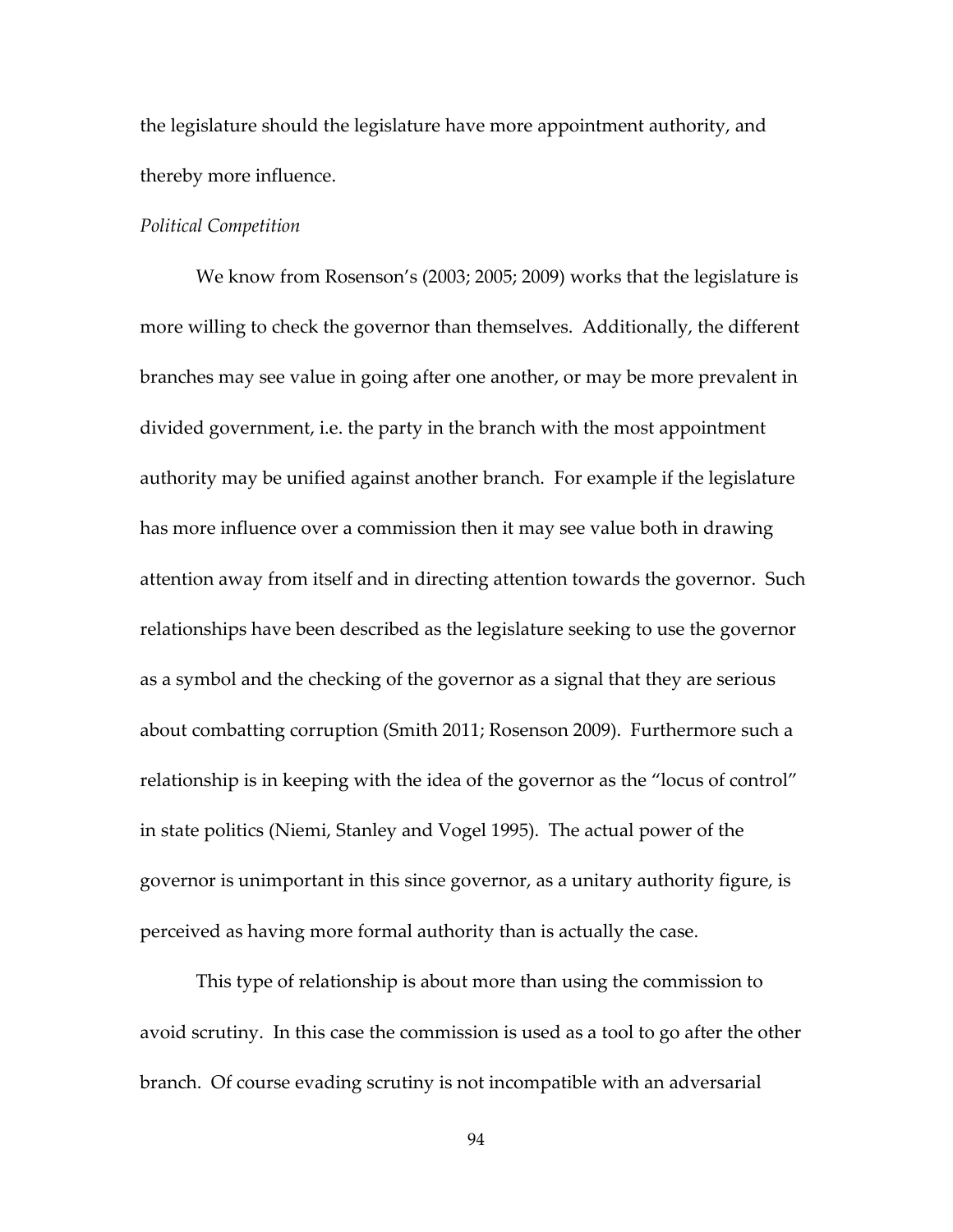relationship. There is nothing about using the commission to go after the other branch that precludes one from directing its attention away from one's own branch – in fact it would seem to be an easier scenario given that commissions have limited resources. From Rosenson's aforementioned work it seems that this is a possibility especially with the legislature. However it is unclear how well the legislature's activities translate into the effectiveness of a commission, or lack thereof, in overseeing a governor. Furthermore it is unclear how, or even if, governors influence commissions as a check on the legislature. On the one hand it is possible that governors would be loath to use their appointment authority to influence the commission towards the legislature. The legislature has more checks over the governor than the governor over the legislature so it may not be worth the risk. Knowing the public's perception of gubernatorial authority though, there may be an incentive for the governor to appear tough on curbing corruption, and so he/she may empower the commission with more means to go after the legislature. Doing this though would likely also provide a means of increasing oversight of his/her own office and so the governor may not wish to take this risk.

Given that commissions have the potential to do harm to elected officials both financially and economically (Rosenson 2003), there is a definite incentive for elected officials to maintain control over commissions. As Rosenson (2003;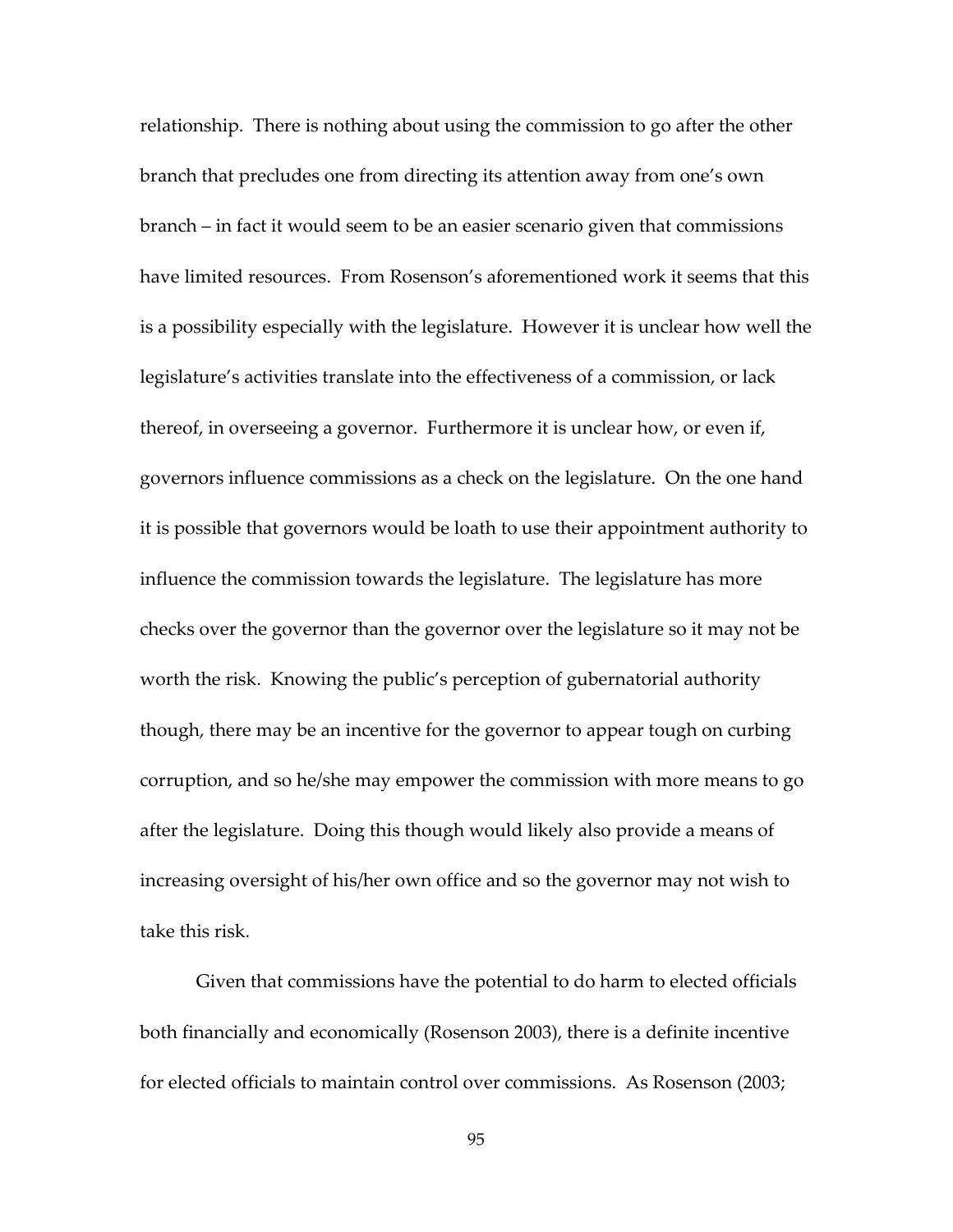2005; 2009) demonstrated, elected officials empower commissions when they perceive that they will not be a threat. It makes sense that these same elected officials would want to ensure that the commissions do not become a threat in the future. In the previous chapter I demonstrated that elected officials will use their appointment authority as a means of political influence over a commission; left unanswered is whether this influence matters with regards to a commission's effectiveness.

#### *Witch Hunts*

There is one final possibility that is most likely the case in the legislature. It is possible that, in the legislature specifically, legislators are self-interested and use the commission as a tool against political rivals. Under this relationship members of the legislature go after other members of the legislature. This creates a collective action problem where individual legislators are acting based on their own interests. In this case the commission goes after other legislators; this in turn prevents the legislature from using its influence to direct attention away from itself. Therefore one would not expect the legislature to act as a unitary branch, but rather to act as individuals within a branch.

Support for this position comes from the literature on legislative delegation at the state level, e.g. McGrath (2012); Krause and Woods (2012); Arai (2012); and Krause (2013). Arguments within this literature require that the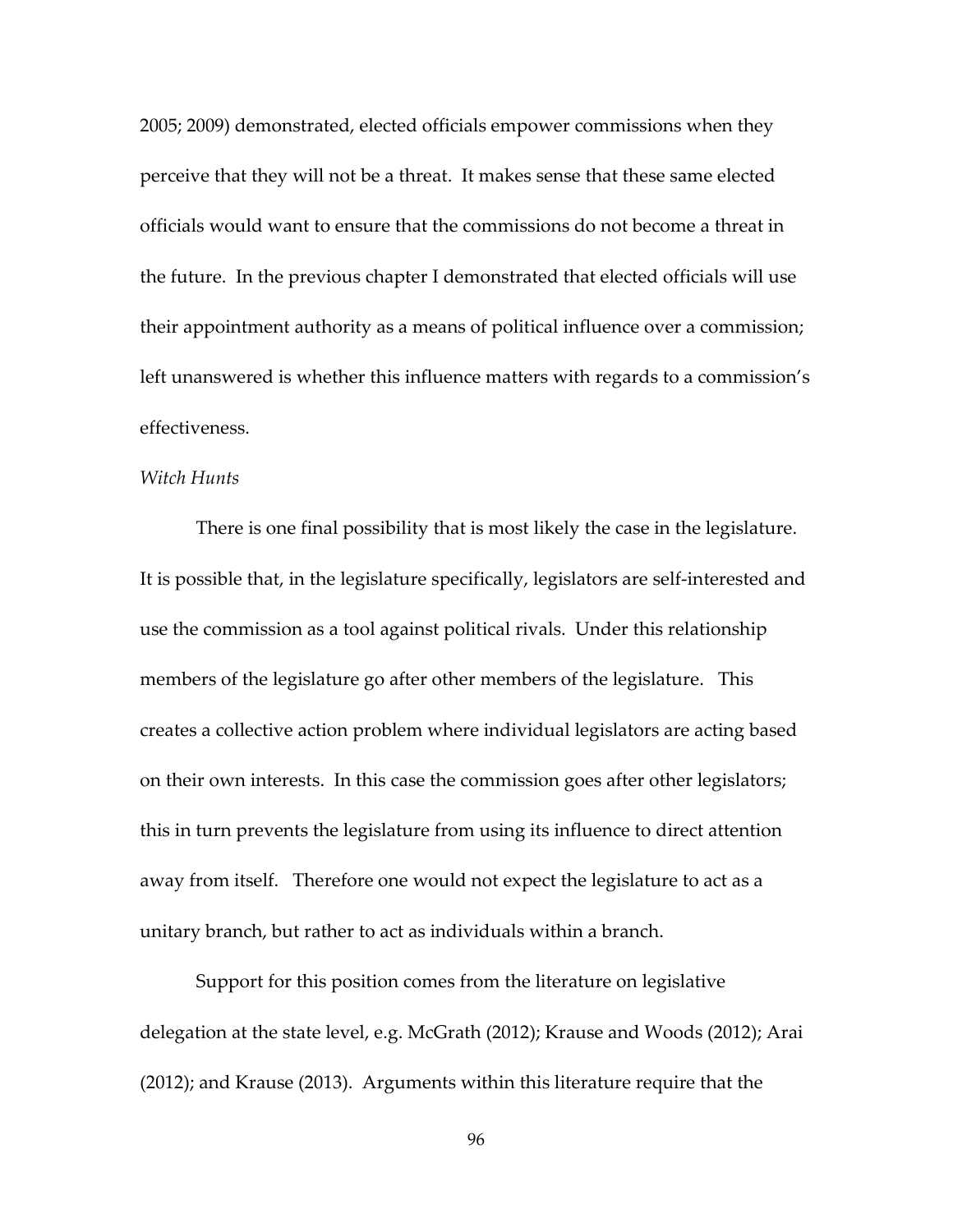bureaucracy be able to perceive the preferences of the legislature in order to be responsive to legislative influence. Because there is not normally a single appointment from "the legislature" considering legislative influence as a single unitary form of influence does not really make sense. Arguing such would assume there is a single voice within the legislature to appoint commissioners, speak for the legislature as a whole, and so on. The reason for this is that while "the legislature" as a body may desire to avoid oversight, individual legislators may seek to expose rivals – e.g. it reveals the ambiguity of legislative control since there are different motivations within the legislature.

### **Hypotheses**

From the above I propose four separate hypotheses to test the theories of a scrutiny evasion relationship, an inter-branch adversarial relationship (while noting that the two are theoretically not mutually exclusive), a relationship categorized by using the commission as tools against political rivals:

## *Evading Scrutiny: As a branch's appointment authority over the ethics commission increases, the perceived effectiveness of regulations overseeing that branch decreases.*

 Under this hypothesis, elected officials seek to influence the commission to benefit themselves but do not use the commission as a tool against another branch. Appointment authority serves primarily as a gatekeeping function to the commission. As a gatekeeping function though it allows elected officials to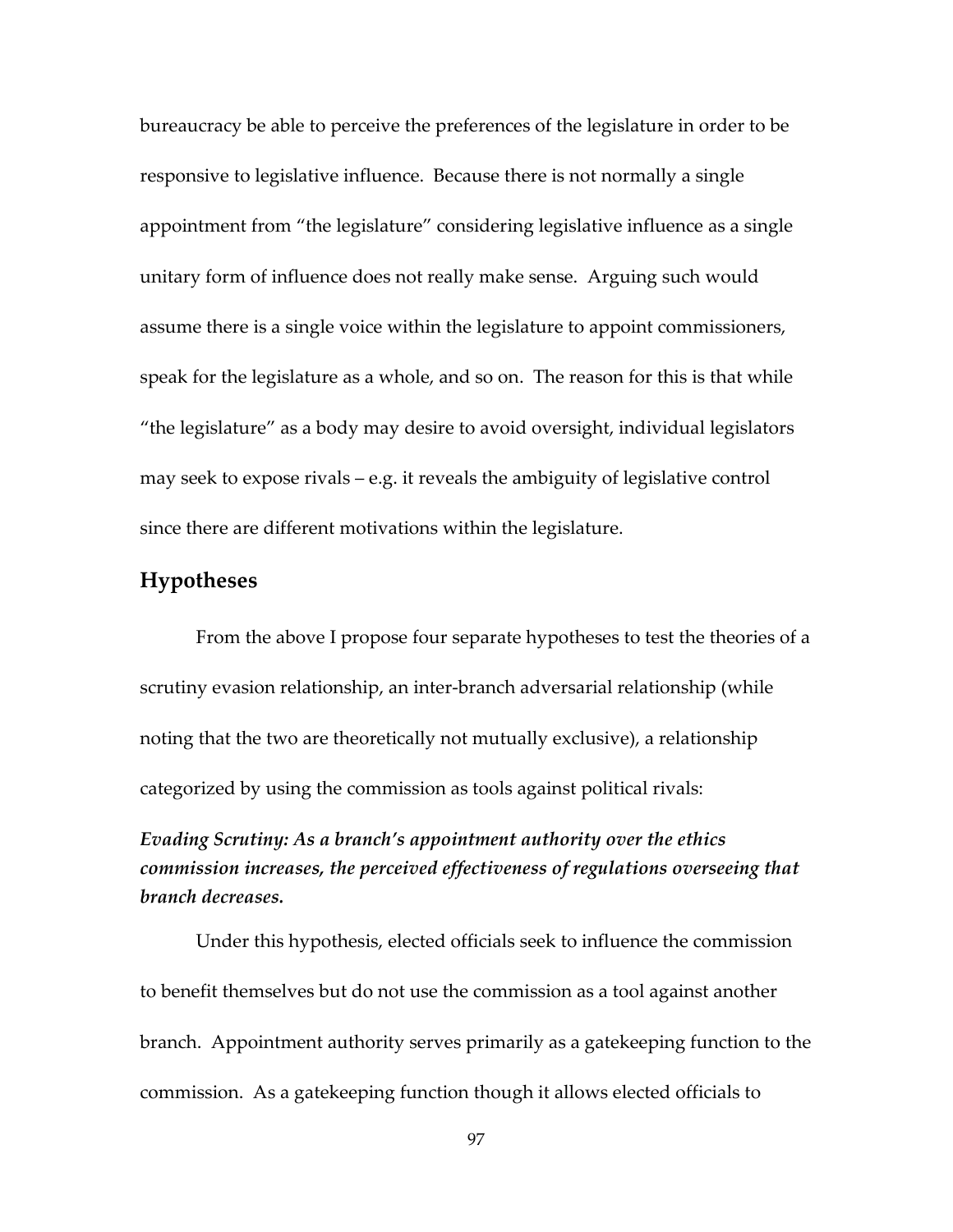screen out individuals who would be outright hostile to them and in turn appoint friendly or easily influenced individuals. Given the above, I expect that as a branch's appointment authority increases the perceived effectiveness of a commission monitoring that branch will decrease.

## *Inter-branch Adversarial: As a branch's appointment authority as a means increases, the perceived effectiveness of oversight over another branch also increases.*

 Under this hypothesis elected officials do not seek direct benefits for themselves. Rather the branch with more appointment power over the commission uses the commission as a tool against the other branch. Again the assumed mechanism at work is the gatekeeper function – elected officials appoint commissioners who are friendly and/or easily influenced. However, under this hypothesis the goal of appointing these types of individuals is not to shield one's-self but to deflect attention and redirect it at the "other" branch.

## *Witch Hunts: As political influence from the legislature increases the perceived effectiveness of regulations overseeing the executive also increases.*

 Under this hypothesis members of the legislature specifically seek to use the commission as tool against other members of the legislature. Therefore one would expect to see appointment authority positively associated with perceived effectiveness because more activity would be getting exposed. Bear in mind this is premised on the notion that effectiveness is equated with exposure rather than on preventing ethical lapses.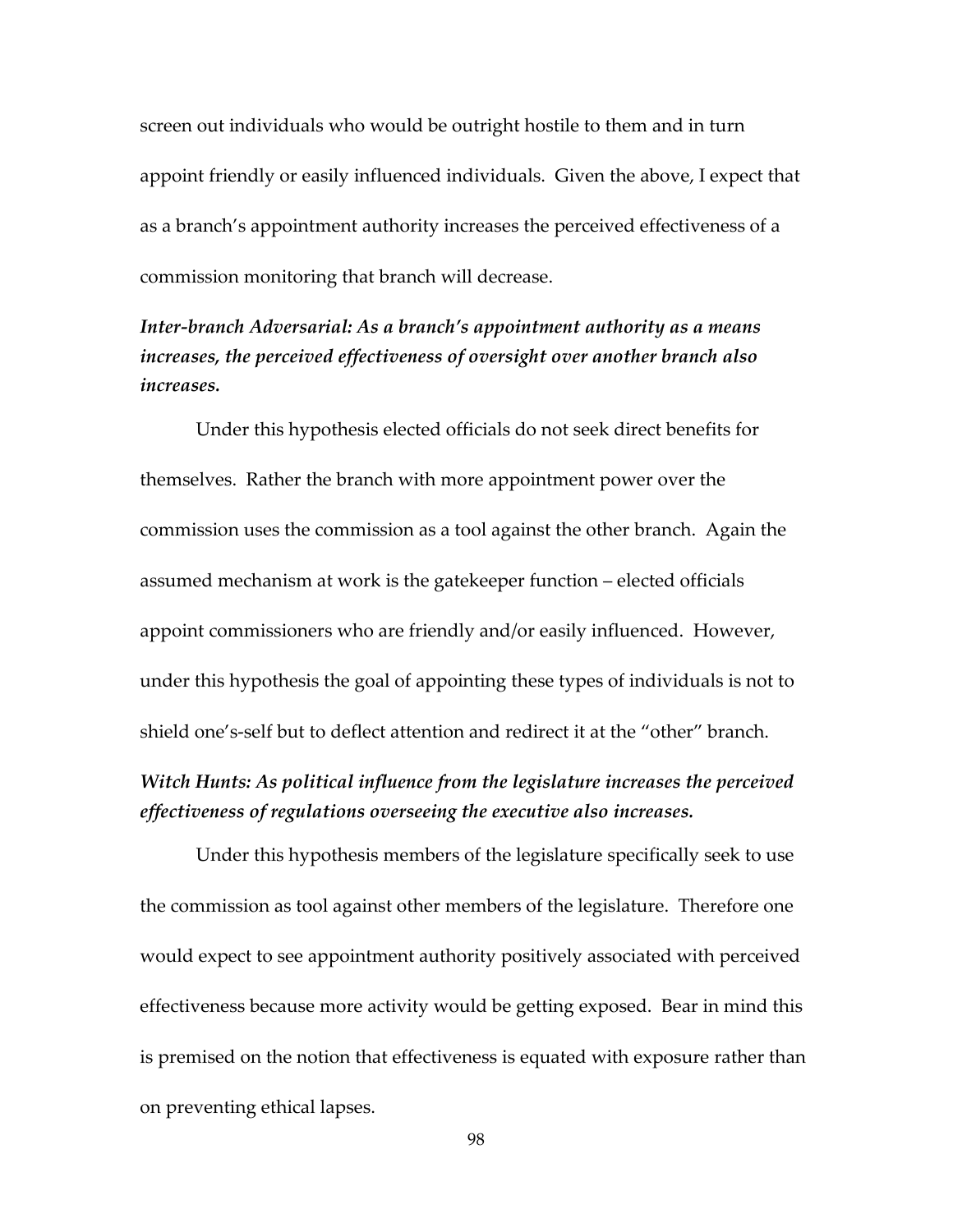# *Resource Dependence: As the capacity of a commission increases, the perceived effectiveness of the commission will increase as well.*

Given that appointment authority serves primarily a gatekeeping function, it is possible for commissioners to be appointed and then "go native." Their ability to do this though is dependent upon the resources available to them. Therefore, a commission's capacity (both financial and staffing) will likely be a determinant of the commission's effectiveness.

### **Research Design**

### **Data & Methods**

 In this section I describe the data used in my models. I begin with the dependent variables. These were already described to a degree in the introduction but I provide a review here – see table 4.1 for the values of the dependent variables. The data come from the 2011 State Integrity Investigation. This survey used 330 questions compiled into 14 categories and 60 subcategories. Of the 14 categories, one dealt specifically with the legislature and one dealt specifically with the executive. A subcategory within both the Legislative and Executive category addressed the effectiveness of regulations over conflicts of interest in each branch – which are a key function of ethics commissions. One subcategory addressed the existence of these regulations, e.g. "Are there regulations governing conflicts of interest by the executive branch (defined here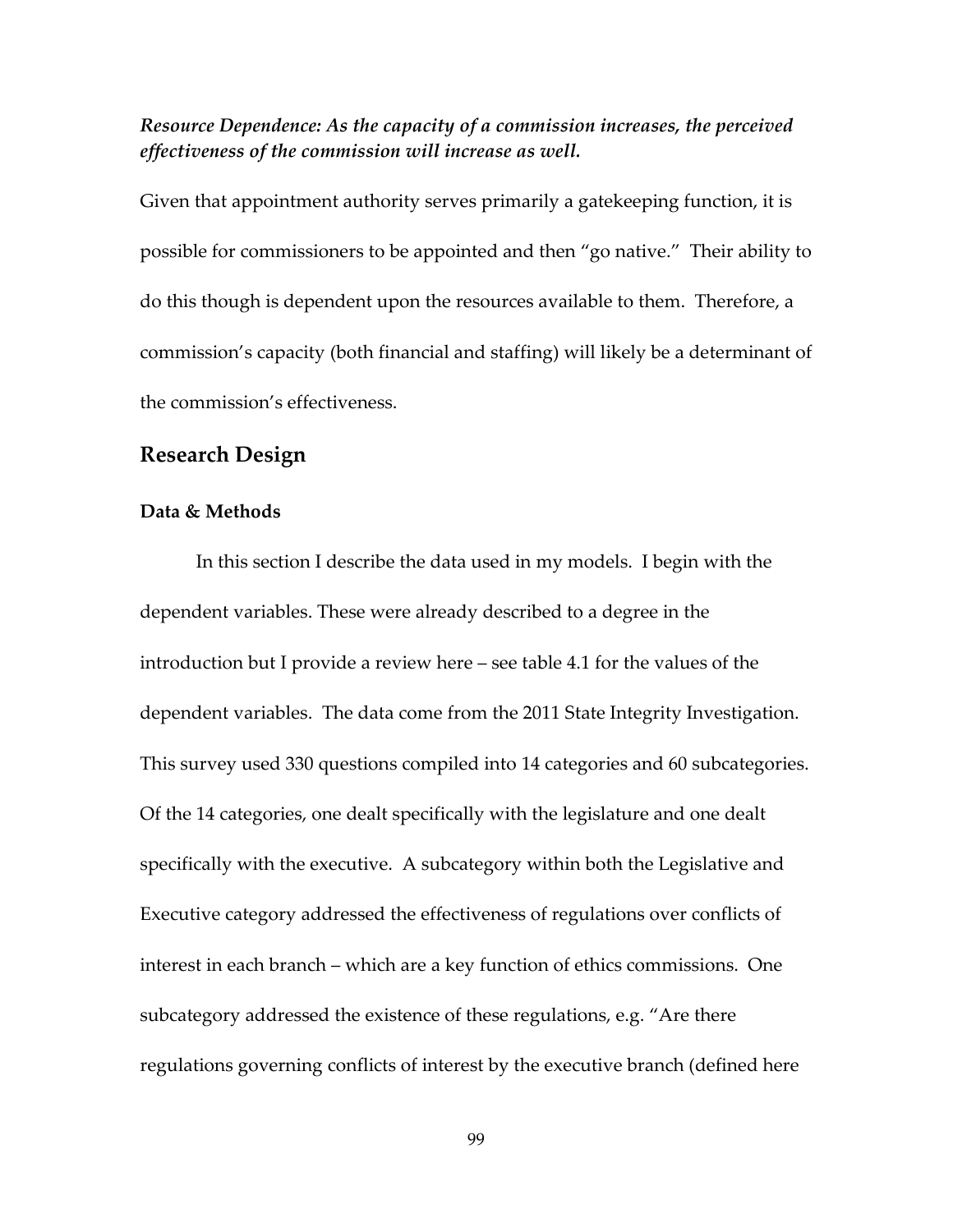as governors and/or cabinet-level officials)? While another addressed the effectiveness of these regulations, e.g. "Are regulations governing conflicts of interest by members of the state legislature effective?" For a list of the questions comprised in each response see Appendix B.

 Both of these categories were created by averaging the ordinal responses of 6 individual questions. To address the issue of averaging up ordinal responses, my initial approach was to conduct a polychoric factor analysis on each category. However the Very Simple Structures criterion indicated severe overfactoring, i.e. 7 factors from 12 questions. Because of this I resort to using an aggregate index which is simply the average of the responses from each question. In practice this is just the subcategory score from the survey<sup>iii</sup>. Grice (2001) and DiSteffano, Zhu and Mindrilla (2009) both suggest this approach when overfactoring is present. Also, both note that while this approach is not ideal, it is fairly standard practice for studies involving factor analysis. For list of the aggregate index scores for each state see table 4.1. One immediately notices that the scores for the executive are on average higher. This is consistent with Rosenson's (2003) previous findings that elected officials are more likely to empower commissions when they perceive that they will not be a threat to them. What is at issue is whether there is a systematic difference between the two branches based upon political influence over the commission. Specifically, do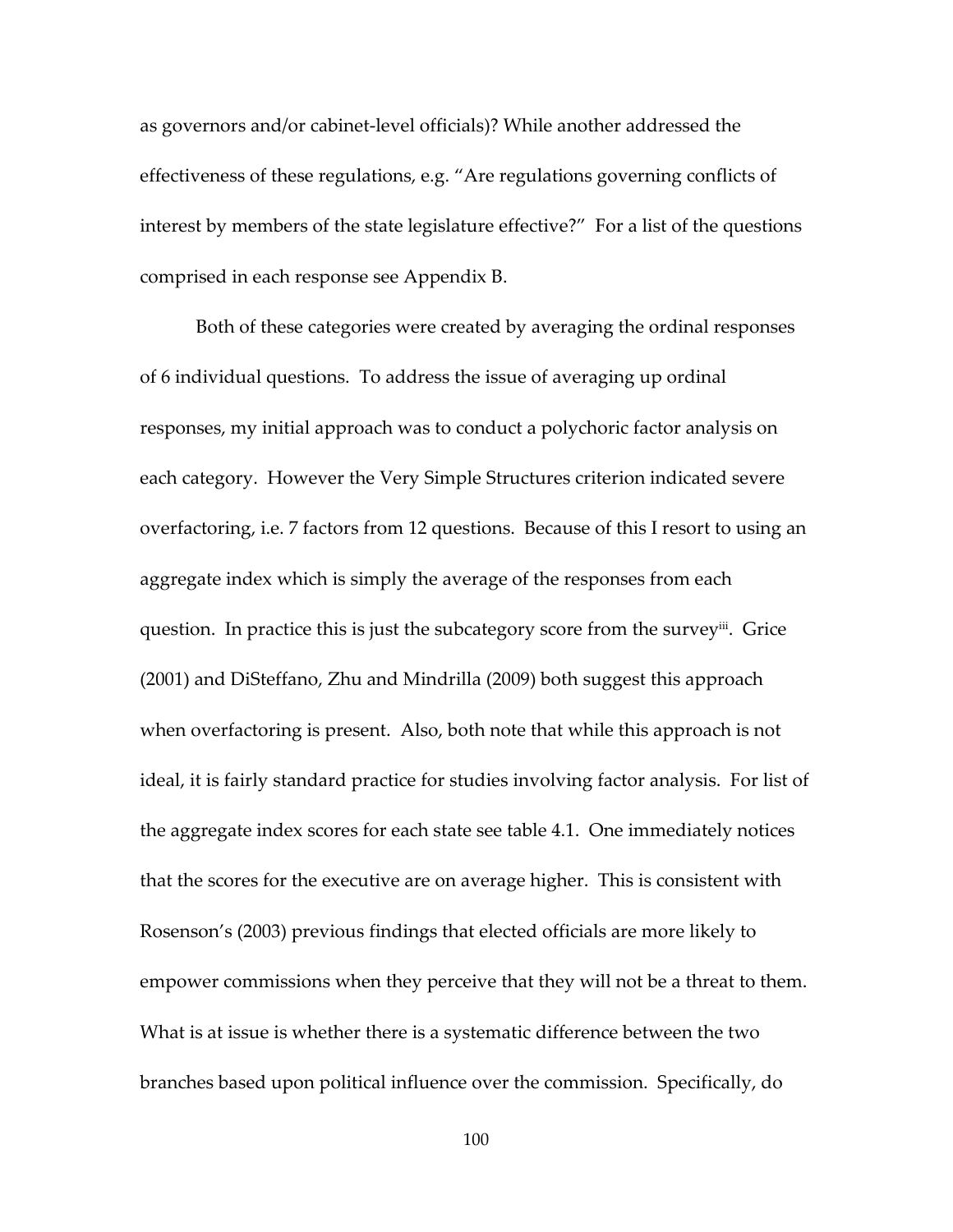the executive and legislative branches use the same method of influence over an ethics commission but for different ends? The prior constraint implied here is that ethics commissions have many masters with diffuse influence from the legislature, but a unitary master in the governor. Both sets of masters seek to influence the commission, but to what end? Are the ends different for the legislature than the executive?

|                     | Variables                         |                                    |
|---------------------|-----------------------------------|------------------------------------|
| <b>State</b>        | Executive oversight is effective. | Legislative oversight is effective |
| Alabama             | 65.000                            | 41.667                             |
| Alaska Gov          | 50.000                            |                                    |
| Alaska Leg          |                                   | 16.667                             |
| Arkansas            | 55.000                            | 33.333                             |
| California          | 60.000                            | 33.333                             |
| Colorado            | 70.000                            | 33.333                             |
| Connecticut         | 75.000                            | 41.667                             |
| Delaware            | 75.000                            | 8.333                              |
| Florida             | 55.000                            | 29.167                             |
| Georgia             | 25.000                            | 8.333                              |
| Hawaii              | 65.000                            | 33.333                             |
| <b>Illinois Gov</b> | 55.000                            |                                    |
| Illinois Leg        |                                   | 25.000                             |
| Indiana             | 45.000                            | 25.000                             |
| Iowa                | 65.000                            | 41.667                             |
| Kansas              | 45.000                            | 37.500                             |
| Kentucky Gov        | 60.000                            |                                    |
| Kentucky Leg        |                                   | 29.167                             |
| Louisiana           | 60.000                            | 41.667                             |
| Maine               | 35.000                            | 20.833                             |
| Maryland            | 30.000                            | 33.333                             |
| Massachusetts       | 50.000                            | 62.500                             |
| Michigan            | 55.000                            | 45.833                             |
| Minnesota           | 35.000                            | 33.333                             |
| Mississippi         | 25.000                            | 33.333                             |
| Missouri            | 65.000                            | 45.833                             |

**Table 4.1. Dependent Variables for Models**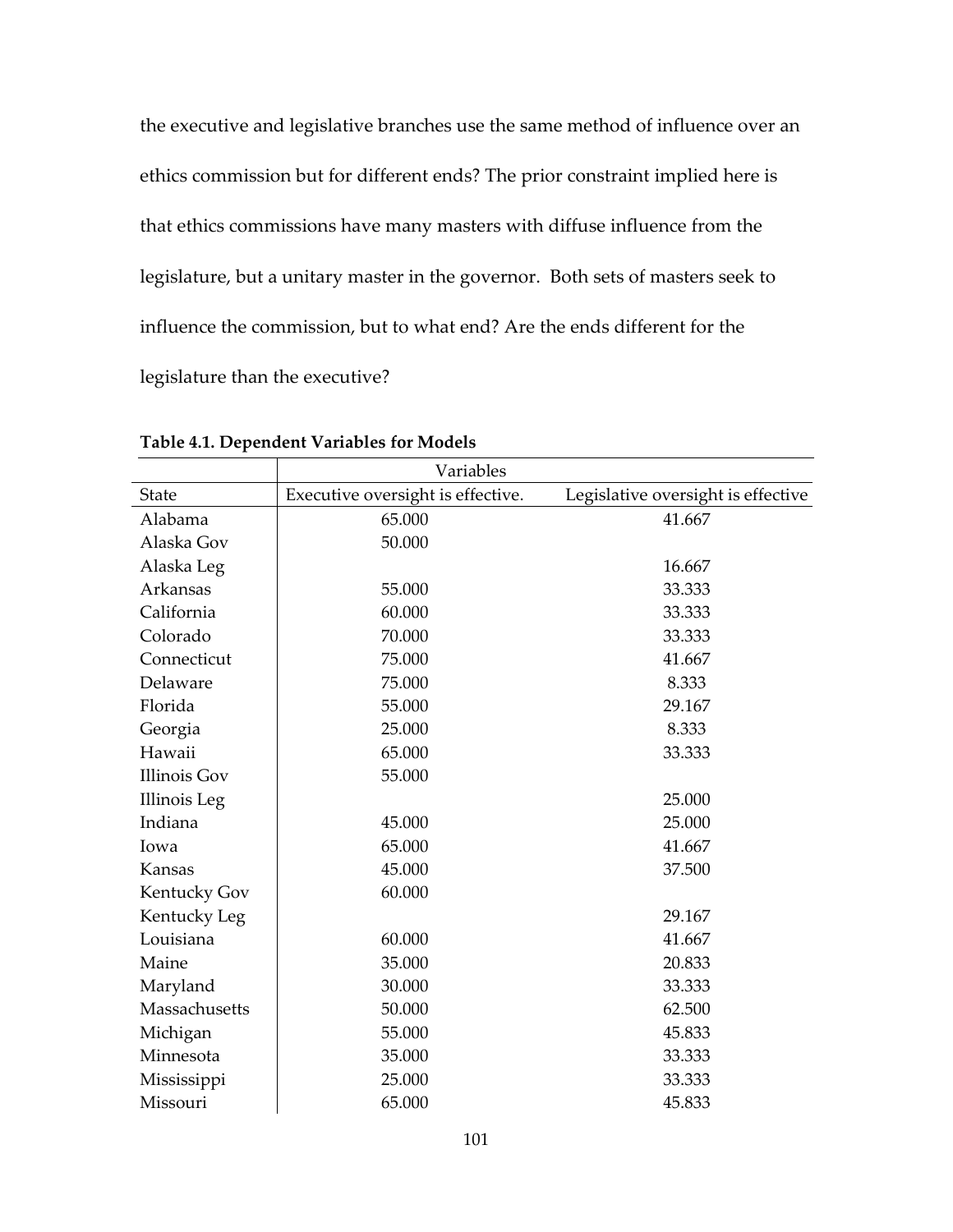|                       | Variables                         |                                    |
|-----------------------|-----------------------------------|------------------------------------|
| <b>State</b>          | Executive oversight is effective. | Legislative oversight is effective |
| Montana               | 60.000                            | 41.667                             |
| Nebraska              | 45.000                            | 25.000                             |
| Nevada                | 40.000                            | 25.000                             |
| New Jersey            | 90.000                            | 45.833                             |
| New York Gov          | 35.000                            |                                    |
| New York Leg          |                                   | 41.667                             |
| North Carolina        | 55.000                            | 16.667                             |
| Ohio                  | 40.000                            | 16.667                             |
| Oklahoma              | 40.000                            | 33.333                             |
| Oregon                | 35.000                            | 0.000                              |
| Pennsylvania          | 40.000                            | 16.667                             |
| Rhode Island          | 60.000                            | 25.000                             |
| South Carolina        | 25.000                            | 50.000                             |
| Tennessee             | 60.000                            | 45.833                             |
| Texas                 | 10.000                            | 12.500                             |
| Utah                  | 70.000                            | 20.833                             |
| <b>Washington Gov</b> | 60.000                            |                                    |
| Washington Leg        |                                   | 62.500                             |
| West Virginia         | 50.000                            | 37.500                             |
| Wisconsin             | 65.000                            | 50.000                             |

# **Explanatory and Control Variables**

### **Political Influence**

My key explanatory variable is a commission's freedom from political interference. To measure this I use a question from the SII, "In practice, members of the agency or set of agencies tasked with enforcing state ethics rules are protected from political interference." This response was rated on a five point ordinal scale from Strongly Disagree (1) to Strongly Agree (5). Recall that this was the dependent variable in the previous chapter and increases in an elected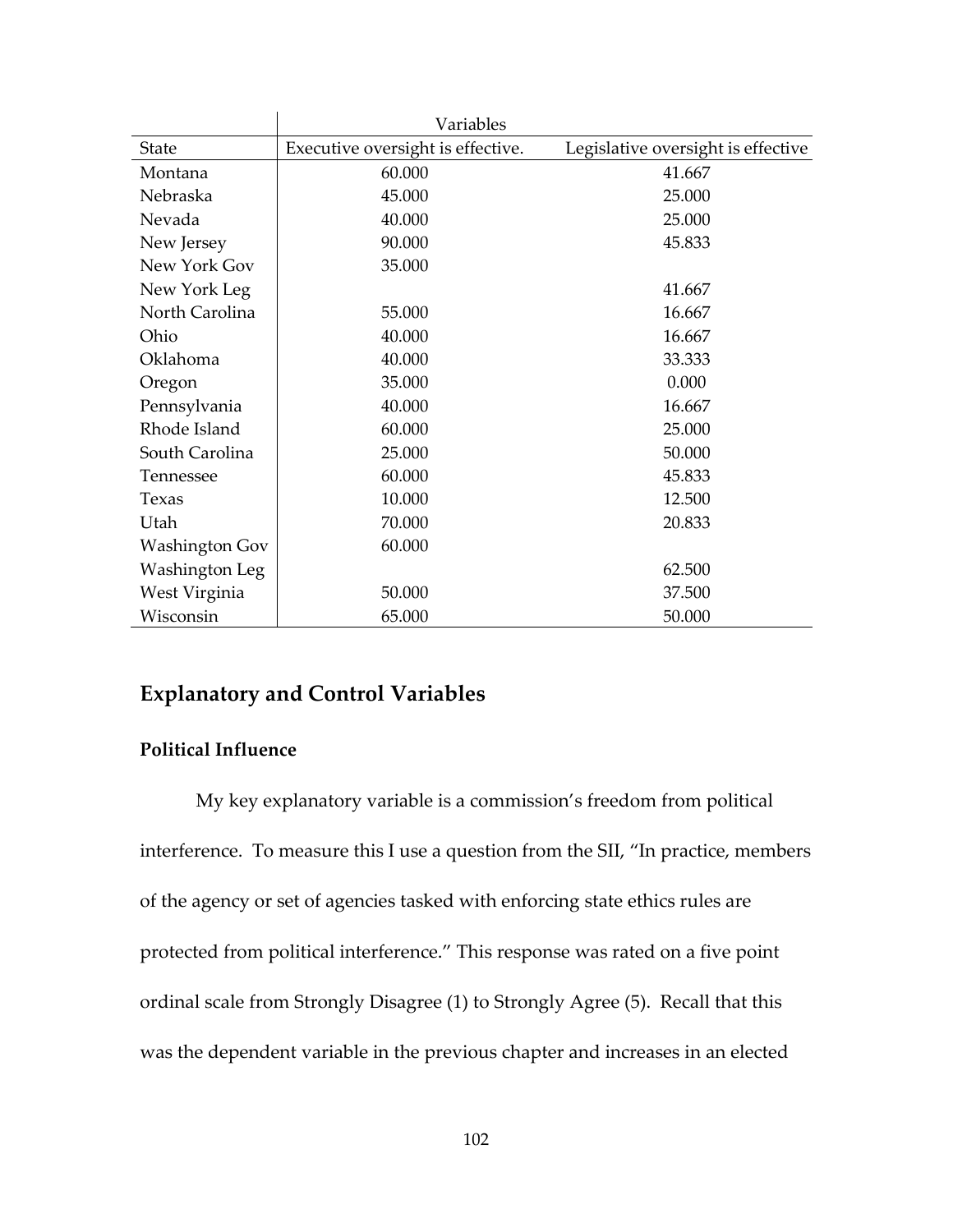officials' appointment power was significantly associated with decreases in perceived freedom from political interference.

Using the direct measure will not provide any indication of how appointment authority affects political interference which in turn affects the effectiveness of the commission. This is because the question was general to the commission, not specific to any single branch. To get at branch-specific measures I use the estimated effect of appointment authority on freedom from political interference as my explanatory variable to measure how appointment authority as a means of political influence affects the effectiveness of a commission, i.e.  $P(Y_{1-5})$ |Appointment Authority<sub>L,E</sub>. This is the predicted probability of a respondent giving the response that they actually gave given the effect of the variable for appointment authority (all other variables are held at their mean). There are two reasons for using this approach: (1) I reduce the risk of autocorrelation while preserving the intent of the ordering; and (2) I capture the effects of appointment authority on perceived freedom from political interference. This is ostensibly a two-stage estimation, however a two-stage least squares model cannot be estimated here since the first variable is ordinal and there is not agreement on how to treat the error term produced from a first-stage ordinal model and the second-stage model is not (Borjas and Sueyoshi 1993). In my model I use the first-stage predicted probability for freedom from political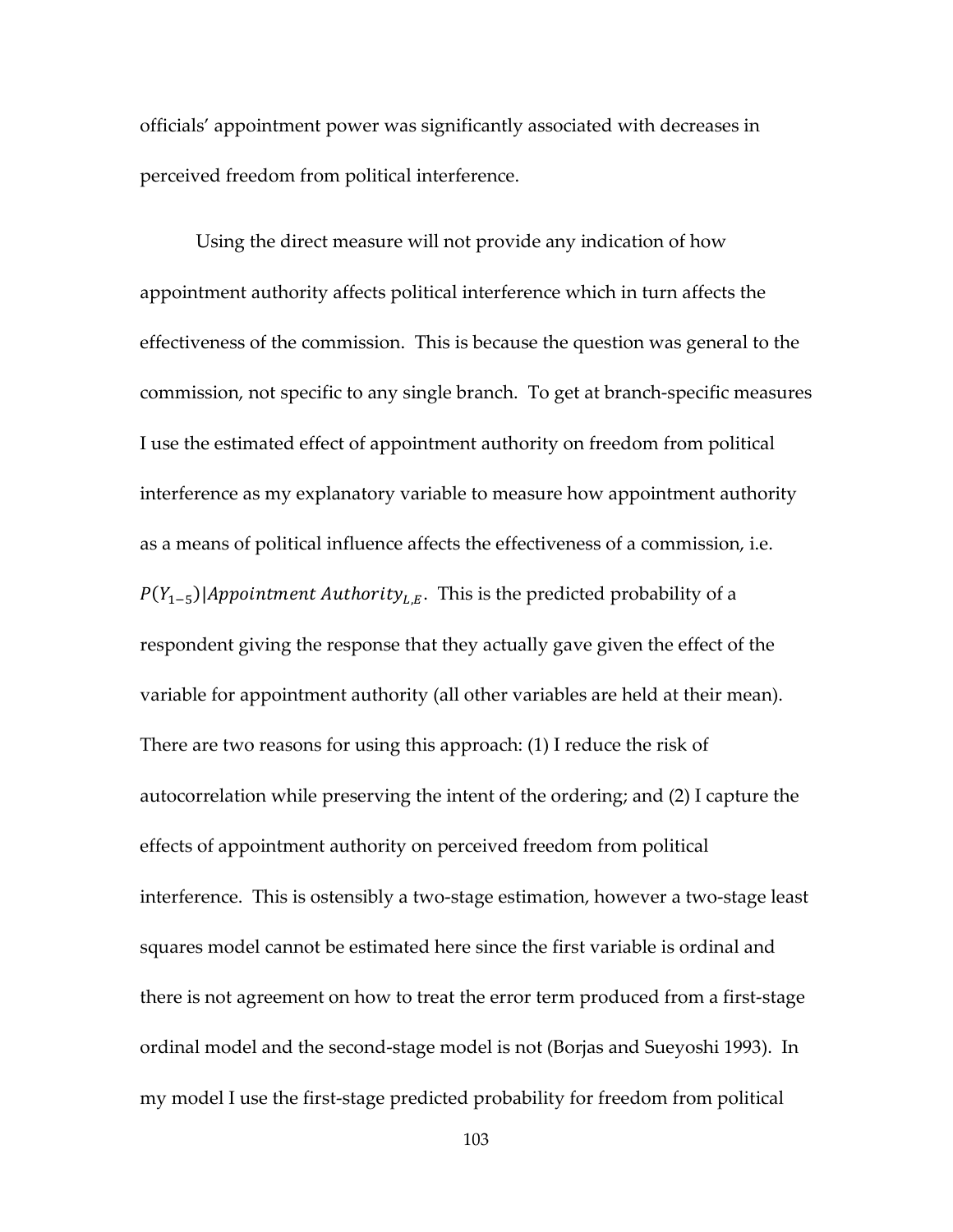interference given a branch's appointment authority. In the second stage model, the linear regression, I incorporate these predicted individual probabilities as an additional explanatory variable. Langbein (2012) demonstrates this approach as a remedy to problems of selection bias. I term this variable "Political Influence" since it is capturing the effects of Legislature's and Executive's chief means of wielding power over the commissions.

In my model I use a variety of controls. These controls are designed to account for both organizational capacity including staffing capacity and financial capacity. I also control for spatial factors that predict state-level corruption and the interest in politics from state to state.

#### **Internal Constraints**

#### *Budgets*

Budgets tend to be blunt instruments in trying to elicit policy change (Behn 2003) but a lack of resources may also shape what a commission is capable of doing. Smith (2003a) argues that legislatures use their ability to assign tasks (administrative strategy) and control the budget commissions have to accomplish those tasks, as a means of weakening commission oversight. In the previous chapter I showed that budget and staffing were significant predictors of political influence over a commission. The functional form of those measures was different than what I use here though. To explain political influence I used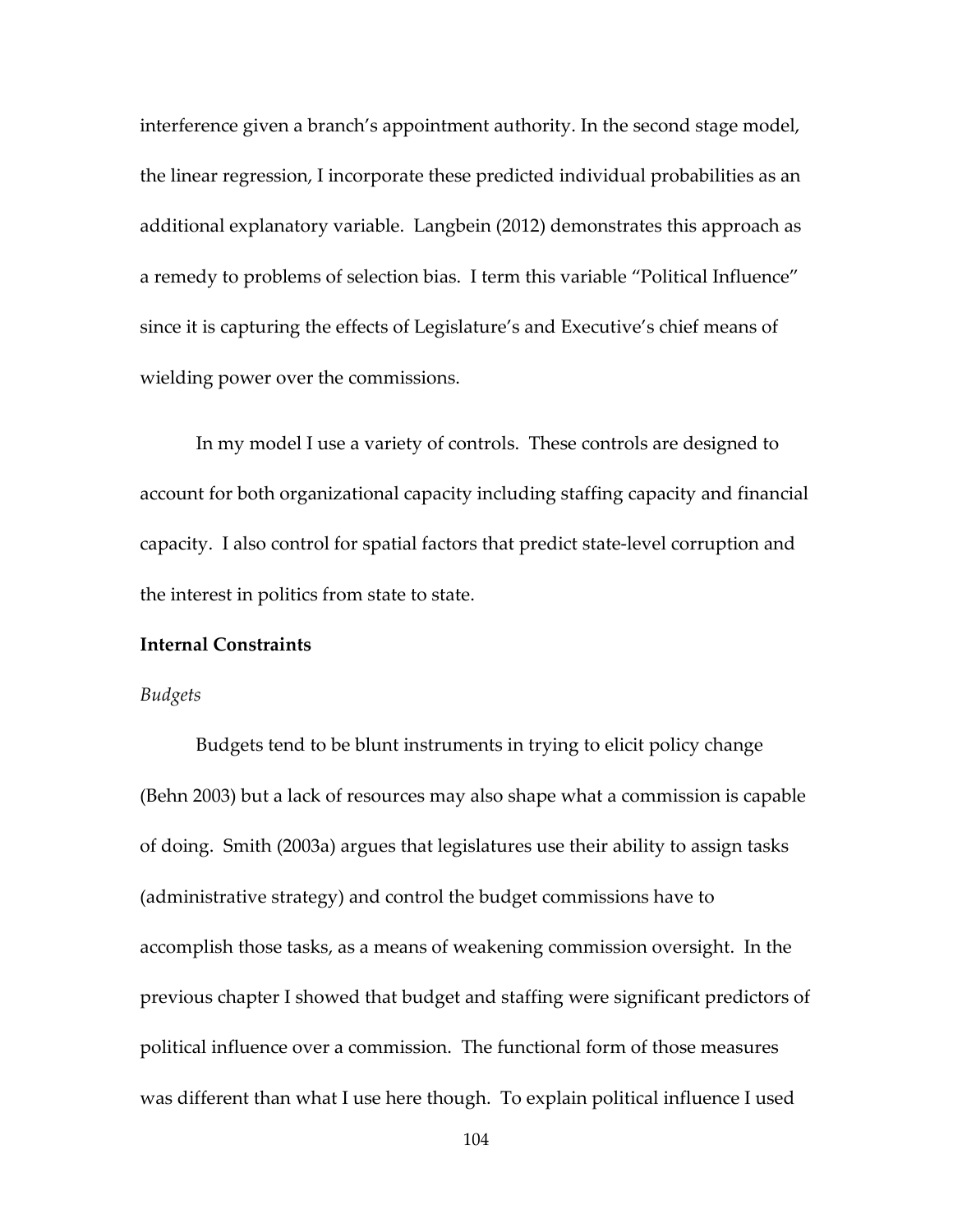measures of financial capacity and staffing capacity that included the proportion of the logged budget going towards a given number of activities, and the proportion of staff per a given number of activities. Because my concern here is not autonomy but the effectiveness of monitoring specific branches I use different functional forms to model this relationship. For budget, I use  $\frac{\log Budget}{n\text{ Monitored}}$ in order to capture the budget per monitored individual – note that this functional form was not shown to be significant in predicting my measure for autonomy<sup>iv</sup>.

The size of a state is not reflected in the size of its legislature. For example, Georgia has 236 legislators, whereas Minnesota has 201, South Carolina has 170 and New York only has 213. However the size of the commission's budget is tied to the size of the state, hence the log transformation. Without this transformation the data skew more towards more populous states and the mean does not provide good representation of all states.

### *Staff*

Monetary resources are one constraint on a commission's effectiveness, but another is staffing. Although budget and staffing are obviously linked they are not perfect predictors of one another. For example a smaller staff with more lawyers may cost about as much as a larger staff with more educators. Additionally staff size, like budgets, can be an indicator of how seriously certain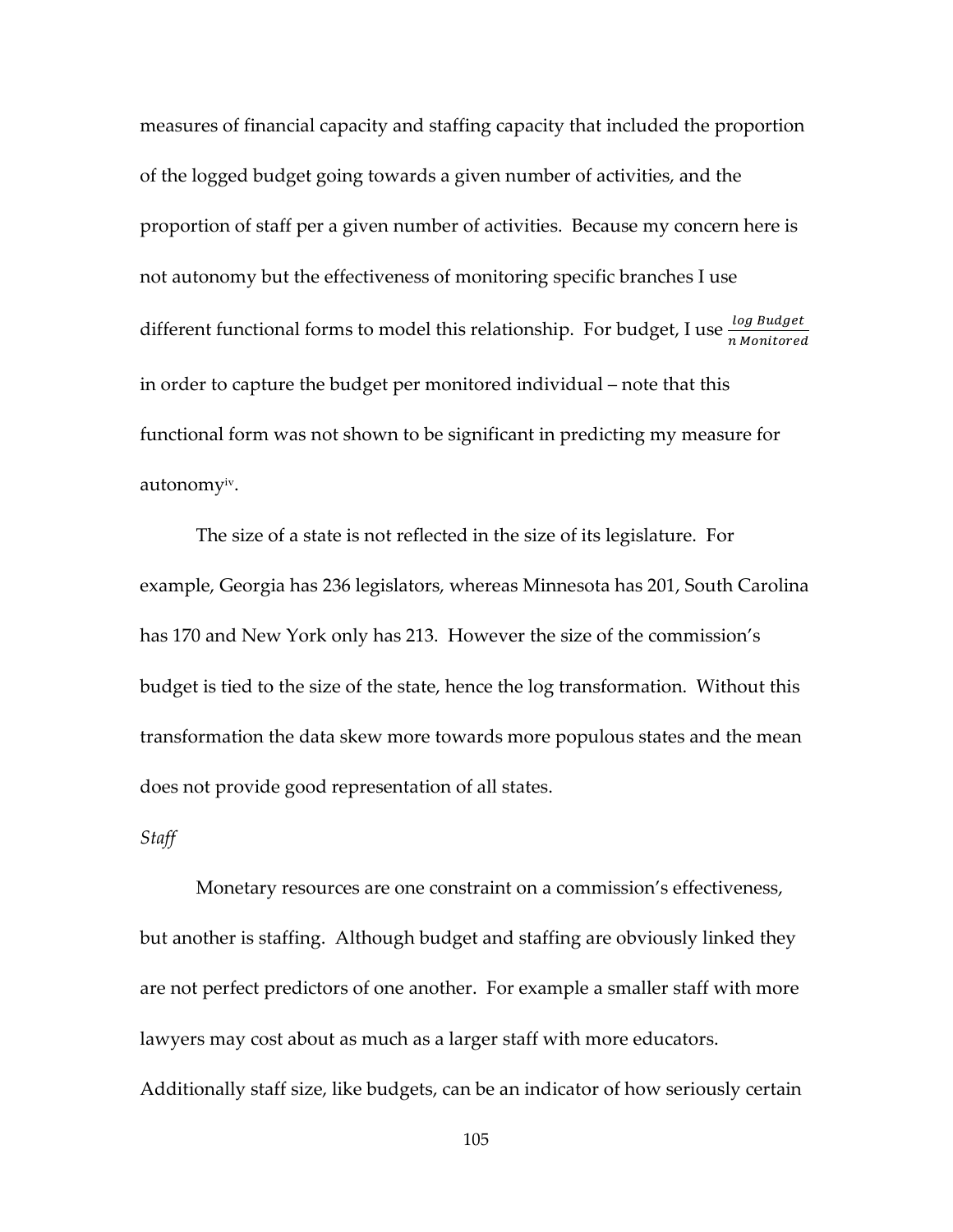activities are taken (Rhodes 1994). Therefore staff size should be considered as another marker of resources available to commissions. An improved measure would be to count the number of lawyers or regulators versus the number of educators or administrative staff in a commission. However reliable staffing counts were unavailable.

In the previous chapter I treated staff size as a function of the budget as a predictor of autonomy, i.e. the capacity of staff as a function of the budget explained autonomy. Because I use the predicted probability from the first model as an explanatory variable in this model, I use a different functional form of staffing for two reasons. First, to avoid autocorrelation and second, because my dependent variable is about avoiding conflicts of interest, as the ratio of staff to number monitored increases there are likely more chances for conflicts of interest to occur. My measure is,  $\frac{Staff Size}{n$  $\frac{5(a)}{n$  Monitored<sup>-</sup>

Commission structure may have an impact on how much an elected official can exert political influence. For example, agencies that are established in statute and have appointed agency heads may have more cover from political influence than commissions that exist as a subsidiary of an elected branch. Commissions are "independent" bodies established under an elected branch – so a commission may have the legal distinction of being a part of the executive or legislative branch. Agencies are established as separate legal entities that can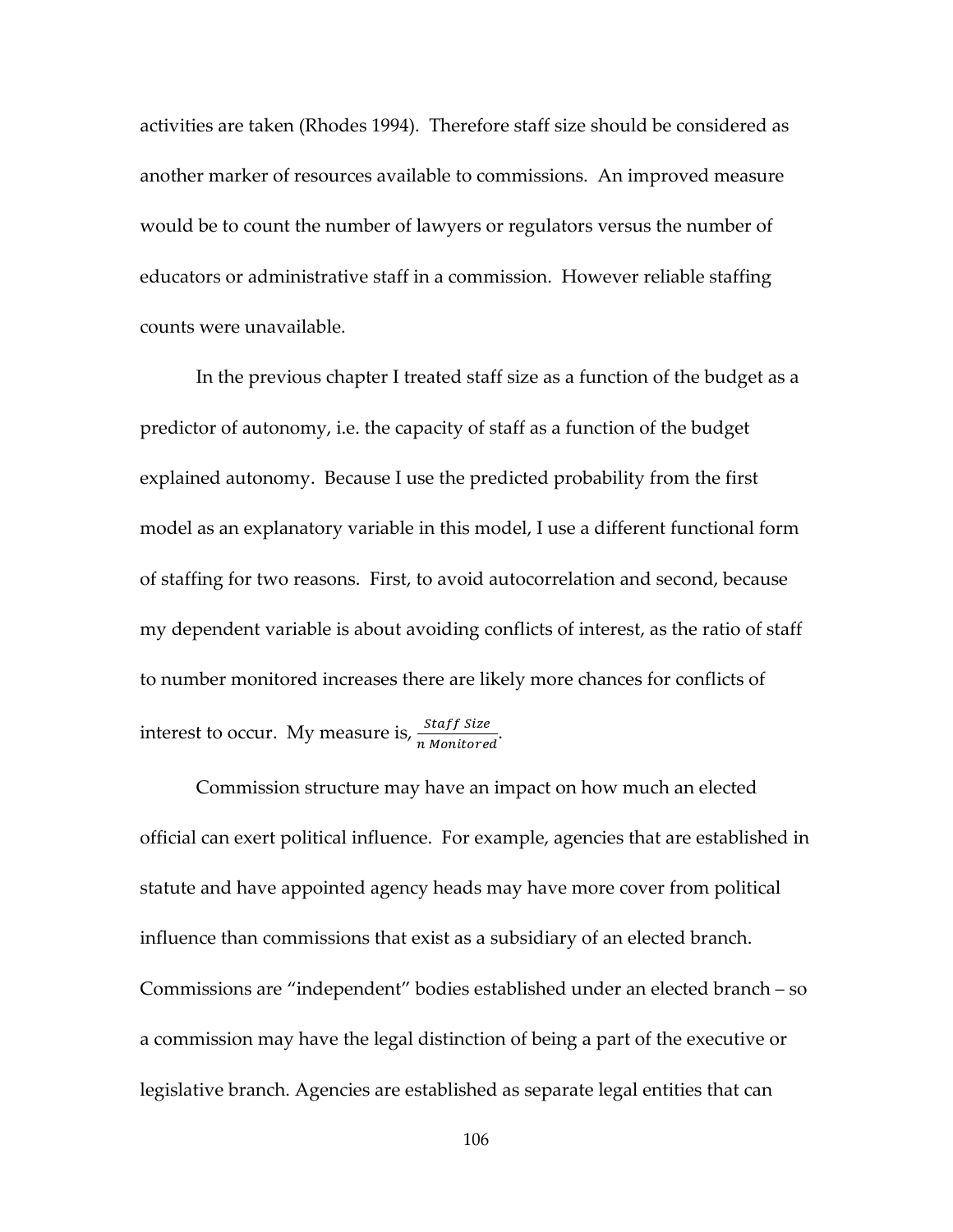exercise more independence from legislative or executive control. As such these distinctions may be important in how much influence can manifest itself. To capture these distinctions I use a dichotomous measure based upon whether the body in question is an agency established in statute with a line-item in the state budget, or if it is a commission with a budget that is a flow-through from a political branch (1 if an agency, 0 if a commission).

### *Regulations Exist*

Because I am using a dependent variable which asks about the effectiveness of regulations, I include a control for whether or not regulations exist. Obviously if the regulations do not exist then counting them as being ineffective would bias the results. Because my dependent variable is an aggregate of questions about the effectiveness of regulations, this variable is an aggregate of the questions for the existence of those regulations. It could be the case that a particularly strong commission exposes misdeeds as a matter of practice rather than being empowered by regulations. That is, one commission may only investigate when some compliance or filing standard has not been met; while others may be more proactive in their investigations. In addition to these concerns, Rosenson (2003) showed that the legislature is more likely to pass regulations overseeing the executive than the legislature. After all some commissions are established by the legislature but only have the authority to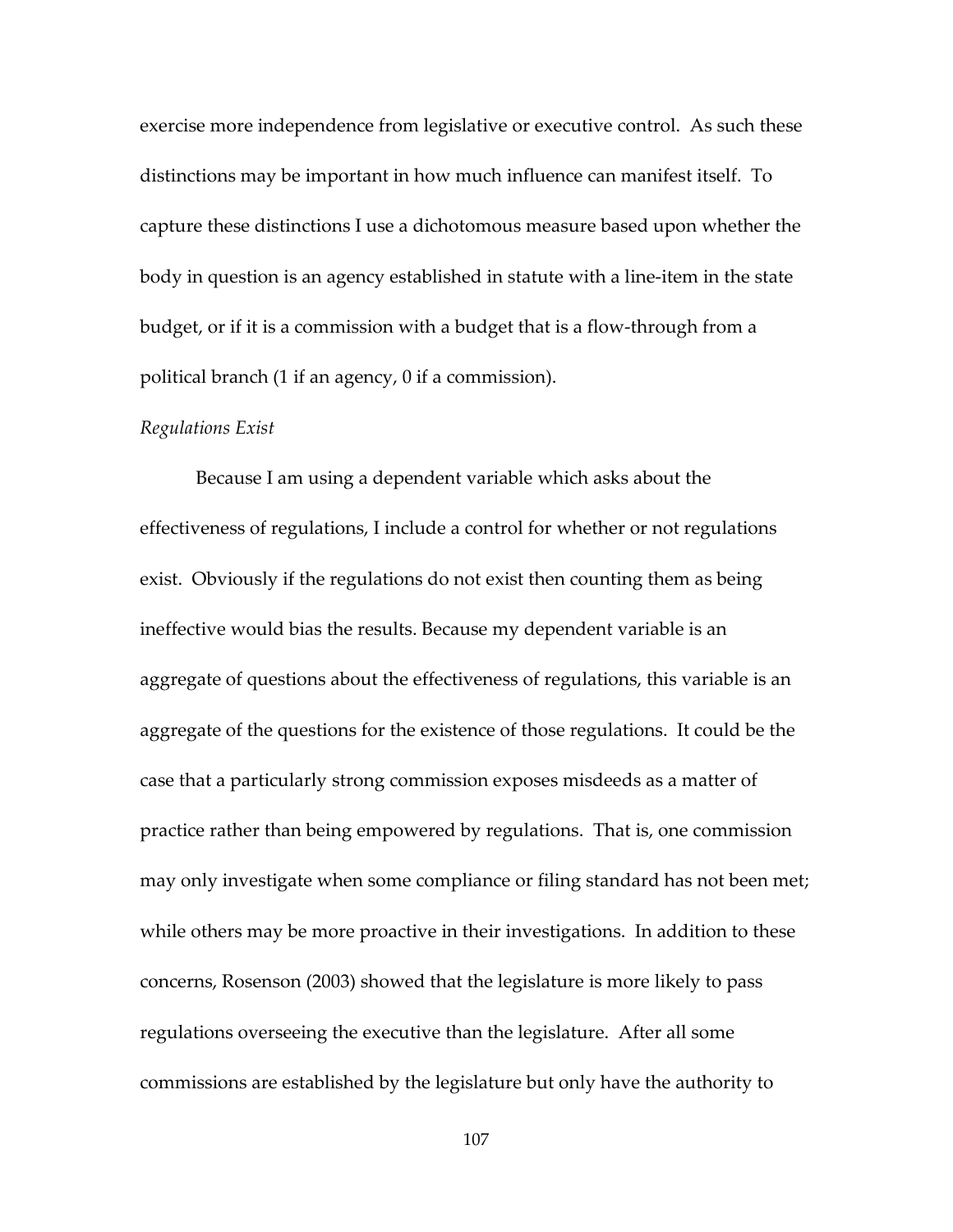regulate the executive while other commissions have the authority to regulate both the executive and the legislature. As such, the measure controlling for the existence of regulations is necessary for comparing the results between the legislature and executive.

#### **State Level Controls**

One obvious issue when using surveys that ask about things like conflicts of interest is that the definition of what constitutes a conflict of interest may differ from state-to-state. What is considered a conflict of interest in South Carolina may be considered standard procedure in New Jersey. To account for this difference in views I use state level variables designed to capture some (obviously not all) political and value differences between states.

Controls are drawn from the 2011 update to the 2010 census. I use the 2011 update because the SII was conducted in 2011. These include the percentage identifying as Democrats or Strong Democrats as a control for partisan make-up and a spatial measure for the distance of the state capitol to major population centers.

#### *Partisanship*

To measure partisanship I use the percentage identifying as democrats or strong democrats. Redlawsk and McCann (2005) found that Republicans and Democrats have different ideas about what constitutes corruption. Neither party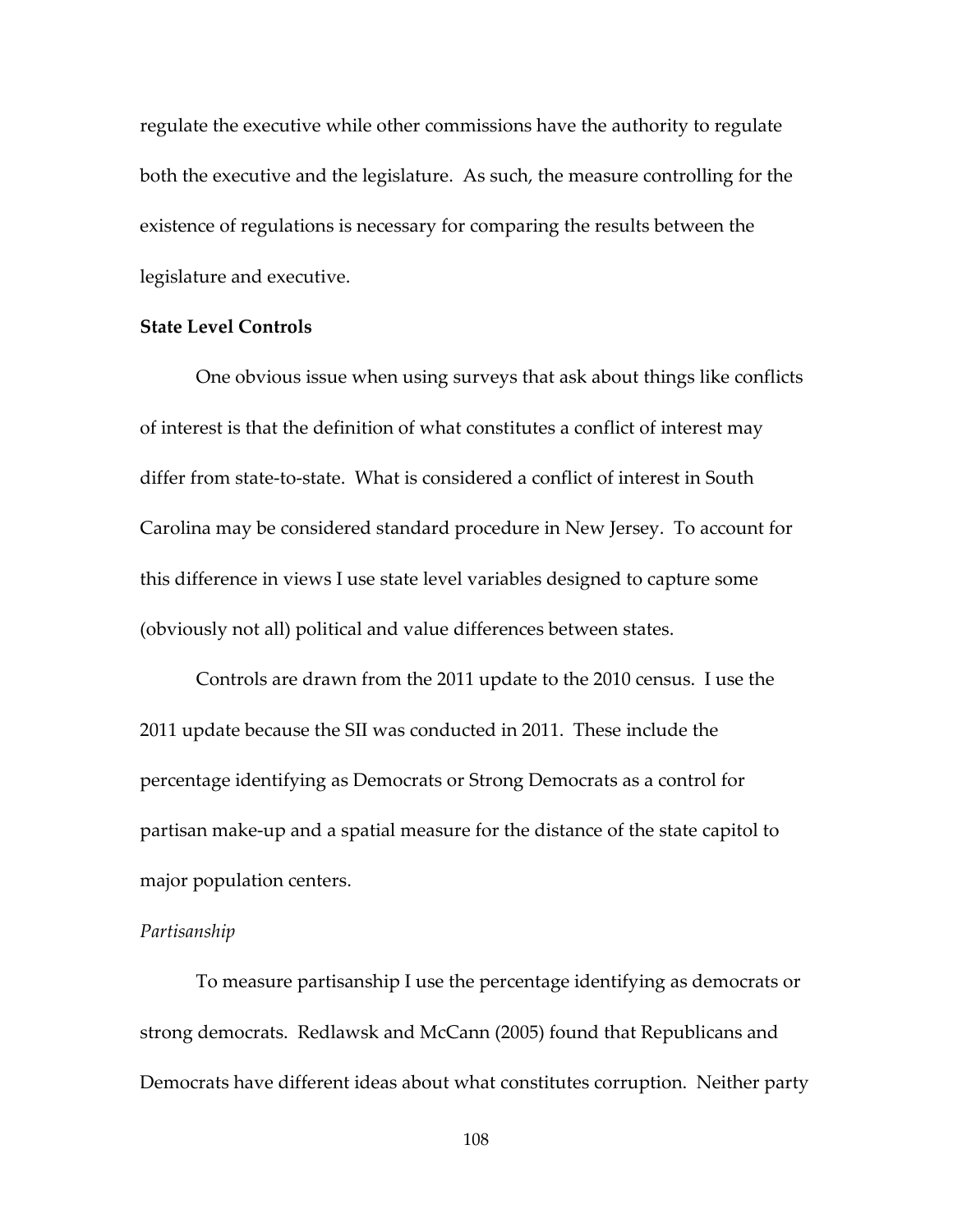was significantly different from one another on whether or not corruption constituted criminal behavior. However the parties were diametrically opposed (reversed signs) when it came to whether or not favoritism constituted corruption. Therefore partisan differences may shape what is viewed as a conflict of interest.

#### *Spatial Controls*

Finally spatial factors may be associated with different responses, especially since the respondents are reporters. Having more population in closer proximity to centers of government means that there is a larger media market for stories concerning the government (Campante and Do 2013). Therefore respondents in states with more population in greater proximity to state capitals are likely to be more sensitive to conflicts of interest since their share of the market for government stories is larger. Standard spatial indices such as the Herfindhal index only capture concentration over a uniform space as opposed to around multiple points, such as state capitals. To account for this I use a gravity centered spatial index to measure the proximity of state populations to state capitals – see Campante and Do (2013). This variable is a measure of the spatial concentration of populations around state capitols.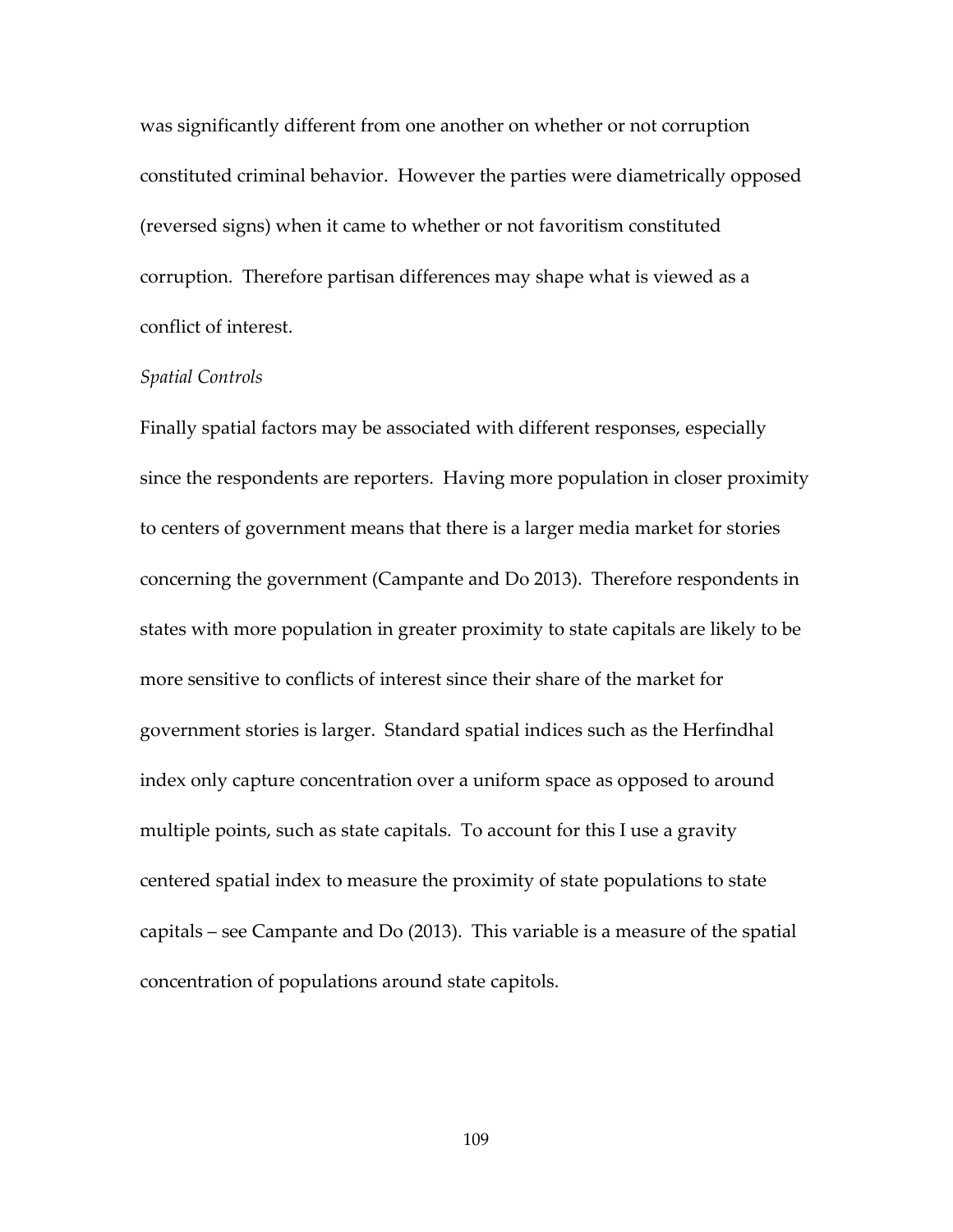# **Modelling**

I model the relationship described above using an OLS regression. The Bruesch-Pagan test showed that multicollinearity was not a problem and the RESET tests indicate that the models are specified. Obviously with 50 states, even with dual verification requirements and two responses per state, a small N is an issue for modeling considerations. To address the small N I rely on a standard 1,000 bootstrapped samples to estimate the standard errors – see Buchinsky (1995) and Manly (2006) for a full description of this approach.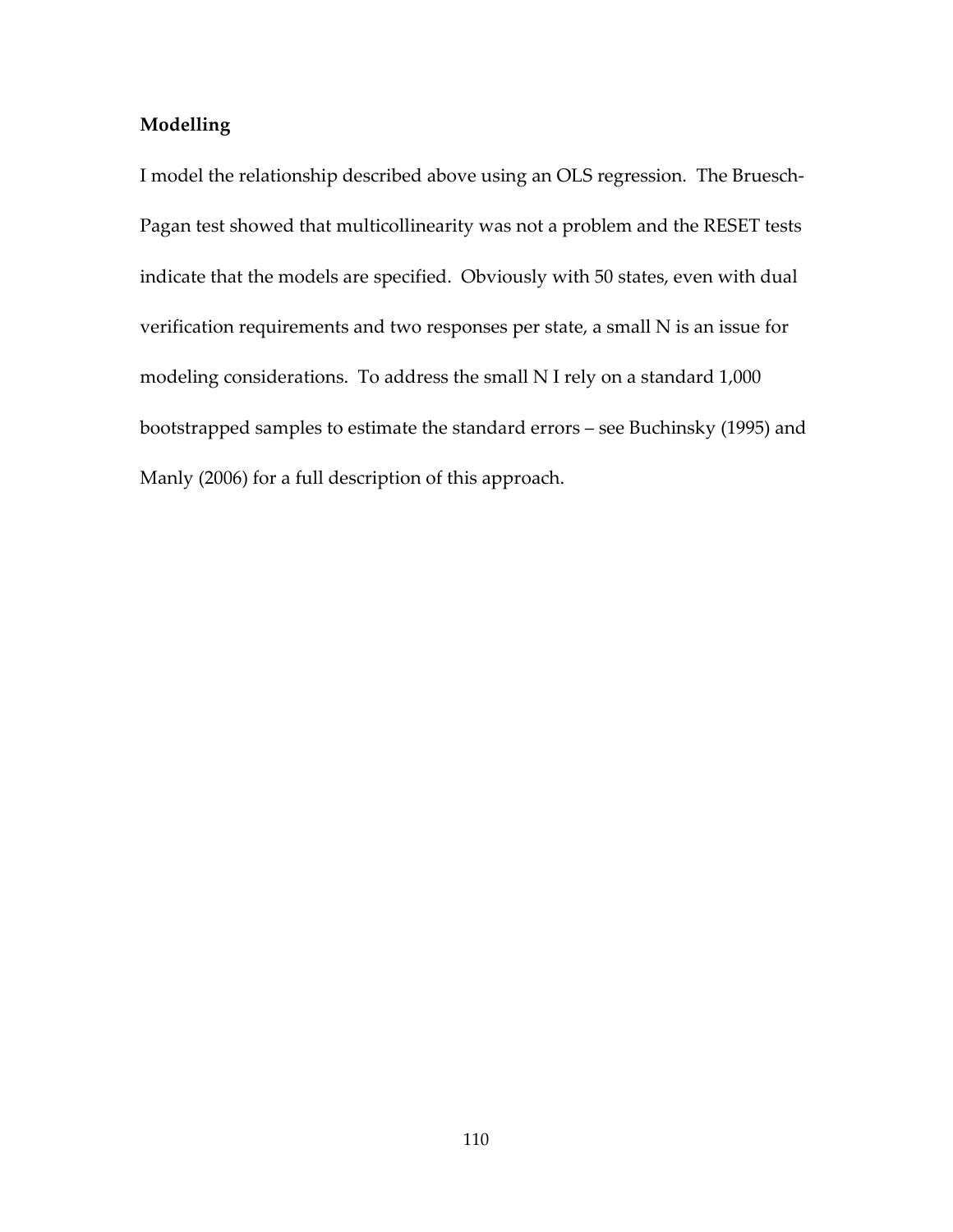# **Findings and Discussion**

| ັ                                     |           |                                  |                                     |          |        |           |          |               |          |     |
|---------------------------------------|-----------|----------------------------------|-------------------------------------|----------|--------|-----------|----------|---------------|----------|-----|
|                                       |           | Model 1: Influence from Governor | Model 2: Influence from Legislature |          |        |           |          |               |          |     |
|                                       |           | $\sigma$                         | $boot \sigma$                       |          | sig    |           | $\sigma$ | $boot \sigma$ |          | sig |
| (Intercept)                           | 51.214    | 19.860                           | 22.635                              | 2.263    | $***$  | 53.448    | 19.860   | 25.081        | 2.131    | *   |
| Governor's Influence                  | $-7.756$  | 10.801                           | 3.86                                | $-1.963$ | $\ast$ |           |          |               |          |     |
| Legislature's Influence               |           |                                  |                                     |          |        | 6.506     | 12.360   | 4.169         | 1.561    |     |
| Budget per Member                     | 0.000     | 0.000                            | 0.000                               | 0.100    |        | 0.000     | 0.000    | 0.000         | 0.099    |     |
| Staff per Member                      | $-3.906$  | 2.534                            | 2.434                               | $-1.605$ |        | $-4.089$  | 2.534    | 2.456         | $-1.665$ |     |
| <b>Regulations Exist for Governor</b> | 0.273     | 0.133                            | 0.127                               | 2.156    | $\ast$ | 0.274     | 0.133    | 0.126         | 2.182    | ∗   |
| <b>Fulltime Commission</b>            | 11.001    | 5.123                            | 4.461                               | 2.466    | *      | 10.956    | 5.123    | 4.504         | 2.432    | ∗   |
| % Dem or Strong Dem                   | $-44.492$ | 29.870                           | 36.389                              | $-1.223$ |        | $-47.700$ | 29.870   | 40.271        | $-1.184$ |     |
| <b>Spatial Factor</b>                 | $-5.552$  | 23.100                           | 27.618                              | $-0.201$ |        | $-7.029$  | 23.100   | 28.870        | $-0.243$ |     |

**Table 4.2. Predicting the Effectiveness of Regulations Overseeing the Governor** 

t-levels: \*1.960 (0.05); \*\*2.576 (0.01); \*\*\*3.291(0.001)

| $R$ Sq        | 0.387                                          | 0.373                                |
|---------------|------------------------------------------------|--------------------------------------|
| Adj R Sq      | 0.274                                          | 0.269                                |
|               | 3.422 on 7 and 38 degrees of freedom, $p=.006$ | 3.157 on 7 and 38 degrees of freedom |
| <b>RESET</b>  | $0.773$ , p= $0.469$                           | $0.444$ , p= $0.645$                 |
| Breusch-Pagan | 4.309, $p=0.744$                               | $3.443, p=0.841$                     |

In both models the effectiveness of monitoring the governor increases with appointment authority. This likely indicates that the governor as a unitary actor cannot exercise his appointment powers to his own ends, but the legislature uses their power to affect the oversight of the governor. Note that t-values are based on bootstrapped standard errors. – see Appendix D for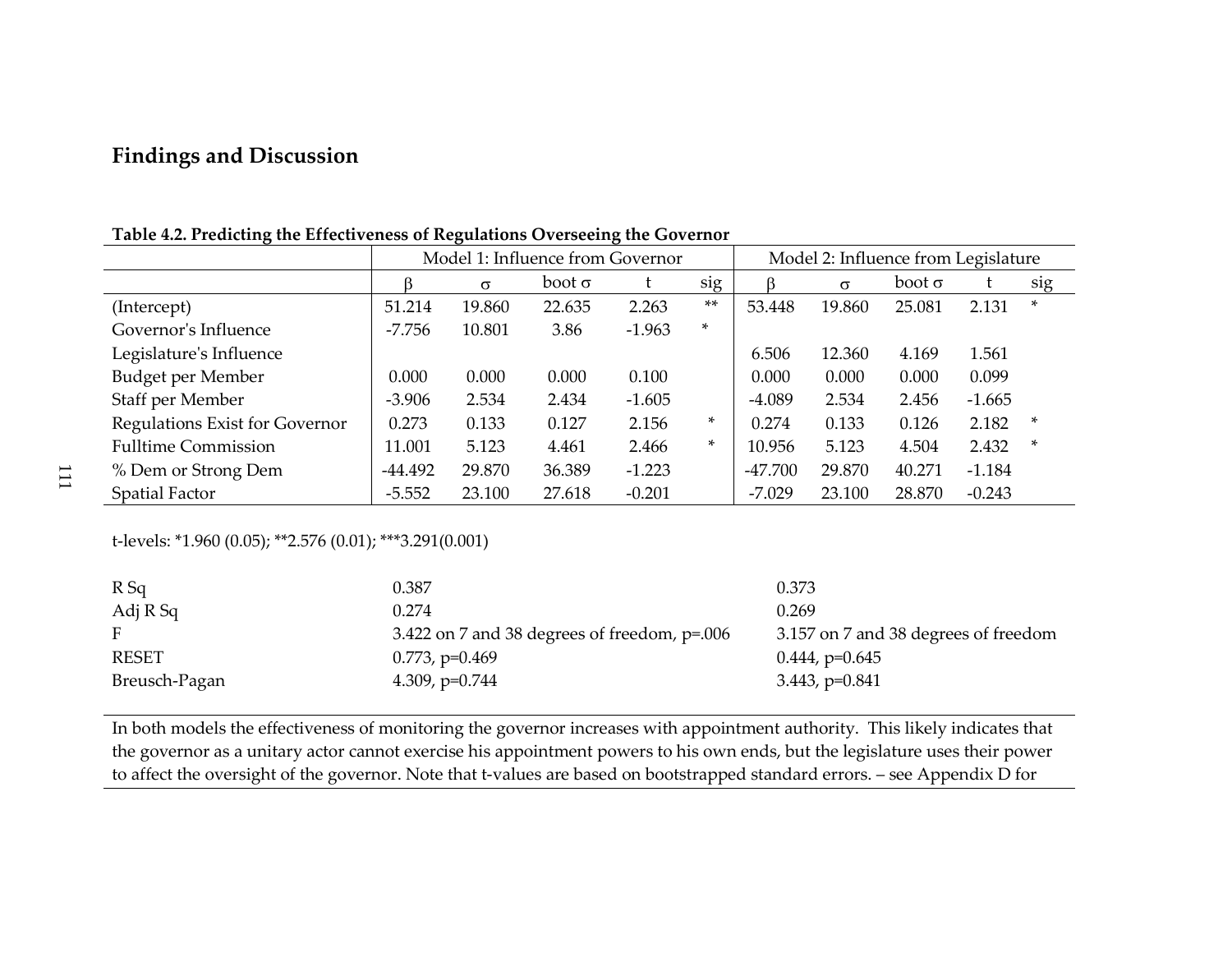|                                   | Model 3: Influence from Governor |          |               |          |     | Model 4: Influence from Legislature |          |               |       |       |
|-----------------------------------|----------------------------------|----------|---------------|----------|-----|-------------------------------------|----------|---------------|-------|-------|
|                                   |                                  | $\sigma$ | $boot \sigma$ |          | sig |                                     | $\sigma$ | $boot \sigma$ |       | sig   |
| (Intercept)                       | $-15.496$                        | 17.720   | 22.187        | $-0.698$ |     | $-0.330$                            | 17.720   | $-0.680$      | 0.486 |       |
| Governor's Influence              | $-6.213$                         | 5.630    | 5.724         | $-1.085$ |     |                                     |          |               |       |       |
| Legislature's Influence           |                                  |          |               |          |     | 0.680                               | 3.169    | 0.089         | 7.635 | $***$ |
| Budget per Member                 | 0.000                            | 0.000    | 0.000         | $-0.790$ |     | 0.000                               | 0.000    | 2.735         | 0.000 |       |
| Staff per Member                  | $-1.513$                         | 2.426    | 3.800         | $-0.398$ |     | 2.735                               | 2.426    | 0.701         | 3.902 | $***$ |
| Regulations Exist for Legislature | $-0.054$                         | 0.097    | 0.115         | $-0.468$ |     | 0.067                               | 0.097    | 17.254        | 0.004 |       |
| <b>Fulltime Commission</b>        | 11.971                           | 4.920    | 5.001         | 2.394    | *   | 17.254                              | 4.920    | 32.289        | 0.534 |       |
| % Dem or Strong Dem               | $-15.975$                        | 28.630   | 35.980        | $-0.444$ |     | 32.289                              | 28.630   | 16.776        | 1.925 |       |
| Spatial Factor                    | $-5.022$                         | 21.930   | 24.763        | $-0.203$ |     | 16.776                              | 21.930   | 24.481        | 0.685 |       |

**Table 4.3. Predicting the Effectiveness of Regulations Overseeing the Legislature** 

t-levels: \*1.960 (0.05); \*\*2.576 (0.01); \*\*\*3.291(0.001)

| $R$ Sq        | 0.319                                | 0.364                                |
|---------------|--------------------------------------|--------------------------------------|
| Adj R Sq      | 0.194                                | 0.273                                |
|               | 2.007 on 7 and 38 degrees of freedom | 2.453 on 7 and 38 degrees of freedom |
| RESET         | $0.033$ , p= $0.967$                 | $0.146$ , p= $0.864$                 |
| Breusch-Pagan | $8.163$ , $p=0.318$                  | 10.339, $p=0.170$                    |

While the governor does not use his/her influence to affect oversight of the legislature, it appears that the legislature uses their authority to their own ends, decreasing the effectiveness of monitoring via their appointment authority. Note that t-values are based on bootstrapped standard errors. See Appendix D for alternative models and robustness checks.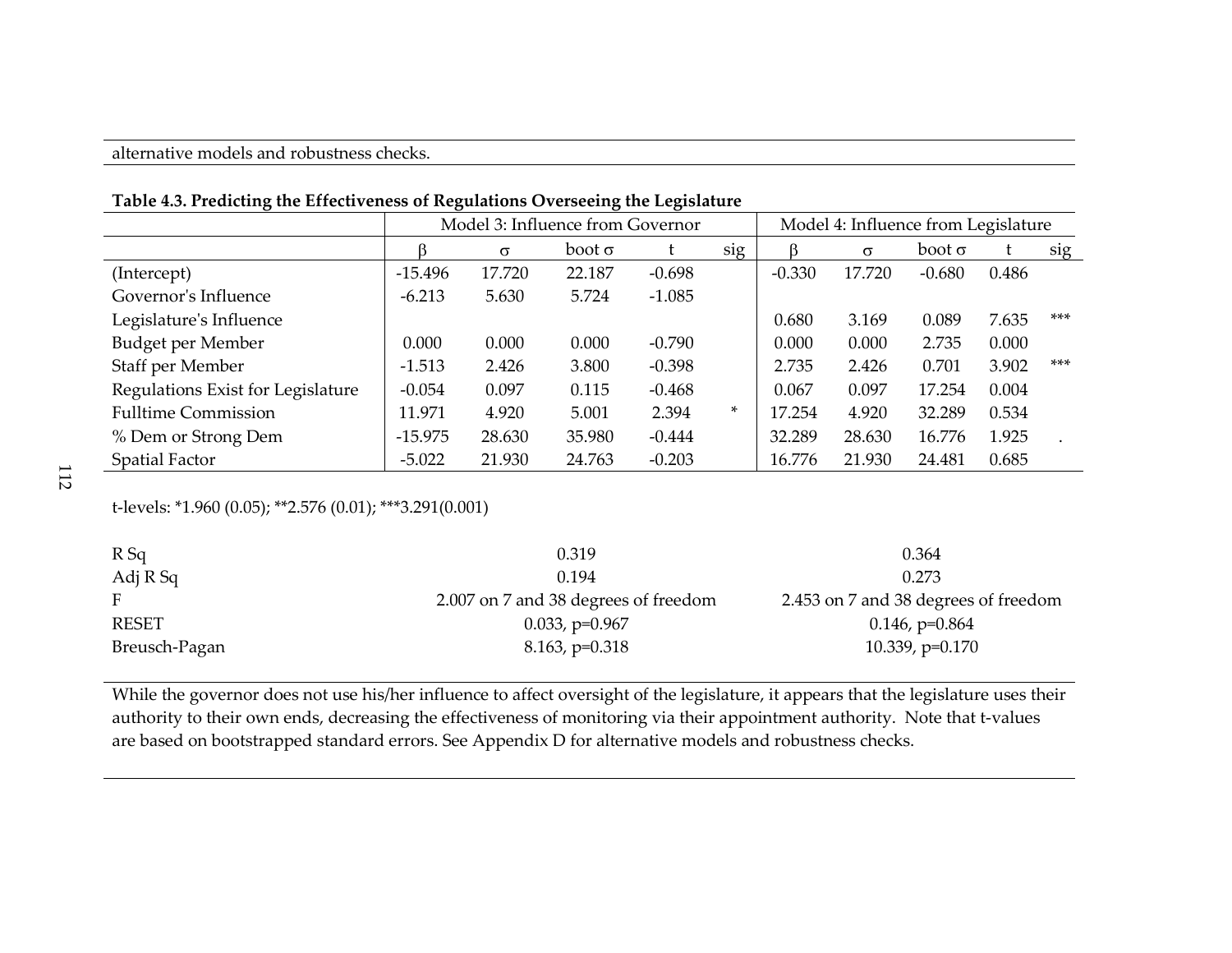

**Figure 4.1. Effectiveness of Regulations over Governor | Governor's Influence**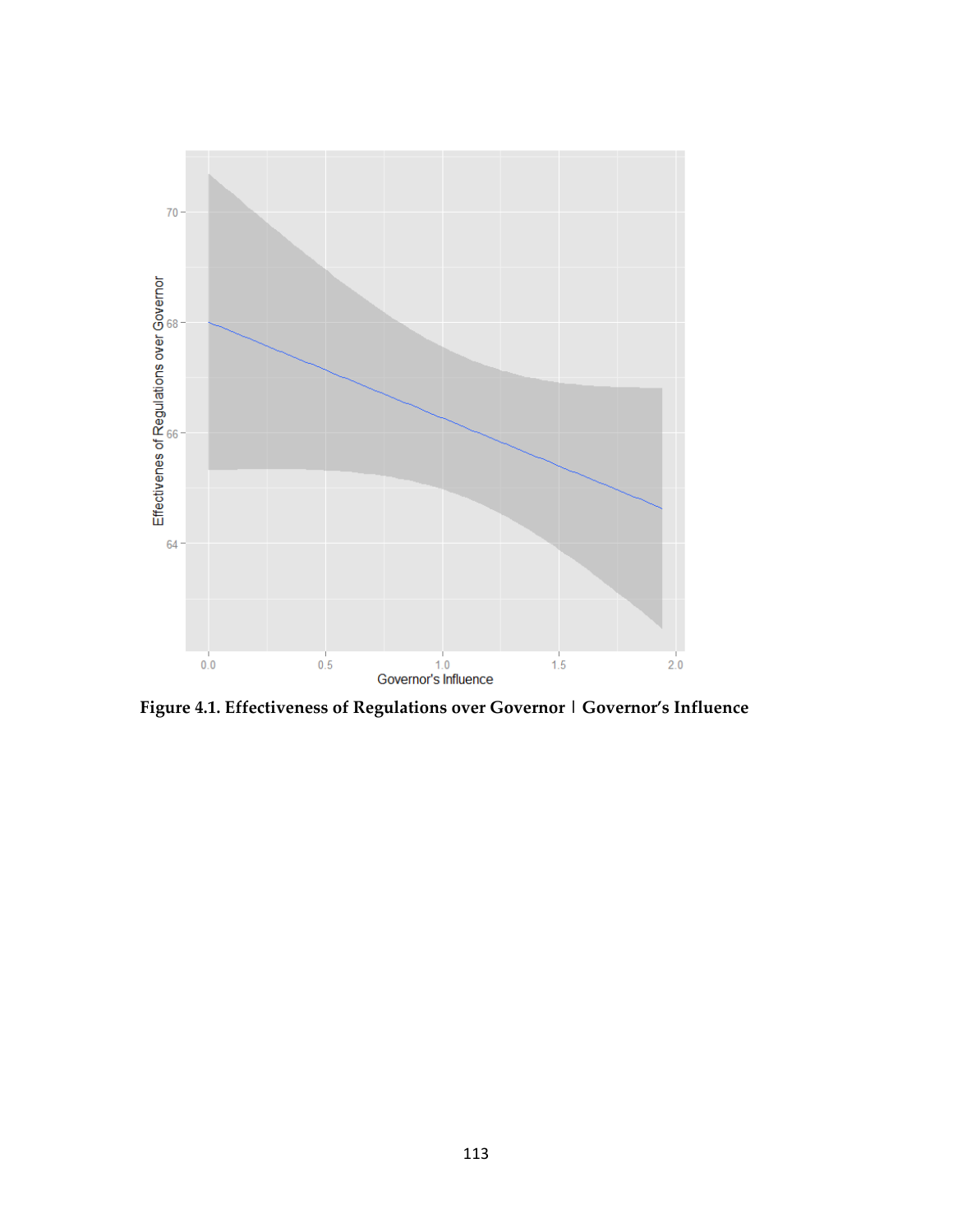

**Figure 4.2**. **Effectiveness of Regulations over Legislature | Legislature's Influence**

### **Findings for Oversight of the Governor**

 Table 4.2 shows the results from models testing the effects of political influence on the effectiveness of regulations overseeing the governor. For every one unit increase in the governor's perceived political influence over the commission, there was 7.576 unit increase in the respondent's agreement that oversight of executive branch conflicts of interest are effective. Note however that there is no significant effect for the influence of the legislature. This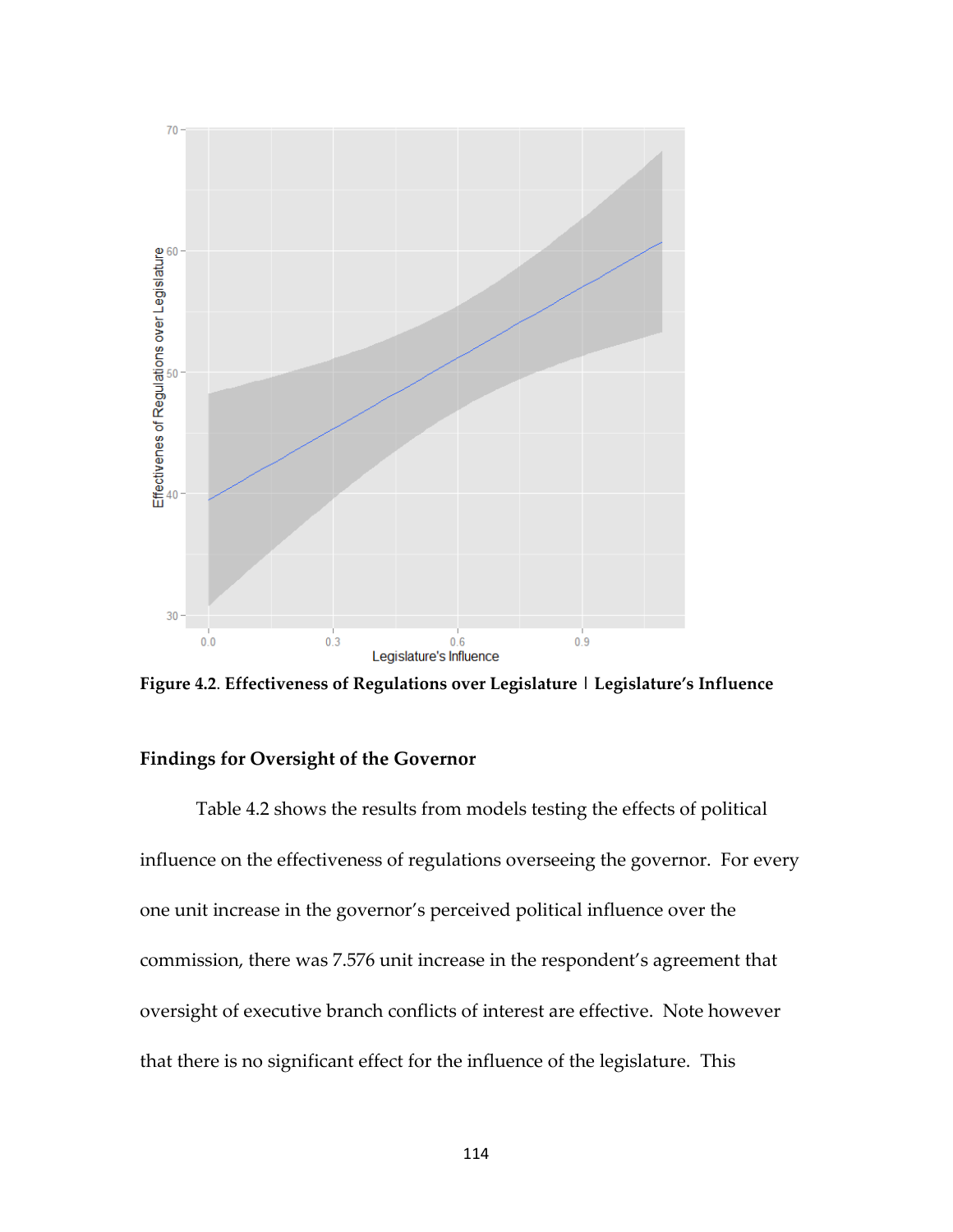supports the scrutiny evasion hypothesis; this is partly to be expected though. As Krause and Woods (2012) note the relationship between the legislature and executive, while potentially adversarial, is one where the legislature uses its capacity to affect its preferred position. Of course they also note, when the legislature has other means of achieving their preferred position, they tend to use that method rather than overtly exerting their influence. The legislature may not use their political influence to increase the effectiveness of commission oversight of the executive simply because they do not need to do so. Legislatures have more means of ensuring oversight of the executive than just influencing decisions over the ethics commission. In any case, an overt attempt by a legislator to use their influence over the commission to go after a governor may backfire and be seen as overtly playing politics with a symbol of integrity (Smith 2011).

 These findings provide some additional nuance to findings from Rosenson (2003 and 2009). She found that legislators were more likely to pass laws checking the executive than checking themselves. On average respondents perceived the regulations overseeing the executive as more effective than those regulating the legislature. Rosenson's (2003) question was one of the practices of the legislature regarding the types of laws they pass. In contrast, my findings demonstrate that as a governor's influence over the commission increases he/she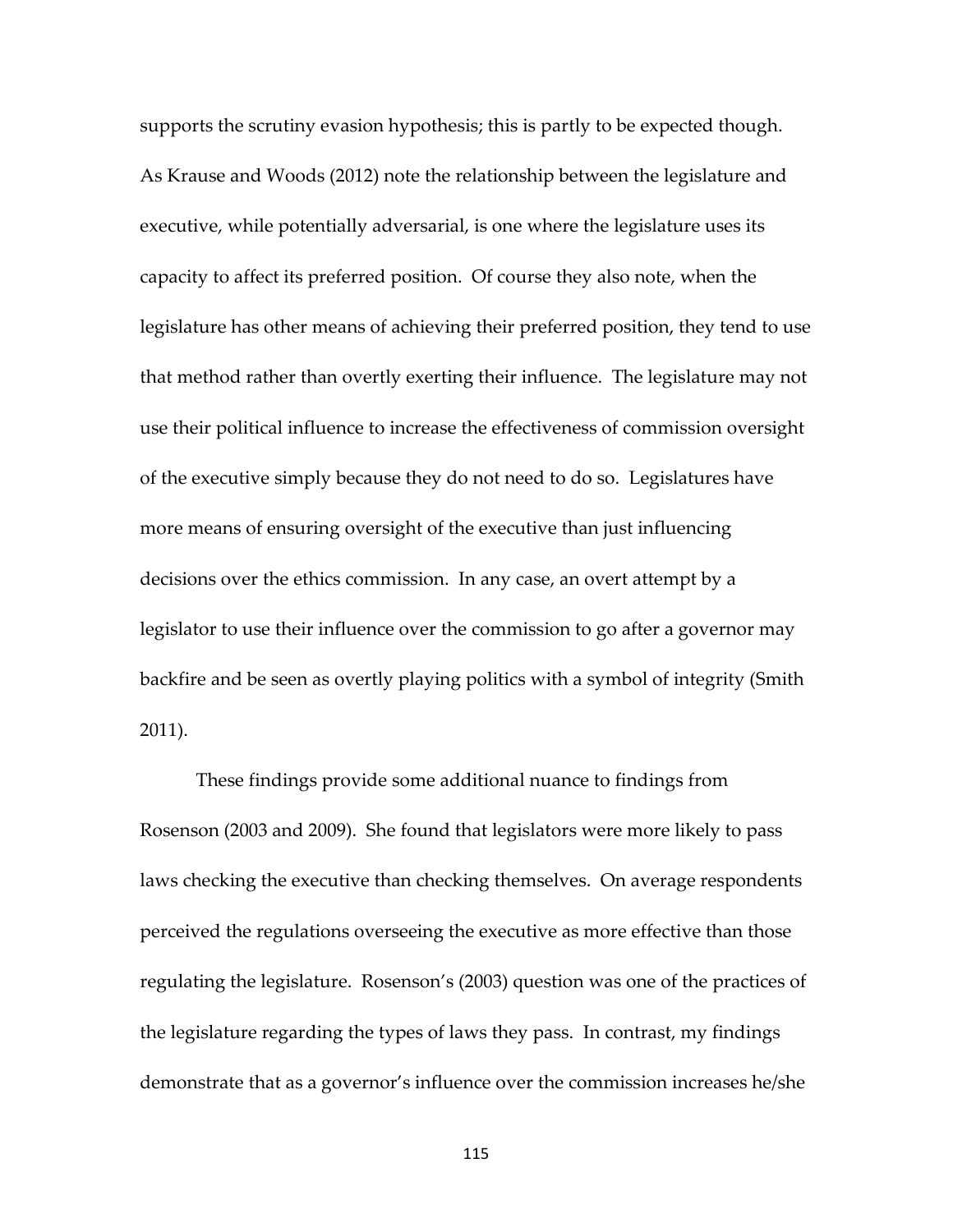will use that influence to weaken the regulations put on him/her by the legislature.

 An interesting finding is that having a fulltime commission contributes significantly to the effectiveness of oversight regardless of whether the commission oversees the legislature or executive. This supports the notion that more professional commissions tend to be more insulated than commissions that simply exist as sub-legislative or sub-executive entities. While there is a broad body of literature on the ability of the political branches to influence the bureaucracy, it appears that this influence is likely more prevalent in commissions that exist as subsidiaries of the executive or legislative branch as opposed to those that exist as separate agencies. One potential reason was noted by both Rosenson (2006) and Mackenzie (2002). Ethics policies tend not to reflect the true priorities of policymakers. This is because ethics policy targets the policymakers as opposed to other policies such education policy or insurance policy which target outside entities. Although not tested here, it would make sense that fulltime, professional commissions would be more insulated from ex ante or ex post retaliation than members of commissions that are simply a flow through from political branches.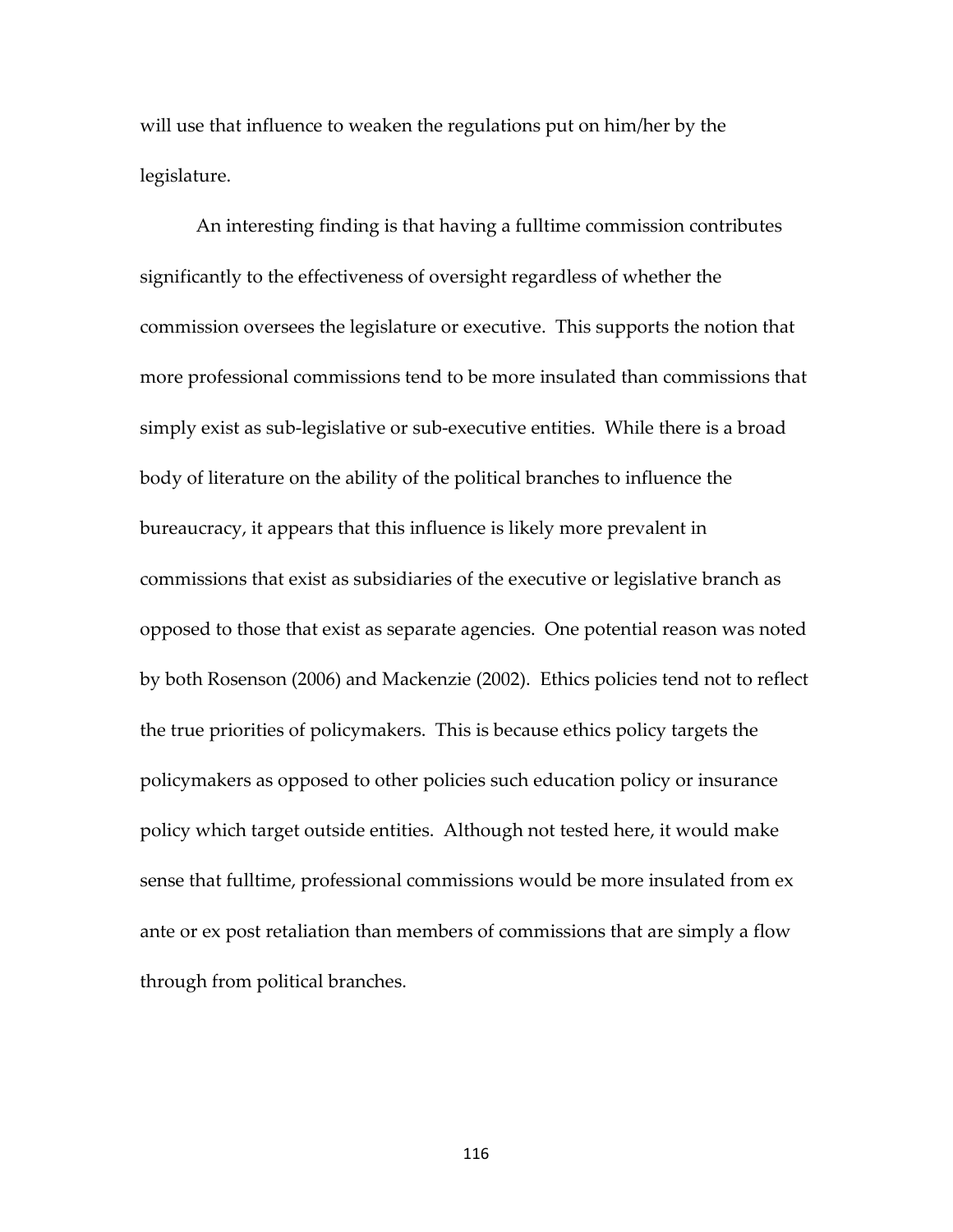### **Findings for Oversight of the Legislature**

Looking at table 4.3 one can see that the influence of the legislature is positively associated with the perceived effectiveness of monitoring the legislature. This is consistent with the idea that legislators use the commission not to check the executive but as a tool against political rivals. Although individual legislators as targets were not examined here, the target of monitoring was the legislature. Additionally there is no effect from the governor's influence. This implies that when it comes to the legislature, there is neither an inter-branch adversarial relationship, nor an institutional desire to evade scrutiny – rather it proposes that the desire is to harm opponents as opposed to protecting the institution. The evidence then supports the idea that legislators do not utilize institutional capacity as *the legislature* but act as individual legislators. I should note that the total change in the perceived effectiveness of regulations for the legislature is lower than the total change in the regulations overseeing the executive. This is simply because regulations overseeing the legislature are seen as being less effective in general. It is not the case though that the regulations overseeing the legislature are seen as more effective than those overseeing the executive. As such my findings do not imply that legislative controls engenders more perceived effectiveness, merely that the corresponding change from increases in legislative control is positive.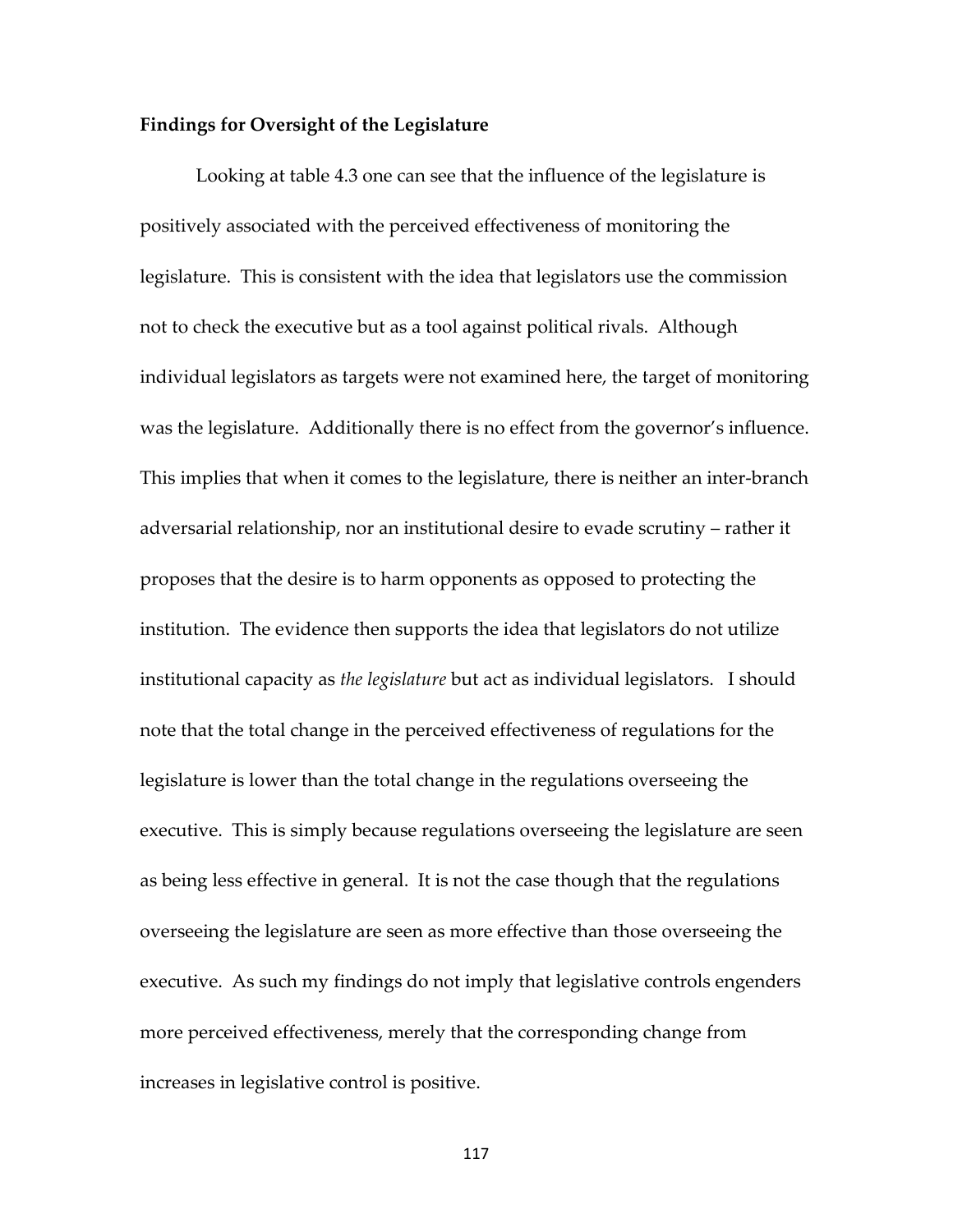Evidence supporting the Witch Hunt hypothesis within the legislature is supported by another finding in Model 4. When it comes to the effectiveness of regulations over the legislature, staff size matters. This makes sense though if the legislature is using the commission as a means of going after rivals, e.g. as the proportion of staffing to monitoring increases, then effectiveness should also increase.

#### **Findings for Controls**

Lastly, this point about evading scrutiny coupled with discussions of the governor as a figurehead gets back to well-worn arguments about the role of information and citizen's knowledge of politics. Obviously the average citizen is not checking the ethics commission website on a daily basis to see who got fined, where ethics trainings are taking place, or who is under investigation. They rely on the media to break stories of political corruption for them. But that understanding then questions the role and even the value of ethics commissions in all of this. Does this mean then that ethics commissions are only minor actors in exposing political scandals and the real exposure comes from robust media coverage? Given the evidence here I would think the answer is, "No."

My reason for this is that the spatial component was not significant. Campante and Do (2013) previously demonstrated that proximity of population centers to state capitals was positively associated with corruption convictions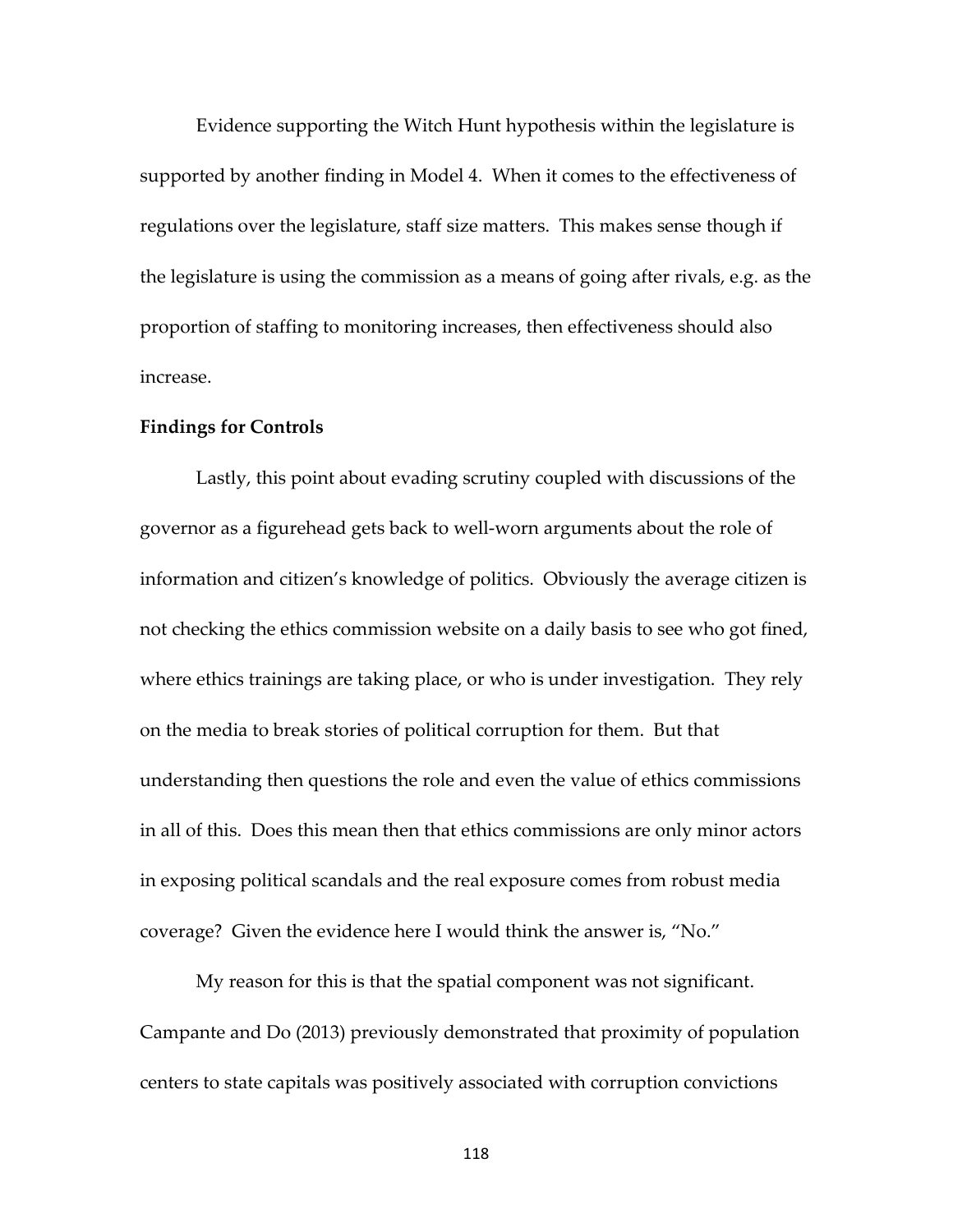because of the increased market for stories on politics. This does not mean though that more media coverage is inherent in more effective commissions. Now it may be that commissions do not need to do as thorough an investigation in a robust media market as they would in a weak media market – they may simply plant the seed with an initial inquiry and let the journalists do the rest. But this would mean that the commission's effectiveness would be confounded by media coverage which is partly what is seen here. The absence of an effect is obviously difficult to interpret with any significant meaning, but given previous findings around population centers and journalists, I think the connection between media and societal trust in institutions is still an idea that merits further exploration.

#### **Potential Criticisms and Improvements**

One point to note, and a potential criticism, is that from the above one could ask whether exposing scandals is akin to effectiveness as opposed to the idea that an effective ethics commission promotes ethical behavior (see e.g. Garafolo and Guerass 2002 and Denhardt 1988). This is a potential criticism of my analysis given that the respondents were journalists who may see more value in exposing misdeeds rather than in ensuring that they do not occur. While reporters as respondents are more informed than the general public, one cannot deny that they may have a perception of effectiveness that is more geared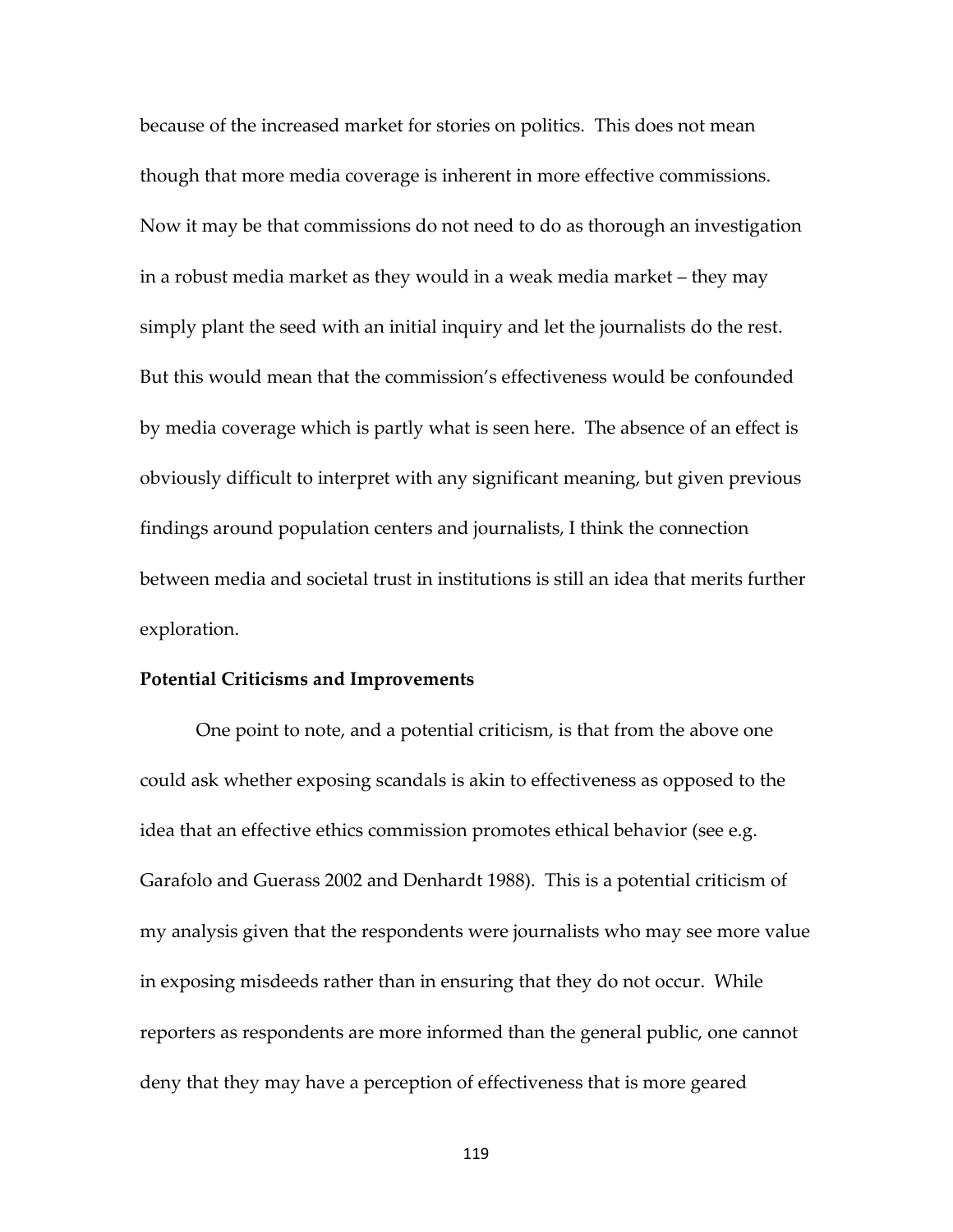towards exposure than education. I would note though that if this were strictly the case then variable for the spatial distribution of populations around state capitals should have been significant and positive. As noted in Campante and Do (2013) larger population centers closer to government centers means that the market for news is more geared to stories about politics (Campante and Do 2013; Kenski, Hardy and Jamieson 2010). Although one may think that this makes the reporting of scandals more likely as the population around state capitals increases, Campante and Do (2013) found the opposite to be true. More secluded state capitals tend to be more associated with corruption because, according to Campante and Do, elected officials have less concern that they will be exposed given that the media market is less geared towards politics. Given the lack of effect in my model then, one cannot conclude that reporters' responses are rooted in a desire to sell more stories.

### **Discussion**

What does all of this say about the effects of political influence over ethics commissions and in turn the effectiveness of ethics commissions? First, it appears that governors use their influence over ethics commissions as a means of evading scrutiny. This is supported by the negative relationship between perceived effectiveness overseeing the executive and political influence from the governor's office. I take this to mean that the respondents perceive the governor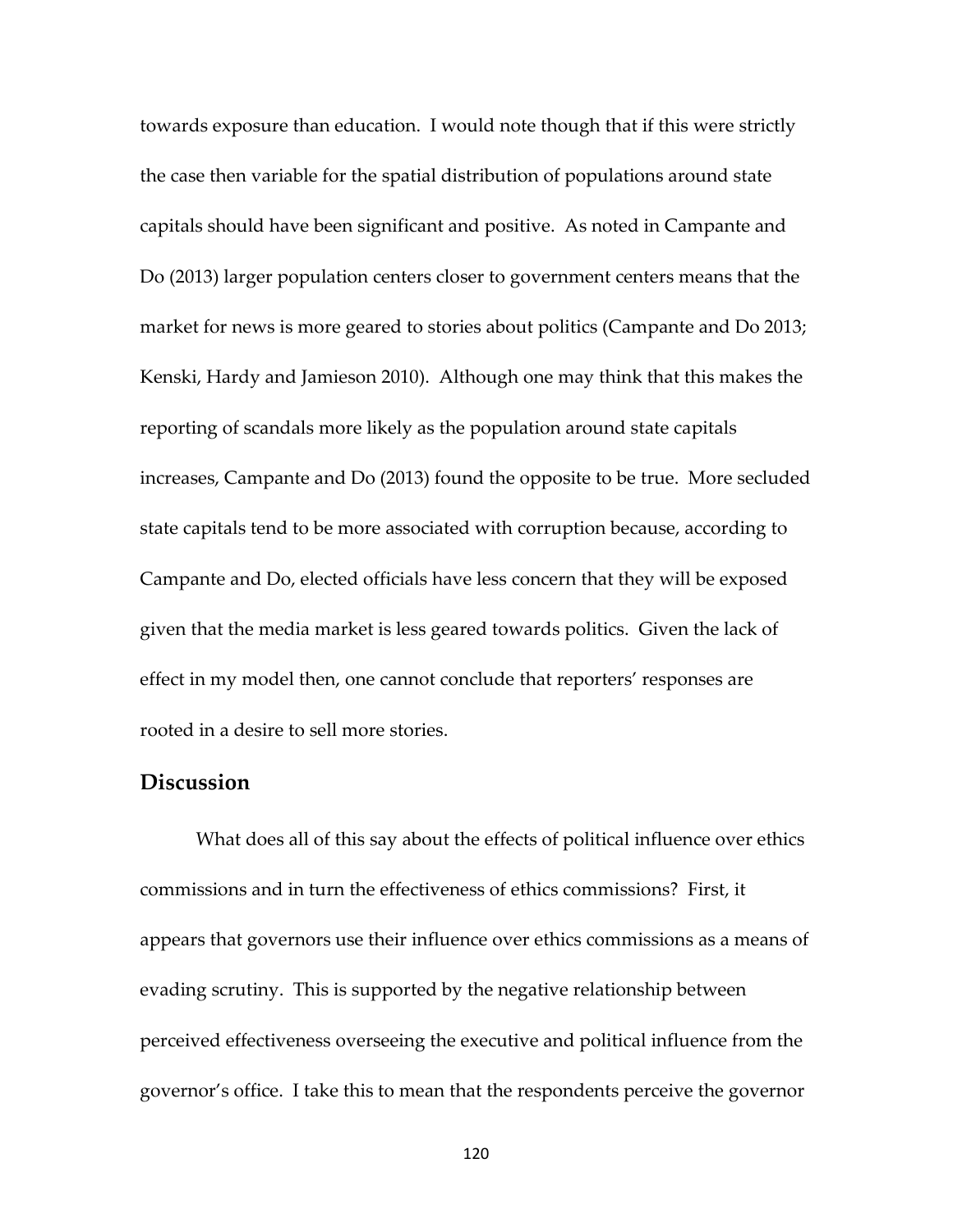to be using his/her influence over the commission. I can make this claim because influence was measured as a function of appointment authority. Additionally, the fact that increases in the governor's removal power are also associated with decreases in perceived effectiveness means that the respondents perceive the governor's ability to remove, or threat to remove as a means through which the governor can control the commission's oversight of his office.

In this manuscript I have examined the correlates of perceived effectiveness of regulations over the governor and over the legislature. My analysis also supplements portions of the state politics literature which examining legislative-executive relations. I find relatively strong evidence that the governor seeks to behave as a principal and treat the commissioners as agents. My findings for the legislature reinforce the idea that legislators delegate authority based upon their own political desires as opposed to the institution's capacity.

The cross-state variation that I use in this manuscript provides good complement to previous works addressing both ethics enforcement (Rosenson 2003; 2005; 2009; Smith 2003 ab; 2011; Lewis and Gilman 2012) as well as to works on legislative-executive interaction (Krause and Woods 2012; McGrath 2012). The small sample size makes identifying the determinants of perceived effectiveness more difficult, nevertheless I do find evidence of political influence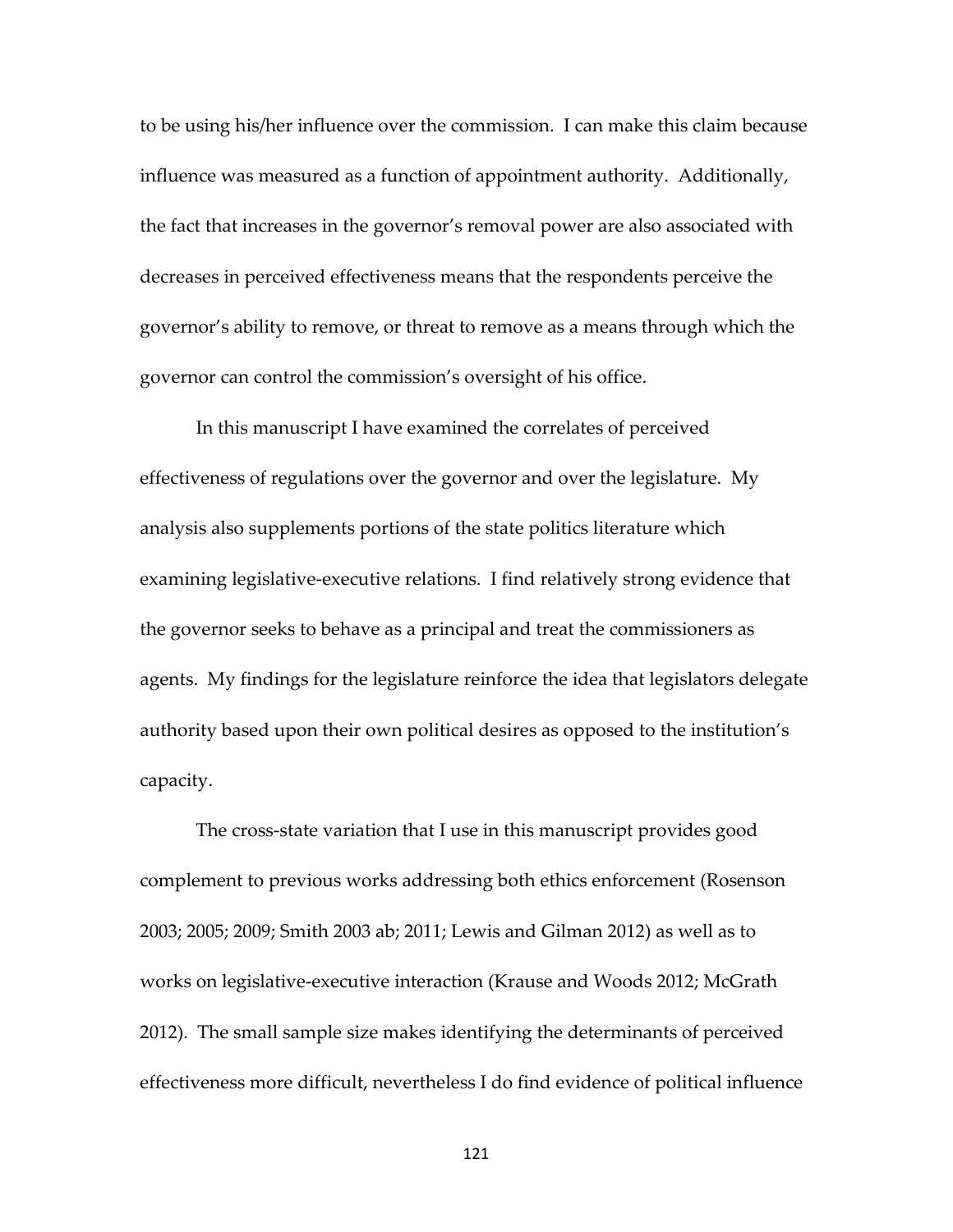over ethics commission activities. The fact that my findings diverge from expectations about legislative-executive interactions in the bureaucracy supports my initial proposition that ethics commissions are unique as bureaucratic institutions.

My results are largely consistent with the ideas put forth by Rosenson (2003), but extend her ideas into the functioning of commissions rather than just their formation. Low perceptions of effectiveness in the presence of increased political control are a sign of a weak institution. Although perceptions of reporters per se do not provide a direct measure of commission activity, these results do indicate that increased political influence located in a single individual decreases the capacity of the commission to engage the governor as a neutral actor.

These findings also lend credence to the idea that because influence is diffuse in the legislature a principal-agent model is not sufficient. Moreover a rational organizational model does not work either. Even though institutional rationality would dictate that elected officials limit commissions through oversight powers, individual political desires may influence individual legislatures to use the commission against their rivals. Note that this is not tested directly here but is implied by my findings.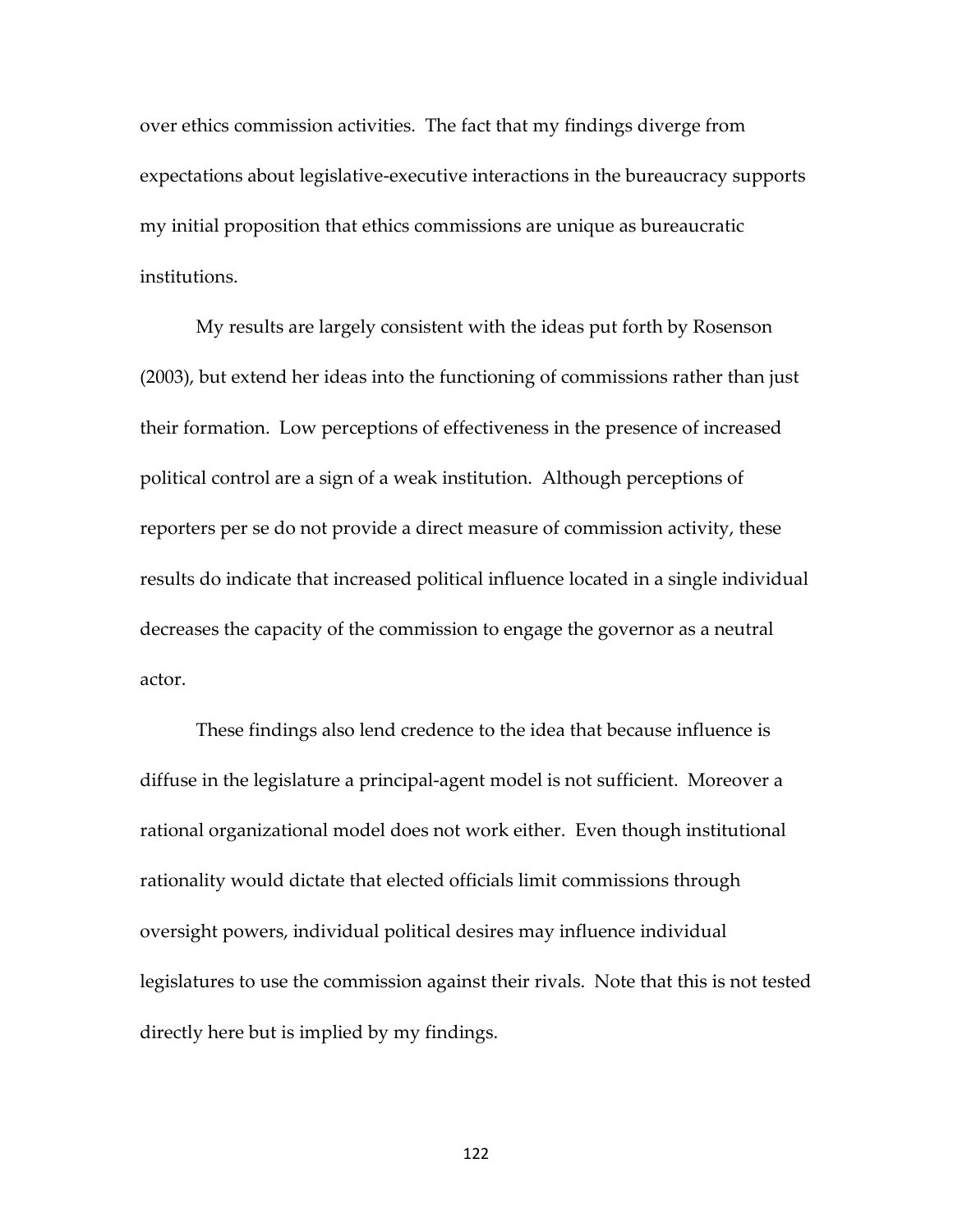Finally, my analysis adds useful insights into how ethics commissions as institutions may be designed to more effectively oversee elected officials. My results reinforce the idea that concentrated political influence is detrimental for effective monitoring. As such one suggestion would be to increase the number of individuals with appointment authority to a commission. Glaeser and Saks (2002) show that politicians should be concerned about corruption because it is detrimental to investment in their states. As such the fact that legislators appear to be behaving in a manner that is not institutionally rational may be a good thing because it appears that corruption gets exposed to a greater degree. However given that perceived effectiveness was generally lower in the legislature it also appears that the respondents realize that legislators are acting as self-interested individuals and not actually seeking out corruption for the sake of ethicality.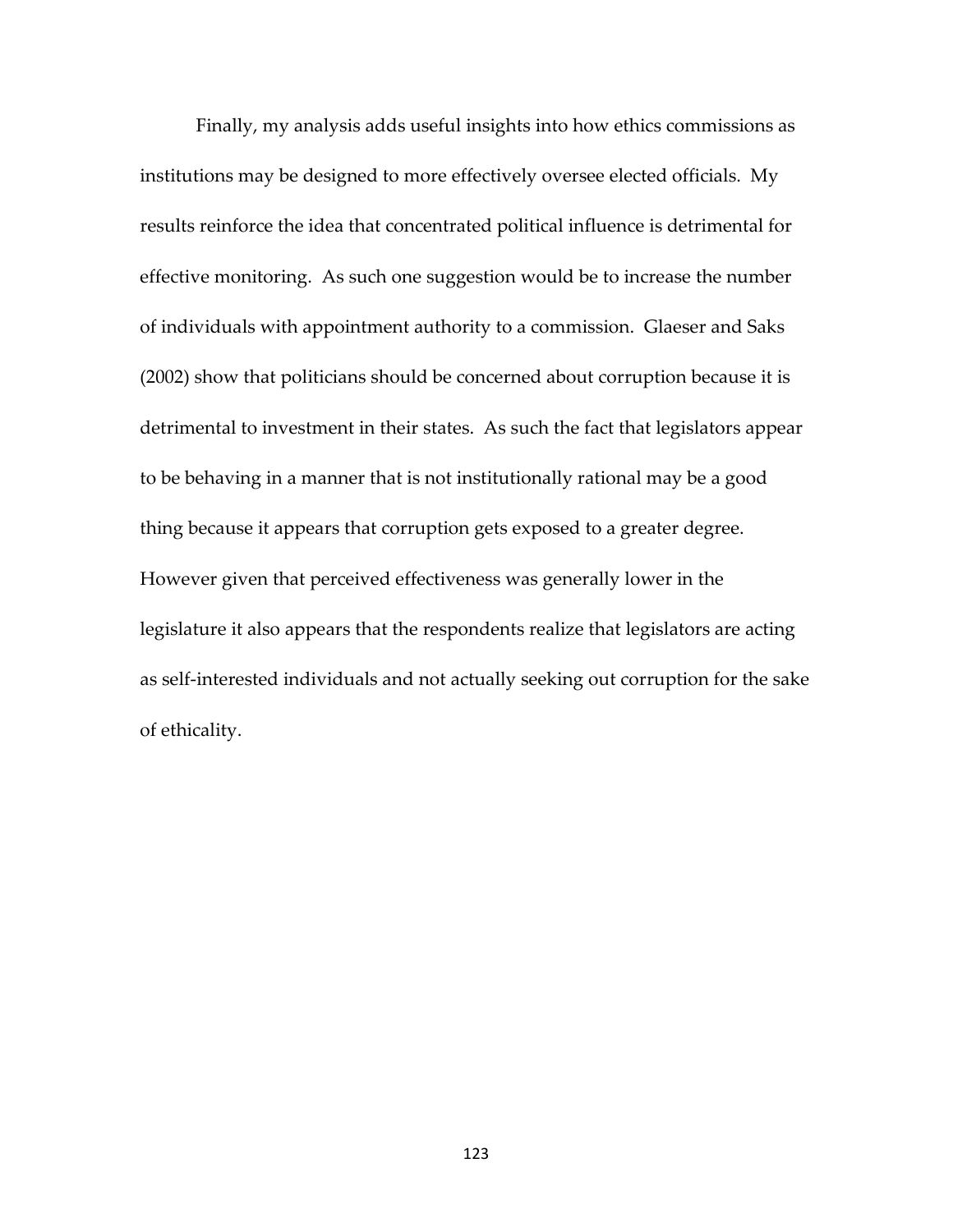# **Chapter Five: Closing and Next Questions**

My goal in this dissertation was to examine if and how political officials influence ethics commissions as institutions. My study has revealed some interesting findings. A key finding suggested by my research is that although the legislative and executive branches both seek to influence ethics commissions by controlling who sits on the commission, they do so with different goals in mind. In addition, my results suggest that questions of staffing capacity and budget capacity are only weakly associated with the perceived effectiveness of commissions at monitoring elected officials' conflicts of interest.

 However this study has also raised some additional questions. For example, what are the prospects for reforming commissions to achieve their stated ideals: can structural changes to the institutions have any real impact on the commissions, or are the interests of elected officials so entrenched that substantive reforms are impossible? Finally, what does this say about the value of ethics commissions? Can their decisions be considered legitimate given the impacts of political influence on their perceived effectiveness; or are merely symbolic organizations? In this final chapter I close with a consideration of the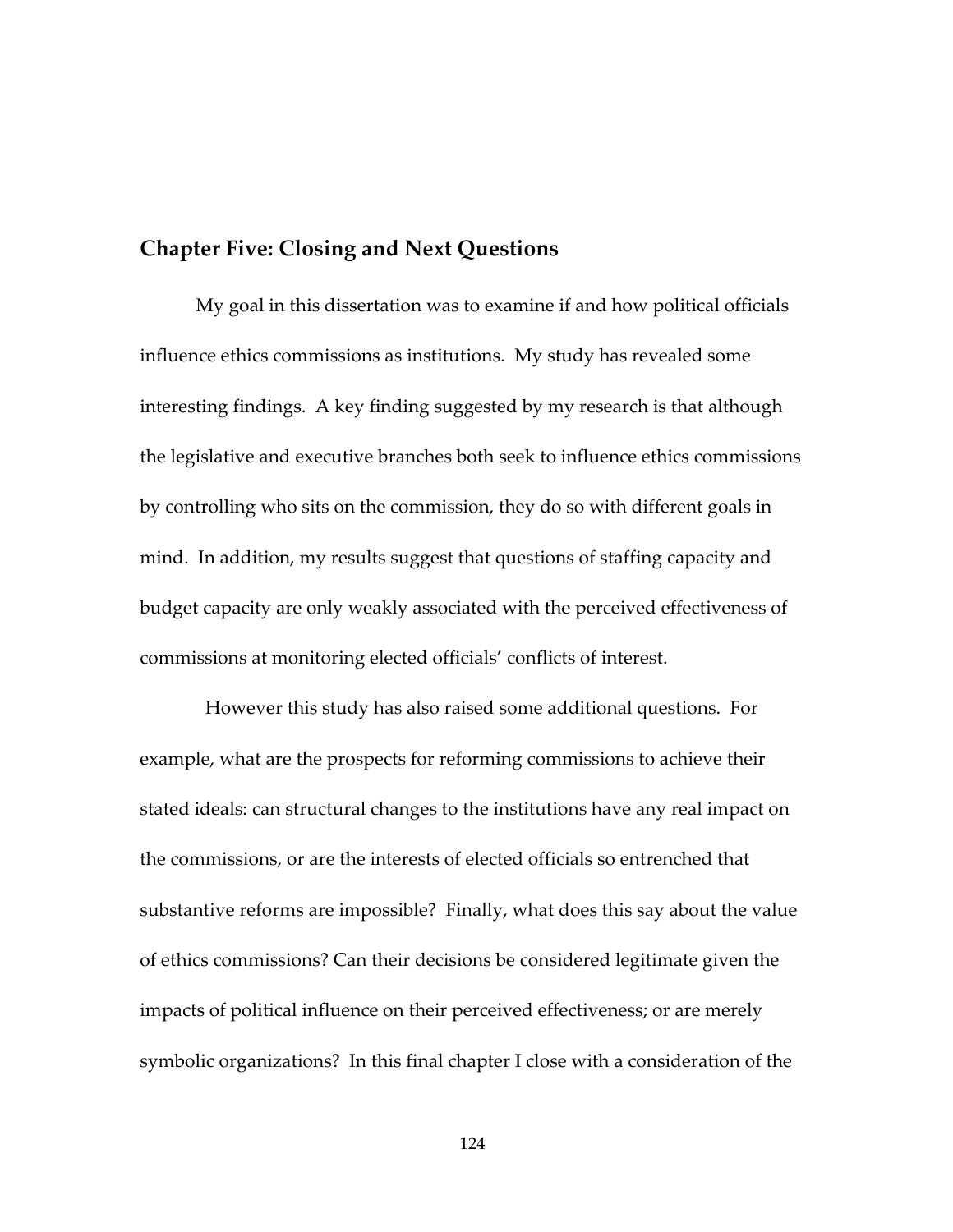politics of ethics commissions, which includes a discussion of how a public desire for signals of integrity (Smith 2011) has promoted commissions as symbolic institutions.

### **Utilizing Commissions**

A natural question in the discussion of political influence over ethics commissions is whether commissioners have enough discretion to act on the presumed goals of elected officials, i.e. to articulate ethics regulations? The average citizen may take for granted that commissioners have discretion over who/what to investigate. This is not to say that they have no discretion, rather that they have less than the public believes and they may be loath to use what little discretion they have given the recourse available to elected officials. In the traditional administrative discretion literature there are concerns about whether discretion is fully utilized by administrators, e.g. Peters (1996), Peters and Pierre (1998), and Sowa and Selden (2003) argue that administrators may in fact have limited discretion given the number of actors they must satisfy. However as Peters (1996) and Coggburn et al (2010) note the rules of an institution offer a sense of security and in turn they offer a veil behind which members of that institution may hide in justifying their decisions. This is important in the discussion of my findings since the rules of commissions as political institutions grant significant recourse to elected officials over the institution that is meant to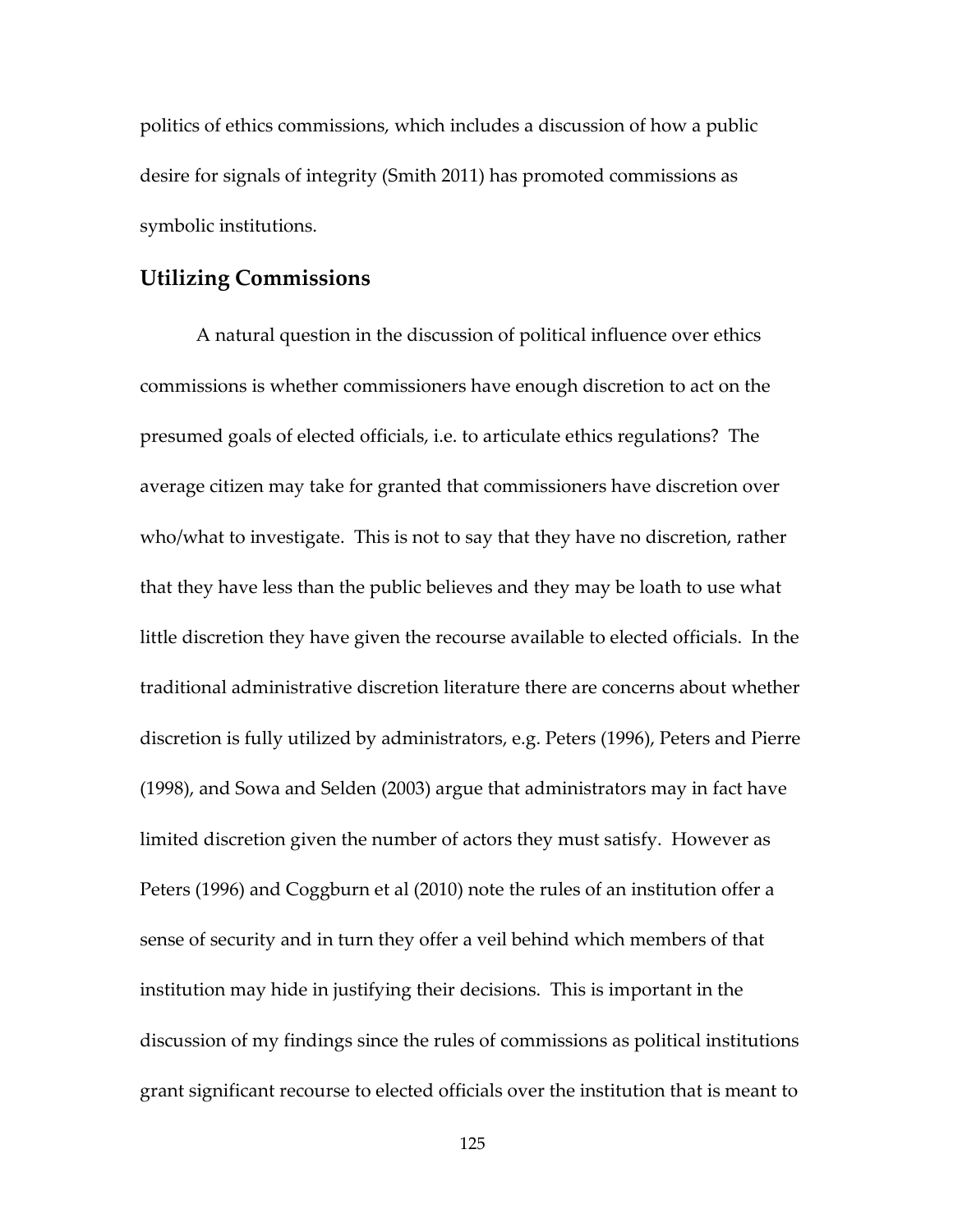regulate them. This turns the old saying *qui custodiet ipsos custodes* (who watches the watchmen) on its head.

Rosenson (2003) demonstrated that commissions are established when the new institution is not seen as a threat. I have demonstrated that elected officials use their influence over commissions to different self-serving ends. Yet to be discussed are the regulations empowering commissions. It makes sense though that – given Rosenson's findings and my own – the rules governing a commission would also be designed to facilitate the types of decisions that allow commissioners some cover for their decisions to investigate or not investigate particular individuals. However one could also make the case that it really may not matter what types of rules are in place if political influence is the determining factor.

One can gain insight into this by examining the existence of rules regarding the independence of commissions and comparing them to the perceived independence of commissions. Several of the questions on the 2011 State Integrity Investigation (SII) address whether or not in law, commissions are empowered with the authority to (1) independently investigate alleged violations of state ethics; and (2) independently impose penalties on individuals found guilty of state ethics rules. Every state that has an ethics commission, with the exception of Michigan<sup>v</sup>, answered both questions affirmatively. Just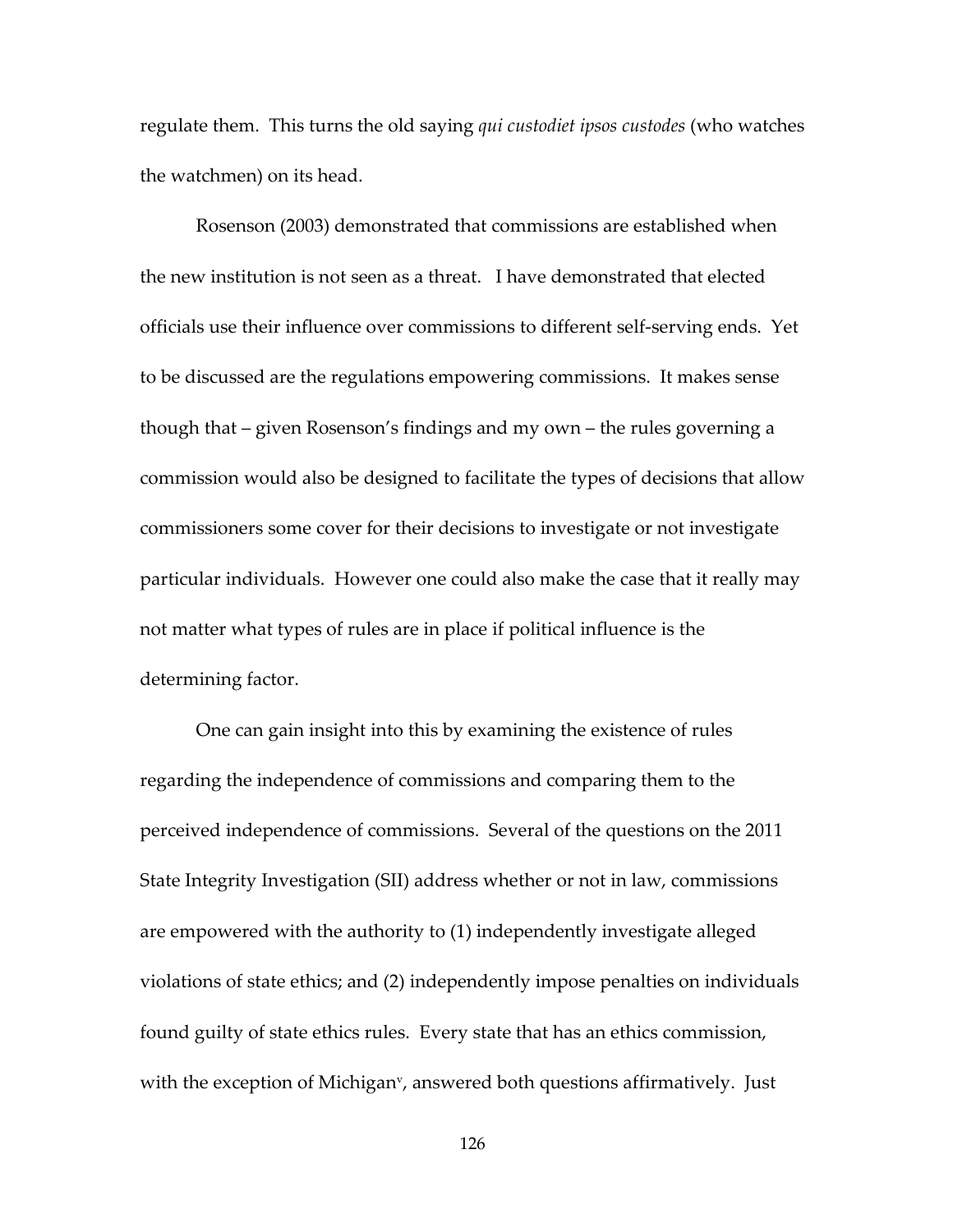knowing that respondents answered affirmatively to both questions in all but one case but also knowing that there is wide variation in the perceived independence of the commission we can say that simply having rules empowering the commission to take action does not mean that the commission will take action.

Such insights mean that any concerns over commissions not being empowered to take action are likely overstated. However it still leaves opens at least two questions around determining compliance with ethics regulations. First, empowering regulations determine the processes a commission must follow in adjudicating questions of compliance. Second, empowering regulations also set boundaries for an institution and so this raises the question of what a commission requires of the subjects of ethics regulations, e.g. the stringency with which regulations are enforced. Compliant processes while likely different from state-to-state may not matter if the effectiveness of commissions is a function of how elected officials can shape commissions to maintain influence over them. This is because political influence can be a factor in either increasing regulations around the commission, or deregulating the commission; in either case political influence is being manifested over a body designed to regulate political action.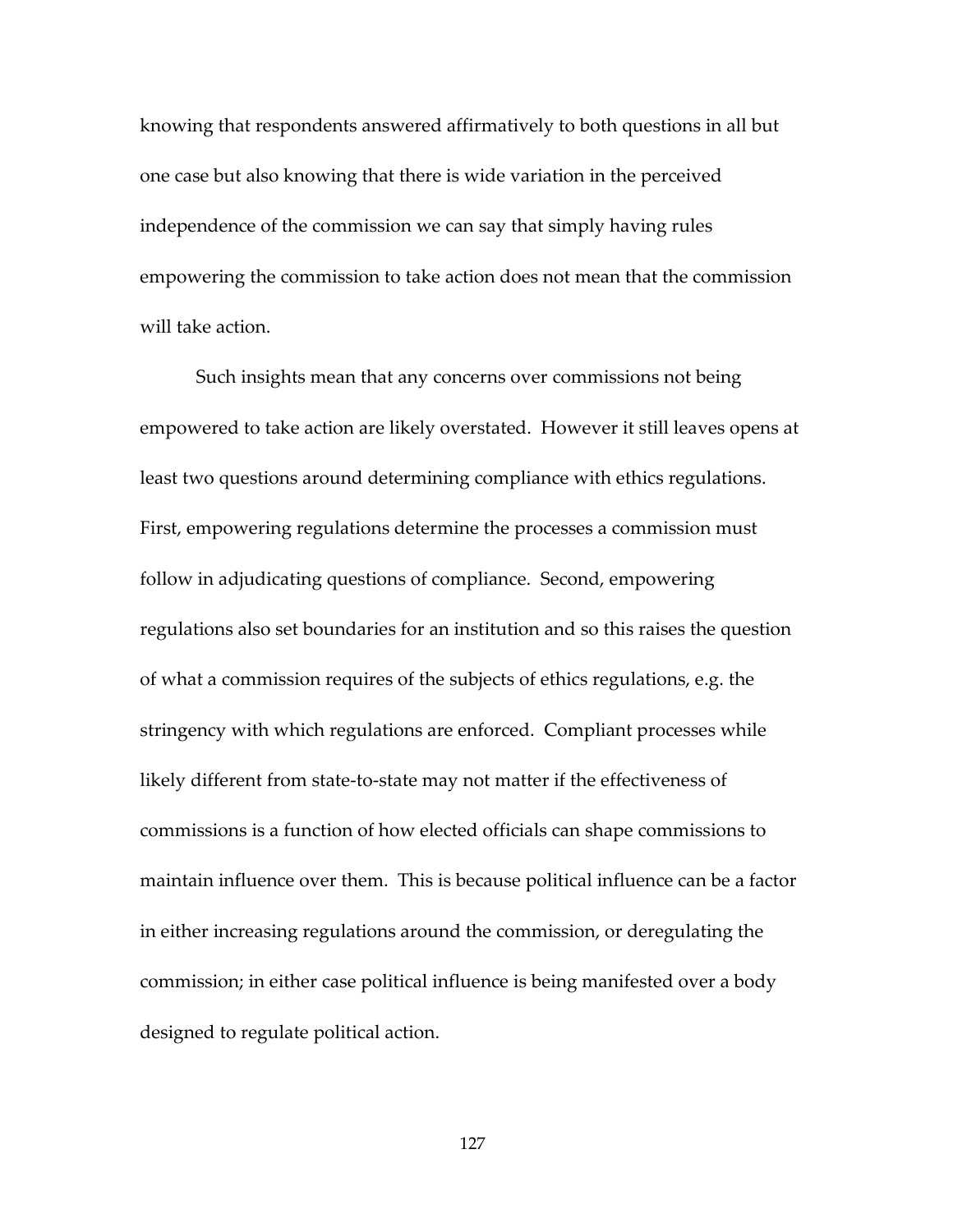Even though commissions have the legal capacity to act independently they are still not free from political influence. Therefore if one changes the number of rules that empower a commission, this will not change the fact that they are still first subject to political influence. In fact decreasing the rules to which commissioners are subject could exacerbate the problem. The reason for this is that as noted by Peters (1996) and Coggburn et al (2010) rules can provide potential cover. Elected officials will not likely ask a commissioner to allow them to violate a regulation, the risk is simply too great for such overt action – a similar argument to Laffont and Tirole (1991) as to why firms do not simply bribe regulators. However if a commissioner assumes *ex post* consequences, or *ex ante*, feels that they owe an elected official, they may more inclined look the other way.

## **Commissions and the Importance of Symbols**

Americans have a strong sense of distrust and cynicism towards government (Dubnick 1994; Kellough 1998). Such observations are important in discussing ethics commissions because one of the goals of commissions is to provide a signal of accountability (Smith 2003ab; 2011). Commissions were born of scandal and are direct effort to address the trust deficit between the public and elected officials. Given my findings though, it appears that commissions are deficient in providing meaningful accountability and serve primarily a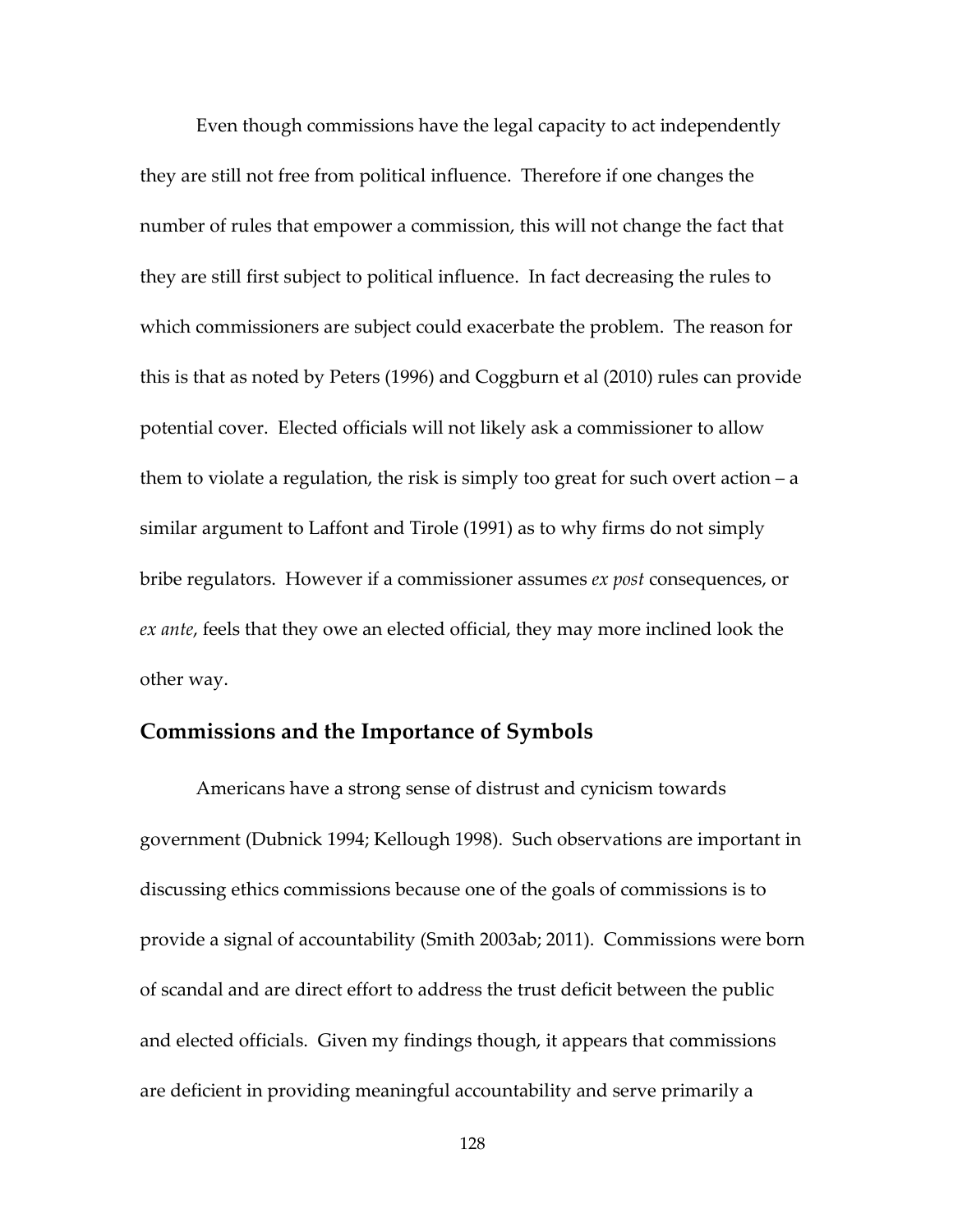symbolic purpose, i.e. they serve as a signal of integrity (Smith 2003). If commission activities are directed towards one's political rivals, or simply away from oneself base on political influence then the accountability provided is not meaningful in the sense of real oversight. Rather it is simply a recognition that exposure by the commission is bad electorally and therefore it can be useful to expose one's rivals and harmful to have one's self exposed.

The public may be none the wiser as to how influence is being wielded over a commission and moreover they simply may not care. It is well known that the public's knowledge of politics is severely lacking (Carpini, Jacobs and Cook 2009; Franklin 2002; Campell 1960). The average citizen cannot identify their own congressional representative (Popkin and Dimock 2009) let alone recognize how political influence is wielded over the state ethics commission. Even when the political maneuverings over the ethics commission are made public, there may be no long term effects. For example after revelations of SC Governor Nikki Haley's influencing the SC Ethics Commission her approval among the general public dropped below 50% to 41% (Cohen, 2013). However among likely Republican voters her approval ratings remained high at 78% (Huffmon 2014).

Notwithstanding a few instances of strong ethical oversight, e.g. Connecticut fining unethical campaign bundlers \$1.9 Million and Gov. Rick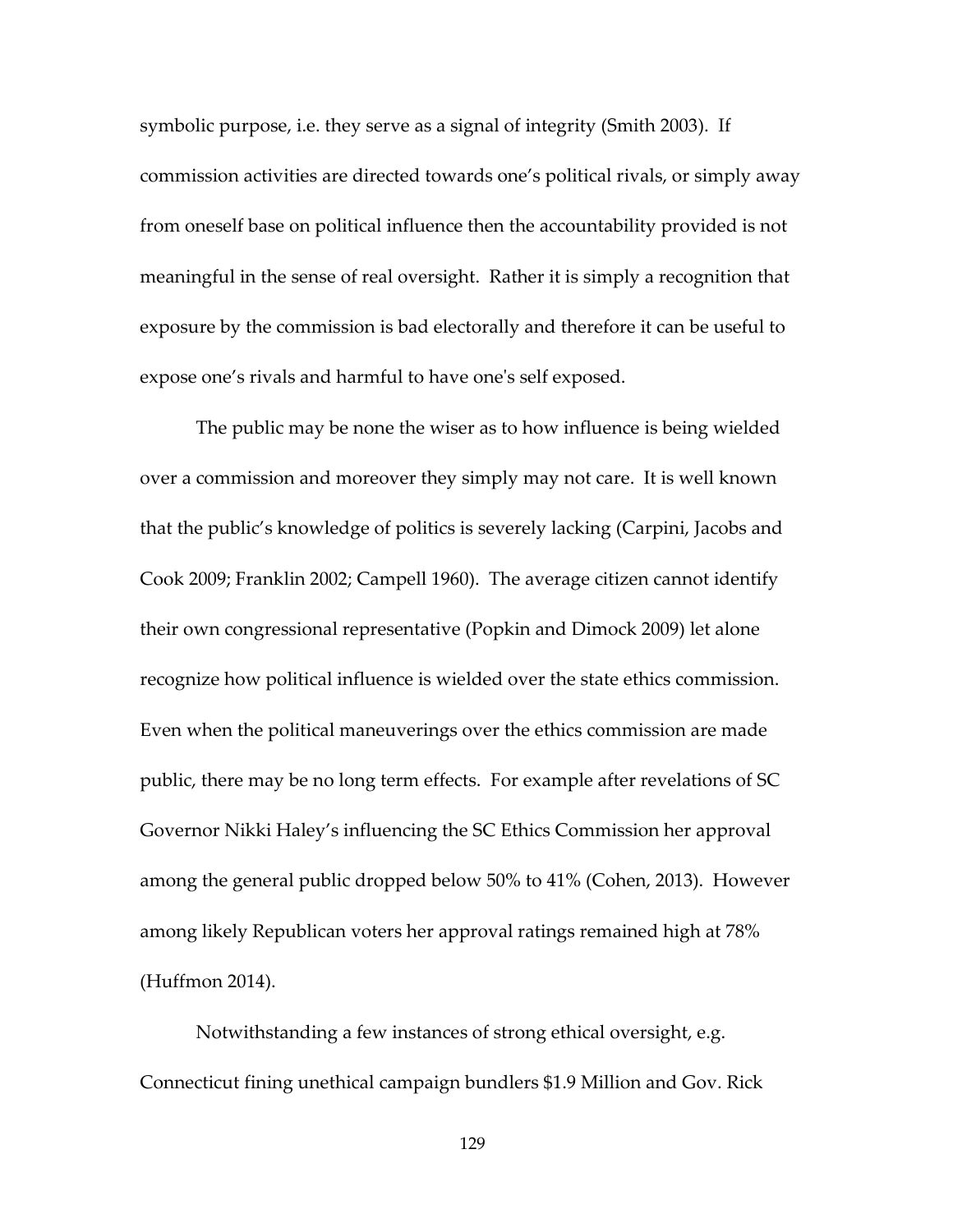Perry (R-TX) being indicted for attempting to defund the Texas commission in response to an investigation, the overall picture for commissions is not a pretty one. Although states have taken steps to increase the strength of their regulations around ethics and accountability in light of the embarrassing findings of the State Integrity Investigation, many of these proposals have been feckless or have died in committee. As discussed above though, even if regulations had been passed it is not clear that much would really change given the power of political influence over a commission. In short, given the political influence to which commissions are subject, and the fact that the public seeks assurances of integrity via the commission but does not recognize the political influence to which the commissions are subject, commissions may be nothing more than symbolic institutions.

Symbols have value to the degree that they are not explained (Campbell 1993). Indeed Edelman (1985: 56) argues that administrative agencies serve an "expressive function" and provide a sense of legitimacy to the issues they were designed to address. Ethics commissions are designed to address issues of ethical oversight. The point is that ethics commissions could provide symbolic "accountability" if the legitimacy of the commission as an institution were questioned.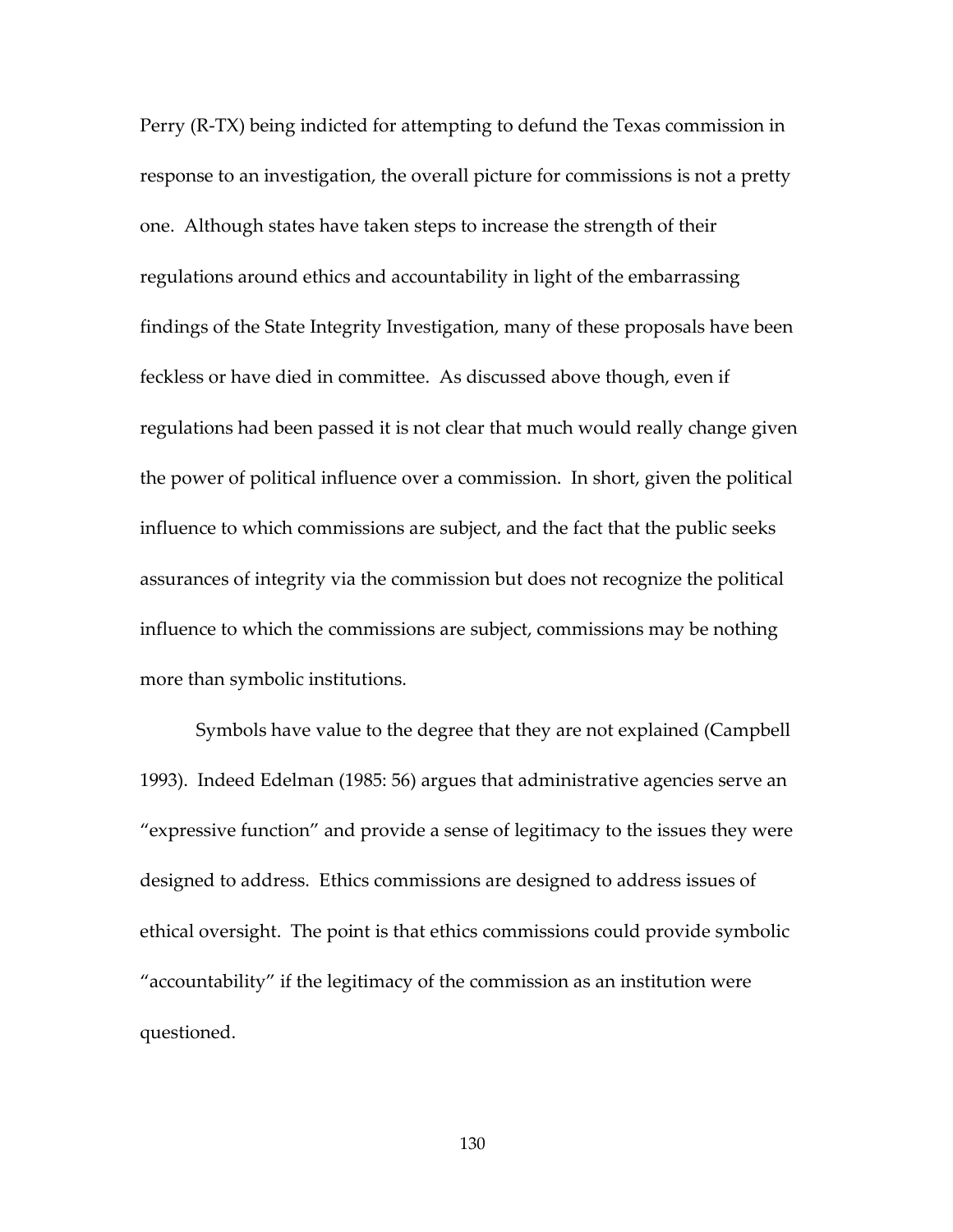# **Future Research**

It is often said that good investigations raise as many questions as they answer (Light and Pillemer 2009). Hopefully my analysis here has done just that. I have provided the first analysis of political influence over the functions of ethics commissions. This addresses a gap in the literature since most studies to date have addressed the correlates for the creation of commissions, or the internal workings of commissions (Rosenson 2003; 2005; 2009; Lewis and Gilman 2012; Smith 2003 ab).

While my research has addressed some significant unanswered questions in the study of ethics commissions, significant questions remain. For example, to those who claim that legislators do not act against their own self-interest in empowering commissions (Rosenson 2003), my results imply that such calculations may be true for their creation but generalizing this to active commission ignores the issue that legislators appear to use commissions to expose political rivals. Others may be curious about how to design more effective commissions and avoid the problems of political influence. There do not appear to be inter-branch adversarial arrangements, but they were not tested in isolation specifically because such exclusive arrangements do not exist. My model points to a solution of commissions with quasi-judicial authority (neutral arbiters) buffered by diffuse appointment powers and relatively secure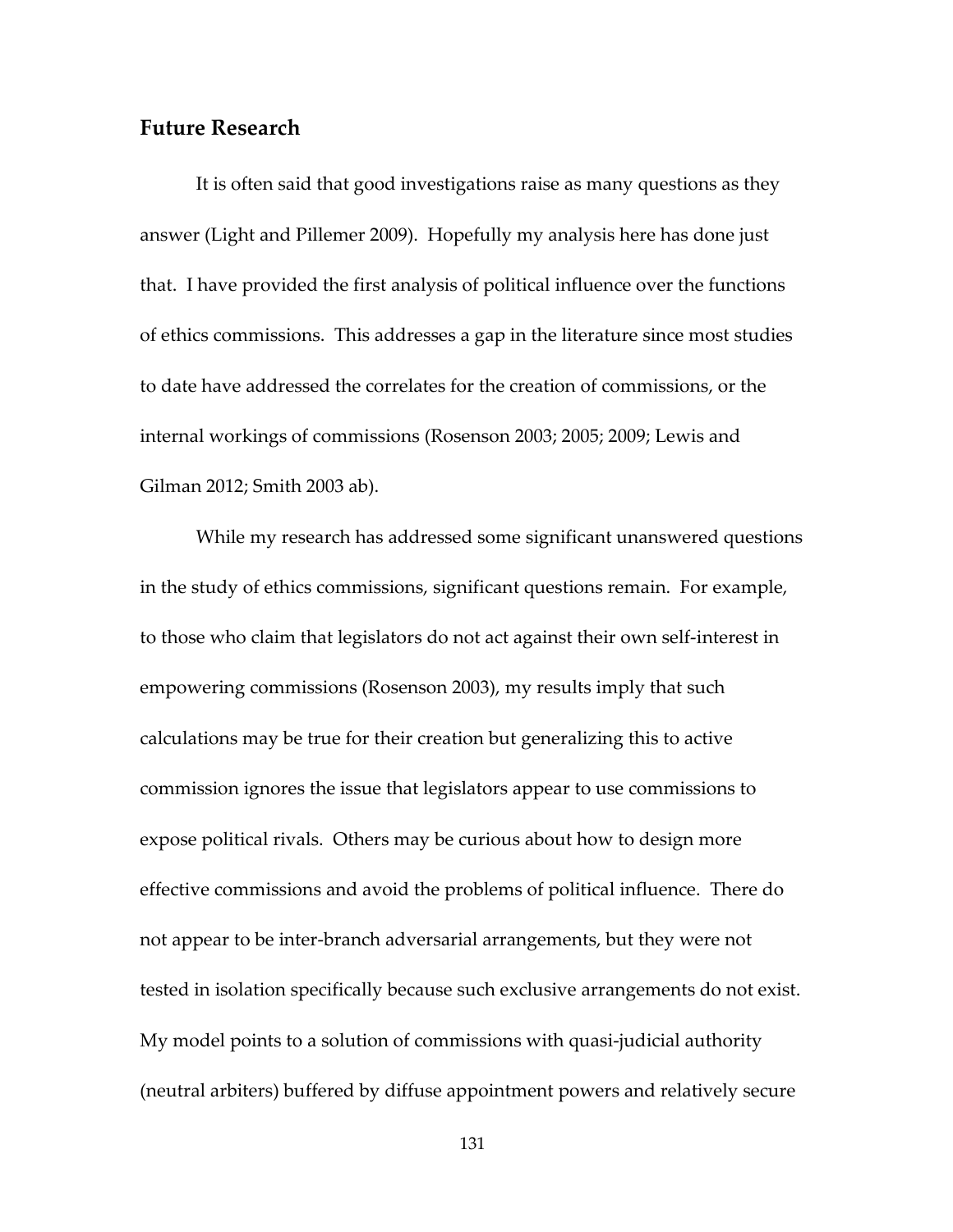tenure. Finally, additional research is needed to determine if socio-cultural factors and what causal mechanisms (scandals and the like) are associated with different types of commission designs.

These are just a few possibilities of future research. Readers will of course have their own ideas and their own criticisms for what questions warrant future investigation. Additionally no piece of research is perfect. One admitted weakness of this dissertation is in the availability of data. Relying on the State Integrity Investigation is nice because the methodology for recording and measuring responses was thorough. In the end though the survey only records single observations for each state. The bootstrapping required in my models accounted for some of this but no statistical technique should be preferred to additional data. Whatever the agenda topic though, there is a healthy research agenda for the determinants of ethics commission activity as well as what is perceived as ethical political behavior across the states. With an ever increasing skepticism as to the motivation of politicians, a recognition by elected officials that commissions and can affect their political fortunes, and what their actions in this regard say about the legitimacy of oversight; it is imperative to continue to search for how commissions are affected and how politicians may be made more accountable.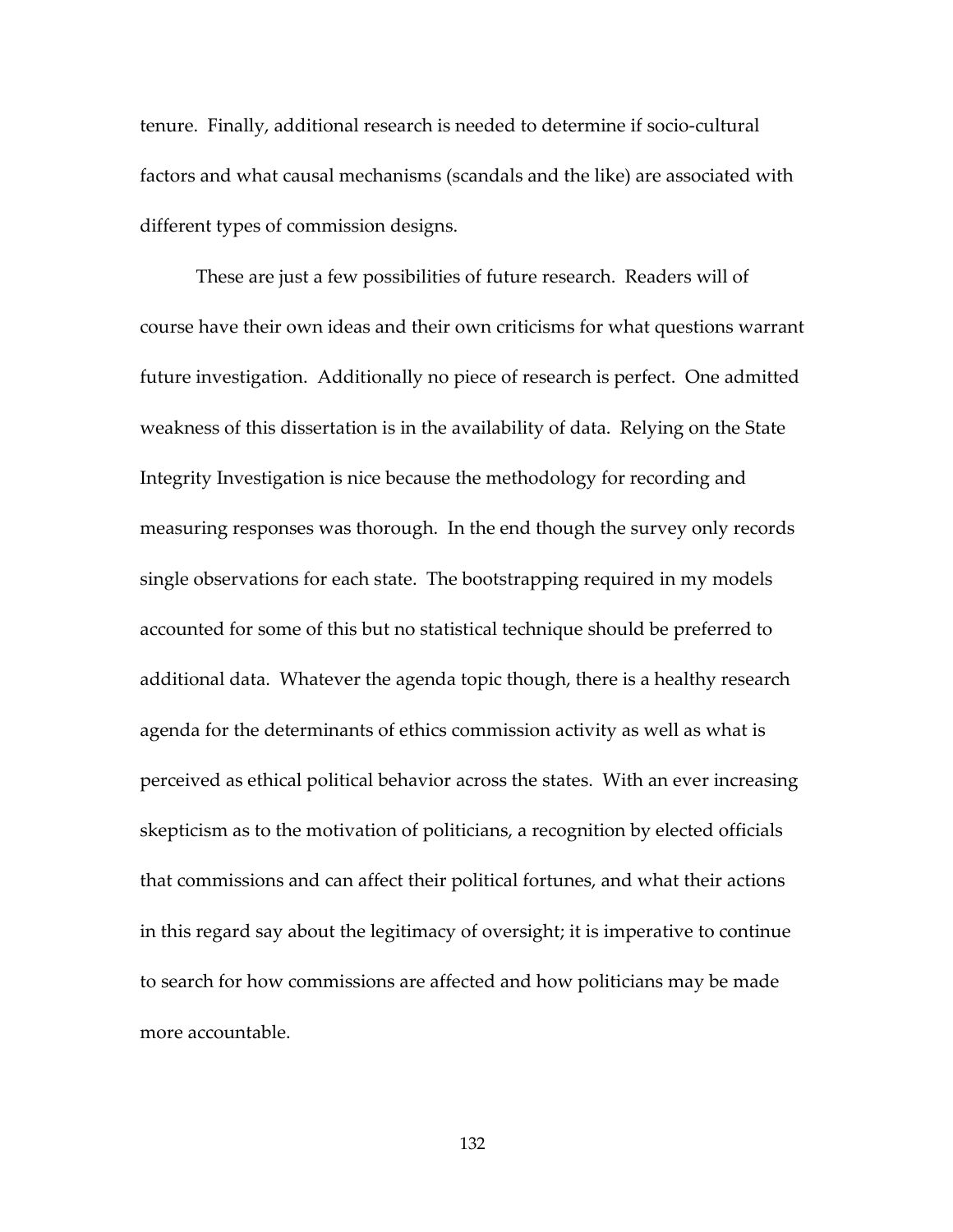# **References**

- Alesina, Alberto and Guido Tabellini. "Bureaucrats or Politicians? Part I: A Single Policy Task." *American Economic Review* 97(1): 169-179.
- Alt, James E. and David D. Lassen. 2003. The Political Economy of Institutions and Corruption in American States. *Journal of Theoretical Politics* 15 (3), 341– 365.
- Anechiarico, Frank and James Jacobs. 1996. *The pursuit of absolute integrity: how corruption control makes government ineffective.* Chicago: University of Chicago Press, 1996.
- Anechiarico, Frank. 2010. "Protecting Integrity at the Local Level: The Role of Anticorruption Agencies," *Crime, Law and Social Change* 53(1): 79-95.
- Araral, Eduardo. 2009. "The Strategic Games that Donors and Bureaucrats Play: An Institutional and Rational Choice Analysis." *Journal of Public Administration Research and Theory* 19(4): 853-871.
- Baumgartner, Frank R. *Agendas and Instability in American Politics (Second Edition).* Chicago: University of Chicago Press, 2010.
- Behn, Robert D. 2003. "Why Measure Performance? Different Purposes Require Different Measures." *Public Administration Review* 63(5): 586-606.
- Bendor, Jonathan and Moe, Terry. 1985. "An Adaptive Model of Bureaucratic Politics." *American Political Science Review* 79(3): 755-774.
- Bertelli, Anthony and Laurence Lynn. *Madison's Managers: Public Administration and the Constitution.* Baltimore, MD: Johns Hopkins University Press, 2006.
- Boylan, Richard T. and X. Cheryl Long. 2003. "A Survey of State House Reporters' Perception of Public Corruption." *State Politics and Policy*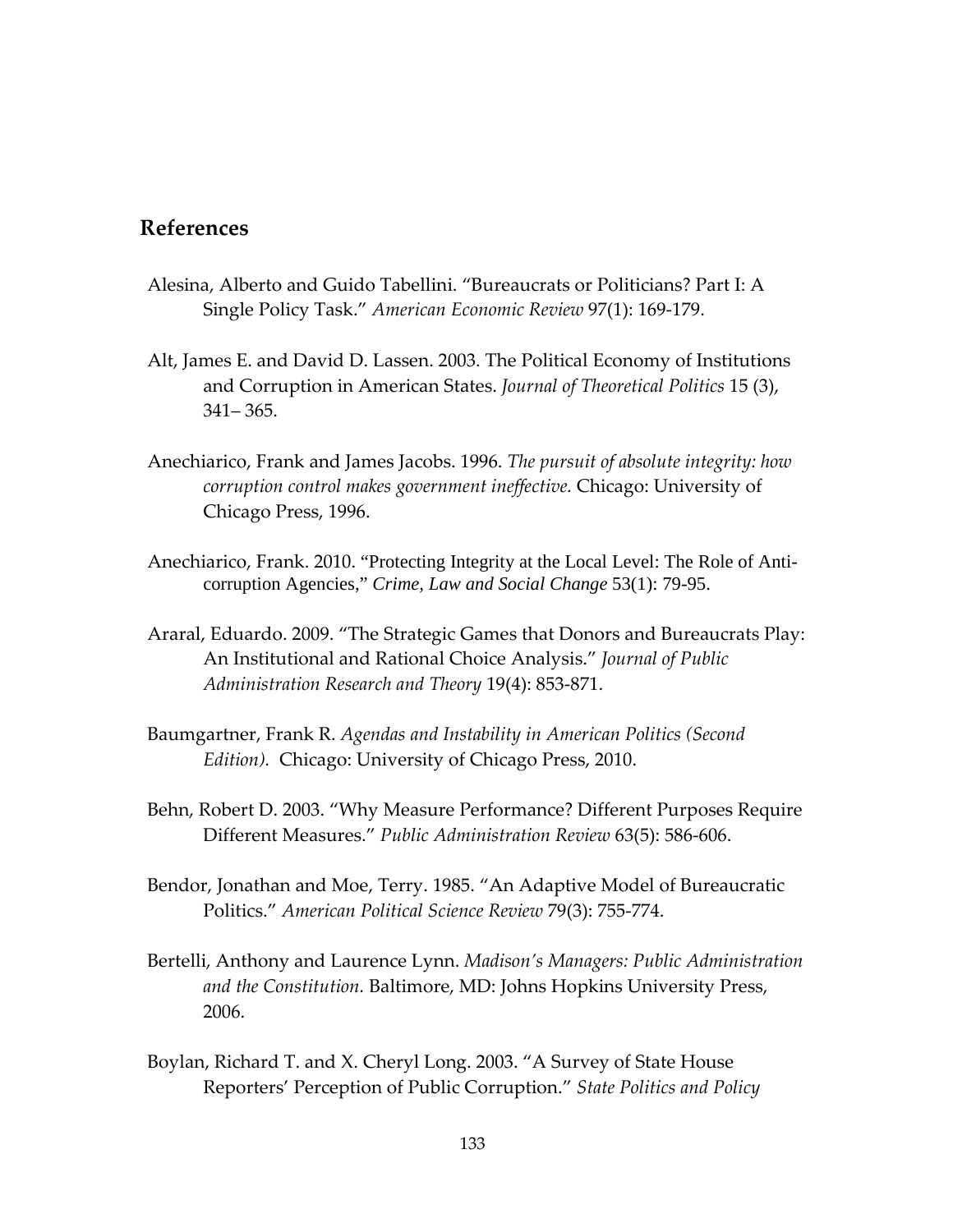*Quarterly* 3 (4): 420-438.

- Boyne, George, Michael Poole and Glenville Jenkins. 1999. "Human Resource Management in the Public and Private Sectors: An Empirical Comparison." *Public Administration* 77(2): 407-420.
- Campante, Fillipe and Quang T. Do 2013. "Isolated Capital Cities, Accountability and Corruption: Evidence from US States." NBER Working Papers 19027, National Bureau of Economic Research, Inc.
- Canes-Wrone, Brandice, William Howell and David E. Lewis. 2008. "Toward a Broader Understanding of Presidential Power: A Reevaluation of the Two Presidencies Thesis." *Journal of Politics* 70(1): 1-16.
- Carpenter, Daniel P. *The Forging of Bureaucratic Autonomy: Reputations, Networks, and Policy Innovation in Executive Agencies, 1862-1928.* Princeton, NJ: Princeton, University Press, 2001.
- Carpenter, Daniel P. 1996. "Adaptive Signal Processing, Hierarchy, and Budgetary Control in Federal Regulation," *American Political Science Review* 90(2): 106-147.
- Caselli, Francesco and Massimo Morelli. 2004. "Bad Politicians." *Journal of Public Economics* 88(4): 759-782.
- Caughey, Devin, Sarah Chatfield and Adam Cohon. 2009. "Defining, Mapping, and Measuring Bureaucratic Autonomy." Presented at the 2009 Annual Conference of the Midwest Political Science Association, Chicago, IL, April 6.
- Christensen, Jorgen,G. "Bureaucratic autonomy as a political asset." In B. Guy Peters and J. Pierre (eds.): *Politicians, Bureaucrats and Administrative Reform.* London: Routledge. 2001.
- Cohen, Dara K., Mario F. Cuelar and Barry R. Weingast. 2006. "Crisis Bureaucracy: Homeland Security and the Political Design of Legal Mandates." *Stanford Law Review* 59(3). Available at SSRN: http://ssrn.com/abstract=926516
- Comlossy, Megan. 2011. "Ethics Commissions: Representing the Public Interest." National Council of State Legislatures, Center for Ethics in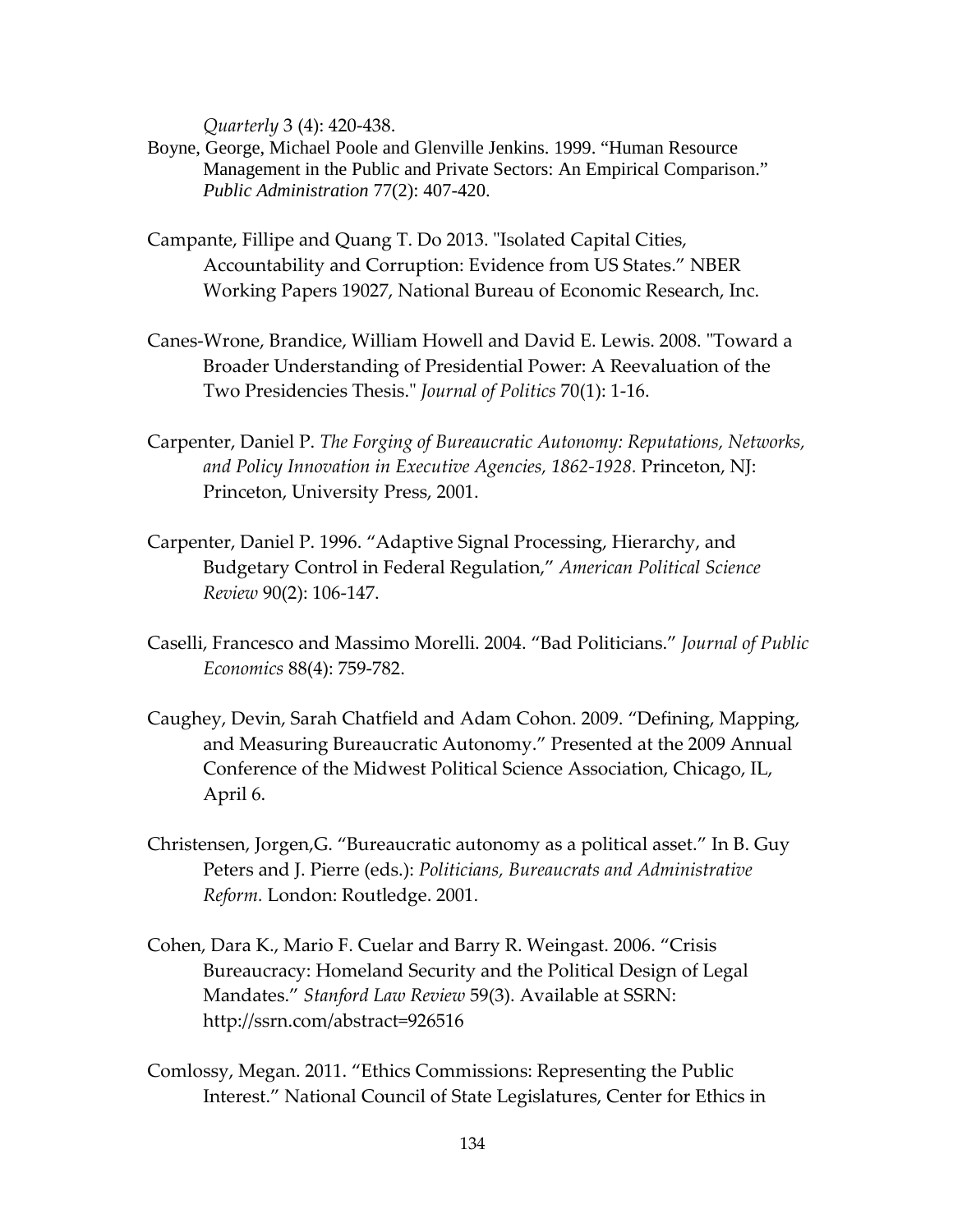Government. Available at: http://www.ncsl.org/documents/lsss/Ethics\_Commissions.pdfSmith 2003a

- Cox and Matthew D. McCubbins. *Legislative leviathan: Party government in the House.* New York: Cambridge University Press. 2007
- Denhardt, Janet V. *The Ethics of Public Service: Resolving Moral Dilemmas in Public Organizations,* Westport, Connecticut: Greenwood Press, Inc., 1988.
- Denhardt, Kathryn G. and Stuart C. Gilman. 2002. "Extremism in the Search for Virtue. Why Zero Gift Policies Spawn Unintended Consequences." *Public Integrity* 4(1):75–80.
- DiMaggio, Paul J. and Walter W. Powell. 1983. "The Iron Cage Revisited: Institutional Isomorphism and Collective Rationality in Organizational Fields. *American Sociological Review* 48(1): 147-160.
- Dubnick, Melvin J. "A Coup Against King Bureaucracy?" In J. J. Dilulio, Jr. (ed.). *Deregulating the Public Service: Can Government Be Improved?* Washington, DC: The Brookings Institute, 1994.
- Edelman, Murray J. *The Symbolic Uses of Politics*. Urbana-Champagne, IL: University of Illinois Press, 1985.
- Egeberg, Morten and Jarle Trondal. 2009. "National Agencies in the European Administrative Space: Government Driven, Commission Driven, or Networked?" *Public Administration* 87(4): 779-790.
- Ellinas, Antonis A. and Ezra Suleiman. *The European Commission and Bureaucratic Autonomy: Europe's Custodians.* New York: Cambridge University Press. 2012
- Epstein, David and Sharyn O'Halloran. *Delegating Powers: A Transaction Cost Politics Approach to Policy Making Under Separate Powers.* New York: Cambridge University Press. 1999
- Fukuyama, Francis. 2012. "What is Governance?" Center for Global Development, Working Paper 314. Available at: http://www.cgdev.org/doc/full\_text/workingPapers/1426906/What-Is-Governance.html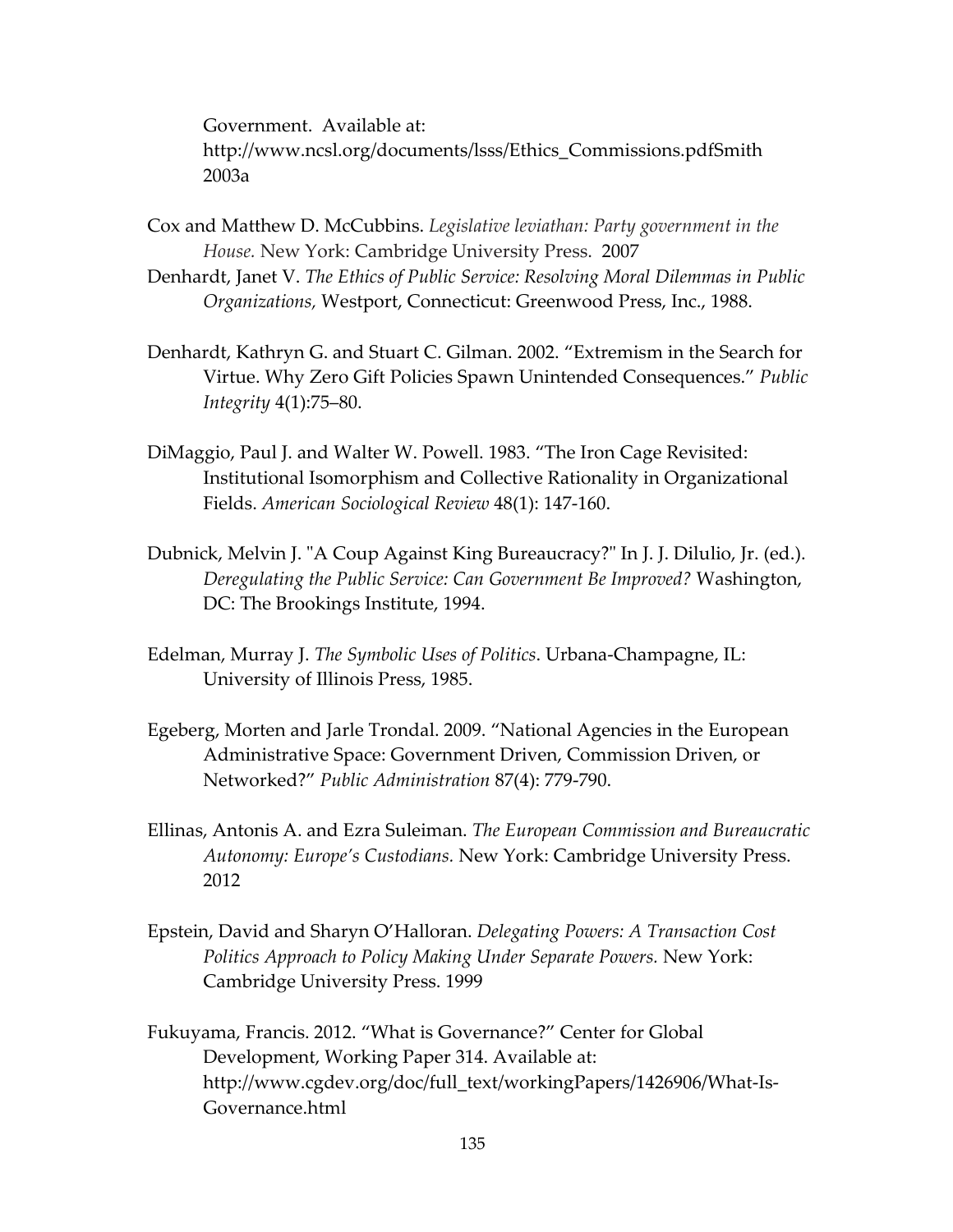- Geuras, Dean and Charles Garofalo. *Practical Ethics in Public Administration.* Vienna, VA: Management Concepts. 2002.
- Gilman, Carol W. and Stuart C. Denhardt. *The Ethics Challenge in Public Service: A Problem Solving Guide*. San Francisco, CA: Wiley and Sons, Inc. 2002
- Glaeser, Edmund and Raven E. Saks. 2006. "Corruption in America." *Journal of Public Economics* 90(2006): 1053-1072.
- Goodman, Marshall, Timothy J. Holp, and Karen M. Ludwig. (1996). "Understanding State Legislative Ethics Reform." *Public Integrity Annual*1: 51-57.
- Hale, George E. 2013. "State Budgets, Governors, and Their Influence On 'Big-Picture Issues': A Case Study of Delaware Governor Pete Du Pont 1977- 1985." *Administration and Society*: Available online at: http://aas.sagepub.com/content/early/2013/03/11/0095399713479437.abstr act
- Hammond, Thomas H. and Jack Knott (1996. "Who Controls the Bureaucracy?: Presidential Power, Congressional Dominance, Legal Constraints, and Bureaucratic Autonomy in a Model of Multi-Institutional Policy-Making." *Journal of Law Economics and Organization* 12(1): 119-166.

Herrmann, Frederick M. 1997. "Bricks without Straw: The Plight of Government Ethics Agencies in the United States." *Public Integrity Annual* 1(1): 13-22.

- Hu, Shuhua. *Akaike Information Criterion.* Center for Research in Scientific Computation. Raleigh, NC. NC State University. 2007.
- Huber John D. and Charles R. Shipan. *Deliberate Discretion: The Institutional Foundations of Bureaucratic Autonomy.* New York: Cambridge University Press, 2002.
- Hurvich, Clifford M. and Chih-Ling Tsai. 1989. "Regression and Time Series Model Selection in Small Samples." *Biometrika* 76(2): 297-307.
- Kies, Hillary J. 2012. "Preston v. Leake: Applying the Appropriate Standard of Review to North Carolina's Campaign Contributions Ban." *Wake Forest*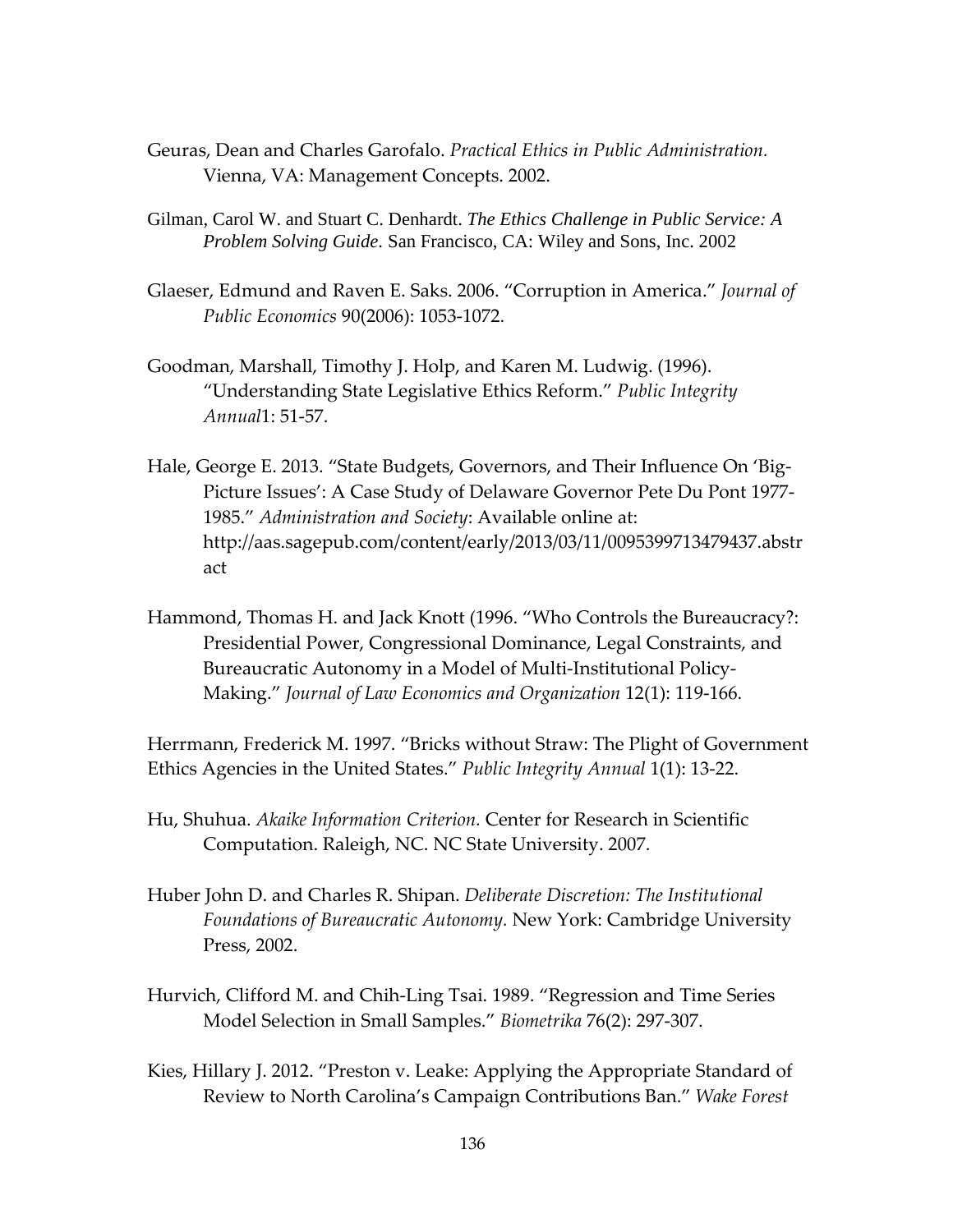*Law Review*. 47 Wake Forest L. Rev. 876. Available at: http://wakeforestlawreview.com/preston-v-leake-applying-theappropriate-standard-of-review-to-north-carolina%E2%80%99scampaign-contributions-ban

- Kim, Doo Rae. 2008. "Political Control and Bureaucratic Autonomy Revisited: A Multi-Institutional Analysis of OSHA Enforcement. *Journal of Public Administration Research and Theory* 18(1): 33-55.
- Kingdon, John. *Agendas, Alternatives and Public Policies*. Boston: Pearson, 1995.
- Krause, George A. 2009. "Organizational Complexity and Coordination Dilemmas in U.S. Executive Politics." *Presidential Studies Quarterly* 39(March): 74–88.
- Krause, George and Woods, Neal. "Policy Delegation, Comparative Institutional Capacity, and Administrative Politics in the American States." in Donald P. Haider–Markel, (ed.). *The Oxford Handbook of State and Local Government.* New York: Oxford University Press, 2012.
- Laffont, Jean-Jacques and Jean Tirole. 1991. "The Politics of Government Decision-Making: A Theory of Regulatory Capture." *The Quarterly Journal of Economics* 106(4): 1089-1127.
- Lerner, Jennifer S. and Philip E. Tetlock. 1999. "Accounting for the Effects of Accountability." *Psychological Bulletin* 125(2): 255-275.
- Lewis, Carol W. and Gilman, Stuart C. *The Ethics Challenge in Public Administration: A Problem Solving Guide*. New York: John Wiley & Sons, 2012
- Lewis, David E. *The politics of presidential appointments: Political Control and Bureaucratic Performance*. Princeton, NJ: Princeton University Press, 2008.
- Lipset, Seymour M. and William Schneider. *The Confidence Gap: Business, Labor, and Government in the Public Mind.* Baltimore, MD: Johns Hopkins University Press, 1987.
- Mackenzie, G. Calvin. *Scandal Proof: Do Ethics Laws Make Government Ethical*? Washington, D.C.: Brookings Institute Press, 2002.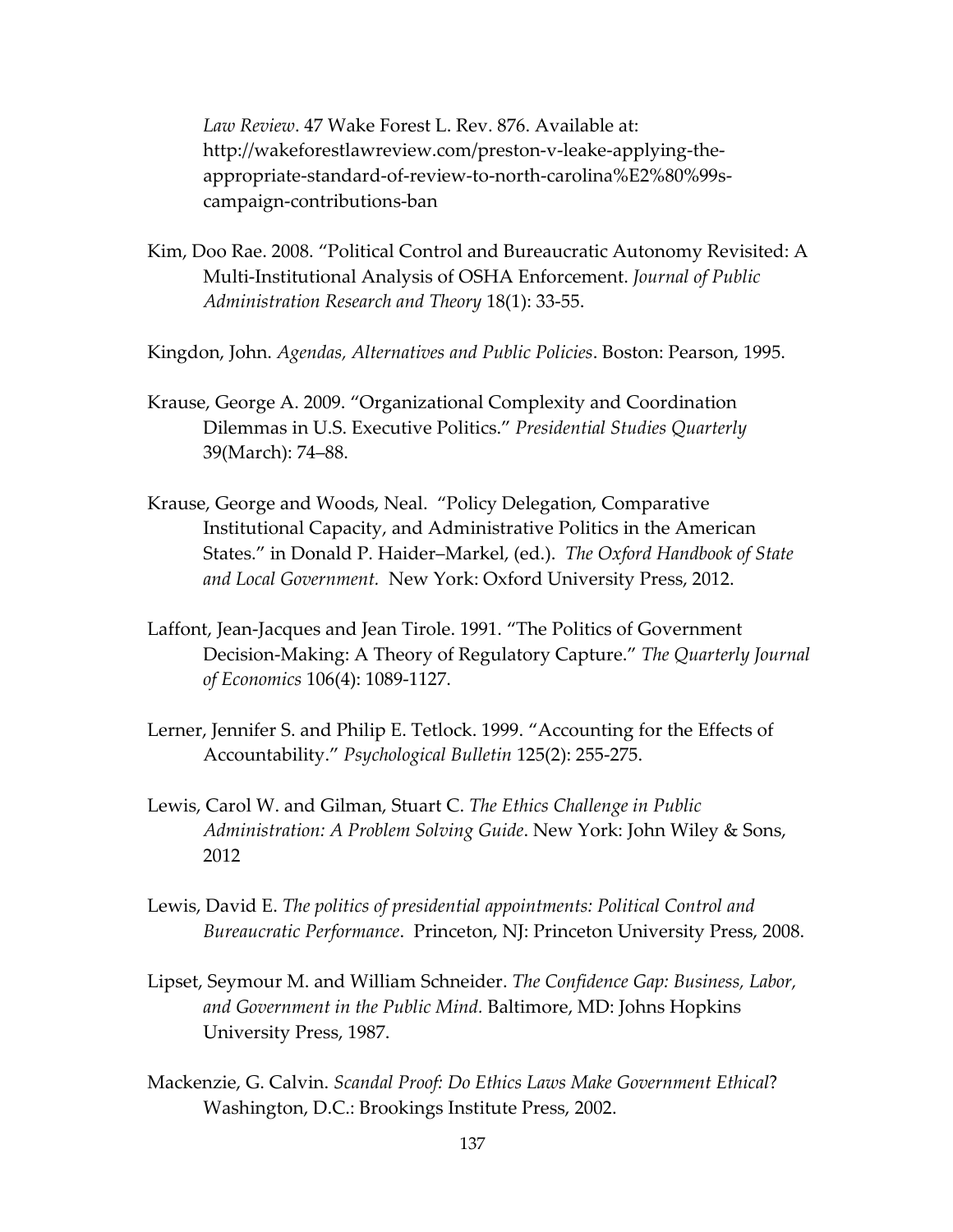- McCubbins, Matthew. 1989. "Structure and Process as Solutions to the Politician's Principal Agency Problem." *Virginia Law Review* 74, 431-482.
- McCubbins, Matthew D. and Thomas Schwartz. 1984. "Congressional Oversight Overlooked: Police Patrols versus Fire Alarms." *American Journal of Political Science* 28(1): 165-179.
- Malatesta, Deanna and Craig R. Smith. 2011. "Resource Dependence, Alternative Supply Sources, and the Design of Formal Contracts." *Public Administration Review* 71(4): 608-617.
- Meier, Kenneth J. and Holbrooke, Thomas M. 1992. "I Seen My Opportunities and I Took 'em: Political Corruption in the American States." *Journal of Politics* 54(1): 135-155.
- Menzel, Don and J. Edwin Benton. 1991. "Ethics Complaints and Local Government: The Case of Florida." *Journal of Public Administration Research and Theory* 1(4): 419-436.
- Menzel, Don. 1996. "Ethics Complaint Making and Trustworthy Government," *Public Integrity Annual.* 1996:73-82.
- Menzel, Don. 2005. "Research on Ethics and Integrity in Governance: A Review and Assessment." *Public Integrity* 7(2): 147-168.
- Menzel, Donald. *Ethics Management for Public Administrators.* Armonk, NY: M.E. Sharpe. 2007
- Mitnick, Barry M. "The Theory of Agency and Organizational Analysis." In Bowie, N. and Freeman, R. (eds.) *Ethics and Agency Theory: An Introduction.* New York: Oxford University Press, 1992.
- Moe, Terry. "The Politics of Structural Choice: Toward a Theory of Public Bureaucracy." 1990. In Oliver E. Williamson, ed., *Organization Theory: From Chester Barnard to the Present and Beyond.* Oxford, UK: Oxford University Press.
- Moran, Mark and Barry Weingast. 1983. "Bureaucratic Discretion or Congressional Control? Regulatory Policymaking by the Federal Trade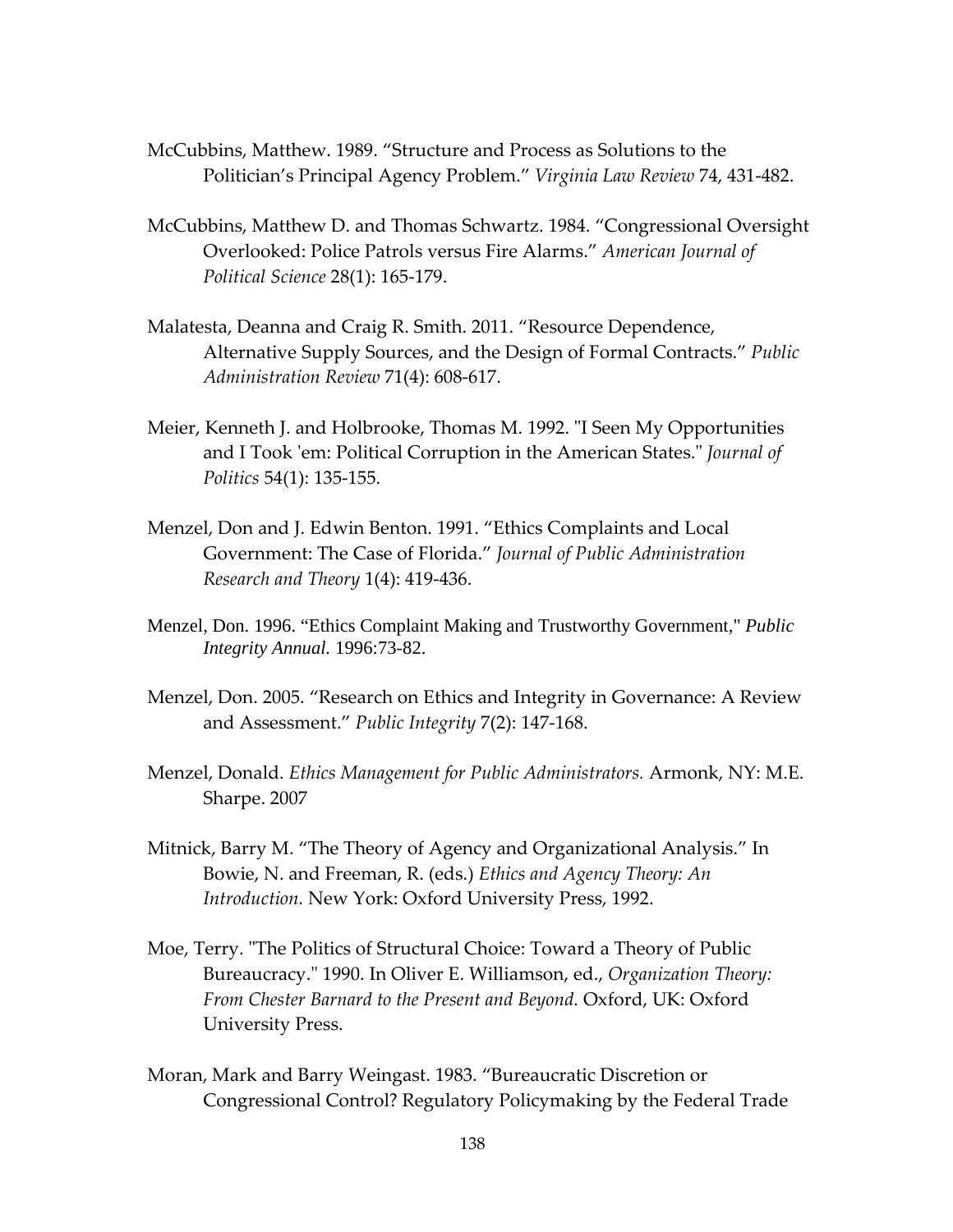Commission." *Journal of Political Economy* 91(5): 765-800.

- Morgan, Peter W., and Glenn H. Reynolds. 1997. *The Appearance of Impropriety*. New York: Free Press.
- Niemi, Richard, Harold W. Stanley and Ronald Vogel. 1995. "State Economies and State taxes: Do Voters hold Governors Accountable." *American Journal of Political Science* 394: 936-957.
- Pellizo, Riccuardo and Rick Stapenhurst. *Tools for Legislative Oversight: An Empirical Investigation*. New York. World Bank, 2004.
- Pfeifer, Jeffrey and Gerald R. Salancik. *The External Control of Organizations: A Resource Dependence Perspective*. Stanford, CA: Stanford University Press. 2003.
- Redlawsk, D. and James McCann. 2005. "Popular Interpretations of Corruption and their Partisan Consequences." *Political Behavior* 27(3): 261-283.
- Robert, Christian P. and Casella, George. 2009. Introducing Monte Carlo Methods with R. Available at: *http://www.stat.ufl.edu/archived/casella/ShortCourse/MCMC-UseR.pdf*
- Rohr, John. 1989. Public Administration, Executive Power & Constitutional Confusion. *Public Administration Review* 49(2): 108-114.
- Rosenson, Beth A. 2003. "Against their Apparent Self-Interest: The Authorization of Independent State Legislative Ethics Commissions, 1973-96." *State Politics and Policy Quarterly* 31: 42-65.
- Rosenson, Beth A. 2005. Costs and benefits of ethics laws. *International Public Management Journal* 8(2): 209-224.
- Rosenson, Beth. *The Shadowlands of Conduct: Ethics and State Politics*. Washington, D.C.: Georgetown University Press, 2006.
- Rosenson, Beth A. 2009. "The Effect of Political Reform Measures on Perceptions of Corruption." *Election Law Journal: Rule, Politics and Policy* 81: 31-46.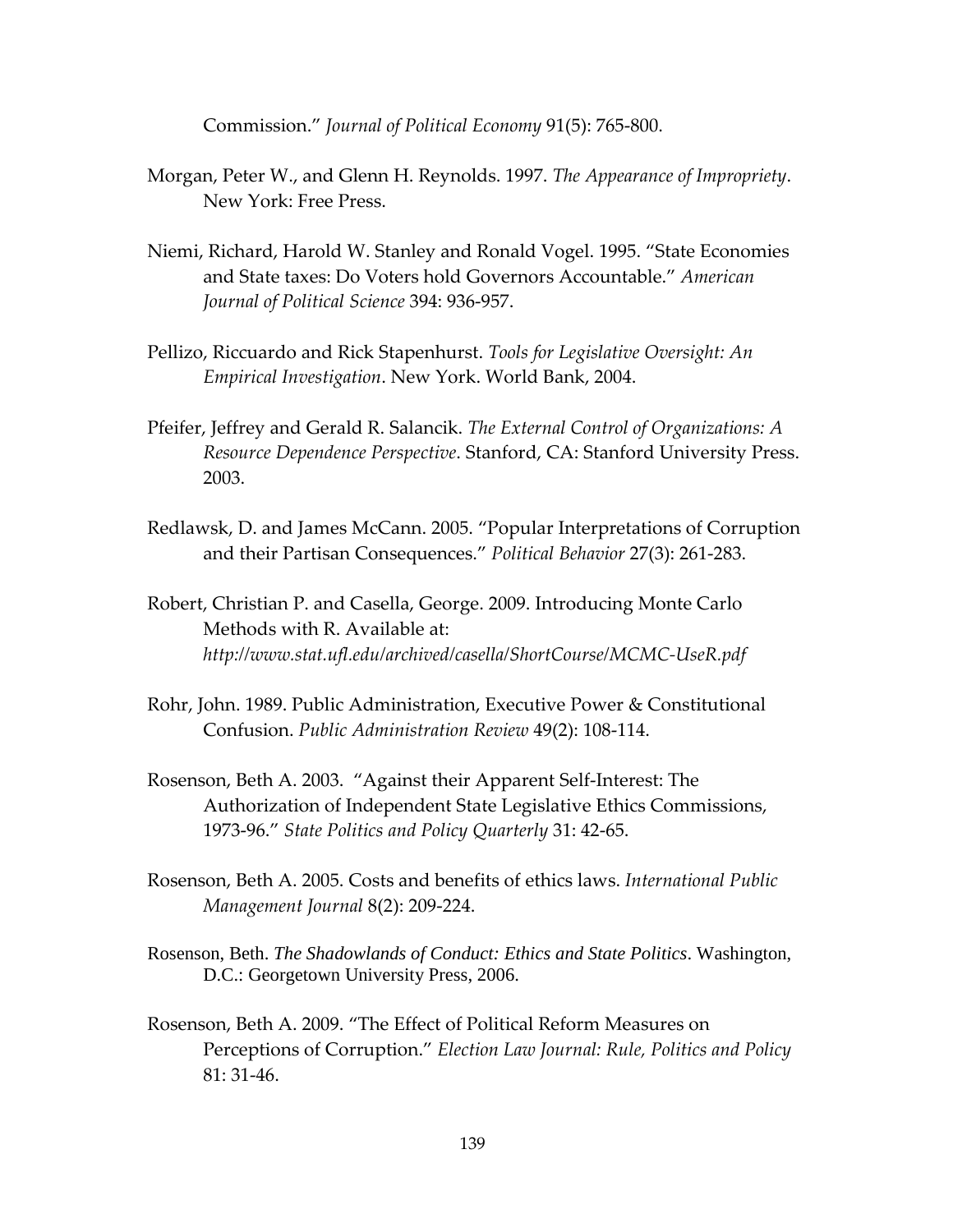- Rotberg, Robert, I. "Good Governance Means Performance and Results." *Governance* 27(3): 511-518.
- Scheffey, Thomas. 2002. "Ethics Prosecutor in Pivotal Role." *The Connecticut Law Tribune* (August 2, 2002). Available at: http://www.law.com/jsp/article.jsp?id=900005375002&slreturn=201310071 05835
- Selznick, Phillip. 1996. "Institutionalism 'Old' and 'New." *Administrative Science Quarterly* 41(2): 270-277.
- Sharfman, Mark, P., Gerrit Wolf, Richard Chase and David Tanisk. 1988. "Antecedents of Organizational Slack." *Academy of Management Review* 13(4): 601-614.
- Smith, Robert W. 2003a. "Enforcement of ethical capacity: Considering the Role of State Ethics Commissions at the Millennium." *Public Administration Review* 63(3): 283-295.
- Smith, Robert W. 2003b. "Corporate Ethics Officers and Government Ethics Administrators: Comparing Apples to Oranges or Lessons to be Learned." *Administration and Society* 34(6): 632-652.
- Smith, Robert W. 2011. Quoted by Rachel Bradley, "Why we Need Ethics Commissions." *Georgia Common Cause.* July 22, 2011. Available at: http://commoncausega.org/2011/07/22/why-we-need-ethics-commissions/
- Snyder, Susan and Barry Weingast. 2000. "The American System of Shared Powers: The President, Congress, and the NLRB." *Journal of Law, Economics and Organization* 16(2): 269-305.
- Squire, Peverill. 2007. "Measuring State Legislative Professionalism: The Squire Index Revisited." *State Politics and Policy Quarterly* 7(2): 211-227.
- Svara, Jim. *The Ethics Primer for Public Administrators in Government and Nonprofit Organizations*. Sudbury, MA: Jones and Bartlett Publishers, 2007.
- Tolchin, Susan J. and Martin Tolchin. *Glass Houses: Congressional Ethics and the Politics of Venom.* Boulder, CO: Westview Press, 2001.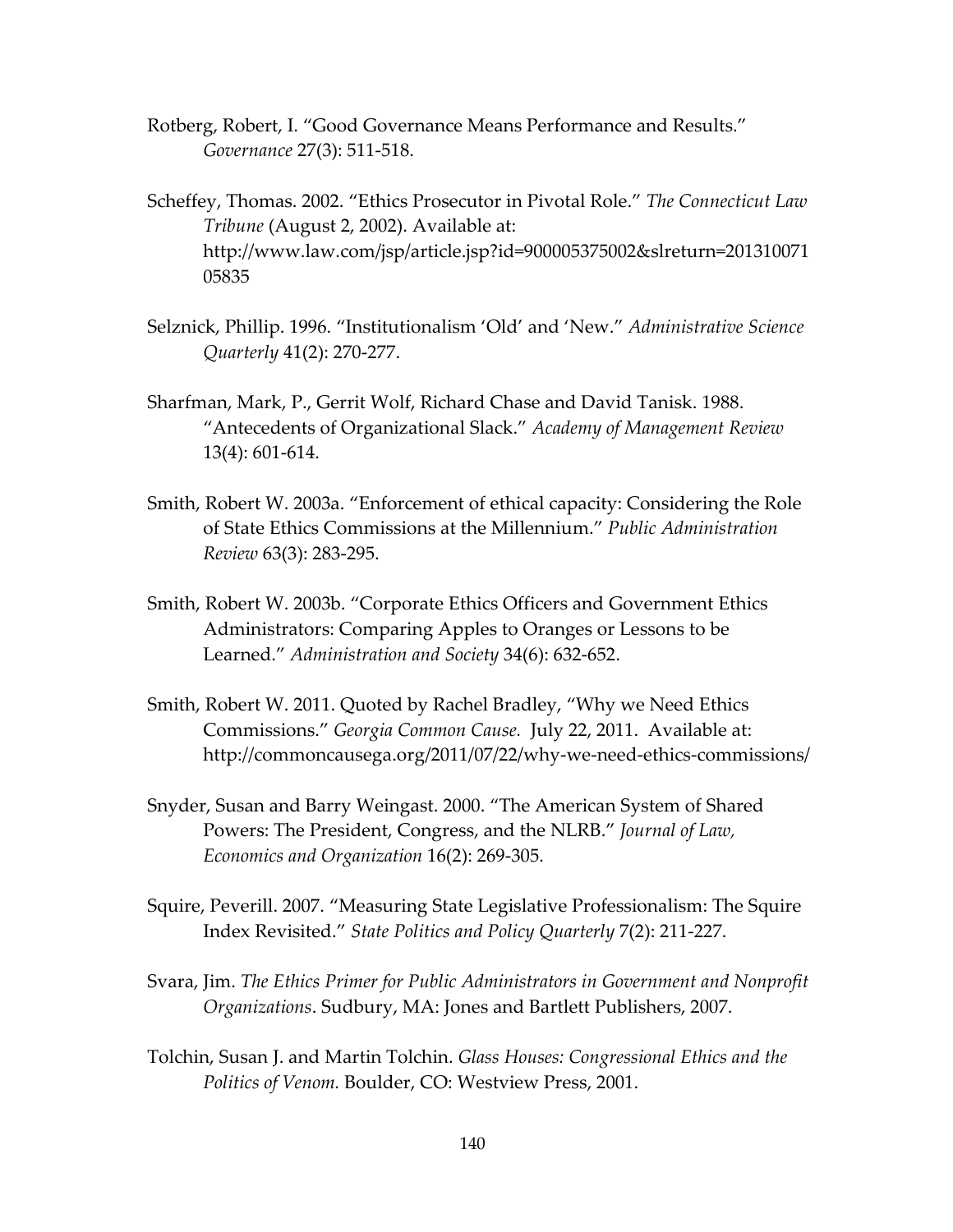- Vigoda-Gadot, Eran. 2007. "Citizens' Perceptions of Organizational Politics and Ethics in Public Administration: A Five-Year Study of Their Relationship to Satisfaction with Services, Trust in Governance, and Voice Orientations." *Journal of Public Administration Research and Theory* 17(1): 285-305.
- Waterman and Meier 1998. "Principal-Agent Models: An Expansion?" Journal of Public Administration Research and Theory. 8(2): 173-202.
- White, Harry C. 1985. "Agency as Control. In *Principals as Agents: The Structure of Business*, ed. Pratt, John W. and Richard Zeckhauser, R. Boston, MA: Harvard Business Review Press.
- Whitford, Andrew B. 2005. "The Pursuit of Political Control by Multiple Principles." *Journal of Politics* 67(1): 28-49.
- Wilson, James Q. *Bureaucracy: What Government Does and Why They Do It.* New York: Basic Books. 1989.
- Wood, B. Dan. 1988. "Principals, Bureaucrats, and Clean Air Enforcement." *The American Political Science Review* 81(1): 213-234.
- Wood, Dan and Richard Waterman. 1991. "The Dynamics of Political Control of the Bureaucracy." *American Political Science Review* 85(3): 801-828.
- Yeilkagit, Kustal. 2004. "The Design of Public Agencies: Overcoming Agency Costs and Commitment." *Public Administration and Development* 24(2): 119-127.
- Yesilkagit, Kustal and Sandra van Thiel. 2008. Political Influence and Bureaucratic Autonomy. *Public Organization Review* 8(1): 137-153.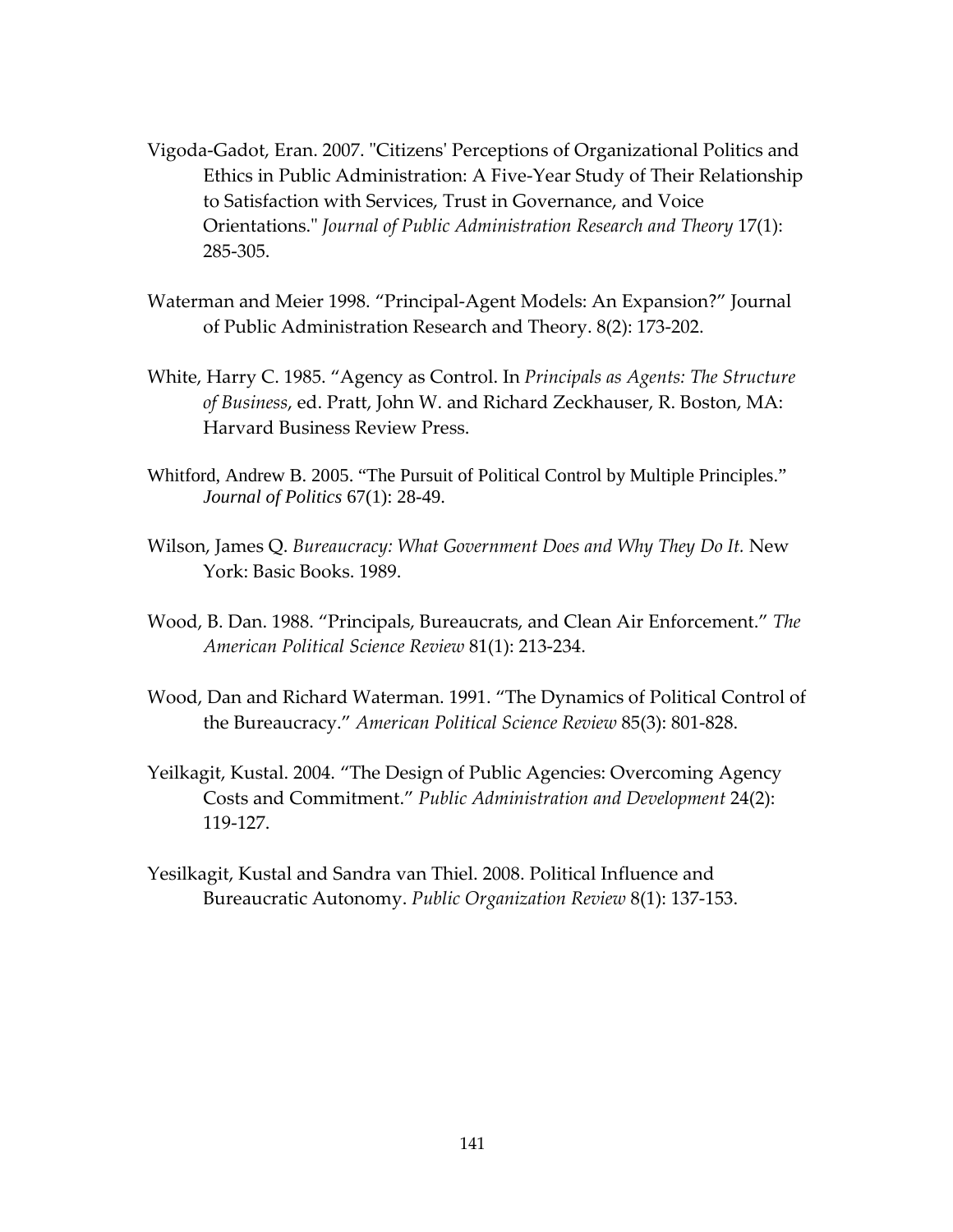## **Appendix A: Partial Proportional Odds Model**

The ordered logistic regression assumes proportional odds, i.e. that the slopes, while nonlinear, are at least parallel. Often this assumption is violated, but the ordered logistic regression is used nonetheless. To test the parallel lines assumption one can rely on the Brant test, which is a likelihood ratio test between a standard ordered logit and the ordered logit with the dependent variables allowed to vary across categories (in seeming violation of the assumption of parallel lines) – see also Peterson and Harrell (1980). If the second model has a significant chi-square value as compared to the original model then the parallel lines assumption is violated and an ordered logit is not to be preferred. For technical specification see the demonstration below:

The partial proportional odds model can be written as

$$
P(Y_i > j) = g(X\beta_j) = \frac{\exp(\alpha_j + X\beta_j)}{1 + \{\exp(\alpha_j + X_i\beta_j)\}}, j = 1, 2, ..., M - 1
$$

Where M –s the number of categories of an ordinal dependent variable. So the probability of Y will take on each of the values 1,…,M equals

$$
P(Y_i = 1) = 1 - g(X_i \beta_1)
$$
  

$$
P(Y_i = 1) = 1 - g(X_i \beta_1) - g(X_i \beta_j), j = 2, ..., M - 1
$$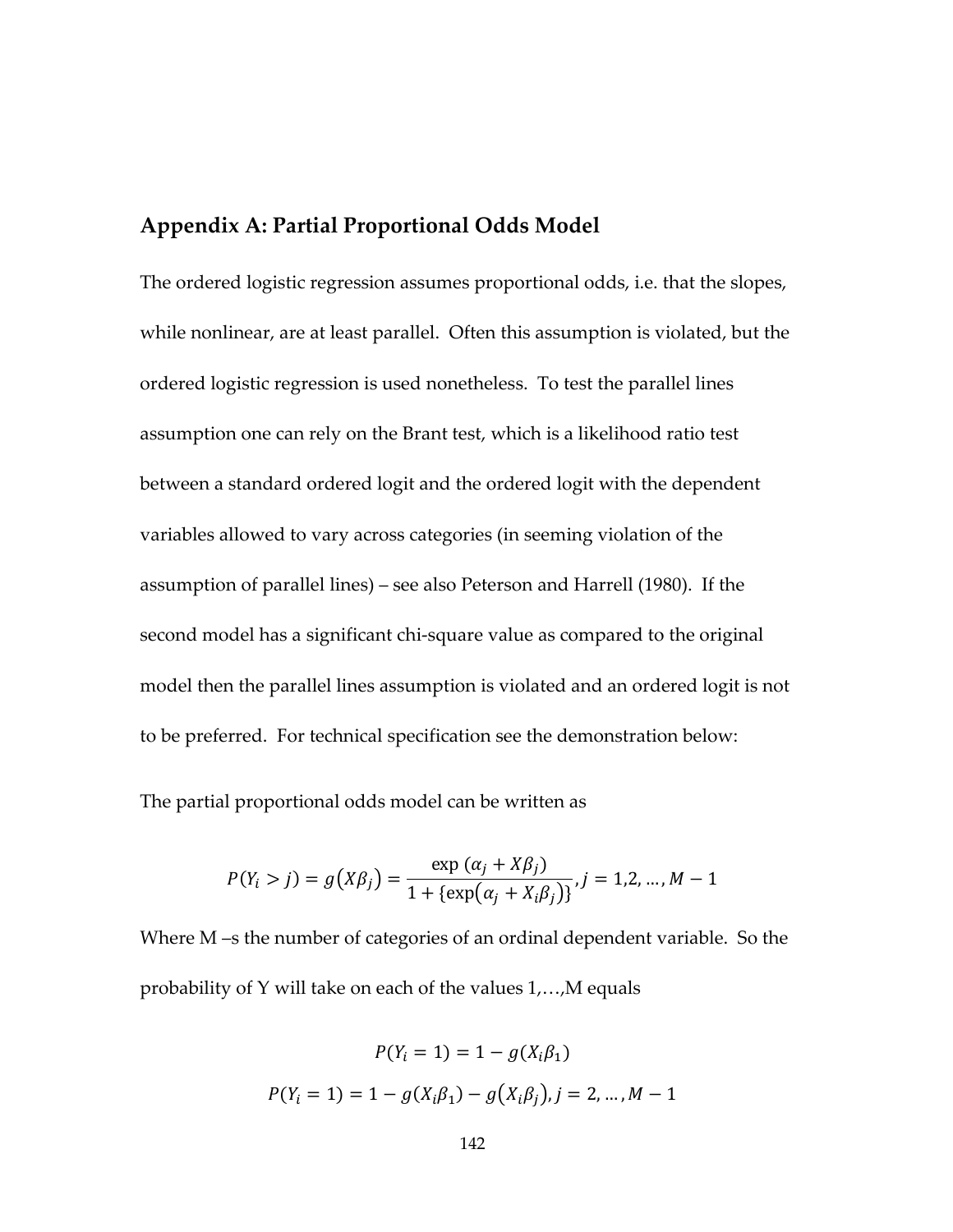$$
P(Y_i = M) = 1 - g(X_i \beta_{M-1})
$$

Wolfe and Gould (1998) show that the ordered logit is actually a special case of the partial proportional odds model. The formulas are the same, save the fact that the ordered logit all of the  $\beta$ 's are the same for each value of *j* but not the  $\alpha$ 's (Williams 2006), e.g.

$$
P(Y_i > j) = g(X\beta) = \frac{\exp(\alpha_j + X\beta)}{1 + {\exp(\alpha_j + X_i\beta)}} , j = 1, 2, ..., M - 1
$$

The partial proportional odds model allows for the  $\beta$ 's to be the same or different for each category. Note that this could not be accomplished by other models such as a multinomial logit. This is because the multinomial logit will generate many more parameters because the multinomial logit frees all variables, when in fact the parallel lines assumption may only be violated by a few of the variables. The partial proportional odds model cleans this up by relaxing the assumption of proportional odds only for those variables where the assumption is violated.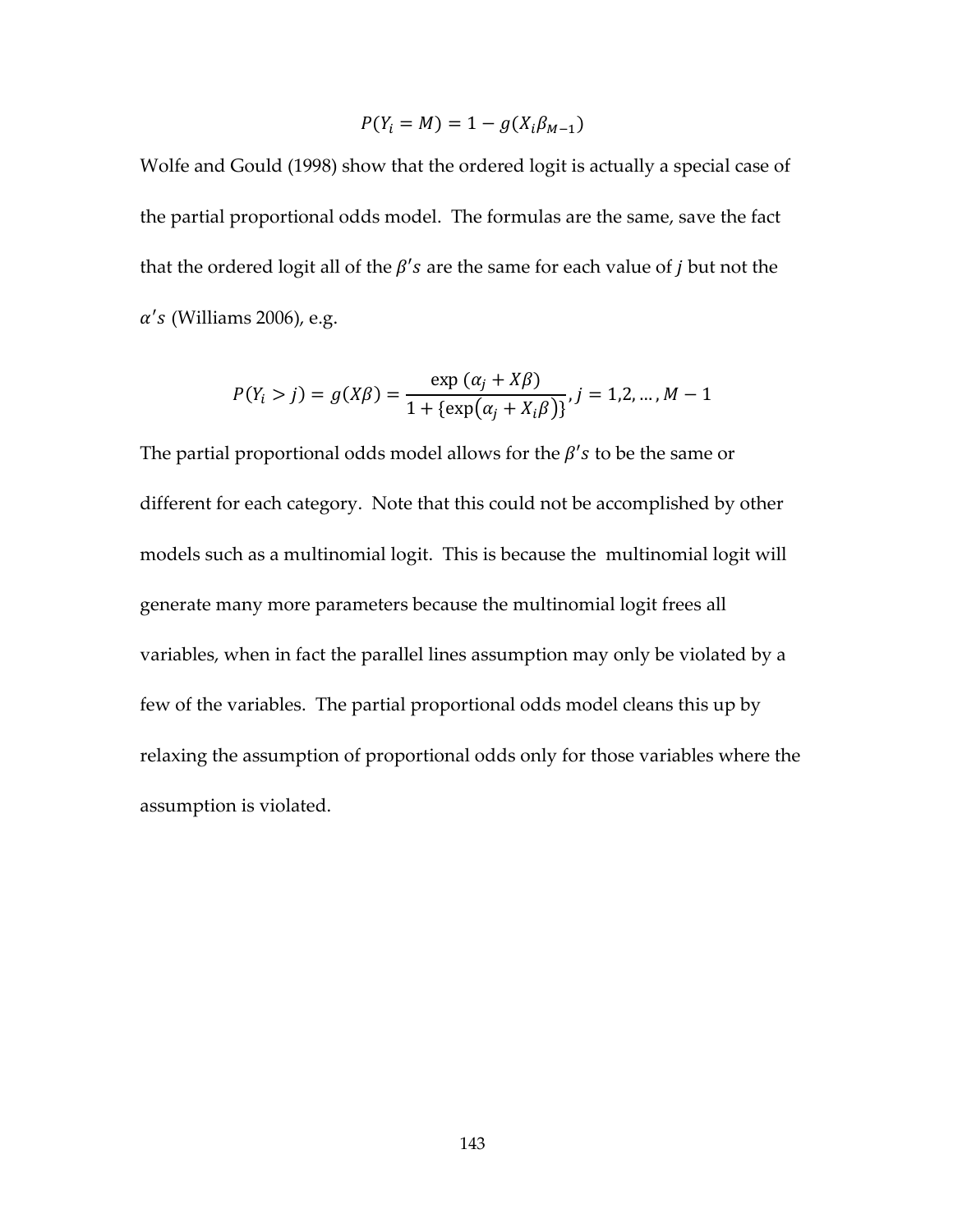# **Appendix B: Robustness Checks for Models in Chapter Three**

| Table D.I. Kobustitess checks using models with only budget per issue and only start per issue | MODEL <sub>3</sub> |               |           | MODEL 4 |          |               | MODEL 5   |       |          |               |          |       |
|------------------------------------------------------------------------------------------------|--------------------|---------------|-----------|---------|----------|---------------|-----------|-------|----------|---------------|----------|-------|
|                                                                                                | ß                  | $boot \sigma$ | z         | sig     | β        | $boot \sigma$ | Z         | sig   | ß        | $boot \sigma$ | Z        | sig   |
| (Intercept):1                                                                                  | 2.585              | 0.786         | 3.287     | $***$   | 2.955    | 0.764         | 3.870     | $***$ | 4.420    | 0.681         | 6.488    | $***$ |
| (Intercept):2                                                                                  | 1.598              | 0.781         | 2.046     | ×.      | 1.973    | 0.759         | 2.598     | $***$ | 3.445    | 0.674         | 5.109    | $***$ |
| (Intercept):3                                                                                  | 0.372              | 0.776         | 0.479     |         | 0.746    | 0.756         | 0.987     |       | 2.197    | 0.668         | 3.289    | $***$ |
| (Intercept):4                                                                                  | $-1.509$           | 0.774         | $-1.949$  |         | $-1.136$ | 0.753         | $-1.508$  |       | 0.354    | 0.664         | 0.533    |       |
| Budget per Issue                                                                               | 1.379              | 0.280         | 4.931     | $***$   | 1.167    | 0.265         | 4.396     | $***$ |          |               |          |       |
| Staff per Issue Handled                                                                        | 0.108              | 0.053         | 2.031     | $***$   |          |               |           |       | 0.205    | 0.051         | 4.048    | $***$ |
| Legislature's Appointment Authority                                                            | $-4.209$           | 0.411         | $-10.238$ | $***$   | $-4.199$ | 0.408         | $-10.292$ | ***   | $-3.764$ | 0.406         | $-9.260$ | $***$ |
| Governor's Appointment Authority                                                               | $-1.955$           | 0.302         | $-6.480$  | $***$   | $-1.900$ | 0.301         | $-6.313$  | $***$ | $-1.631$ | 0.297         | $-5.487$ | $***$ |
| Removal Power                                                                                  | $-0.257$           | 0.051         | $-5.015$  | $***$   | $-0.249$ | 0.050         | $-4.929$  | $***$ | $-0.284$ | 0.051         | $-5.566$ | $***$ |
| Independence of Budget                                                                         | 0.191              | 0.182         | 1.047     |         | 0.340    | 0.156         | 2.181     | $***$ | 0.091    | 0.182         | 0.499    |       |
| <b>Economic Interests</b>                                                                      | 0.400              | 0.132         | 3.030     | $***$   | 0.492    | 0.128         | 3.834     | $***$ | 0.331    | 0.131         | 2.519    | $***$ |
| Average State Income                                                                           | 0.000              | 0.000         | $-3.250$  | $***$   | 0.000    | 0.000         | $-2.886$  | $***$ | 0.000    | 0.000         | $-4.168$ | $***$ |
| % Dem or Strong Dem                                                                            | 3.062              | 0.940         | 3.257     | $***$   | 2.461    | 0.877         | 2.805     | $***$ | 3.240    | 0.939         | 3.449    | $***$ |
| Legislature is Monitored x Leg Appointment                                                     |                    |               |           |         |          |               |           |       |          |               |          |       |
| Legislature is Monitored x Gov Appointment                                                     |                    |               |           |         |          |               |           |       |          |               |          |       |
| Legislature is Monitored                                                                       |                    |               |           |         |          |               |           |       |          |               |          |       |
| <b>Issues Alone</b>                                                                            |                    |               |           |         |          |               |           |       |          |               |          |       |
| Z Levels: *1.960 (0.05); **2.576 (0.01); ***3.291(0.001)                                       |                    |               |           |         |          |               |           |       |          |               |          |       |
|                                                                                                |                    |               |           |         |          |               |           |       |          |               |          |       |

## **Table B.1. Robustness checks using models with only Budget per Issue and only Staff per Issue**

Residual deviance 128.712 128.712 128.871 129.784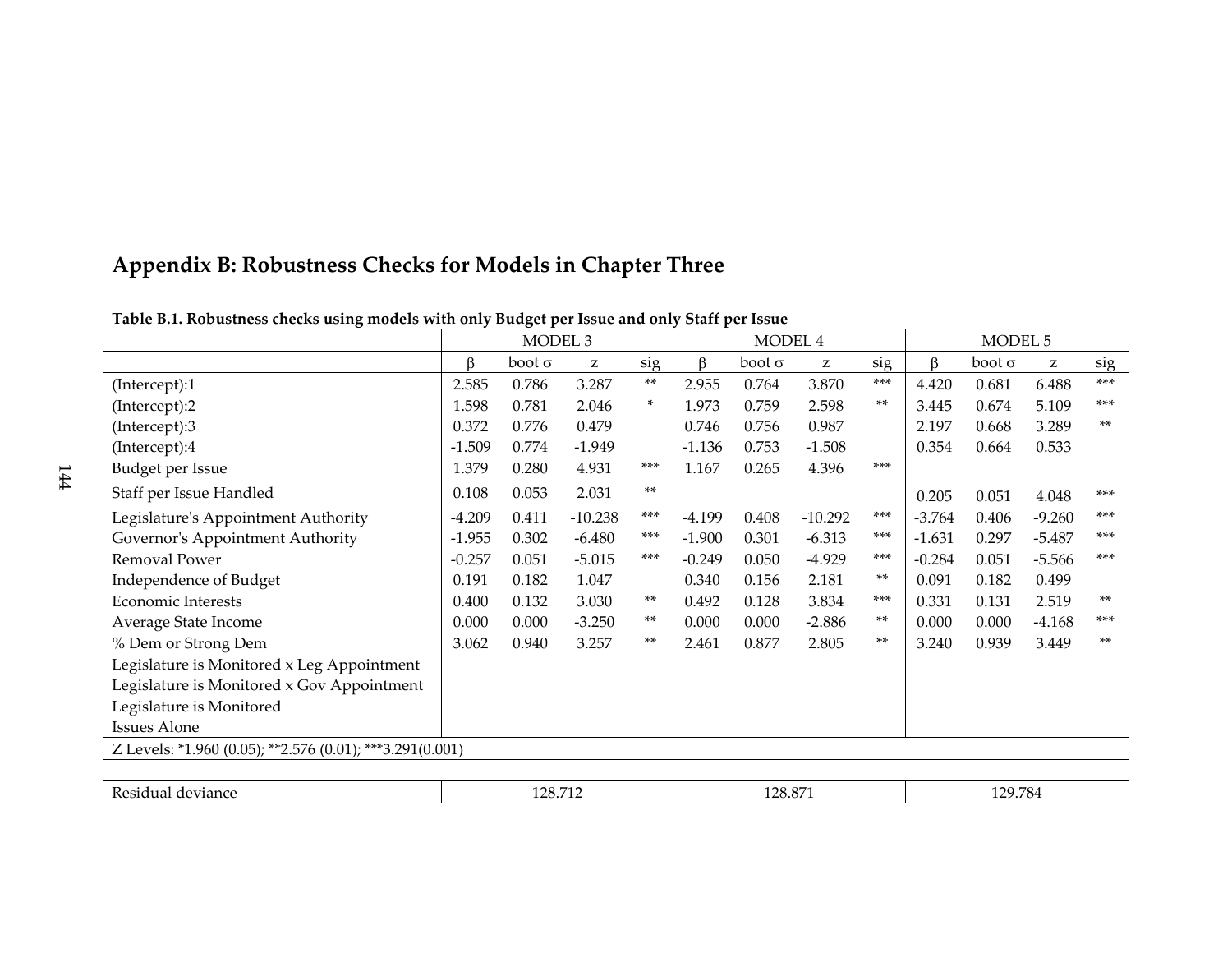| AIC                            | 154.712 | 152.876   | 153.784   |
|--------------------------------|---------|-----------|-----------|
| <b>BIC</b>                     | 178.484 | 174.819   | 175.728   |
| Log-likelihood                 | -64.356 | $-64.438$ | $-64.892$ |
| LR test versus Saturated Model | 3.382   | 7.541     | 6.632     |
| DF                             | 171     | 172       | 172       |

Model 3 is the full model from the text. Model 4 shows that the coefficients do not change significantly when Staff per Issue is removed, likewise Model 5 shows that the coefficient do not change significantly when Budget per Issue is removed. This indicates that Model 3 is robust to these changes and the fact that Staff per Issue is significant in Model 3 but not Model 2 is a function of the functional form of Financial Capacity and that this form is preferred.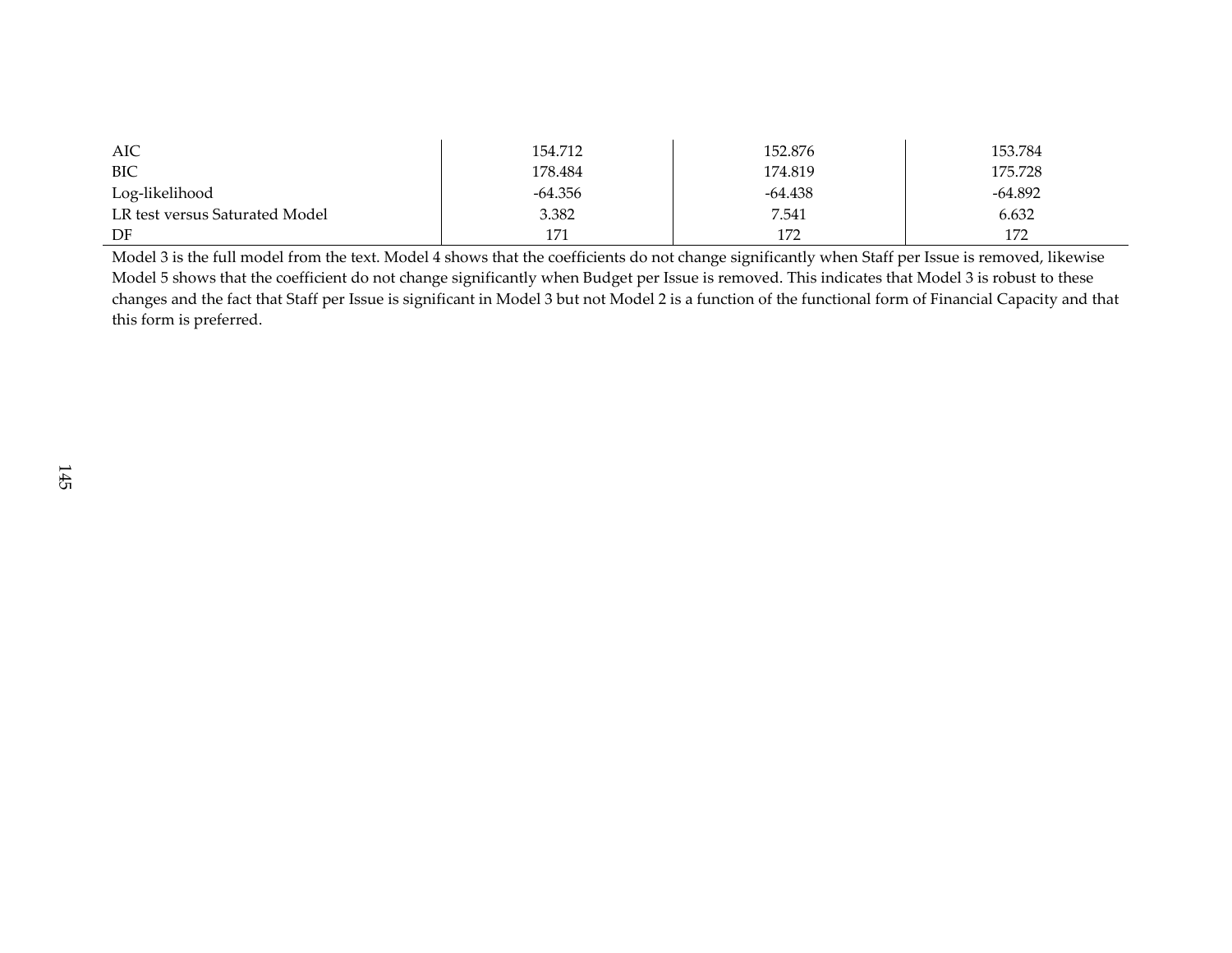|                                                          |          |               | MODEL 6      |           | MODEL 7   |               |          |        |
|----------------------------------------------------------|----------|---------------|--------------|-----------|-----------|---------------|----------|--------|
|                                                          | β        | $boot \sigma$ | $\mathbf{z}$ | sig       | ß         | $boot \sigma$ | z        | sig    |
| (Intercept):1                                            | 0.223    | 0.823         | 0.271        |           | 3.523     | 0.775         | 4.548    | $***$  |
| (Intercept):2                                            | $-0.925$ | 0.820         | $-1.127$     |           | 2.549     | 0.769         | 3.314    | $***$  |
| (Intercept):3                                            | $-2.318$ | 0.820         | $-2.828$     | $***$     | 1.316     | 0.764         | 1.723    |        |
| (Intercept):4                                            | $-4.327$ | 0.823         | $-5.259$     | $***$     | $-0.543$  | 0.759         | $-0.715$ |        |
| Budget per Issue                                         | 1.224    | 0.284         | 4.316        | $***$     |           |               |          |        |
| Staff per Issue Handled                                  | $-0.126$ | 0.065         | $-1.949$     |           |           |               |          |        |
| Legislature's Appointment Authority                      | $-1.974$ | 0.637         | $-3.101$     | $***$     | $-3.948$  | 0.405         | $-9.743$ | $***$  |
| Governor's Appointment Authority                         | 1.470    | 0.514         | 2.856        | $***$     | $-1.762$  | 0.301         | $-5.850$ | $***$  |
| Removal Power                                            | $-0.074$ | 0.056         | $-1.324$     |           | $-0.266$  | 0.050         | $-5.294$ | $***$  |
| Independence of Budget                                   | 0.751    | 0.203         | 3.699        | $***$     | 0.221     | 0.155         | 1.426    |        |
| <b>Economic Interests</b>                                | 0.664    | 0.139         | 4.789        | $***$     | 0.388     | 0.126         | 3.076    | **     |
| Average State Income                                     | 0.000    | 0.000         | $-2.750$     | $***$     | 0.000     | 0.000         | $-3.533$ | $***$  |
| % Dem or Strong Dem                                      | 1.729    | 1.033         | 1.674        |           | 3.013     | 0.872         | 3.456    | $***$  |
| Legislature is Monitored x Leg Appointment               | $-2.384$ | 0.929         | $-2.565$     | $***$     |           |               |          |        |
| Legislature is Monitored x Gov Appointment               | $-3.991$ | 0.668         | $-5.975$     | $***$     |           |               |          |        |
| Legislature is Monitored                                 | 3.653    | 0.309         | 11.821       | $* * * *$ |           |               |          |        |
| <b>Issues Alone</b>                                      |          |               |              |           | 0.107     | 0.045         | 2.391    | $\ast$ |
| Z Levels: *1.960 (0.05); **2.576 (0.01); ***3.291(0.001) |          |               |              |           |           |               |          |        |
|                                                          |          |               |              |           |           |               |          |        |
| Residual deviance                                        |          | 122.798       |              |           |           | 129.526       |          |        |
| <b>AIC</b>                                               | 154.798  |               |              |           | 153.526   |               |          |        |
| BIC                                                      |          | 184.056       |              |           |           | 175.471       |          |        |
| Log-likelihood                                           |          | $-61.399$     |              |           | $-64.673$ |               |          |        |
| LR test versus Saturated Model                           |          | 13.618        |              |           |           | 6.891         |          |        |
| DF                                                       |          | 168           |              |           |           | 172           |          |        |

**Table B.2**. **Robustness Checks using full model with interaction terms and model w/o Budget or Staff variables**

Model 6 shows the coefficients when adding the interaction terms for monitoring the legislature and Model 7 shows the coefficients when only accounting for the Issues per Commission without regard for Staffing of Budget.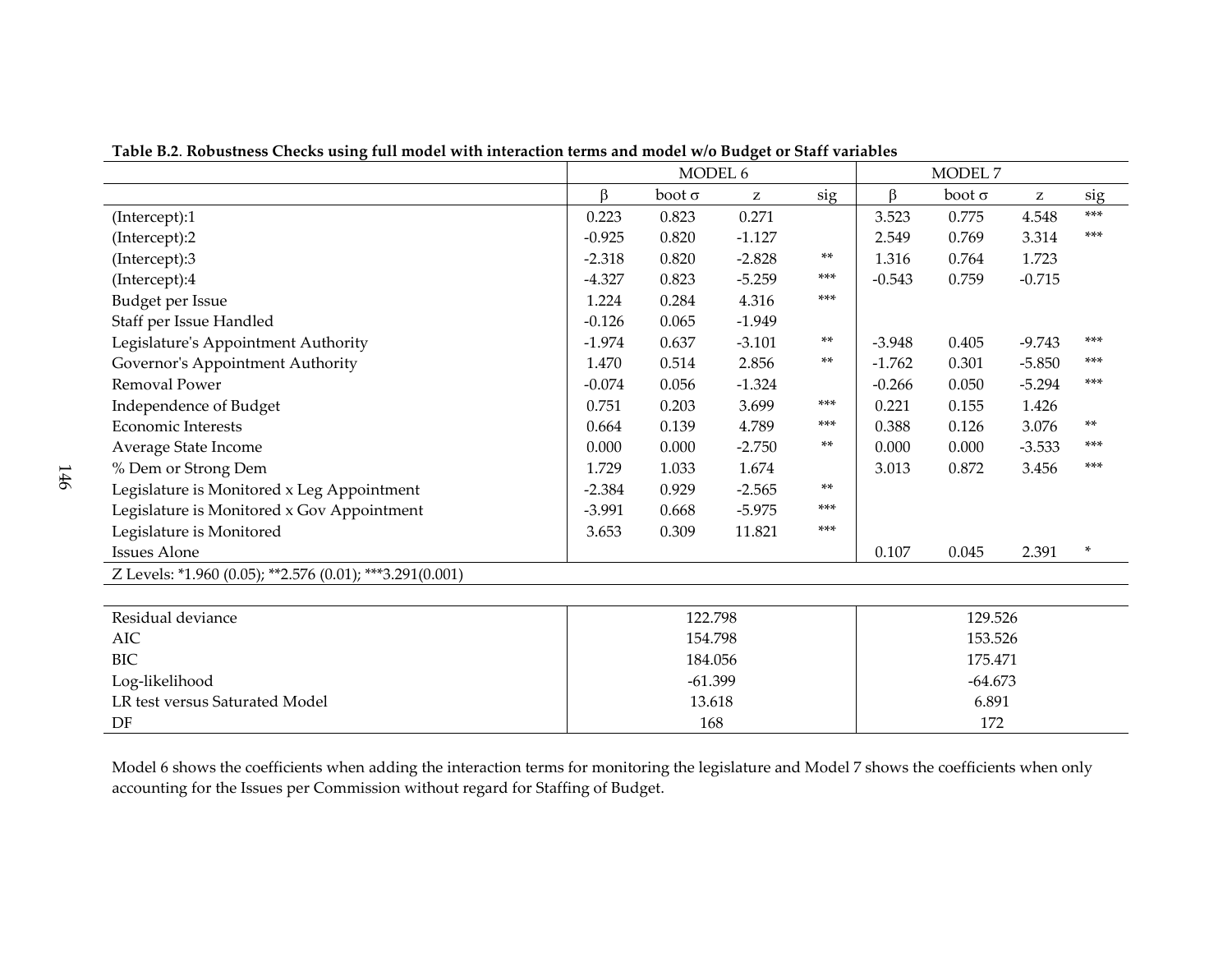| Table C.1. Robustness Checks for Legislative Effectiveness Model |                 |                 |                    |                 |  |  |  |  |
|------------------------------------------------------------------|-----------------|-----------------|--------------------|-----------------|--|--|--|--|
|                                                                  | MODEL 1         | <b>MODEL 2</b>  | MODEL <sub>3</sub> | MODEL 4         |  |  |  |  |
|                                                                  | $\beta(\sigma)$ | $\beta(\sigma)$ | $\beta(\sigma)$    | $\beta(\sigma)$ |  |  |  |  |
| (Intercept)                                                      | 4.522           | 9.220           | 9.765              | 11.186          |  |  |  |  |
|                                                                  | (18.190)        | (32.290)        | (17.605)           | (19.629)        |  |  |  |  |
| Legislature's Influence                                          | 6.995           | 6.126           | 8.037              | 9.299           |  |  |  |  |
|                                                                  | (13.100)        | (13.530)        | (12.738)           | (12.743)        |  |  |  |  |
| Governor's Influence                                             | 3.253           | 2.341           | 5.640              | 7.251           |  |  |  |  |
|                                                                  | (9.178)         | (9.637)         | (9.391)            | (9.232)         |  |  |  |  |
| Budget per Member                                                | 0.000           | 0.000           |                    |                 |  |  |  |  |
|                                                                  | (0.000)         | (0.000)         |                    |                 |  |  |  |  |
| Budget per Issue                                                 |                 |                 | $-8.707$           | $-7.711$        |  |  |  |  |
|                                                                  |                 |                 | (8.278)            | (9.288)         |  |  |  |  |
| Staff per Member                                                 | 1.905           | 2.090           | 2.040              |                 |  |  |  |  |
|                                                                  | (2.541)         | (2.617)         | (2.442)            |                 |  |  |  |  |
| Staff per Issue                                                  |                 |                 |                    | 0.517           |  |  |  |  |
|                                                                  |                 |                 |                    | (0.749)         |  |  |  |  |
| Regs Exist                                                       | 0.056           | 0.054           | 0.090              | 0.108           |  |  |  |  |
|                                                                  | (0.100)         | (0.104)         | (0.102)            | (0.100)         |  |  |  |  |
| <b>Fulltime Commission</b>                                       | 17.140          | 16.520          | 15.233             | 15.064          |  |  |  |  |
|                                                                  | (5.142)         | (5.373)         | (5.303)            | (5.720)         |  |  |  |  |
| % Dem of Strong Dem                                              | 20.080          | 24.520          | 21.473             | 16.322          |  |  |  |  |
|                                                                  | (29.000)        | (36.970)        | (28.281)           | (28.014)        |  |  |  |  |
| <b>Spatial Factor</b>                                            | 20.500          | 25.760          | 21.583             | 21.966          |  |  |  |  |
|                                                                  | (22.390)        | (26.570)        | (22.027)           | (22.207)        |  |  |  |  |
| $\%$ >25 w/College +                                             |                 | $-30.050$       |                    |                 |  |  |  |  |
|                                                                  |                 | (50.210)        |                    |                 |  |  |  |  |
| Religiosity                                                      |                 | 0.015           |                    |                 |  |  |  |  |
|                                                                  |                 | (31.370)        |                    |                 |  |  |  |  |
|                                                                  |                 |                 |                    |                 |  |  |  |  |

# **APPENDIX C: Robustness Checks for Models in Chapter Four**

| R Squared          | 0.326   | 0.333   | 0.335   | 0.329   |
|--------------------|---------|---------|---------|---------|
| Adjusted R Squared | 0.179   | 0.142   | 0.201   | 0.177   |
| AIC                | 374.933 | 379.567 | 376.267 | 375.617 |

Note the model in the text includes boostrapped standard errors. Because my concern here is with the coefficients I did not bootstratp the standard errors. The results show that my model is robust to the addition of other variables and that the functional form of my budget and staffing measures provide slightly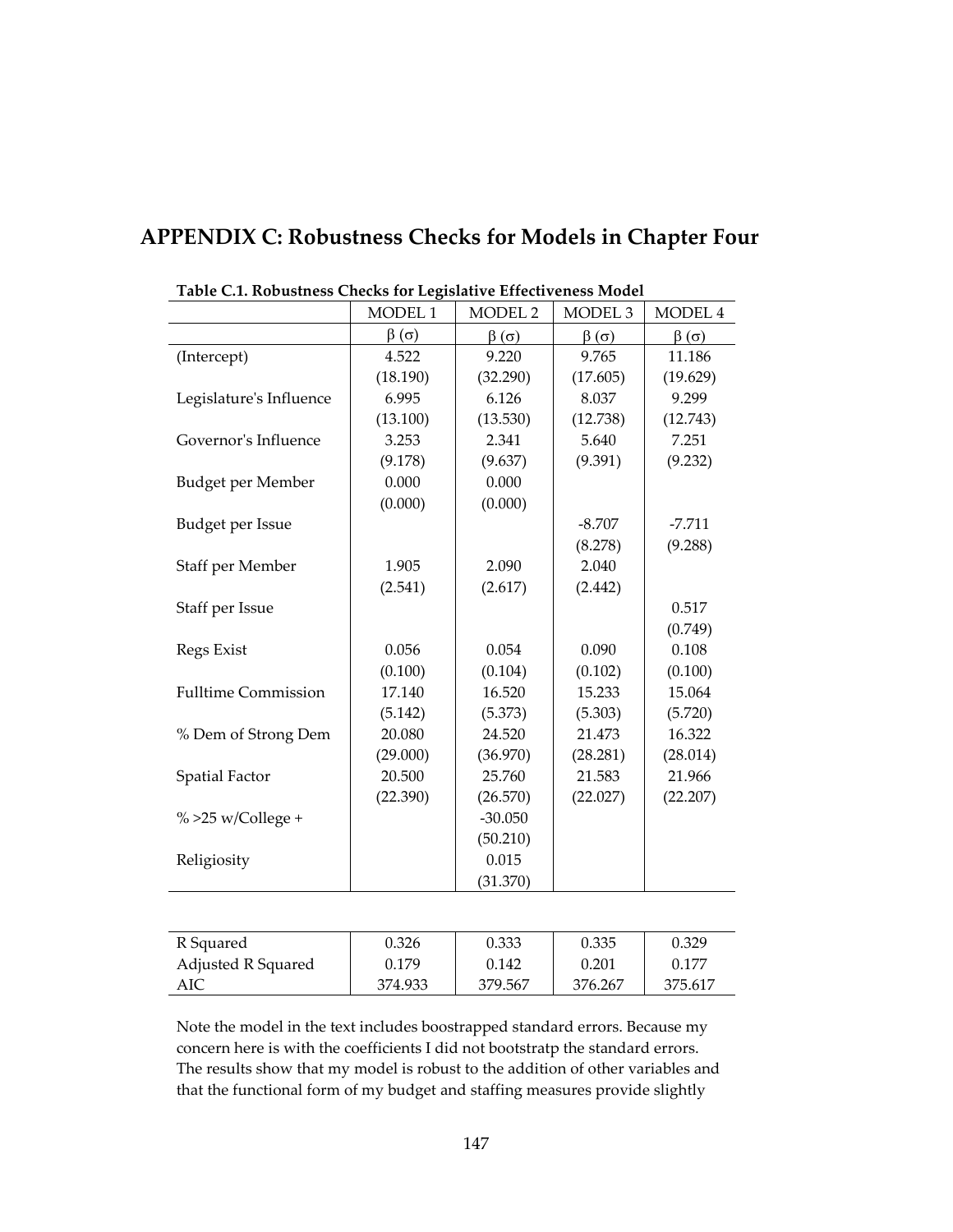better leverage than alternatives.

|                            | MODEL <sub>5</sub> | MODEL 6         | MODEL <sub>7</sub> | <b>MODEL 8</b>  |
|----------------------------|--------------------|-----------------|--------------------|-----------------|
|                            | $\beta(\sigma)$    | $\beta(\sigma)$ | $\beta(\sigma)$    | $\beta(\sigma)$ |
| (Intercept)                | 60.520             | 59.241          | 6.130              | 63.742          |
|                            | (21.190)           | (20.822)        | (33.990)           | (22.974)        |
| Legislature's Influence    | $-28.030$          | $-24.558$       | $-31.590$          | $-26.189$       |
|                            | (14.390)           | (14.198)        | (13.880)           | (14.143)        |
| Governor's Influence       | $-14.890$          | $-12.804$       | $-11.590$          | $-14.312$       |
|                            | (10.040)           | (10.353)        | (9.924)            | (10.160)        |
| Budget per Member          | 0.000              |                 | 0.000              |                 |
|                            | (0.000)            |                 | (0.000)            |                 |
| Budget per Issue           |                    | $-5.047$        |                    | $-8.999$        |
|                            |                    | (6.404)         |                    | (7.874)         |
| Staff per Member           | $-2.398$           | $-2.822$        | $-2.520$           |                 |
|                            | (2.780)            | (2.700)         | (2.701)            |                 |
| Staff per Issue            |                    |                 |                    | $-1.671$        |
|                            |                    |                 |                    | (1.829)         |
| Regs Exist                 | 0.402              | 0.408           | 0.350              | 0.383           |
|                            | (0.140)            | (0.142)         | (0.143)            | (0.140)         |
| <b>Fulltime Commission</b> | 10.870             | 10.280          | 9.089              | 11.533          |
|                            | (5.560)            | (5.756)         | (5.461)            | (6.177)         |
| % Dem of Strong Dem        | $-44.900$          | $-38.680$       | $-19.720$          | $-36.377$       |
|                            | (31.520)           | (31.380)        | (27.860)           | (31.149)        |
| <b>Spatial Factor</b>      | 5.756              | 3.964           | 5.444              | 3.474           |
|                            | (24.780)           | (24.656)        | (37.470)           | (24.746)        |
| $\%$ >25 w/College +       |                    |                 | 13.200             |                 |
|                            |                    |                 | (53.590)           |                 |
| Religiosity                |                    |                 | 73.440             |                 |
|                            |                    |                 | (32.020)           |                 |
|                            |                    |                 |                    |                 |
| R Squared                  | 0.336              | 0.335           | 0.424              | 0.331           |
| Adjusted R Squared         | 0.192              | 0.194           | 0.259              | 0.186           |
| <b>AIC</b>                 | 384.587            | 384.628         | 384.032            | 384.938         |

**Table C.2. Robustness Checks for Gubernatorial Effectiveness Model** 

Note the model in the text includes boostrapped standard errors. Because my concern here is with the coefficients I did not bootstratp the standard errors. The results show that my model is robust to the addition of other variables and that the functional form of my budget and staffing measures provide slightly better leverage than alternatives.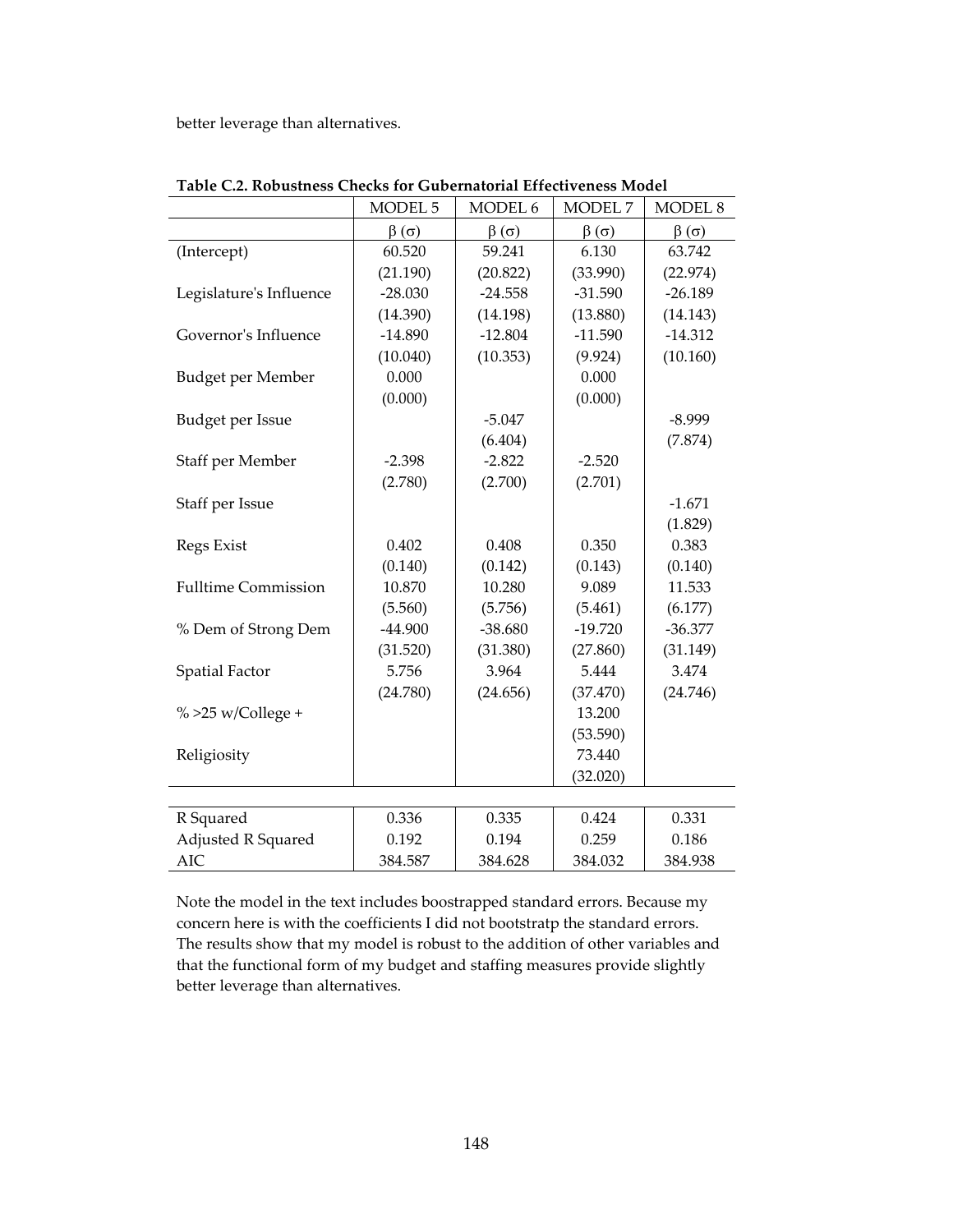# **Appendix D: State Integrity Investigation Questionnaire**

## **Public Access to Information**

## *Do citizens have a legal right of access to information?*

In law, citizens have a right of access to government information and basic government records.

In law, citizens have a right of appeal if access to a basic government record is denied.

In law, there is an established institutional mechanism through which citizens can request government records.

In law, there is an agency or entity that monitors the application of access to information laws and regulations.

*Is the right of access to information effective?* 

In practice, state agencies and government officials are not exempt from access to information laws.

In practice, citizens receive responses to access to information requests within a reasonable time period.

In practice, citizens can use the access to information mechanism at a reasonable cost.

In practice, responses to information requests are of high quality.

In practice, citizens can resolve appeals to access to information requests within a reasonable time period.

In practice, citizens can resolve appeals to information requests at a reasonable cost.

In practice, the government gives reasons for denying an information request.

In practice, when necessary, the agency that monitors the application of access to information laws and regulations independently initiates investigations.

In practice, when necessary, the agency that monitors the application of access to information laws and regulations imposes penalties on offenders.

#### **Political Financing**

# *Are there regulations governing the financing of political parties?*

In law, there are limits on individual donations to political parties.

In law, there are limits on corporate donations to political parties.

In law, there are limits on donations from political action committees to political parties.

In law, there are limits on lobbyists' donations to political parties.

In law, there are requirements for the disclosure of individual donations to political parties.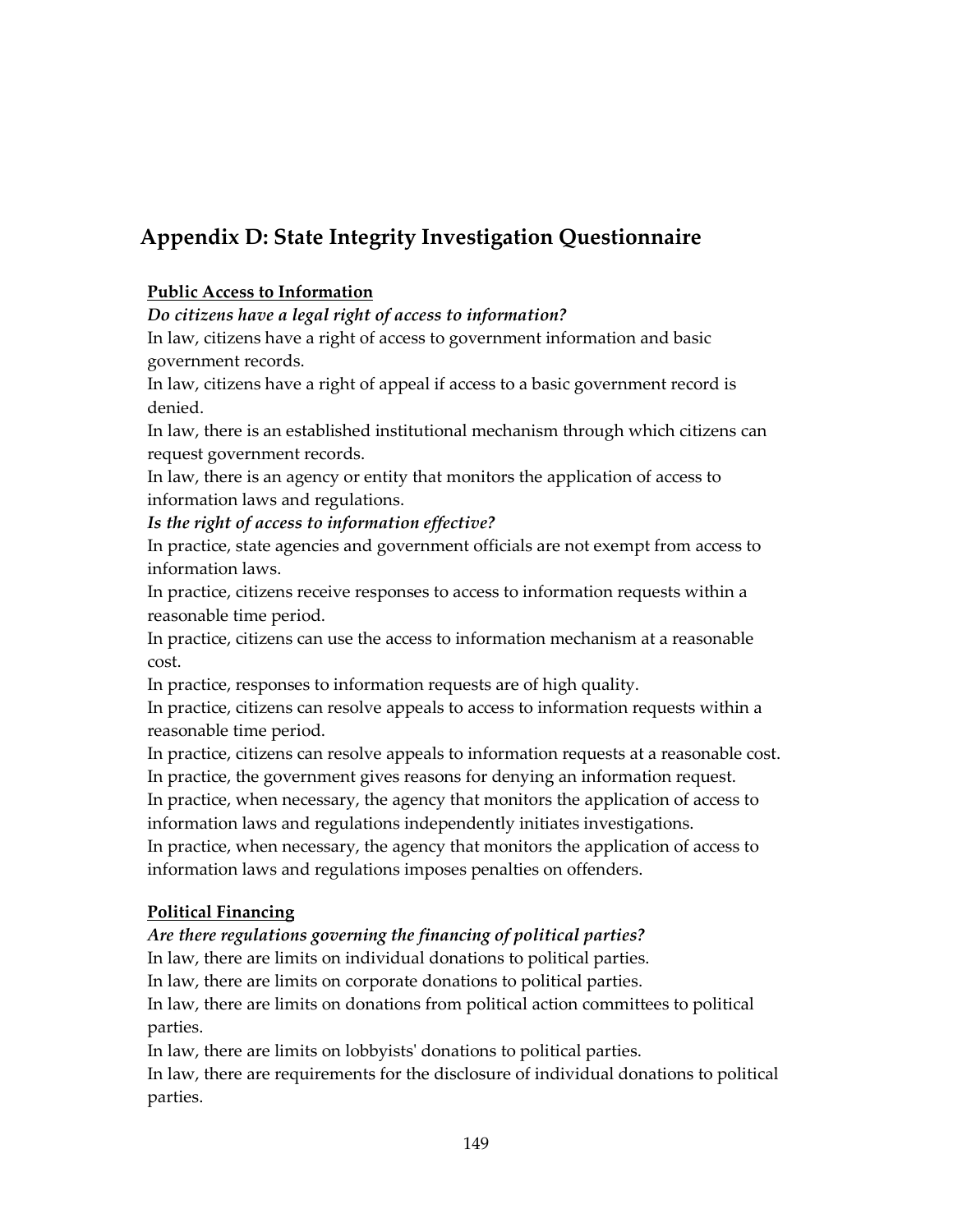In law, there are requirements for the disclosure of donations to political parties by corporations.

In law, there are requirements for the disclosure of donations to political parties by political action committees.

In law, there are requirements for the independent auditing of the finances of political parties when financial irregularities are uncovered.

In law, there is an agency or entity that monitors the financing of political parties. *Are there regulations governing the financing of individual political candidates?*  In law, there are limits on individual donations to political candidates.

In law, there are limits on corporate donations to individual political candidates.

In law, there are limits on donations from political action committees to individual political candidates.

In law, legislators are prohibited from the personal use of campaign contributions. In law, there are requirements for the disclosure of donations to individual political candidates.

In law, there are requirements for the disclosure of donations to individual political candidates from corporations.

In law, there are requirements for the disclosure of donations to individual political candidates from political action committees.

In law, there are requirements for the independent auditing of the campaign

finances of individual political candidates when irregularities are uncovered.

In law, there is an agency or entity that monitors the financing of individual political candidates' campaigns.

In law, there are limits on lobbyists' donations to individual candidates.

#### *Are the regulations governing the political financing of parties effective?*

In practice, the limits on individual donations to political parties are effective in regulating an individual's ability to financially support a political party.

In practice, the limits on corporate donations to political parties are effective in regulating a company's ability to financially support a political party.

In practice, the limits on donations to political parties by political action committees are effective in regulating the organization's ability to financially support a political party.

In practice, when necessary, an agency or entity monitoring the financing of political parties independently initiates investigations.

In practice, when necessary, an agency or entity monitoring the financing of political parties imposes penalties on offenders.

In practice, contributions to political parties are audited.

In practice, individuals, corporations, or political action committees do not resort to "astroturfing" -- defined here as the financial support of a political party or

individual using mechanisms designed to give the appearance of a grassroots movement -- to bypass limits on political financing.

In practice, the limits on lobbyist donations to political parties are effective in regulating a lobbyist's ability to financially support a political party.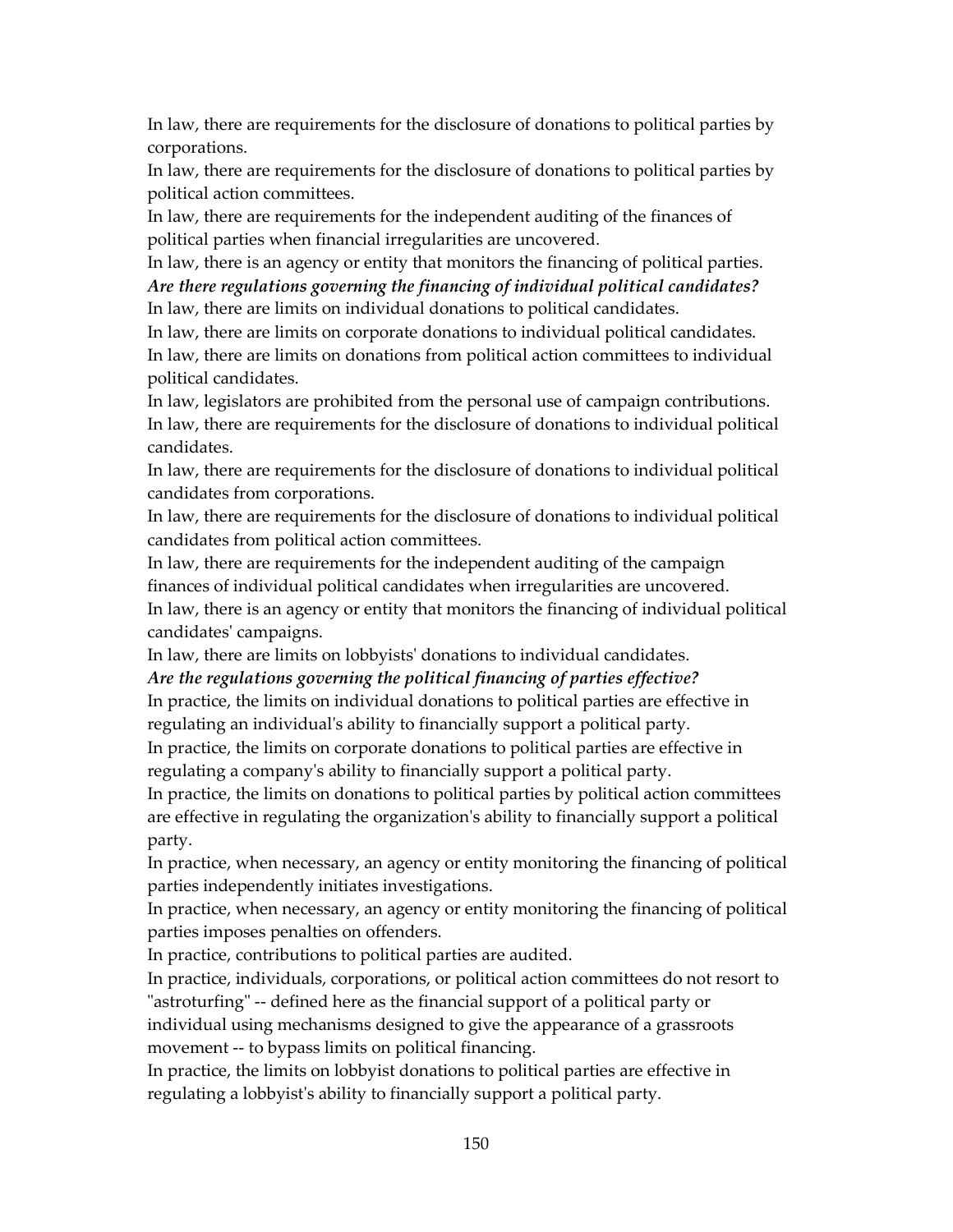# *Are the regulations governing the political financing of individual candidates effective?*

In practice, the limits on individual donations to political candidates are effective in regulating an individual's ability to financially support a particular candidate. In practice, the limits on corporate donations to individual candidates are effective in regulating a company's ability to financially support a candidate.

In practice, the limits on political action committee donations to individual candidates are effective in regulating the political action committee's ability to financially support a candidate.

In practice, when necessary, an agency or entity monitoring the financing of individual candidates' campaigns independently initiates investigations. In practice, when necessary, an agency or entity monitoring the financing of individual candidates' campaigns imposes penalties on offenders.

In practice, the finances of individual candidates' campaigns are audited.

In practice, the limits on lobbyists' donations to individual candidates are effective in regulating lobbyists' ability to financially support an individual candidate.

*Can citizens access records related to the financing of political parties?* 

In practice, political parties disclose data relating to financial support and expenditures within a reasonable time period.

In practice, citizens can access the financial records of political parties within a reasonable time period.

In practice, citizens can access the financial records of political parties at a reasonable cost.

In practice, the publicly available records of political parties' finances are of high quality.

In practice, the publicly available records of political parties' finances are accessible to the public online in a meaningful and accessible manner.

# *Can citizens access records related to the financing of individual candidates' campaigns?*

In practice, individual political candidates disclose data relating to financial support and expenditures within a reasonable time period.

In practice, citizens can access the financial records of individual candidates (their campaign revenues and expenditures) within a reasonable time period.

In practice, citizens can access the financial records of individual candidates at a reasonable cost.

In practice, the publicly available records of political candidates' campaign finances are of high quality.

In practice, the publicly available records of political candidates' finances are accessible to the public online in a meaningful and accessible manner.

# **Executive Accountability**

# *Can the chief executive be held accountable for his/her actions?*

In practice, the governor gives reasons for his/her policy decisions.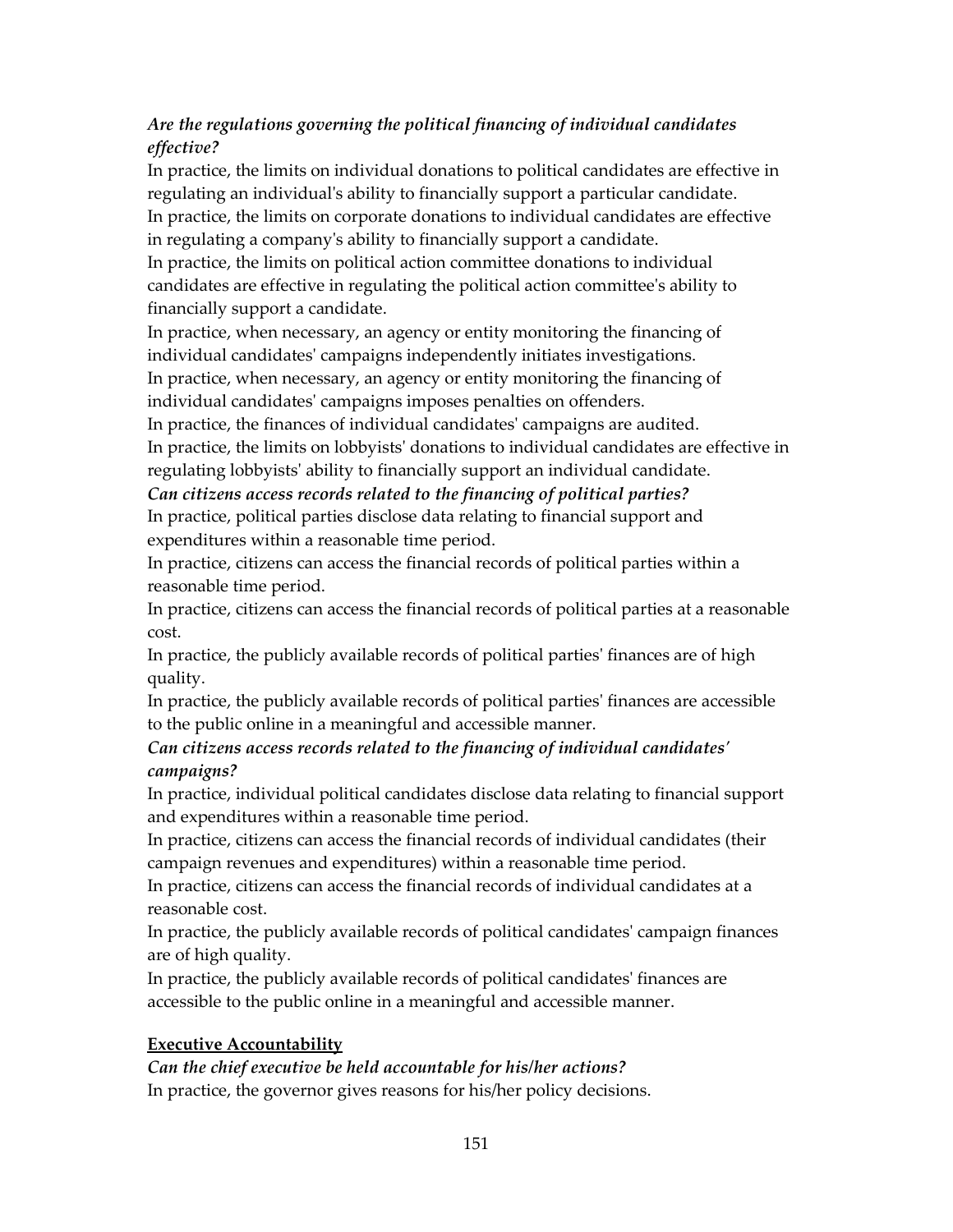In law, the governor and/or state cabinet-level officials are prohibited from using state funds for personal purposes.

In practice, the regulations preventing the governor and/or state cabinet-level officials from using state funds for personal purposes are effective.

In law, the judiciary can review the actions of the executive.

In practice, when necessary, the judiciary reviews the actions of the executive.

In practice, the governor limits the use of executive orders to establishing new regulations, policies, or government practices.

*Is the executive leadership subject to criminal proceedings?* 

In law, the governor can be prosecuted for crimes he/she commits.

In law, state cabinet-level officials can be prosecuted for crimes they commit.

In practice, the governor is prosecuted for crimes she/he commits.

In practice, state cabinet-level officials are prosecuted for crimes they commit.

# *Are there regulations governing conflicts of interest by the executive branch (defined here as governors and/or cabinet-level officials)?*

In law, the governor is required to file a regular asset disclosure form.

In law, state cabinet-level officials are required to file a regular asset disclosure form. In law, there are regulations governing gifts and hospitality offered to members of the executive branch.

In law, there are requirements for the independent auditing of executive branch asset disclosure forms (defined here as governors and/or cabinet-level officials). In law, the governor and/or state cabinet-level officials are prohibited from the personal use of campaign contributions.

In law, there are restrictions on the governor and/or state cabinet-level officials setting up non-profit organizations (e.g. community groups, think tanks) that can be used to reward political supporters and/or evade campaign finance rules.

In law, there are regulations for the disclosure of non-profit organizations (CSOs, think tanks, etc.) set up by the governor and/or state cabinet-level officials.

In law, there are regulations to prevent nepotism (favorable treatment of family members), cronyism (favorable treatment of friends and colleagues), and patronage (favorable treatment of those who reward their superiors) amongst members of the executive branch.

In law, there are restrictions on governors and/or state cabinet-level officials entering the private sector after leaving the government.

## *Are the regulations governing conflicts of interest by the executive branch (defined here as governors and/or cabinet-level officials) effective?*

In practice, the regulations restricting post-government private sector employment for governors and/or state cabinet-level officials are effective.

In practice, the regulations governing gifts and hospitality offered to members of the executive branch are effective.

In practice, executive branch asset disclosures (defined here as governors and/or cabinet-level officials) are audited.

In practice, the regulations preventing the governor and/or state cabinet-level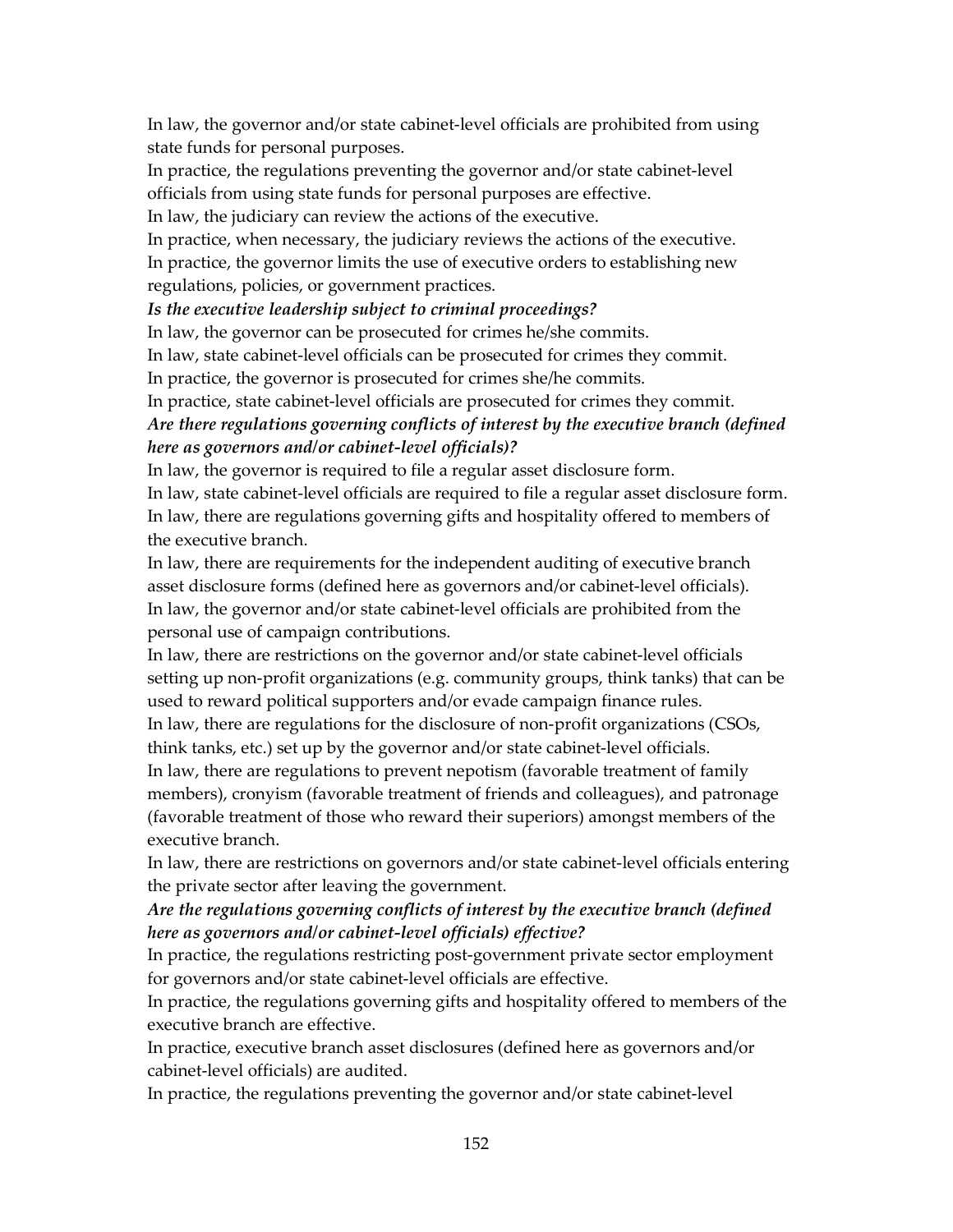officials from using campaign contributions for personal purposes are effective. In practice, executive branch actions (e.g. hiring, firing, promotions) are not based on nepotism, cronyism, or patronage.

## *Can citizens access the asset disclosure records of the governor and the state cabinet?*

In law, citizens can access the asset disclosure records of the governor and/or state cabinet-level officials.

In practice, citizens can access the asset disclosure records of the governor and/or state cabinet-level officials within a reasonable time period.

In practice, citizens can access the asset disclosure records of the governor and/or state cabinet-level officials at a reasonable cost.

In practice, the asset disclosure records of the governor and/or state cabinet-level officials are of high quality.

In practice, the asset disclosure records of members of the governor and/or state cabinet-level officials are accessible to the public online in a meaningful and accessible manner.

In practice, official government functions are kept separate and distinct from the functions of the ruling political party.

# **Legislative Accountability**

## *Can members of the legislature be held accountable for their actions?*

In law, legislators are prohibited from the personal use of public funds. In practice, the regulations preventing legislators from using public funds for personal purposes are effective.

In law, the judiciary can review laws passed by the legislature.

In practice, when necessary, the judiciary reviews laws passed by the legislature.

In law, are members of the state legislature subject to criminal proceedings? *Are there regulations governing conflicts of interest by members of the state legislature?* 

# In law, members of the state legislature are required to file an asset disclosure form. In law, there are restrictions for state legislators entering the private sector after leaving the government.

In law, there are regulations governing gifts and hospitality offered to members of the state legislature.

In law, there are requirements for the independent auditing of the asset disclosure forms of members of the state legislature.

## *Are regulations governing conflicts of interest by members of the state legislature effective?*

In practice, the regulations restricting post-government private sector employment for state legislators are effective.

In practice, the regulations governing gifts and hospitality offered to state legislators are effective.

In practice, state legislative branch asset disclosures are audited.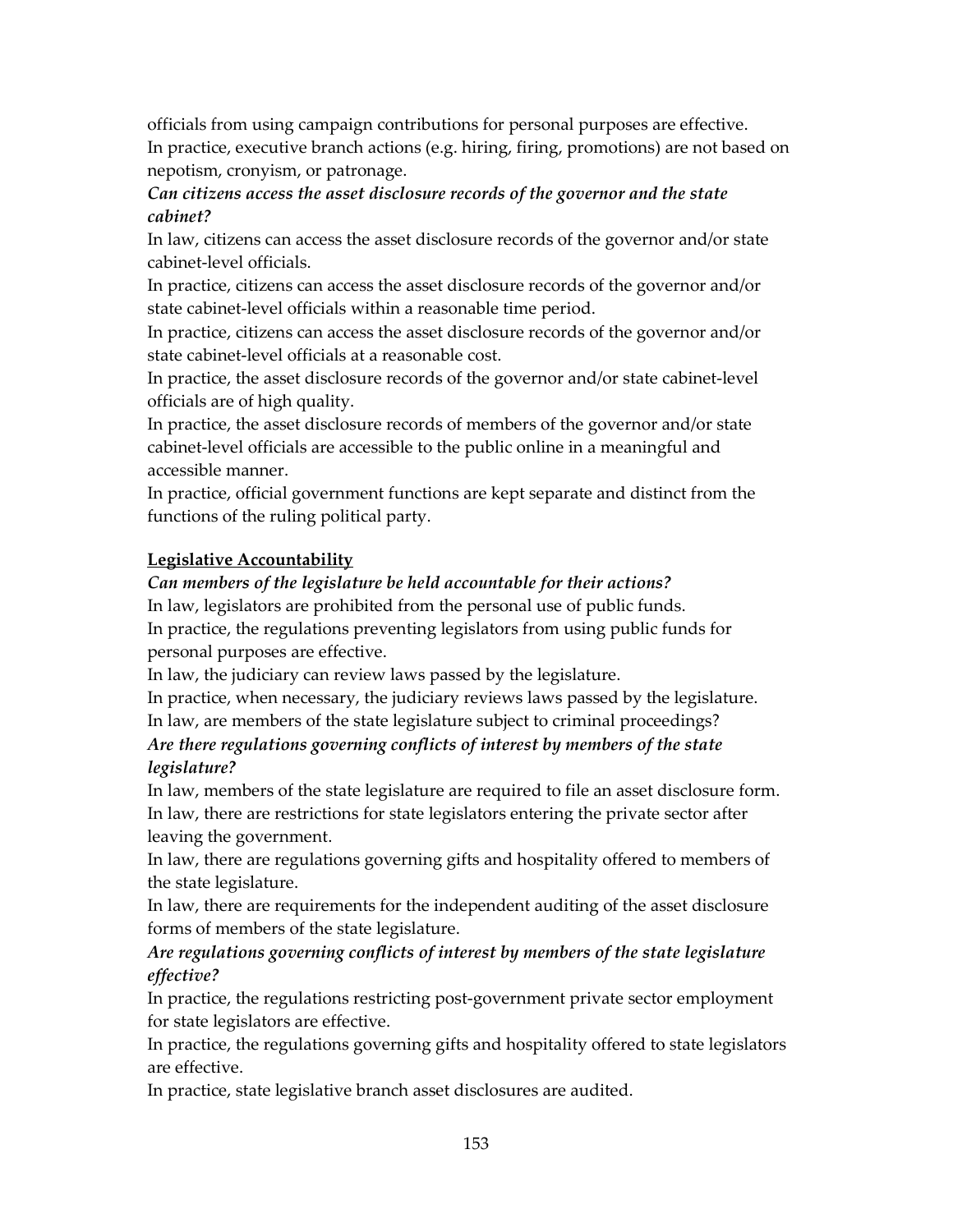In law, there are restrictions on legislators setting up non-profit organizations (e.g. community groups, think tanks) that can be used to reward political supporters and/or evade campaign finance rules.

In law, there are regulations to prevent nepotism (favorable treatment of family members), cronyism (favorable treatment of friends and colleagues), and patronage (favorable treatment of those who reward their superiors) in the hiring of legislative staff.

In practice, legislative branch actions related to the hiring, firing, and promotion of legislative staff are not based on nepotism, cronyism, or patronage.

*Can citizens access the asset disclosure records of members of the state legislature?*  In law, citizens can access the asset disclosure records of members of the state legislature.

In practice, citizens can access legislative asset disclosure records within a reasonable time period.

In practice, citizens can access legislative asset disclosure records at a reasonable cost.

In practice, the asset disclosure records of members of the state legislature are of high quality.

In practice, the asset disclosure records of members of the state legislature are accessible to the public online in a meaningful and accessible manner.

*Can citizens access legislative processes and documents?* 

In law, citizens can access records of legislative processes and documents.

In practice, citizens can access records of legislative processes and documents - defined as summaries of legislative proposals, debates, votes, and official actions - within a reasonable time period.

In practice, citizens can access records of legislative processes and documents - defined as summaries of legislative proposals, debates, votes, and official actions - at a reasonable cost.

In practice, the records of legislative processes and documents are accessible to the public online in a meaningful and accessible manner.

In practice, the legislative process is sufficiently transparent to allow citizens/ CSOs to monitor the legislative process and provide input or changes to bills.

# **Judicial Accountability**

# *Is the process for selecting state-level judges transparent and accountable?*

In law, there is a transparent procedure for selecting state-level judges. State-level judges are defined as judges who have powers that derive from a state law or constitution; are nominated/appointed by a state governmental body (state legislature or executive); and/or are elected state-wide.

In practice, professional criteria are followed in selecting state-level judges. In law, there is a confirmation process for state-level judges (i.e. conducted by the legislature or an independent body).

*Can members of the judiciary be held accountable for their actions?*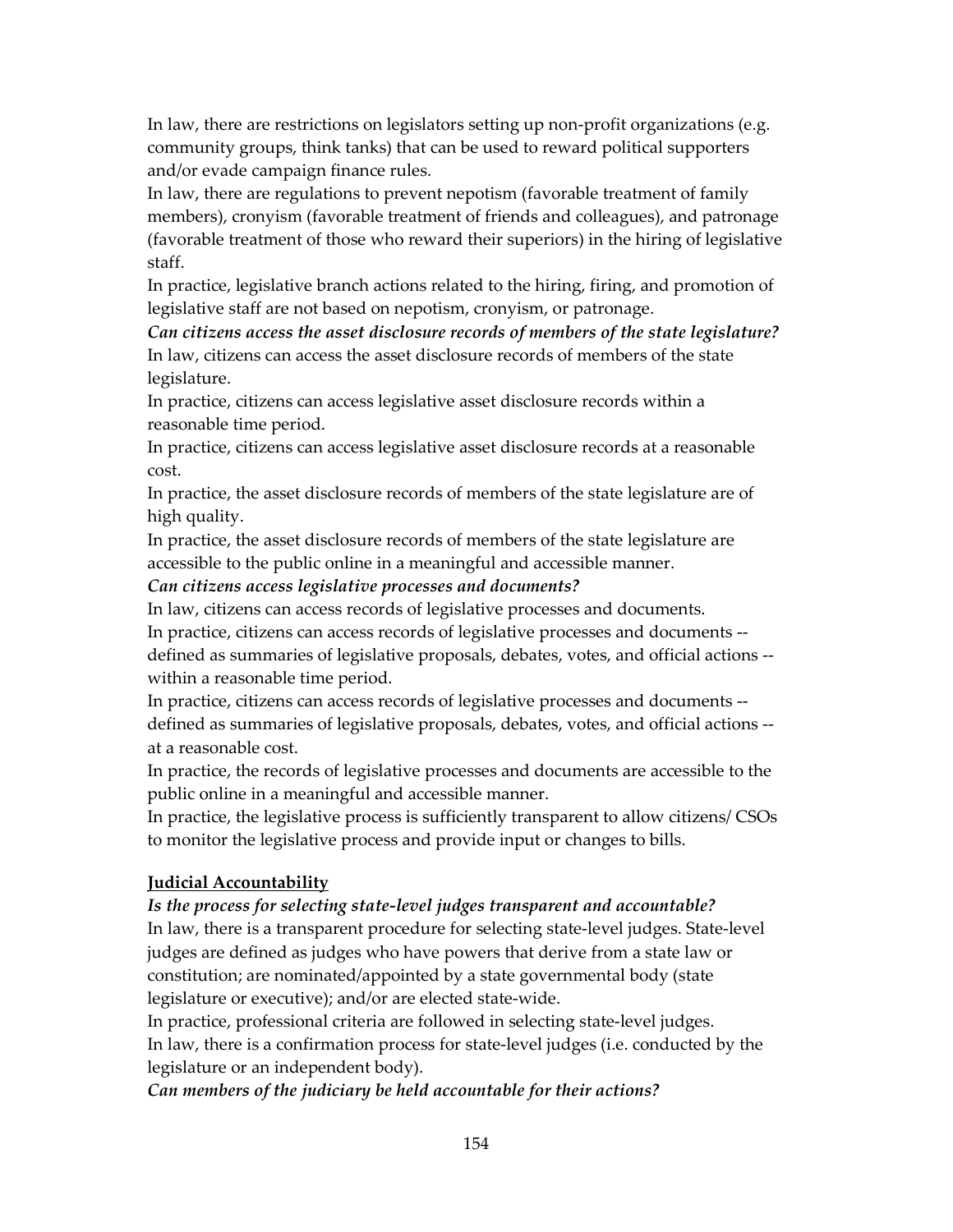In law, judges are prohibited from the personal use of campaign contributions.

In practice, the regulations preventing judges from using campaign contributions for personal purposes are effective.

In law, judges are prohibited from the personal use of state funds.

In practice, the regulations preventing judges from using state funds for personal purposes are effective.

In law, members of the state-level judiciary are required to give reasons for their decisions.

In practice, members of the state-level judiciary give reasons for their decisions.

In law, there is a disciplinary agency (or equivalent mechanism) for the state-level judicial system.

In law, the judicial disciplinary agency (or equivalent mechanism) is protected from political interference.

In practice, when necessary, the judicial disciplinary agency (or equivalent mechanism) initiates investigations.

In practice, when necessary, the judicial disciplinary agency (or equivalent mechanism) imposes penalties on offenders.

In law, there is a process in place to evaluate the performance of judges who are up for retention or reelection.

In law, citizens can access the performance evaluations of judges who are up for retention or reelection.

In practice, judges' performance evaluations are made available for the public to review.

In law, citizens can access court administrative records.

In practice, court decisions and opinions are made readily available to the public. In practice, court decisions and opinions are accessible to the public online in a meaningful and accessible manner.

*Are there regulations governing conflicts of interest for the state-level judiciary?*  In law, members of the state-level judiciary are required to file an asset disclosure form.

In law, there are regulations governing gifts and hospitality offered to members of the state-level judiciary.

In law, there are requirements for the independent auditing of the asset disclosure forms of members of the state-level judiciary.

In law, there are restrictions for state-level judges entering the private sector after leaving the government.

In law, there are requirements for state-level judges to recuse themselves from cases in which they may have a conflict of interest.

## *Are the regulations governing conflicts of interest for the state-level judiciary effective?*

In practice, the regulations restricting post-government private sector employment for state-level judges are effective.

In practice, the regulations governing gifts and hospitality offered to members of the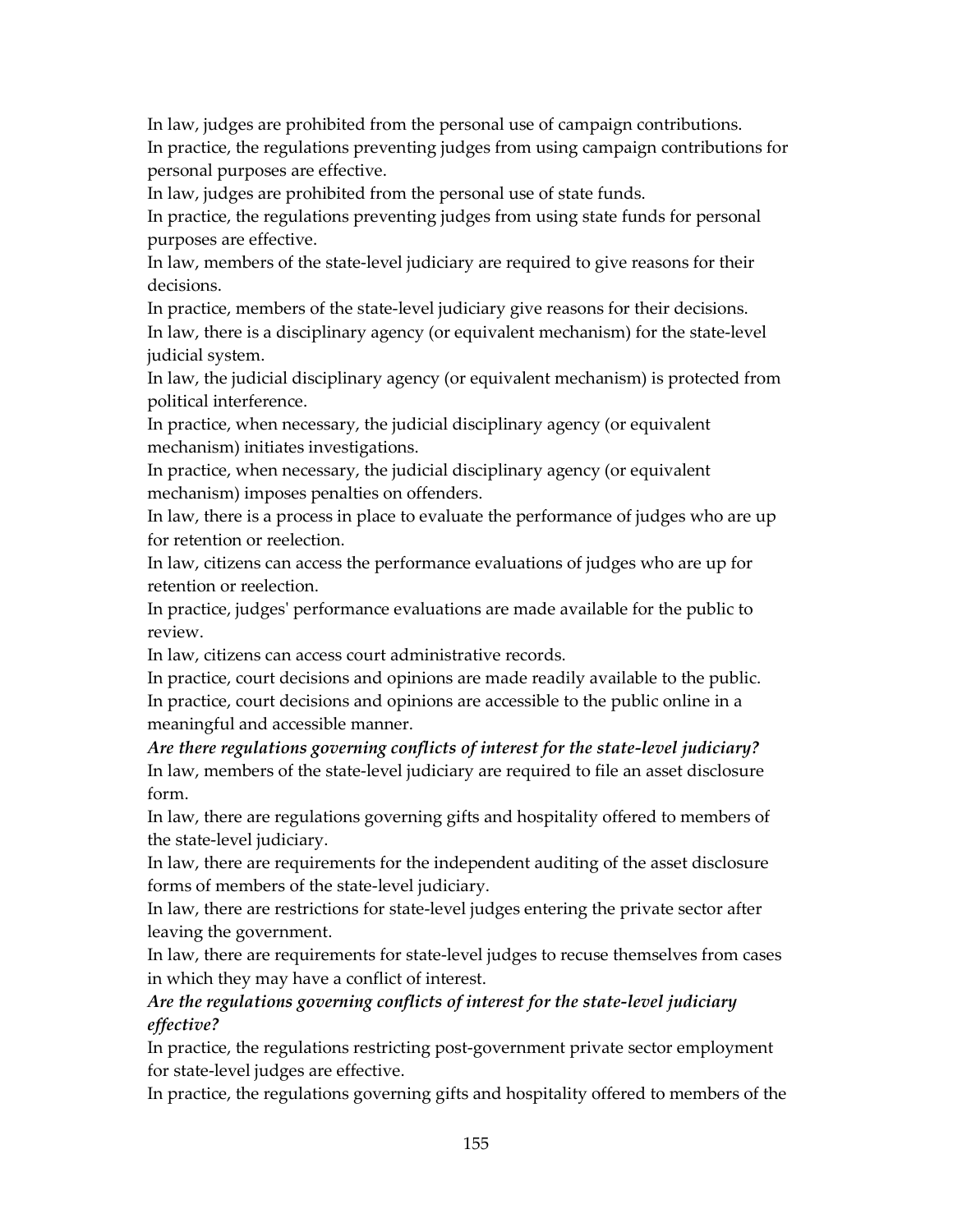state-level judiciary are effective.

In practice, state-level judiciary asset disclosures are audited.

In practice, the requirements for state-level judges to recuse themselves from cases in which they may have a conflict of interest are effective.

In law, there are restrictions on state judges setting up non-profit organizations (e.g. community groups and think tanks) that can be used to reward political supporters and/or evade campaign finance rules.

In law, there are regulations to prevent nepotism (favorable treatment of family members), cronyism (favorable treatment of friends and colleagues), or patronage (favorable treatment of those who reward their superiors) amongst members of the judicial branch.

In practice, judicial branch actions (e.g. hiring, firing, promotions) are not based on nepotism, cronyism, or patronage.

*Can citizens access the asset disclosure records of members of the state-level judiciary?* 

In law, citizens can access the asset disclosure records of members of the state-level judiciary.

In practice, citizens can access state-level judiciary members' asset disclosure records within a reasonable time period.

In practice, citizens can access state-level judiciary members' asset disclosure records at a reasonable cost.

In practice, the asset disclosure records of the state-level judiciary are of high quality.

In practice, the asset disclosure records of the state-level judiciary are accessible to the public online in a meaningful and accessible manner.

# **State Budget Processes**

#### *Can the legislature provide input to the state budget?*

In law, the legislature can amend the budget.

In practice, significant public expenditures (defined as any project costing more than 1% of the total state budget) require legislative approval.

In practice, the legislature has sufficient capacity to monitor the budget process and provide input or changes.

#### *Can citizens access the state budgetary process?*

In practice, the state budgetary process is conducted in a transparent manner in the debating stage (i.e. before final approval).

In practice, citizens provide input at budget hearings.

In practice, citizens can access itemized budget allocations.

In law, is there a separate legislative committee which provides oversight of public funds.

# *Is the legislative committee overseeing the expenditure of public funds effective?*

In practice, department heads regularly submit reports to this committee.

In practice, the committee acts in a non-partisan manner with members of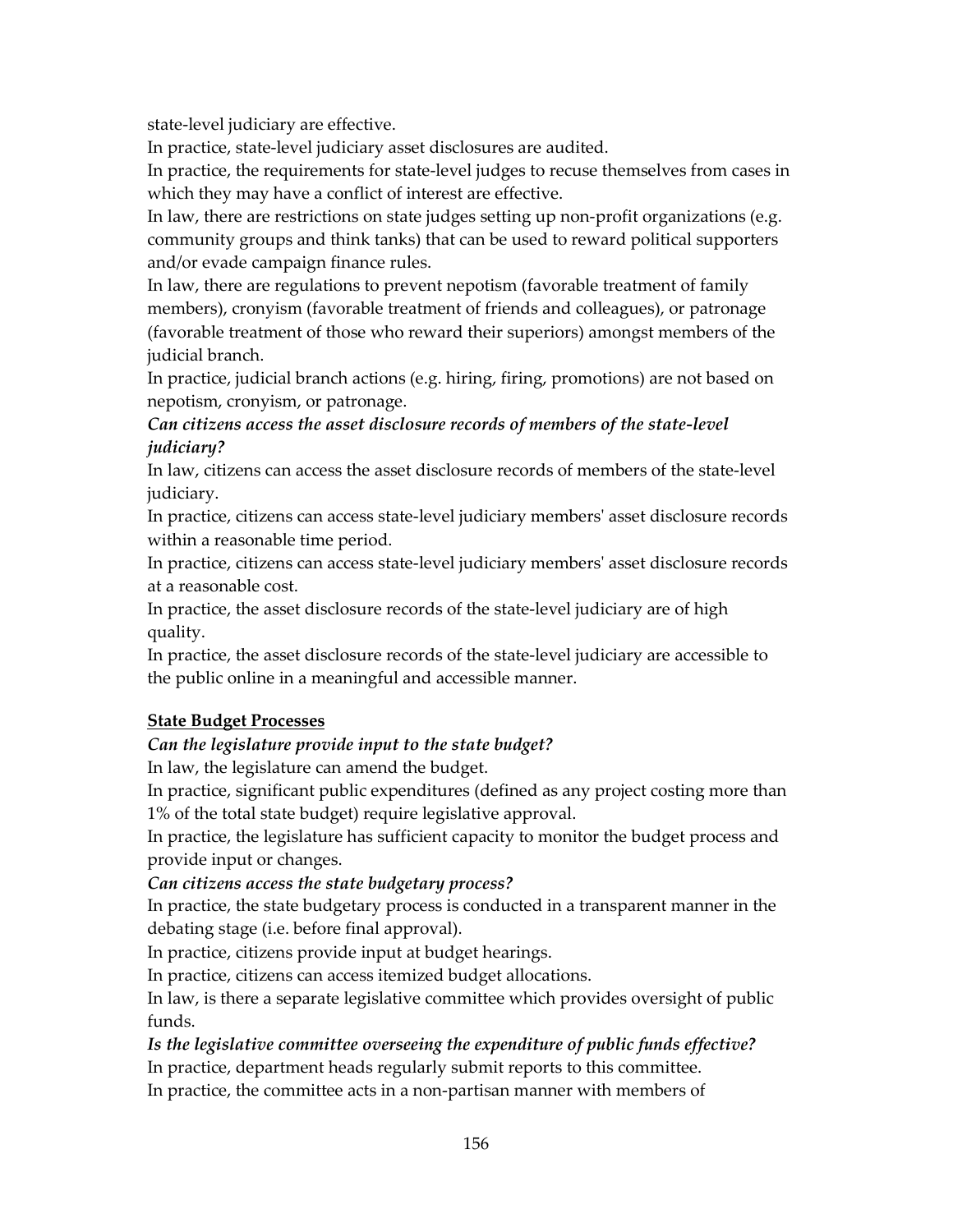opposition parties serving on the committee in an equitable fashion. In practice, when necessary, this committee initiates independent investigations into financial irregularities.

#### *Are budget information and related records made available to citizens?*

Does the state executive publish a pre-budget statement, which presents the assumptions used in developing the budget such as the expected revenue, expenditure, debt-levels, and broad allocations among sectors?

Does the state executive publish its budget proposal, which presents the state government's detailed declaration of policies and priorities for the upcoming budget year?

Does the state legislature publish an enacted budget document that authorizes the executive to implement the policy measures outlined in the budget?

Does the state executive publish monthly or quarterly in-year reports on revenues collected, expenditures made, and debt incurred?

Does the state executive publish a mid-year review for the first six months of the budget year to discuss any changes in economic assumptions that would affect approved budget policies?

Does the state executive issue a year-end report summarizing the financial situation at the end of the fiscal year?

Does the state publish an annual audit report, produced by an entity independent from the executive, which covers the activities undertaken by the executive during the fiscal year?

Does the state publish a citizens budget containing non-technical budget information that is accessible to a broader audience?

Do reports issued by the state contain information on tax expenditures (information on on tax credits, deductions, and exemptions that reduce state revenue)?

## *Does the state have a well-resourced fiscal budget office for the non-partisan analysis of budget proposals?*

In law, there is a state fiscal budget office to provide fiscal notes and nonpartisan analysis on the costs and benefits of every bill and budget proposal.

In practice, the state fiscal budget office has sufficient capacity to provide quality analysis in line with its mandate.

#### **State Civil Service Management**

#### *Are there regulations for the state civil service encompassing, at least, the managerial and professional staff?*

In law, there are regulations requiring an impartial, independent, and fairly managed state civil service.

In law, there are regulations to prevent nepotism (favorable treatment of family members), cronyism (favorable treatment of friends and colleagues), or patronage (favorable treatment of those who reward their superiors) within the civil service. In law, there is an independent redress mechanism for the civil service. In law, civil servants convicted of corruption are prohibited from future state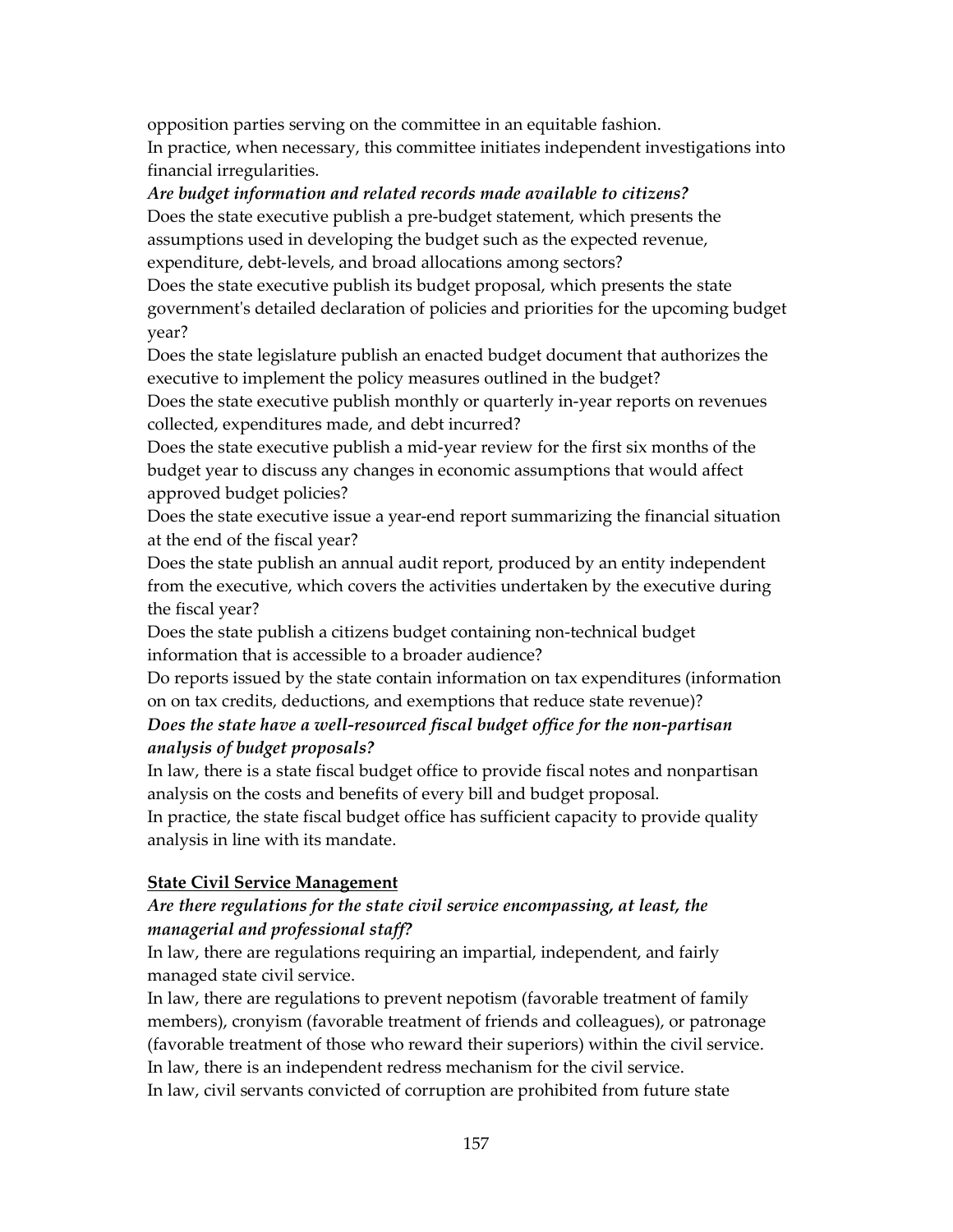government employment.

*Is the law governing the administration and civil service effective?* 

In practice, state civil servants are protected from political interference.

In practice, civil servants are appointed and evaluated according to professional criteria.

In practice, civil service management actions (e.g. hiring, firing, promotions) are not based on nepotism, cronyism, or patronage.

In practice, civil servants have clear job descriptions.

In practice, civil servant bonuses constitute only a small fraction of total pay. In practice, the government publishes the number of authorized civil service

positions along with the number of positions actually filled.

In practice, the independent redress mechanism for the civil service is effective.

In practice, civil servants convicted of corruption are prohibited from future government employment.

## *Are there regulations addressing conflicts of interest for civil servants?*

In law, senior members of the state civil service are required to file an asset disclosure form.

In law, there are requirements for civil servants to recuse themselves from policy decisions where their personal interests may be affected.

In law, there are restrictions for civil servants entering the private sector after leaving the government.

In law, there are regulations governing gifts and hospitality offered to civil servants. In law, there are requirements for the independent auditing of the asset disclosure forms of senior members of the state civil service.

# *Are the regulations addressing conflicts of interest for civil servants effective?*

In practice, the regulations restricting post-government private sector employment for civil servants are effective.

In practice, the regulations governing gifts and hospitality offered to civil servants are effective.

In practice, the requirements for civil service recusal from policy decisions affecting personal interests are effective.

In practice, civil service asset disclosures are audited.

*Can citizens access the asset disclosure records of senior state civil servants?*  In law, citizens can access the asset disclosure records of senior state civil servants. In practice, citizens can access the asset disclosure records of senior state civil servants within a reasonable time period.

In practice, citizens can access the asset disclosure records of senior state civil servants at a reasonable cost.

In practice, the asset disclosure records of senior state civil servants are of high quality.

In practice, the asset disclosure records of senior state civil servants are accessible to the public online in a meaningful and accessible manner.

*Are state employees protected from recrimination or other negative consequences*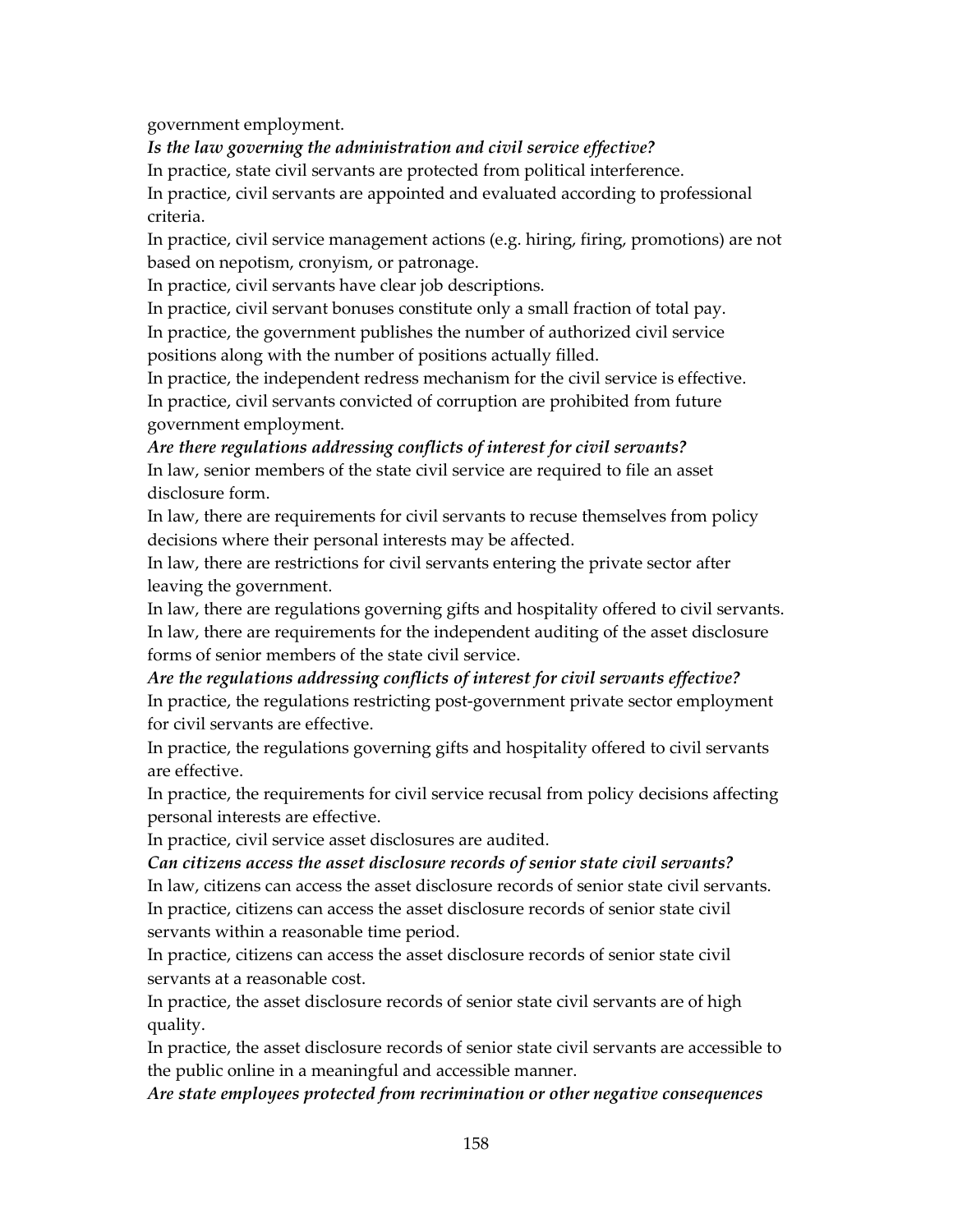#### *when reporting corruption (i.e. whistle-blowing)?*

In law, civil servants who report cases of corruption, graft, abuse of power, or abuse of resources are protected from recrimination or other negative consequences. In practice, civil servants who report cases of corruption, graft, abuse of power, or abuse of resources are protected from recrimination or other negative consequences. In law, is there an internal mechanism (i.e. phone hotline, e-mail address, local office) through which civil servants can report corruption.

*In practice, is the internal mechanism (i.e. phone hotline, e-mail address, local office) through which civil servants can report corruption effective?* 

In practice, the internal reporting mechanism for public sector corruption has a professional, full-time staff.

In practice, the internal reporting mechanism for public sector corruption receives regular funding.

In practice, the internal reporting mechanism for public sector corruption acts on complaints within a reasonable time period.

In practice, when necessary, the internal reporting mechanism for public sector corruption initiates investigations.

#### **Procurement**

#### *Is the public procurement process effective?*

In law, there are regulations addressing conflicts of interest for public procurement officials.

In law, there is mandatory professional training for public procurement officials. In practice, the conflicts of interest regulations for public procurement officials are enforced.

In law, there is a mechanism that monitors the assets, incomes, and spending habits of public procurement officials.

In law, major procurements require competitive bidding.

In law, strict formal requirements limit the extent of "sole sourcing."

In law, rules exist to avoid "pay to play" conflicts in public procurement.

In practice, "pay to play" rules are effectively enforced.

In law, unsuccessful bidders can initiate an official review of procurement decisions.

In law, unsuccessful bidders can challenge procurement decisions in a court of law.

In law, companies guilty of major violations of procurement regulations (i.e. bribery) are prohibited from participating in future procurement bids.

In practice, companies guilty of major violations of procurement regulations (i.e. bribery) are prohibited from participating in future procurement bids.

In law, there are regulations governing the the conduct of state service contractors. In practice, the regulations governing the conduct of state service contractors are effective.

#### *Can citizens access the public procurement process?*

In law, citizens can access public procurement regulations.

In law, the state government is required to publicly announce the results of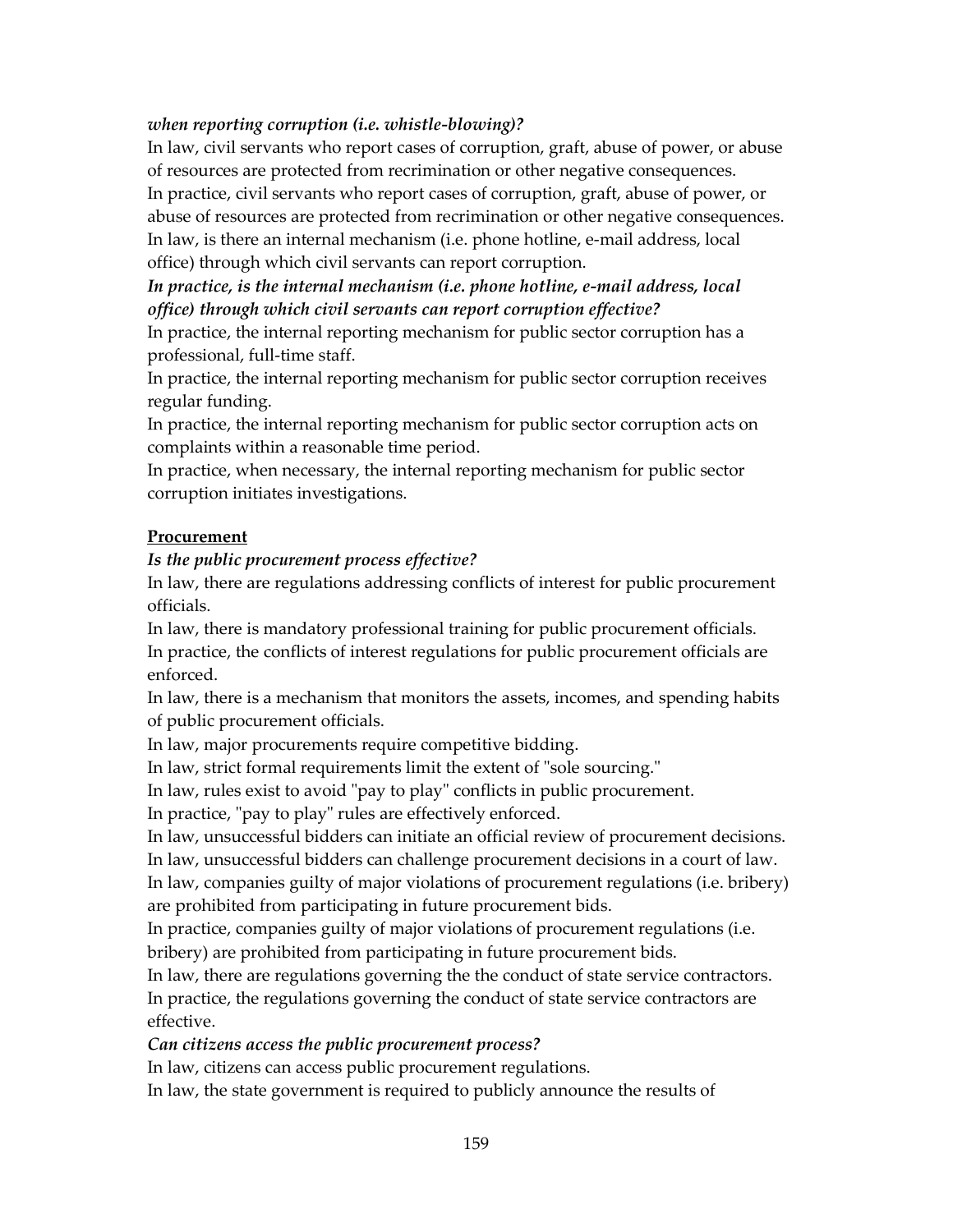procurement decisions.

In practice, citizens can access public procurement regulations (the rules governing the competitive procurement process) within a reasonable time period.

In practice, citizens can access public procurement regulations (the rules governing the competitive procurement process) at a reasonable cost.

In practice, major public procurements are effectively advertised.

In practice, citizens can access the results of major public procurement bids.

In practice, the results of major procurement bids are accessible to the public online in a meaningful and accessible manner.

#### **Internal Auditing**

## *Is there an audit institution or equivalent agency covering the entire state's public sector?*

In law, is there an audit institution, auditor general, or equivalent agency covering the entire state's public sector.

*Is the supreme audit institution effective?* 

In law, the audit institution is protected from political interference.

In practice, the head of the audit agency is protected from removal without relevant justification.

In practice, the audit agency has a professional, full-time staff.

In practice, audit agency appointments support the independence of the agency.

In practice, the audit agency receives regular funding.

In practice, the audit agency makes regular public reports.

In practice, the government acts on the findings of the audit agency.

In practice, the audit agency is able to initiate its own investigations.

#### *Can citizens access reports of the supreme audit institution?*

In law, citizens can access reports of the audit agency.

In practice, citizens can access audit reports within a reasonable time period.

In practice, citizens can access the audit reports at a reasonable cost.

In practice, audit reports are accessible to the public online in a meaningful and accessible manner.

#### **Lobbying Disclosure**

#### *Is there a clear definition of a lobbyist in the state?*

In law, the definition of lobbyist recognizes executive branch lobbyists as well as legislative lobbyists.

In law, lobbyists are defined on the basis of monetary thresholds specifying spending and/or compensation levels.

In practice, the definition of a lobbyist tied to spending and/or compensation levels from lobbying activities effectively captures lobbyists' activity in the state.

#### *Are lobbyists required to register with the state?*

In law, lobbyists are required to file a registration form.

In practice, registrations are filed within a reasonable time period of initial lobbying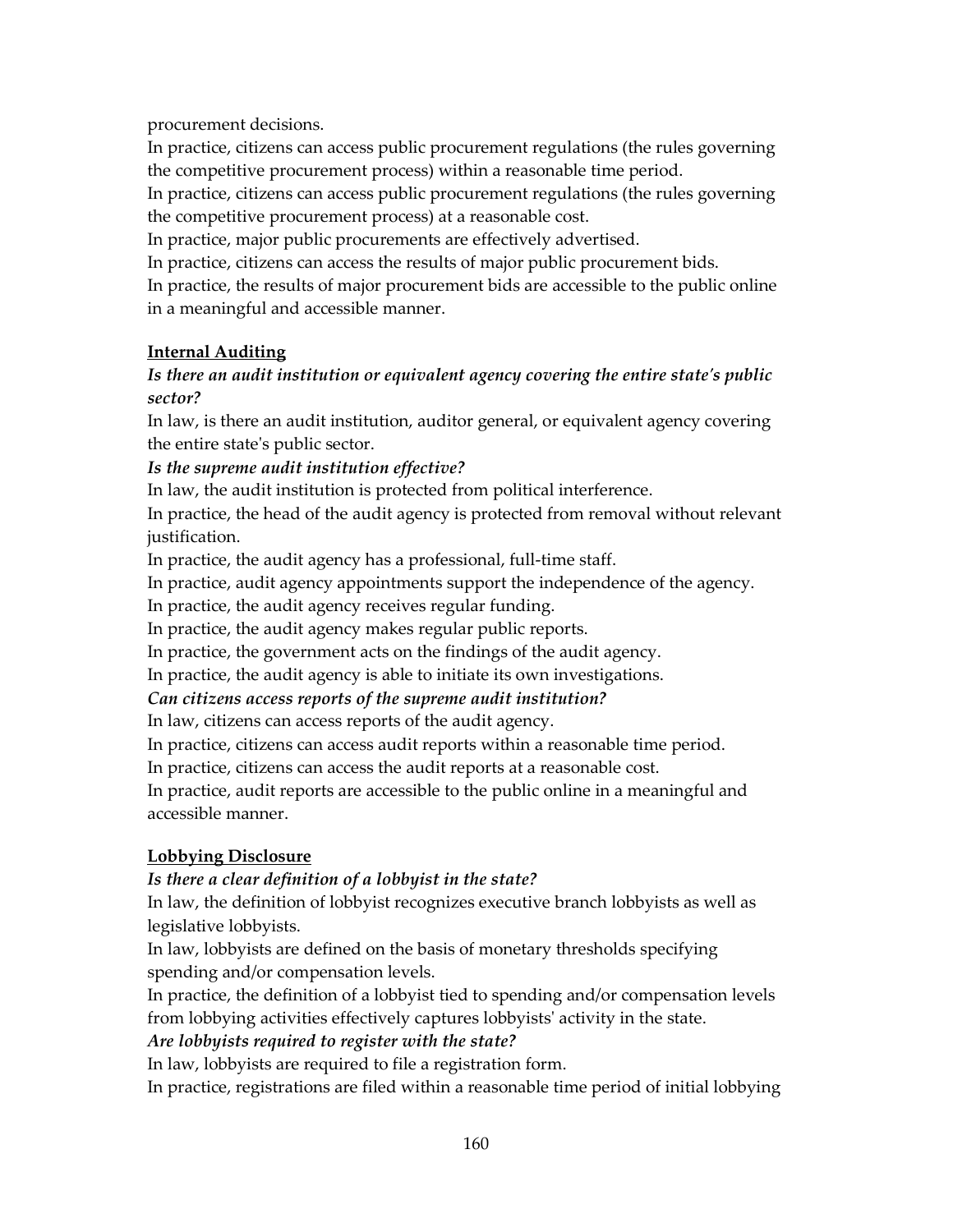## activity.

In practice, lobbyists' registration information is comprehensive and of high quality. In law, lobbyists are required to file registrations annually.

## *Are lobbyists required to disclose spending?*

In law, lobbyists are required to file a spending report.

In practice, lobbyists' spending reports are filed with reasonable frequency.

In law, lobbyists report compensation/salary on spending reports.

In practice, the spending reports are comprehensive and of high quality.

*Are lobbyists' employers or principals required to disclose spending?* 

In law, employers or principals of lobbyists are required to fill out spending reports.

In practice, employers/principals list the compensation/salary of any lobbyists they hire on spending reports.

# *Can citizens access the information reported from lobbyists to the state government?*

In practice, citizens can access lobbying disclosure documents (including registration, expenses, and compensation reports) within a reasonable time period. In practice, citizens can access lobbying disclosure documents at a reasonable cost. In practice, lobbying disclosure documents are accessible to the public online in a meaningful and accessible manner.

# *Is there effective monitoring of lobbying disclosure requirements?*

In law, there are requirements for the independent auditing of lobbying disclosure records when irregularities are uncovered.

In practice, the independent auditing of lobbying disclosure records is effective. In practice, when necessary, the state imposes penalties on offenders who violate lobbying disclosure and reporting requirements.

# **State Pension Fund Management**

# *Are there laws and regulations requiring that state-run pension funds be managed transparently?*

In law, there is an independent public redress mechanism for members of boards and management of the state-run pension funds.

In law, state-run pension funds are required to publicly disclose information about their investment activities.

In law, there are regulations governing the activity of placement agents, or hired third parties used by investment firms to secure business with state-run pension funds.

In law, placement agents, or hired third parties used by investment firms to secure business with state-run pension funds, are required to disclose all fees and terms retained for providing "finder" or introduction services.

In law, placement agents, or hired third parties used by investment firms to secure business with state-run pension funds, are required to register with the state.

*Are the laws and regulations requiring that state-run pension funds be managed*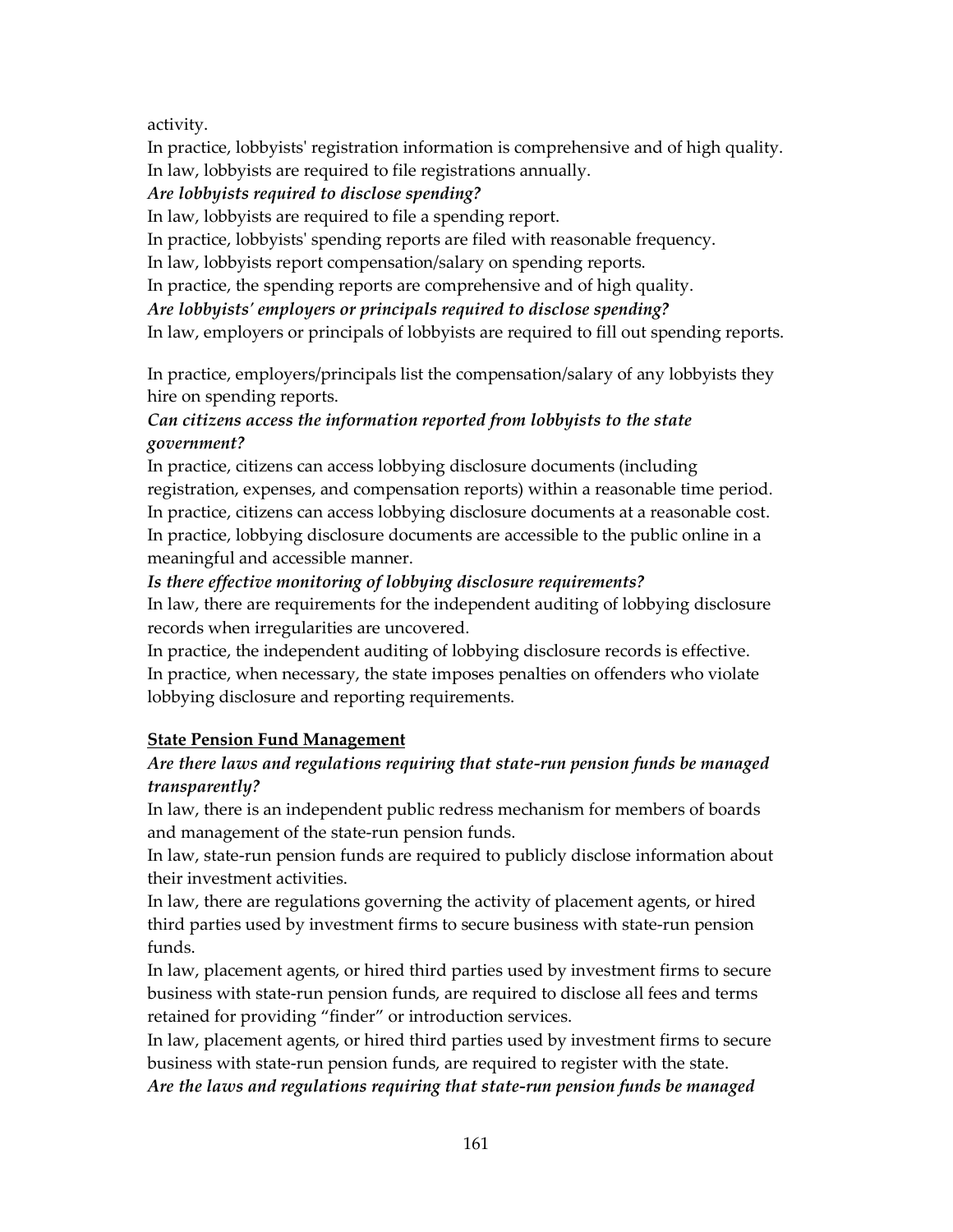#### *transparently effective?*

In practice, the state-run pension funds have sufficient staff and resources with which to fulfill their mandate.

In practice, members of boards and management of the state-run pension funds are appointed and evaluated according to professional criteria.

In practice, members of boards and management of the state-run pension funds are protected from political interference.

In practice, the state-run pension funds disclose information about their investment and financial activity in a transparent manner.

In practice, the investment decisions governing the portfolio of state-run pension funds are not concentrated in a single individual's hands.

In practice, regulations governing the activity of placement agents, or hired third parties used by investment firms to secure business with state-run pension funds, are effective.

In practice, private entities manage portions of state-run pension funds in a transparent manner.

## *Are there regulations governing conflicts of interest of members of the board or the management of the state run pension funds?*

In law, members of boards and management of the state run pension funds are required to file regular asset disclosure forms.

In law, there are regulations governing gifts and hospitality offered to members of boards and management of the state-run pension funds.

In law, the public can access the asset disclosure records of members of boards and management of the state-run pension funds.

In law, there are requirements for the independent auditing of the asset disclosure forms of members of boards and management of the state-run pension funds.

In law, there are restrictions on members of boards and management of the state-run pension funds entering the private sector after leaving the office.

#### *In practice, regulations governing conflicts of interest of members of the board or the management of the state-run pension funds are effective?*

In practice, the regulations governing gifts and hospitality offered to members of boards and management of the state-run pension funds are effective.

In practice, asset disclosures of members of boards and management of the state-run pension funds are audited.

In practice, the public can access the asset disclosure records of members of boards and management of the state-run pension funds within a reasonable time period.

In practice, the public can access the asset disclosure records of members of boards and management of the state-run pension funds at a reasonable cost.

In practice, the asset disclosure records of members of boards and management of the state-run pension funds are accessible to the public online in a meaningful and accessible manner.

In practice, the regulations restricting post-government private sector employment for members of boards and management of the state-run pension funds are effective.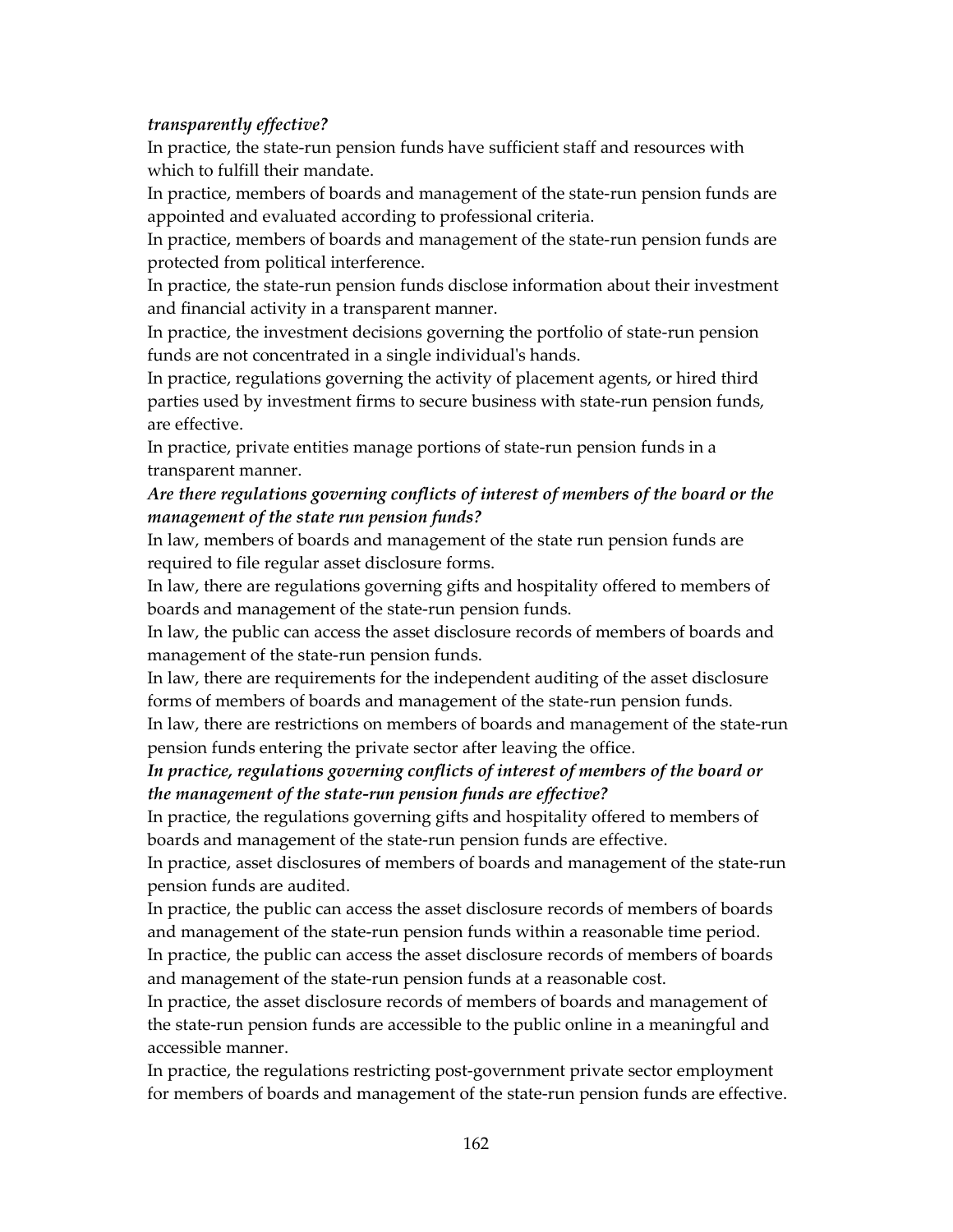#### **Ethics Enforcement Agencies**

## *Are there laws and regulations to promote and protect a professional ethics enforcement agency (or set of agencies)?*

In law, there is an agency or set of agencies tasked with enforcing state ethics rules. In law, the agency or set of agencies tasked with enforcing state ethics rules has an independently allocated budget for its activities.

In law, the agency or set of agencies tasked with enforcing state ethics rules can independently initiate investigations into alleged violations of state ethics rules/regulations.

In law, the agency or set of agencies tasked with enforcing state ethics rules can impose penalties on individuals found in violation of state ethics rules/regulations. In law, the agency or set of agencies tasked with enforcing state ethics rules can

propose the creation of relevant laws or regulations to bolster its mission. In law, the agency or set of agencies tasked with enforcing state ethics rules has jurisdiction across all branches of the state government.

# *Are the laws and regulations to promote and protect a professional ethics enforcement agency (or set of agencies) effective?*

In practice, the agency or set of agencies tasked with enforcing state ethics rules has sufficient staff and resources.

In practice, members of the agency or set of agencies tasked with enforcing state ethics rules are appointed and evaluated according to professional criteria.

In practice, members of the agency or set of agencies tasked with enforcing state ethics rules are protected from political interference.

In practice, the agency or set of agencies tasked with enforcing state ethics rules independently initiates investigations into alleged violations of state ethics rules/regulations.

In practice, the agency or set of agencies tasked with enforcing state ethics rules imposes penalties on offenders.

In practice, the agency or set of agencies tasked with enforcing state ethics rules proposes the creation of relevant laws or regulations to bolster its mission.

In practice, the agency or set of agencies tasked with enforcing state ethics rules monitors all branches of the state government in an effective manner.

In practice, the agency or set of agencies tasked with enforcing state ethics rules accepts all complaints brought before it.

In practice, the agency or set of agencies tasked with enforcing state ethics rules accepts complaints from anonymous complainants.

## *Are there regulations governing conflicts of interest by the ethics enforcement agencies?*

In law, members of the agency or set of agencies tasked with enforcing state ethics rules are required to file regular asset disclosure forms.

In law, there are regulations governing gifts and hospitality offered to the members of the agency or set of agencies tasked with enforcing state ethics rules.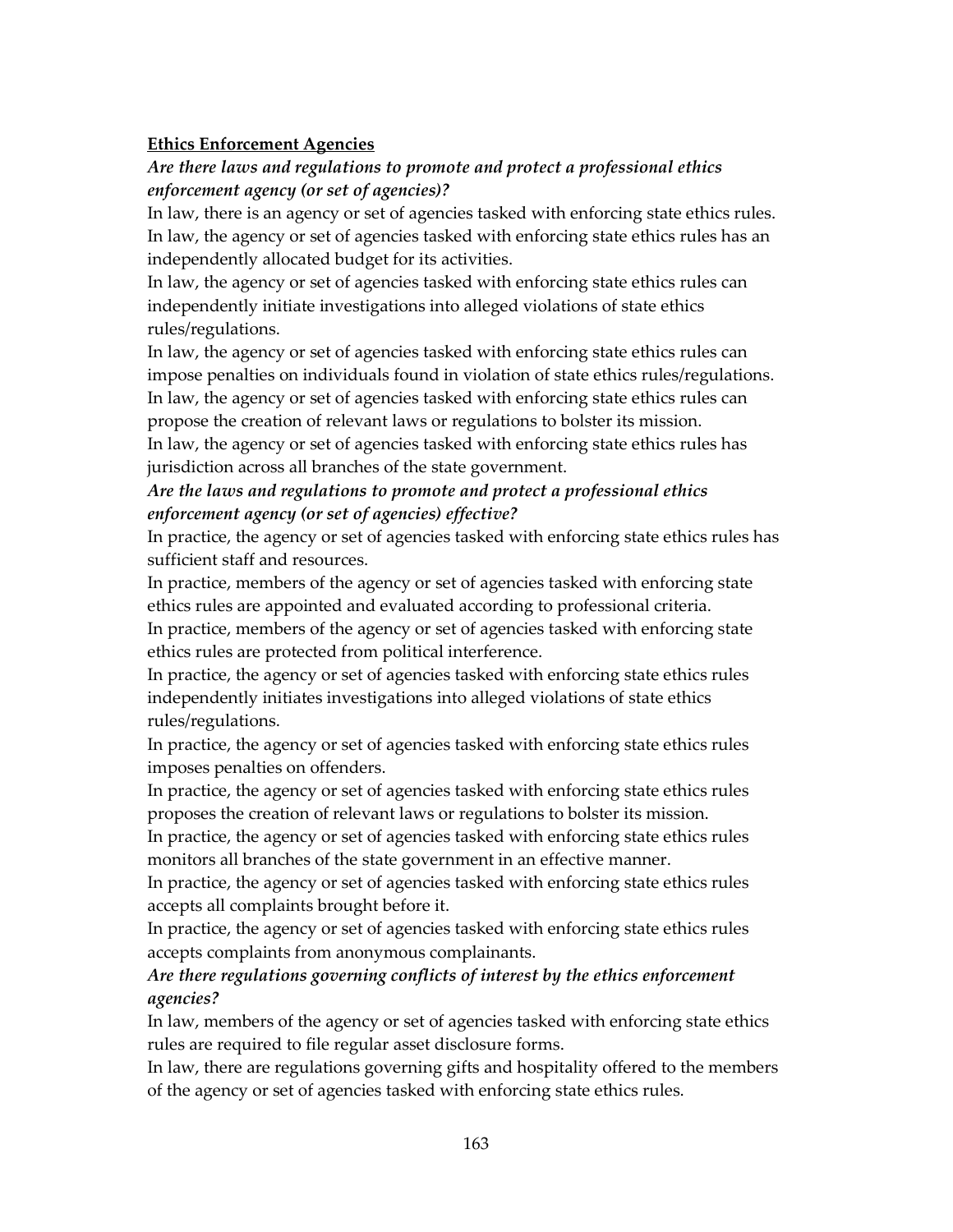In law, there are requirements for the independent auditing of the asset disclosure forms of members of the agency or set of agencies tasked with enforcing state ethics rules.

## *Are the regulations governing conflicts of interest by the ethics enforcement agencies effective?*

In practice, the regulations governing gifts and hospitality offered to members of the agency or set of agencies tasked with enforcing state ethics rules are effective.

In practice, asset disclosures of members of the agency or set of agencies tasked with enforcing state ethics rules are audited.

In law, the public can access the asset disclosure records of members of the agency or set of agencies tasked with enforcing state ethics rules.

In practice, the public can access the asset disclosure records of members of the agency or set of agencies tasked with enforcing state ethics rules within a reasonable time period.

In practice, the public can access the asset disclosure records of members of the agency or set of agencies tasked with enforcing state ethics rules at a reasonable cost. In practice, the asset disclosure records of members of the agency or set of agencies tasked with enforcing state ethics rules are accessible to the public online in a meaningful and accessible manner.

In law, there are restrictions on members of the agency or set of agencies tasked with enforcing state ethics rules entering the private sector after leaving the office. In practice, the regulations restricting post-government private sector employment for members of the agency or set of agencies tasked with enforcing state ethics rules are effective.

#### **State Insurance Commissions**

## *Is the state insurance commission protected from political and special interest influence?*

In law, there are requirements for members of the board and senior staff of the state insurance commission to recuse themselves from policy decisions where their personal interests may be affected.

In law, the members of the board and senior staff of the state insurance commission are protected from political interference.

In practice, the the members of the board and senior staff of the state insurance commission are protected from political interference.

In practice, the head of the members of the board and senior staff of the state insurance commission are protected from removal without relevant justification. *Does the state insurance commission have sufficient capacity to carry out its mandate?* 

In practice, the state insurance commission has a professional, full-time staff. In practice, the state insurance commission receives regular funding.

*Are there conflicts of interest regulations covering members of the board and senior staff of the state insurance commission?*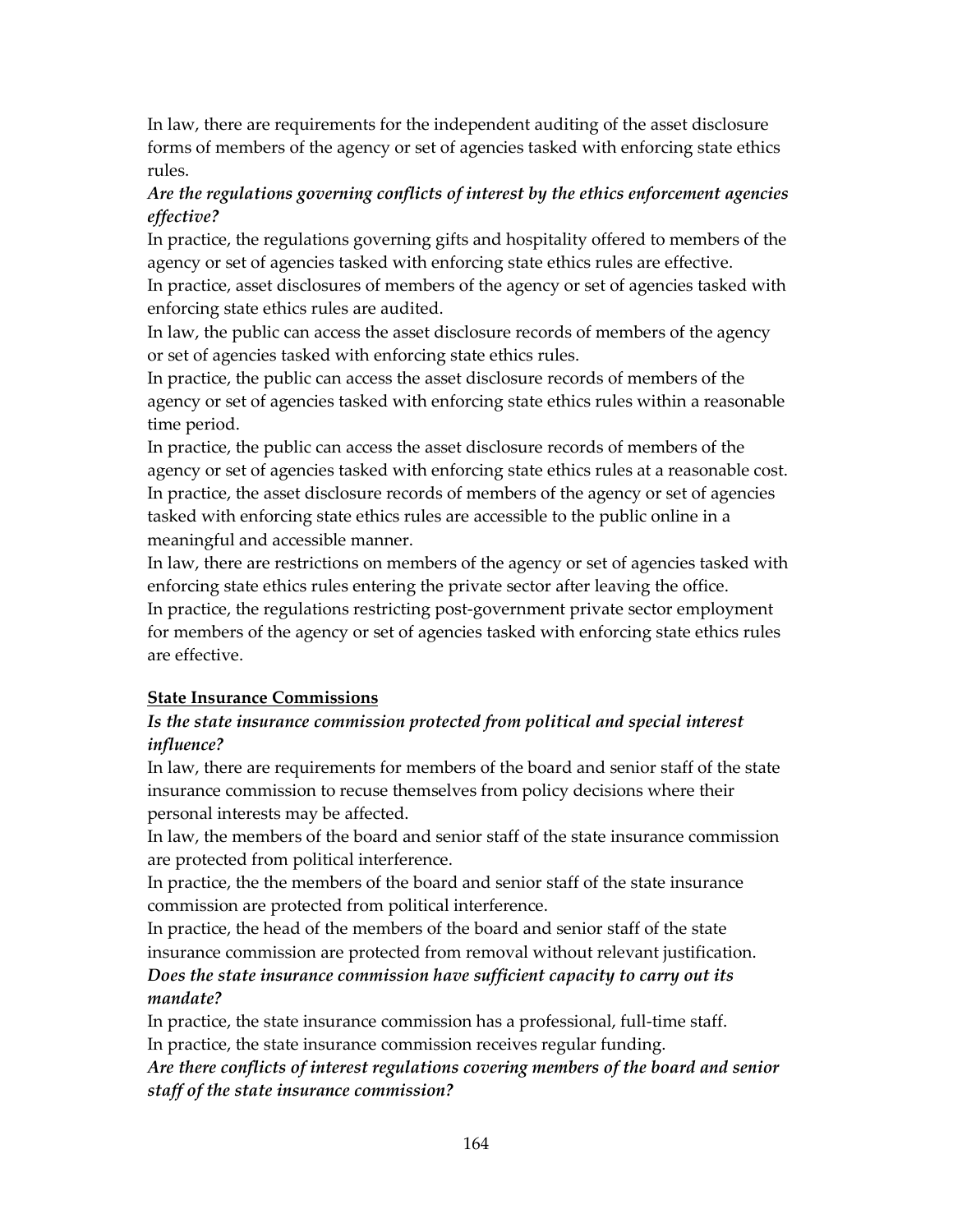In law, there are restrictions on the members of the board and senior staff of the state insurance commission entering the private sector after leaving the government.

In law, members of the board and senior staff of the state insurance commission are required to file regular asset disclosure forms.

In law, there are regulations governing gifts and hospitality offered to the members of the board and senior staff of the state insurance commission.

## *Are the conflicts of interest regulations covering members of the board and senior staff of the state insurance commission effective?*

In practice, the regulations governing gifts and hospitality offered to the members of the board and senior staff of the state insurance commission are effective.

In practice, the regulations restricting post-government private sector employment for the members of the board and senior staff of the state insurance commission are effective.

*Can citizens access the asset disclosure records of the state insurance commission?*  In law, citizens can access the asset disclosure records of the the members of the board and senior staff of the state insurance commission

In practice, citizens can access the asset disclosure records of the the members of the board and senior staff of the state insurance commission within a reasonable time period.

In practice, citizens can access the asset disclosure records of the members of the board and senior staff of the state insurance commission at a reasonable cost.

In practice, the asset disclosure records of the members of the board and senior staff of the state insurance commission are of high quality.

In practice, the asset disclosure records of members of the board and senior staff of the state insurance commission are accessible to the public online in a meaningful and accessible manner.

In practice, asset disclosures for members of the state insurance commission are audited.

# *Does the state insurance commission publicly disclose documents filed by insurance companies?*

In law, the state insurance commission is required to publicly disclose all documents filed by insurance companies with the agency.

In practice, the state insurance commission publicly discloses all documents filed by insurance companies with the agency.

In practice, the publicly available documents filed by insurance companies with the state insurance commission are accessible to the public online in a meaningful and accessible manner.

In practice, meeting minutes and/or summaries of decisions made by the state insurance commission are publicly available.

# **Redistricting**

#### *Is the state redistricting process open and transparent?*

In practice, for the latest redistricting round, public meetings were or are being held